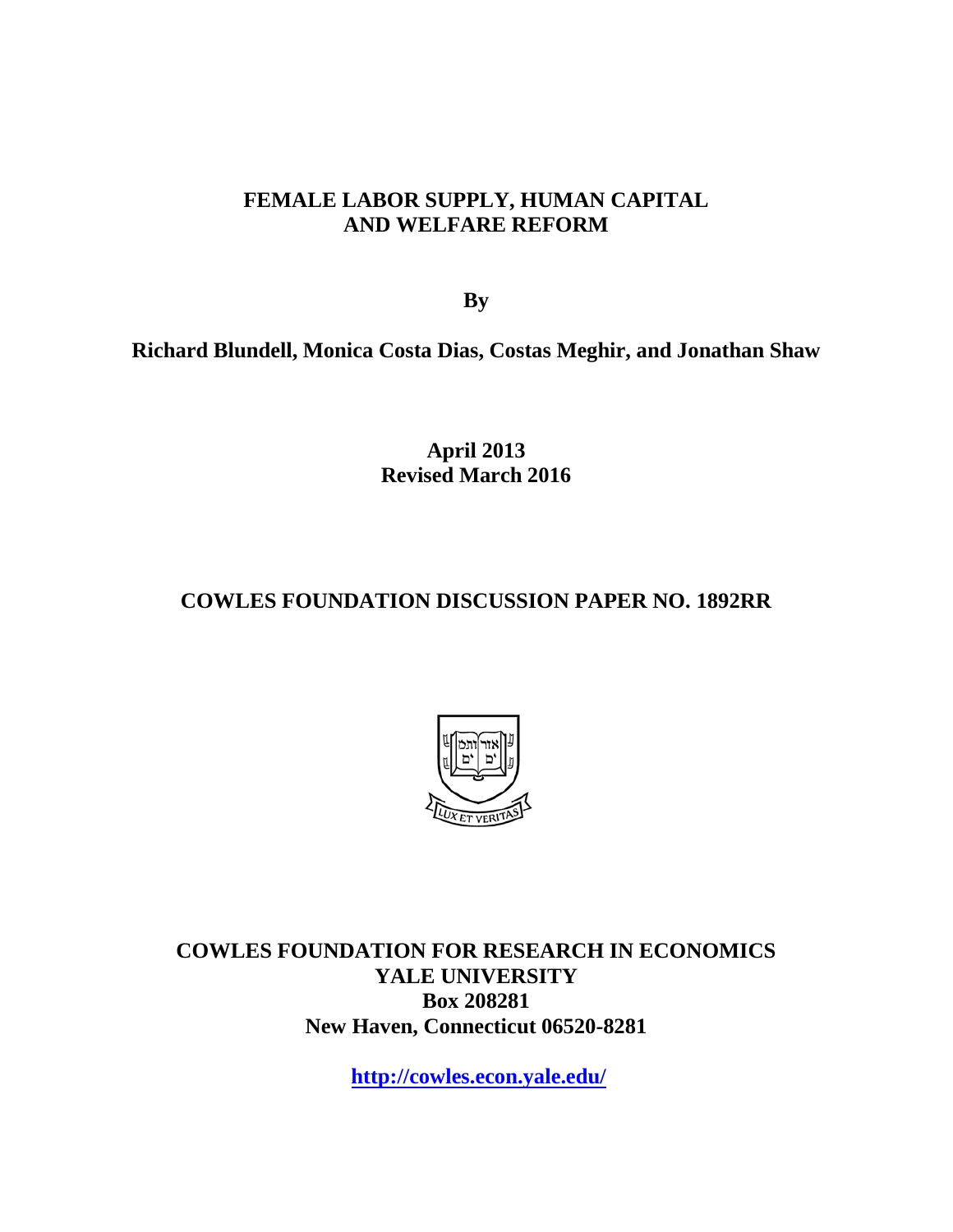# Female Labor Supply, Human Capital and Welfare Reform

Richard Blundell<sup>\*</sup>, Monica Costa Dias<sup>†</sup>, Costas Meghir<sup>‡</sup> and Jonathan Shaw<sup>§</sup>

April 2013, this draft February 2016

#### Abstract

We estimate a dynamic model of employment, human capital accumulation - including education, and savings for women in the UK, exploiting tax and benefit reforms, and use it to analyze the effects of welfare policy. We find substantial elasticities for labor supply and particularly for lone mothers. Returns to experience, which are important in determining the longer-term effects of policy, increase with education, but experience mainly accumulates when in full-time employment. Tax credits are welfare improving in the UK and increase lone-mother labor supply, but the employment effects do not extend beyond the period of eligibility. Marginal increases in tax credits improve welfare more than equally costly increases in income support or tax cuts.

Acknowledgements: We thank four anonymous referees and the editor for helpful comments. This research has greatly benefited from discussions with Joe Altonji, Mike Brewer, David Card, Jim Heckman, Enrico Moretti, Hamish Low and Corina Mommaerts. We are also grateful to participants at the EEA Summer Meetings, the IZA/SOLE transatlantic meeting, the NBER TAPES conference and seminars at Yale University, the University of Mannheim, IFS, the University of Copenhagen, U. C. Berkeley and the DIW for their comments. This research is funded by the ESRC Centre for the Microeconomic Analysis of Public Policy and the NCRM node Programme Evaluation for Policy Analysis, both at the IFS. Financial support from the ESRC, grant number RES-000-23-1524, is gratefully acknowledged. Costas Meghir thanks the Cowles foundation and he ISPS at Yale and the ESRC under the Professorial Fellowship RES-051-27-0204 for funding. The usual disclaimer applies.

<sup>∗</sup>University College London, Institute for Fiscal Studies and IZA. r.blundell@ucl.ac.uk

<sup>†</sup> Institute for Fiscal Studies and CEF-UP at the University of Porto. monica d@ifs.org.uk.

<sup>‡</sup>Yale University, Institute for Fiscal Studies, IZA and NBER. c.meghir@yale.edu

<sup>§</sup> Institute for Fiscal Studies and University College London. j.shaw@ifs.org.uk.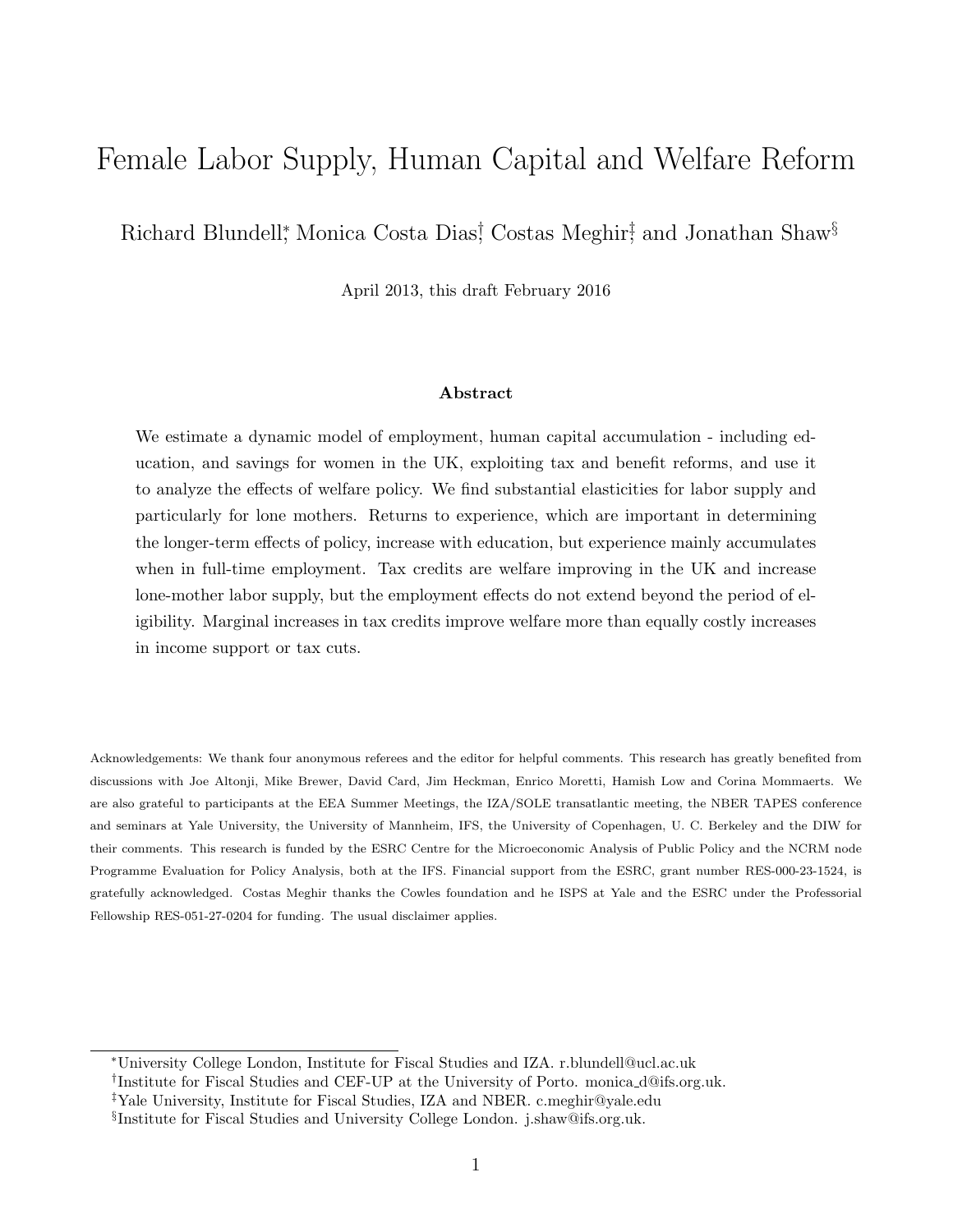# 1 Introduction

The UK, the US and many other countries have put in place welfare programs subsidizing the wages of low-earning individuals and especially lone mothers, alongside other income support measures. Such programs can have multiple effects on careers and social welfare: on the one hand, they change the incentives to obtain education, to work and to accumulate human capital and savings; and on the other hand, they offer potentially valuable (partial) insurance against labor-market shocks. We develop an empirical framework for education, life-cycle labor supply and savings that allows us to study the longer-term behavioral and welfare effects of such programs.<sup>1</sup>

Our focus in this paper is on how such benefits affect the careers of women. As mothers they are the main target group of these welfare programs and are most responsive to incentives.<sup>2</sup> A sizable proportion of them become single mothers at some point in their lives, have low labor market attachment and are vulnerable to poverty (see Blundell and Hoynes, 2004, for example). Indeed, a motivation for in-work benefits is to preserve the labor-market attachment of lower-skill mothers and to prevent skill depreciation, which may underlie longer-term poverty.<sup>3</sup>

With the notable exception of Keane and Wolpin (2007, 2010) earlier work has focussed mostly on the short-term effects of in-work benefits on labor supply,<sup>4</sup> which are central to the optimal design of such benefits as shown by Saez (2002). However, this is not the whole story, because welfare benefits can affect the returns to education, the accumulation of human capital through experience as well as savings both because of their wealth effects and because they affect the extent to which people are insured against shocks; all these may change labour supply in the longer term. Thus we extend the literature and consider how welfare benefits and taxes affect careers of women through these various channels, beyond the period-by-period changes in employment.

<sup>1</sup>Throughout the paper we use interchangeably the terms "benefits", "subsidies", "transfers", "welfare" and "welfare programs" to denote government transfers to lower-income individuals.

<sup>2</sup>See Blundell and MaCurdy (1999) and Meghir and Phillips (2012) for surveys of the evidence.

<sup>3</sup>See Goldin (2006 and 2014), Shaw (1989), Imai and Keane (2004) and Heckman, Lochner and Cossa (2003).

<sup>&</sup>lt;sup>4</sup>Eissa and Liebman (1996) estimate the impact of EITC on female labor supply; Hotz and Scholz (2003) review the literature on the effects of the US Earned Income Tax Credit; Card and Robins (2005) and Card and Hyslop (2005) assess the effects of the Canadian Self-Sufficiency Project on employment and wages; Blundell and Hoynes (2004), Brewer et al. (2006) and Francesconi and van der Klaauw (2007) assess the employment effects of the UK's Working Families' Tax Credit reform of 1999.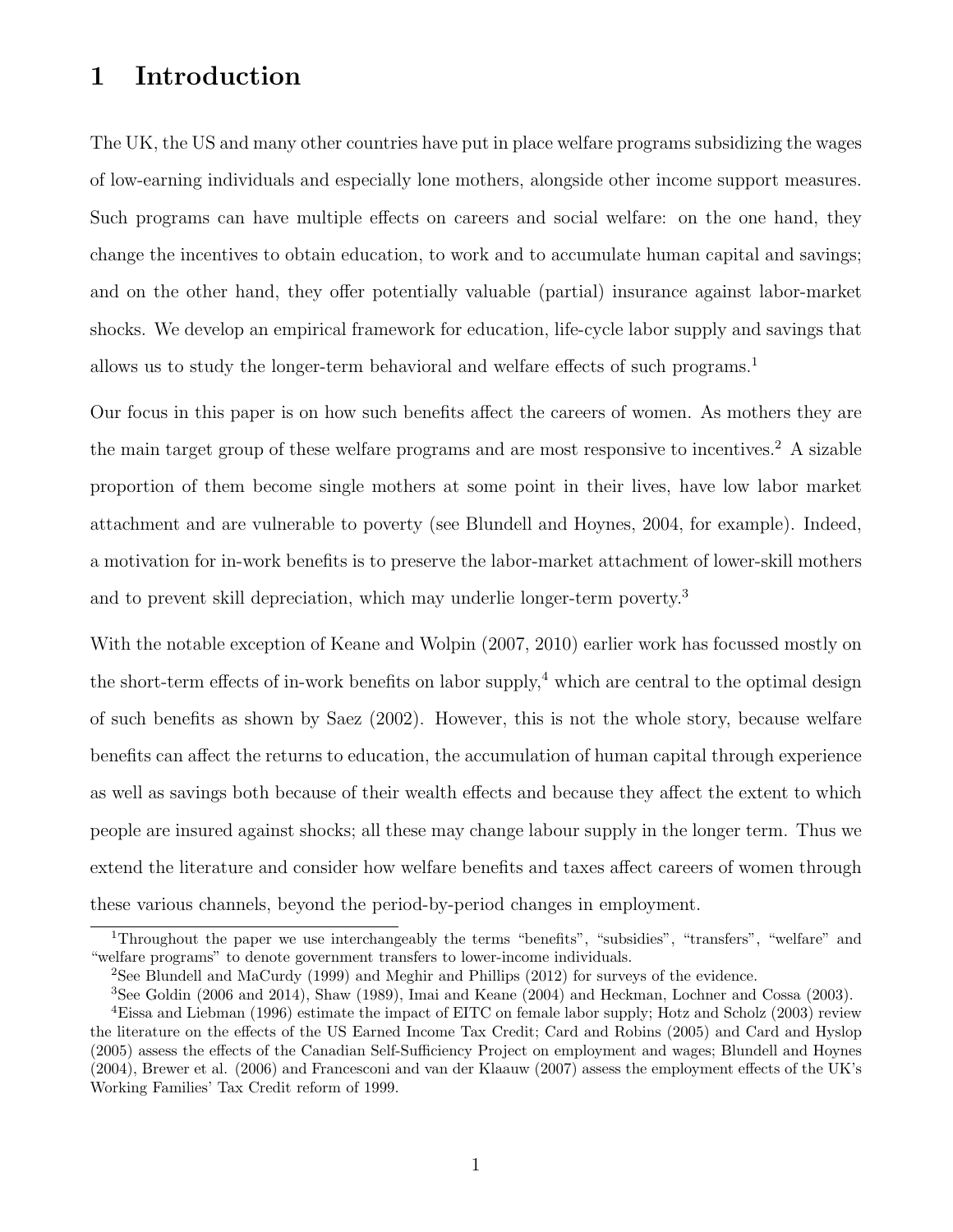We study the UK tax and welfare system, which saw numerous reforms over the 1990s and 2000s, with major increases to in-work benefits, or tax credits, between 1999 and 2002. We thus start our analysis by examining how these reforms affected the short-run labor supply of lone mothers and the educational decisions of young women. Using a quasi-experimental framework, we verify that the reforms increased lone mother labor supply and reduced educational attainment, as expected. Following this reduced form analysis, we estimate a dynamic life-cycle model of female education choice, labor supply, wages and consumption/savings over the life-cycle, which is capable of addressing the longer-term effects of policy. Our data is drawn from 18 annual waves of the British Household Panel Survey (BHPS) covering the years 1991 to 2008. We combine these data with a tax and benefit simulation model to construct the household budget constraint in all its detail, incorporating taxes and the welfare system and the way it has changed over time.

In the model, at the start of their life-cycle, women choose between three possible education levels (secondary, high school and university), taking into account the implied costs as well as the expected returns and volatility associated with each choice, both of which are affected by taxes and benefits. Once education is completed they make period-by-period employment and savings decisions depending on wages, preferences and family structure, which evolves over the life-cycle. Importantly, wages are determined by education and experience, which accumulates or depreciates depending on whether individuals work full-time, part-time or not at all. While male income, fertility and marriage are exogenous, they are driven by stochastic processes that depend on education and age. In this sense our results are conditional on the observed status quo process of family formation, which differs by education.

The policy reforms, are an important source of exogenous variation, which we use to estimate our dynamic model and to validate that it can replicate the effects we estimate quasi-experimentally. Over our 18-year observation period, new cohorts enter adulthood facing different tax and welfare systems, which changes the expected value of each education choice. Moreover reforms take place over their life-cycle at different ages, differentially affecting their returns to work. Individuals are  $ex$ -ante heterogeneous because of differing family background, which can affect their preferences, wages, costs of education and responses to tax and benefit changes. The interaction between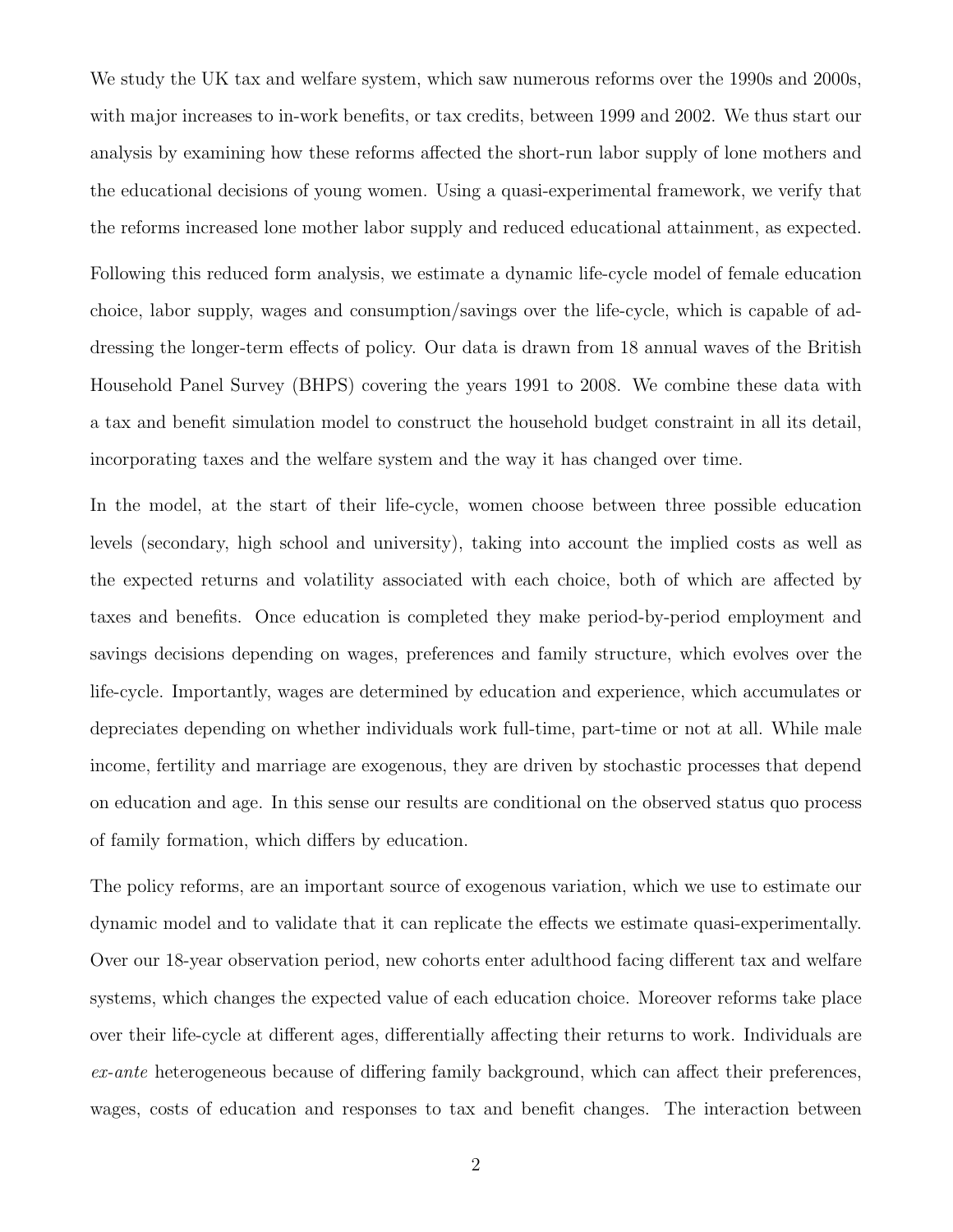the reforms and the observable individual type thus provides exogenous variation that we use in the estimation of the dynamic model. To help explain education choice we also use a parental liquidity shock when the woman was 16, net of the effects of any observable family background characteristics.

Our paper addresses a number of important research questions. First, we study the effects of incentives on the labor supply of women and produce Marshallian and Frisch elasticities for various demographic groups. Second, we look at how individuals make decisions on education and, more generally, at how human capital evolves over the lifecycle depending on the interaction between education, employment and working hours. Third, by developing a framework that can explain the labor supply and education responses to incentives and their long-term effects for earnings capacity and savings, we also contribute to the understanding of the broader impact of taxes and welfare benefits and their role in redistribution, insurance and incentives. Within this context, our model and empirical results are directly relevant for the design of optimal income tax and human capital policies that balance incentives and insurance, as developed by Stantcheva (2015).

We find moderate labor supply elasticities overall: the Frisch elasticity of labor supply is 0.63 on the extensive (participation) margin and 0.24 on the intensive one (part-time versus full-time). The elasticities are substantially higher for single mothers with secondary education only, who are the main target group of the tax credit program.<sup>5</sup> Relatively large estimated income effects lead to lower Marshallian elasticities.

Our results display large and significant returns to labor-market experience for full-time work, especially for women who completed a 3-year university degree or more. Part-time work does not contribute to human capital growth, but does attenuate the depreciation of skills relative to not working. Those with secondary education earn little or no returns to experience. The differences in the accumulation of experience between part-time and full time work and the complementarity with education are central to understanding the longer term effects of tax credits.

Using the model, we find that tax credits increase the labor supply of lone mothers, but decrease

 $5$ Our elasticities are somewhat lower than those estimated by Keane and Wolpin (2010) but exhibit similar variation with education and family demographics.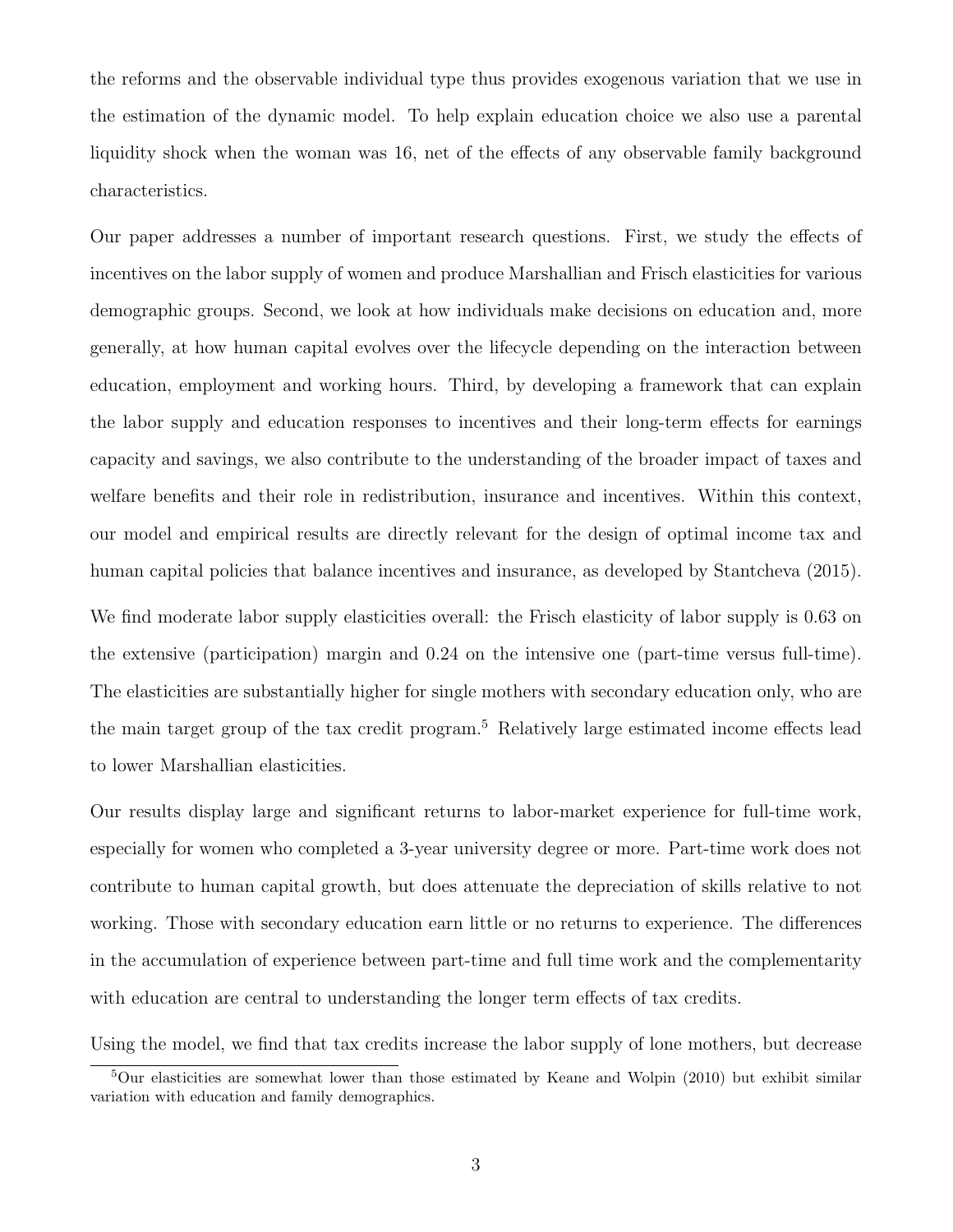that of married mothers.<sup>6</sup> Most lone mothers are so for a limited period, being married at some other earlier stage of their child-rearing life. This, combined with the fact that the UK tax credit system encourages part-time work at the expense of full-time, leads to an average zero net effect on accumulated experience. The resulting employment rates among mothers of adult children are the same as they would have been in the absence of tax credits. However, tax credits are overall welfare improving. Finally, we consider the implications of assessing tax credits at the individual rather than at the family level, making it part of the single-filing tax system in the UK. The effect of this reform on the savings, experience accumulation and wages of mothers of young children is sufficiently strong to lead to a decline in employment (relative to the system of joint assessment) once eligibility ceases because children have grown. It is also an expensive reform that increases taxation substantially and is overall welfare reducing.

Our paper builds on a long history of dynamic life-cycle models.<sup>7</sup> However, the closest model to ours is that developed in Keane and Wolpin (2007, 2010 - KW). These papers use NLSY data to estimate a dynamic model of schooling and human capital accumulation (through work experience), labor supply, fertility, marriage and welfare participation and to analyze the effects of welfare on these outcomes in the US economy. Instead, we look at the UK case, where the welfare system is more generous and entitlement to benefits spreads higher in the income distribution than in the US. Moreover, we focus on a period of critical expansion of welfare for families that significantly changed the working incentives of mothers and, potentially, the value of education for women. This variation is used in estimating our model.

A key distinguishing feature of our model to those of KW is that we allow for savings, a central ingredient given the motivation of our paper. We focus on savings because assets are the main channel for (self) insurance in an economy with incomplete insurance and credit markets. They

<sup>6</sup>The data does not distinguish between married and cohabiting individuals and neither does the welfare system. We use "married" as a shorthand for someone living with a partner.

<sup>7</sup>Our model is related to Heckman and MaCurdy (1980) who developed the life-cycle model of female labor supply, to Eckstein and Wolpin (1989) who introduced a dynamic discrete choice model of labor supply, wages and fertility, to Keane and Wolpin (1997) who estimate a dynamic model of education, occupational choice and labor supply for men as well as to Lee (2005), Adda et al. (2013) again for men and to Shaw (1989), Heckman, Lochner and Taber (1998) and Imai and Keane (2004) who consider lifecycle models of labor supply and consumption with human capital accumulation. It also relates to the life-cycle consistent models of labor supply and consumption developed by MaCurdy (1983), Altonji (1986), Blundell and Walker (1986), Arellano and Meghir (1992), Blundell, Meghir and Neves (1993) and Blundell, Duncan and Meghir (1998).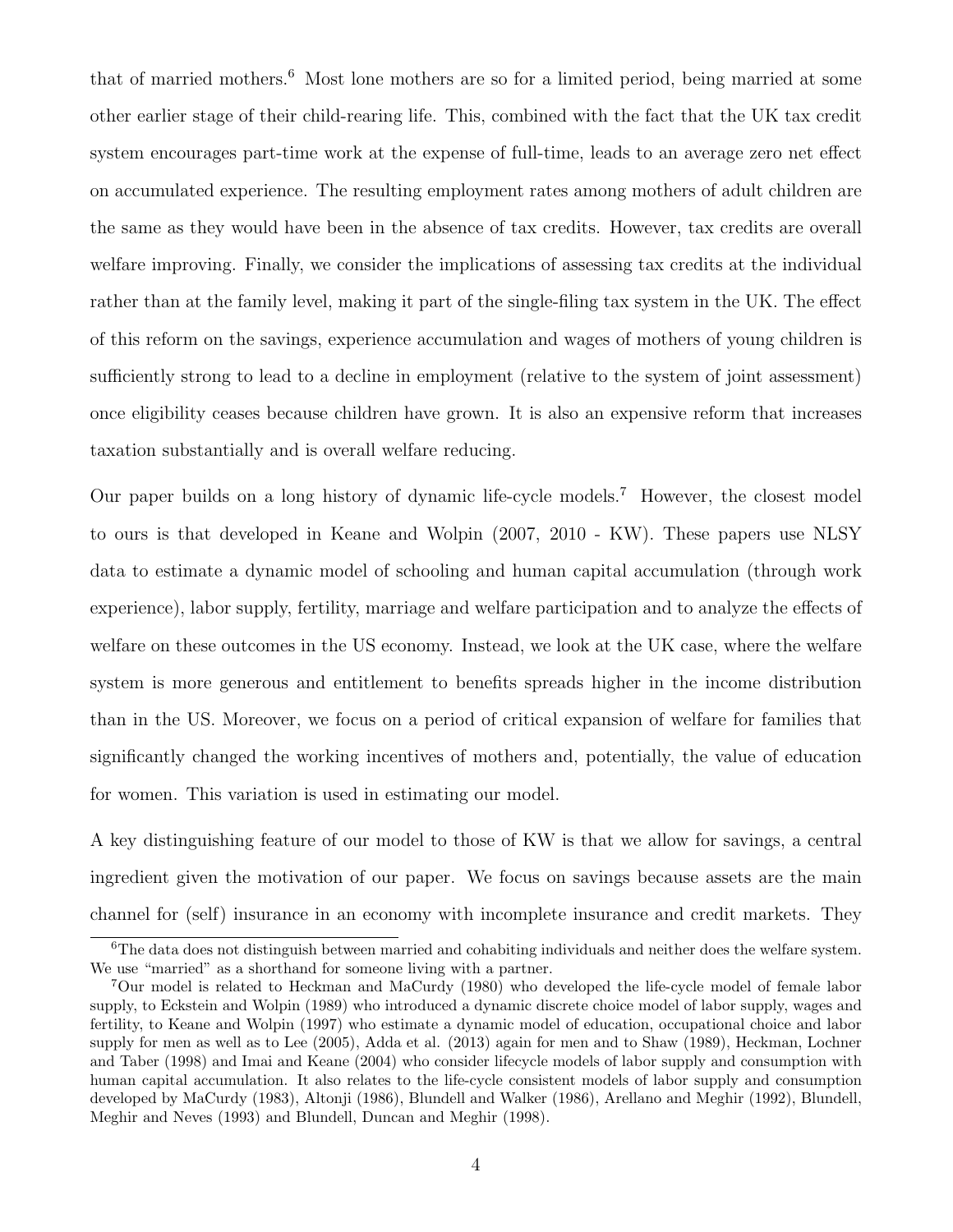will be sensitive to the risk profile associated to each level of education and will also be affected by the structure and generosity of the welfare programs. Our study relates to the entire population - not just a very low skill and poor subgroup - and hence asset accumulation is an important feature of the lifecycle. Indeed we document that holding assets is to varying degrees relevant for all education groups, particularly once we account for housing. Counterfactual simulations that change public insurance programs would give an incomplete picture of the welfare effects if they did not allow individuals to change their savings behavior because they would ignore the change in insurance value and give a distorted view of behavior. Moreover, the fit of many aspects of the model worsens substantially when we ignore assets.

A simplification with respect to KW is the way we treat fertility and marriage. While they allow these to be fully endogenous, we condition on the observed processes when carrying out counterfactual analysis.<sup>8</sup> A more complete treatment of this interesting issue is left for future research because of the formidable computational demands that it entails.

We begin with a description of the tax and welfare systems in section 2. Section 3 describes the data and the quasi-experimental results. Section 4 describes the model and section 5 estimation. Section 6 presents the estimated parameters. The model fit, and its implications are discussed in section 7 while section 8 discusses counterfactual analysis. Section 9 concludes.

### 2 Tax and Welfare Policy in the UK

The UK personal tax and transfer system comprises a small number of simple taxes (mostly levied at the individual level), and a set of welfare benefits and tax credits (usually means-tested at the family level). Over the period of our data, which extends from 1991 to 2008, there have been numerous reforms. Tables 1 and 2 summarize some of the key parameters of the system at four critical points in time. For computational economy, the model we estimate will assume

<sup>&</sup>lt;sup>8</sup>Beyond the differences in savings and in the treatment of family formation, the studies have many other differences. For example, we use a detailed description of the personal taxes and benefits operating in our observation window to obtain a realistic representation of the work incentives faced by women and how they change over time. Our identification strategy also differs from that adopted in Keane and Wolpin (2010) because we use the policy variation induced by the reforms to estimate the model.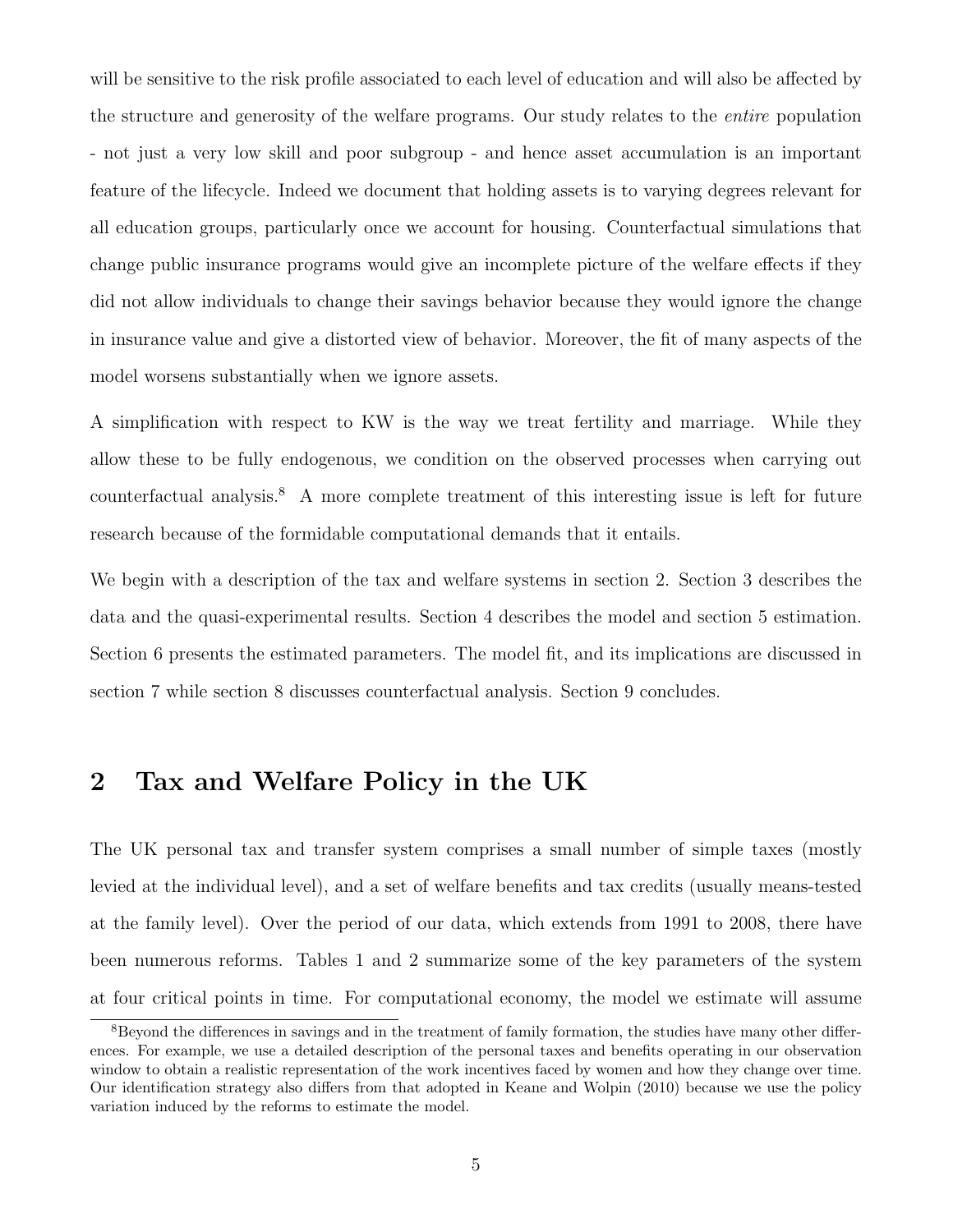that individuals face these four systems, ignoring smaller reforms in periods in between. However, some reforms did take place at times in between, particularly over the 1999 to 2002 period. This is important for our reduced form analysis.<sup>9</sup> Appendix F provides more detail.<sup>10</sup>

Table 1: Working Tax Credit and Income Support under different tax and transfer systems - lone mothers and mothers with low-wage partners working full-time; 1 child families

|                   |                                                        | Mother in couple<br>Lone mother |       |         |        |       |                           |       |        |  |
|-------------------|--------------------------------------------------------|---------------------------------|-------|---------|--------|-------|---------------------------|-------|--------|--|
|                   |                                                        |                                 |       |         |        |       | Partner working full-time |       |        |  |
|                   |                                                        | 1995                            | 1999  | 2002    | 2004   | 1995  | 1999                      | 2002  | 2004   |  |
|                   |                                                        | Income Support                  |       |         |        |       |                           |       |        |  |
| $\left( 1\right)$ | Maximum award                                          | 109.7                           | 108.6 | 122.0   | 62.9   | 0.0   | 0.0                       | 0.0   | 0.0    |  |
| (2)               | Withdrawal rate                                        | $100\%$                         | 100%  | $100\%$ | 100%   | 100%  | $100\%$                   | 100%  | 100%   |  |
|                   | Tax Credits                                            |                                 |       |         |        |       |                           |       |        |  |
|                   | Maximum awards                                         |                                 |       |         |        |       |                           |       |        |  |
| $^{\rm (3)}$      | Work contingent component, no CC costs                 | 93.6                            | 96.5  | 117.1   | 115.7  | 43.9  | 43.2                      | 74.9  | 47.0   |  |
| (4)               | Work contingent component with CC costs                | 93.6                            | 96.5  | 186.3   | 184.9  | 83.3  | 96.5                      | 147.7 | 119.8  |  |
| (5)               | Not work contingent component                          | 0.0                             | 0.0   | 0.0     | 47.2   | 0.0   | 0.0                       | 0.0   | 47.2   |  |
| (6)               | Withdrawal rate                                        | 70%                             | 70%   | 55%     | 37%    | 70%   | 70%                       | 55%   | 37%    |  |
|                   | Female earnings at which tax credit award is exhausted |                                 |       |         |        |       |                           |       |        |  |
| $\left( 7\right)$ | no childcare costs                                     | 298.2                           | 294.2 | 402.0   | 1255.5 | 61.7  | 60.8                      | 142.3 | 1052.1 |  |
| (8)               | with childcare cost                                    | 384.9                           | 407.9 | 596.7   | 1255.5 | 131.9 | 148.6                     | 335.6 | 1052.1 |  |

Notes: Tax and benefit systems as in April each year. CC: Child care. Figures for mothers in couples assume partner works full-time at the April 2004 minimum wage. Work requirement is 16 hours per week for 1 adult (rows 3 and 4) or all adults for CC component (difference between rows 4 and 3). Monetary amounts expressed in  $\mathcal L$  and in weekly terms, uprated to January 2008 prices using RPI. Detailed notes in Appendix F, Table 33.

Income Support (IS) and tax credits are the two key elements of the UK benefit system over this period. Table 1 shows changes in the the awards, taper rates $11$  and eligibility faced by lone mothers and mothers in couples with a full-time working partner on the minimum wage.

IS is a benefit for families and acts as an income top up, causing an implicit marginal tax rate of 100%. It depends on family circumstances – number of children and adults and their ages. Between April 1999 and April 2002, there was a big increase in the generosity of the child additions for younger children, which were later removed and partly relabelled as the non-work contingent part of tax credits, called Child Tax Credits (rows 1 and 5 in Table 1). The increase in the IS award between 1999 to 2002 was gradually implemented annually (row 1).<sup>12</sup> Couples where at least one

<sup>&</sup>lt;sup>9</sup>In estimation, the 1995 system covers the period up to 1996; the 1999 system covers 1997 to 1999; the 2002 system covers 2000 to 2002 and the 2004 system covers 2003 to 2008.

 $10$ For a comprehensive discussion of UK taxes and transfers, see Browne and Roantree (2012) and Browne and Hood (2012).

<sup>&</sup>lt;sup>11</sup>These are the rates of benefit withdrawal as family earned income increases and lead to implicit tax rates on earnings.

 $12$ In real terms, the maximum subsidy increased from £108.58 in 1999 to £114.77, £119.99 and £122.04 in 2000, 2001 and 2002, respectively.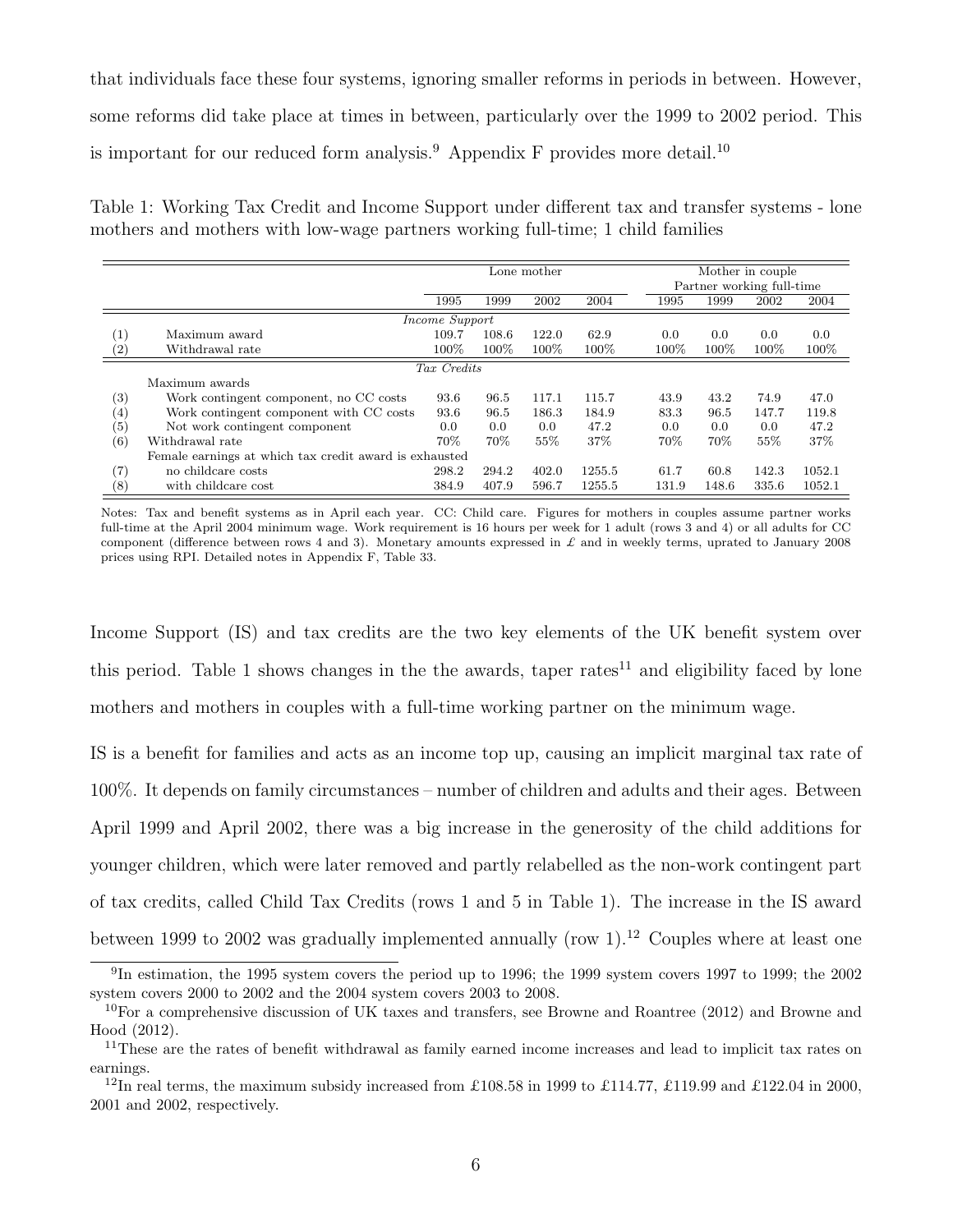|                                        | 1995   | 1999   | 2002   | 2004   |
|----------------------------------------|--------|--------|--------|--------|
| Income Tax: thresholds                 |        |        |        |        |
| Personal allowance                     | 95.5   | 105.9  | 106.0  | 103.1  |
| Starting rate upper limit              | 182.1  | 142.5  | 150.1  | 147.0  |
| Basic rate upper limit                 | 753.4  | 789.7  | 792.6  | 785.3  |
| Income Tax: rates                      |        |        |        |        |
| Starting rate                          | $20\%$ | $10\%$ | $10\%$ | $10\%$ |
| Basic rate                             | 25%    | 23\%   | $22\%$ | 22%    |
| Higher rate                            | 40\%   | 40\%   | 40\%   | 40%    |
| National Insurance: thresholds         |        |        |        |        |
| Lower earnings limit (LEL)             | 81.67  | 83.82  | 106.27 | 102.81 |
| Upper earnings limit (UEL)             | 619.54 | 634.99 | 698.54 | 689.17 |
| National Insurance: rates              |        |        |        |        |
| Entry fee (up to LEL)                  | $2\%$  | $0\%$  | $0\%$  | $0\%$  |
| Main rate (earnings in LEL-UEL region) | 10%    | $10\%$ | $10\%$ | 11\%   |
| Rate above UEL                         | $0\%$  | $0\%$  | $0\%$  | $1\%$  |

Table 2: Tax rates and thresholds under different tax and transfer systems

Notes: Amounts expressed in weekly terms and uprated to January 2008 prices using RPI. Allowance for couples is the married couple allowance and additional personal allowance. Tax and benefits systems as in April each year.

of the partners works full-time at the minimum wage are not entitled to IS as their income exceeds the upper limit for entitlement.

Tax credits are a means tested benefit for working families with children similar to the US Earned Income tax credit. Entitlement is conditional on working except for the Child Tax Credits component mentioned above. Eligibility to the work contingent component requires at least one adult working 16 or more hours a week and at least one dependent child. Furthermore, eligibility to childcare support (difference between rows 3 to 4 in Table 1) in couples requires both adults working at least 16 hours per week. Eligibility to an additional supplement occurs at 30 hours of work. In 2004, entitlement to tax credits was extended to working families without children but at much lower level of generosity.

Rows 3 and 4 in the Table 1 show the increase in work-contingent maximum awards over the period for families with a single dependent child and no or positive childcare expenses, respectively.<sup>13</sup> Over the 1999-2002 period, the maximum award increased continuously. For lone mothers with no childcare costs, it went from £96.52 in 1999 to £105.64, £110.84 and £117.14 in 2000, 2001 and 2002, respectively. At the same time, the rate at which the benefits are tapered away dropped

 $^{13}\mathrm{Childcare}$  expenses calculated for 40 hours per week at £2.60 per hour.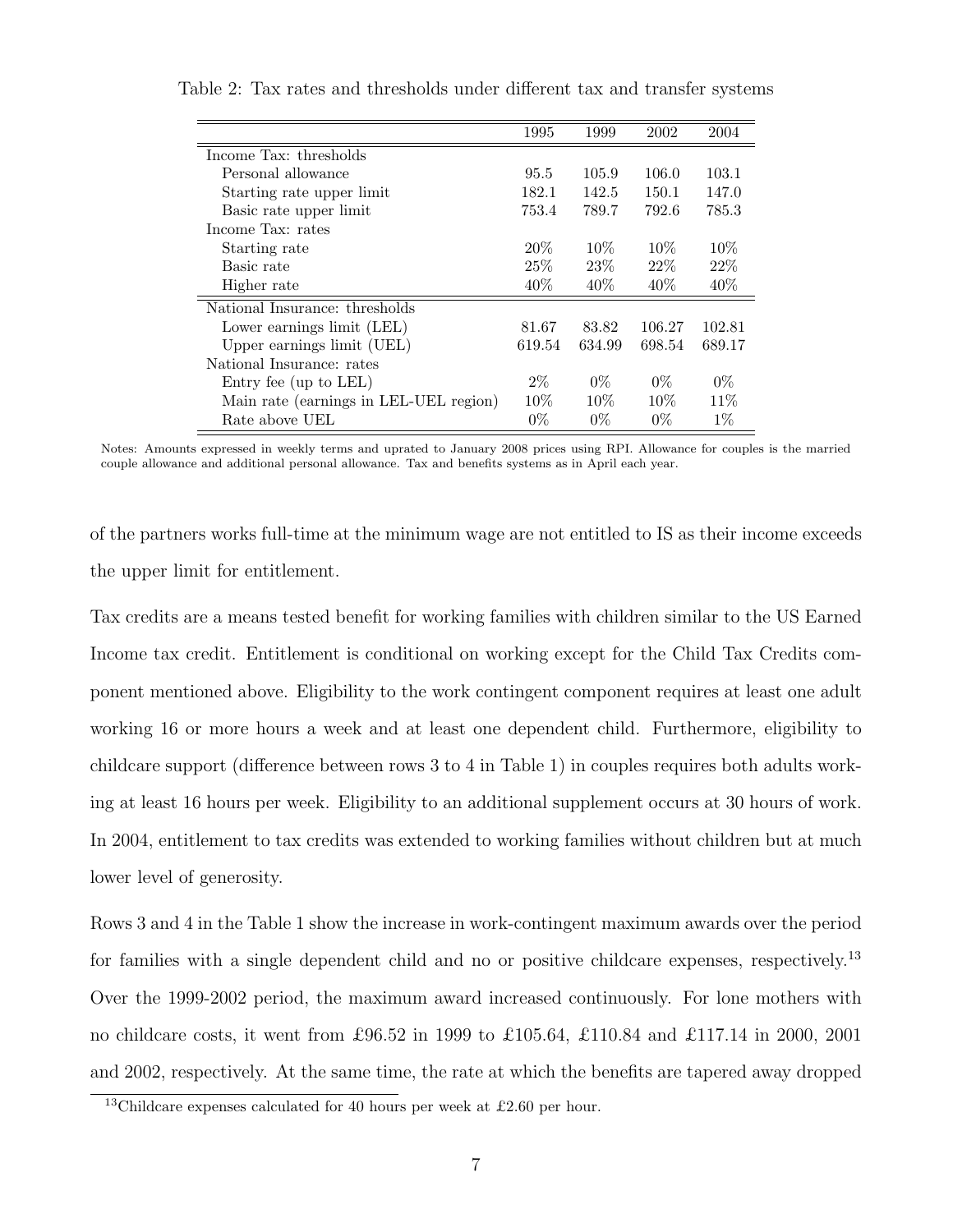significantly (row 6), which implied that eligibility was extended to new better-off families (rows 7 and 8). By 2004, eligibility for a newly introduced family component of the Tax Credits was maintained by those with a weekly family income of £1086.32, and then slowly tapered at a rate of 6.67%. Childcare expenditures, which were simply deducted from earnings when evaluating eligibility (giving rise to an earnings disregard) up to 1999, generated a childcare credit worth 70% of the amount spent up to a limit of £135 per week by 2002. The reform in childcare support resulted in a sharp increase in the maximum award (row 4), from £96.52 in 1999 to £174.80, £180.00 and £186.30 in 2000, 2001 and 2002, respectively. This led the increase in entitlement observed for families with childcare expenditures (row 8).

The tax system is individually assessed and consists of the overlapping schedules of taxes and national insurance (both of which should be just perceived as tax rates), with their respective thresholds for each rate.<sup>14</sup> The fall in starting and basic tax rates, accompanied by a later change in National Insurance rates affected the incentives to work and the tradeoffs between part-time and full-time hours particularly for medium to high earners (Table 2). The most important changes not shown in the table include the decline in the basic tax rate from 25% in 1991-95 down to 24% in 1996 then to 23% in 1997 and to 22% in 2000. Also a new lower tax rate was introduced in 1992 at 20% and reduced to 10% in 1999.

The combined changes in taxes and benefits affected the work incentives of women across the income distribution, with the former/latter being potentially more relevant for high/low income families respectively. Previous studies have also highlighted the heterogeneous nature of the impact of these reforms, depending on family circumstances and interactions with other taxes and benefits (Brewer, Saez and Shephard, 2010). One important example is Housing Benefit, a large meanstested rental subsidy program potentially affecting low income families. HB covers up to 100% of rental costs, but the withdrawal rate is high (65% on net income). Families eligible for HB face strong disincentives to work that the WFTC reform does not resolve. Our model will account for the entire tax and welfare system and hence the integration between the various programs and their impact on incentives will be fully taken into account.

<sup>14</sup>Historically National Insurance was supposed to fund pensions. However, this is a Pay-as-you-go component of the UK pensions system and NI is effectively part of the income tax system.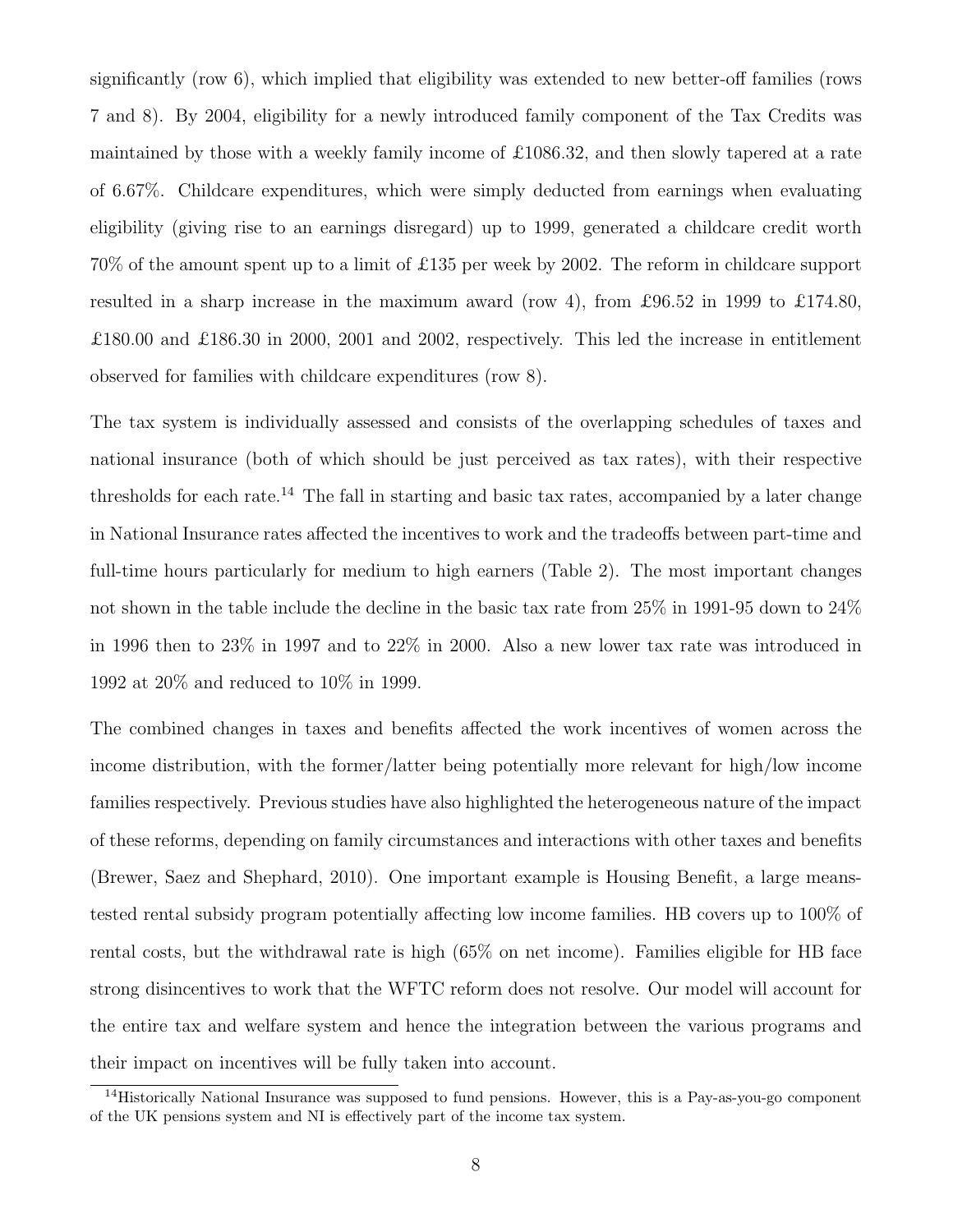

Figure 1: IS/tax credit award and budget constraint for low-wage lone parent

Notes: Lone parent earns the minimum wage (April 2004) and has one child aged 4 and no expenditure on childcare or rent. All monetary values in 2008 prices.

Figure 1 depicts the structure of the two systems. The left panel shows the amount of benefit eligibility, while the right panel shows the resulting amount of disposable income, both as a function of hours worked at the minimum wage. Eligibility for benefits at 16 hours and then at 30 generate the upwards shifts. The increase in net income is not as big as the increase in maximum tax credit award described above because tax credits count as income in the calculation for some other benefits not described here, but taken into account in the model. Figure 2 provides the corresponding transfers and budget constraints for a woman with same characteristics but with a partner working full time (if the partner does not work, the budget constraint is similar to that in Figure 1).

# 3 Data and reduced form analysis

### 3.1 The Panel Data Sample

In estimation we make use of 18 waves (1991 to 2008) of the British Household Panel Survey (BHPS). All individuals in the original 1991 sample and subsequent booster samples remain in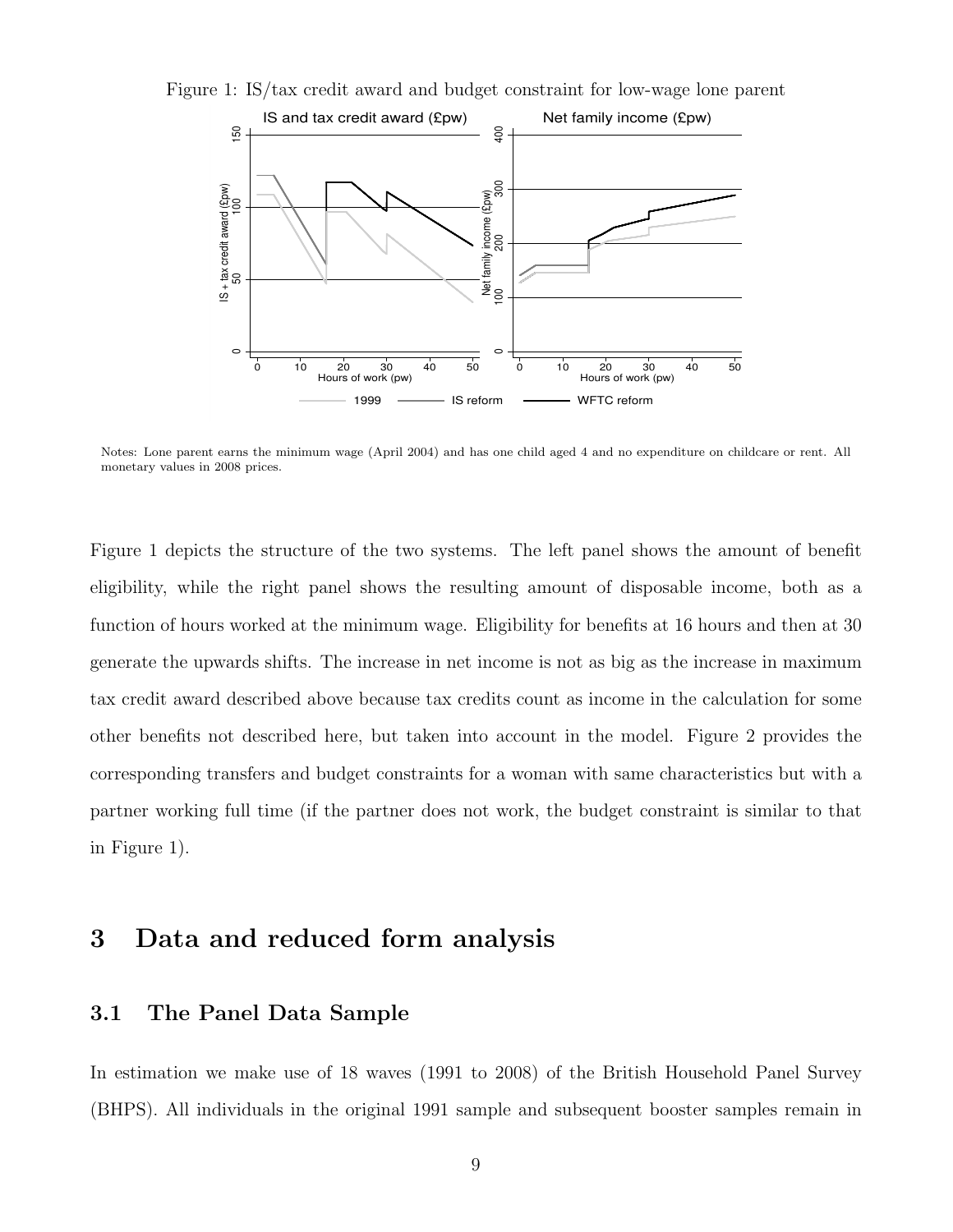

Figure 2: Tax credit award for low-wage parent with low-wage partner working full time

Notes: Parents earn the minimum wage (April 2004) and have one child aged 4 and no expenditure on childcare or rent. Partner works 40 hours per week. All monetary values in 2008 prices. IS reform absent from figure because family not entitled to IS.

the panel from then onwards, apart from some lost because of attrition. Other individuals have been added to the sample in subsequent periods – sometimes temporarily – as they formed families with original interviewees or were born into them. All members of the household aged 16 and above are interviewed, and a large set of demographic, educational and labor market information is recorded, including expenditures on childcare and assets (the latter only every 5 years).

The unit of observation are women, to which we link information from the interview with the partner when applicable. Families where the female is self-employed have been dropped to avoid the difficulties relating to measuring their hours and earnings.<sup>15</sup> Our full data set is an unbalanced panel of 3,901 women aged between 19 and 50 observed at some point during the 1991-2008 period. Almost 60% of those are observed for at least 5 years and over 20% are observed for at least 10 years, 25% are observed entering working life from education. Some summary descriptive statistics by education and family composition are presented in Table 3. Further data details are provided in Appendix A.

Our model does not deal with macroeconomic growth and fluctuations. In estimating the model

<sup>&</sup>lt;sup>15</sup>The entire histories of 2.9% of self-employed women were dropped and partial histories (from the moment they move to self employment) were dropped for another 3.1% of women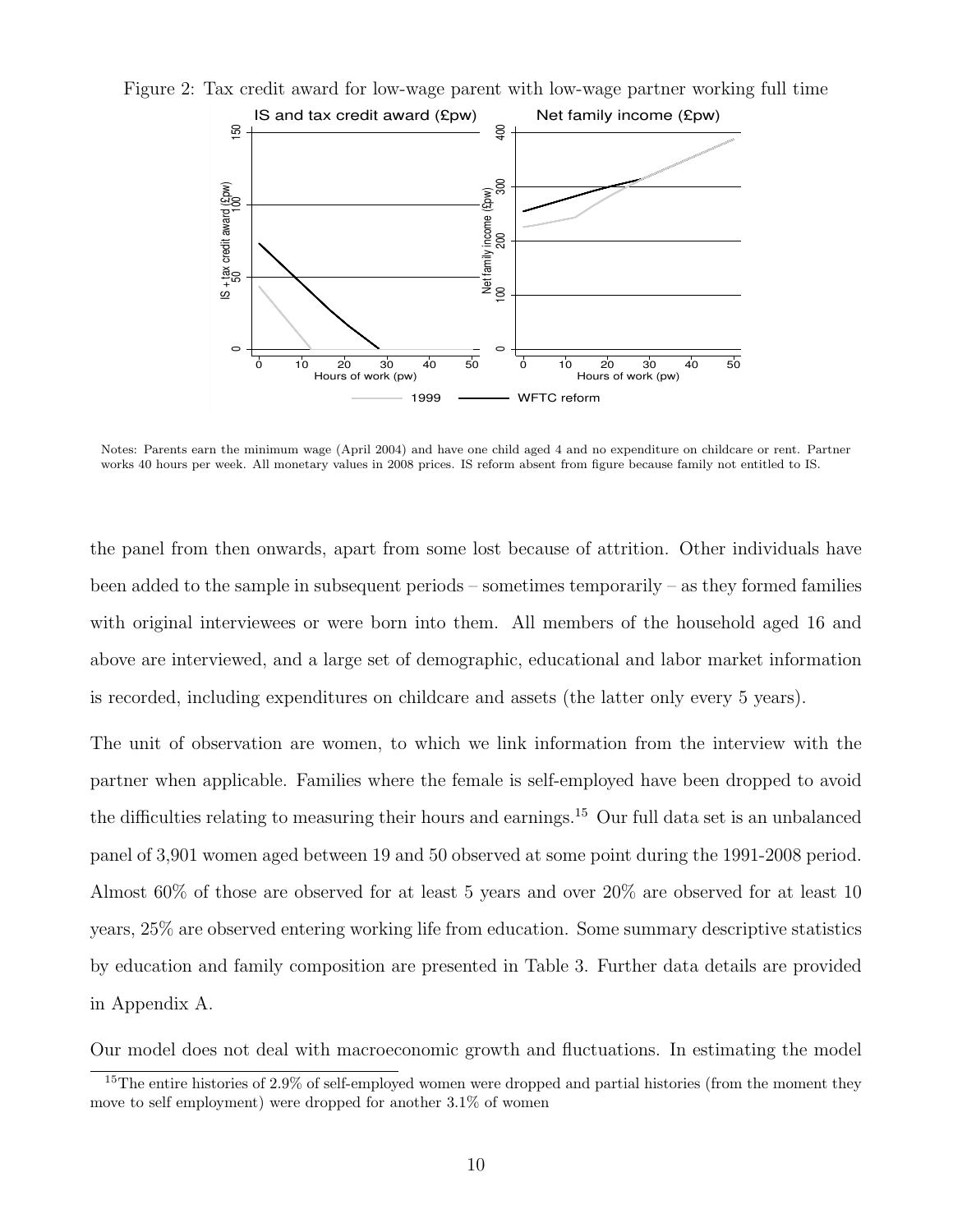|              | Mothers |            | Childless | Number of    |  |  |  |  |
|--------------|---------|------------|-----------|--------------|--|--|--|--|
|              | singles | in couples | women     | observations |  |  |  |  |
| All          | 0.10    | 0.44       | 0.46      | 2,096        |  |  |  |  |
|              | (0.007) | (0.011)    | (0.011)   |              |  |  |  |  |
| By education |         |            |           |              |  |  |  |  |
| Secondary    | 0.15    | 0.49       | 0.36      | 839          |  |  |  |  |
|              | (0.012) | (0.017)    | (0.017)   |              |  |  |  |  |
| High School  | 0.08    | 0.42       | 0.50      | 853          |  |  |  |  |
|              | (0.010) | (0.017)    | (0.017)   |              |  |  |  |  |
| University   | 0.03    | 0.39       | 0.58      | 404          |  |  |  |  |
|              | (0.008) | (0.024)    | (0.025)   |              |  |  |  |  |

Table 3: Distribution of family types in 2002 – women aged 19-50

Notes: Based on BHPS data for 2002. Standard errors in parenthesis under estimates.

we therefore first remove aggregate growth from all monetary values, including the monetary parameters in the tax and welfare system (such as tax thresholds and eligibility levels).<sup>16</sup> To limit the importance of measurement error in earnings and especially working hours, the wage distribution was trimmed at percentiles 2 and 99 from below and above, respectively.<sup>17</sup>

Finally, assets play an important role in our model since they are a source of self-insurance and saving is likely to respond to changes in taxes and welfare. Indeed Table 4 shows that assets are relevant for all education groups: even among the lowest education group 58% hold some positive financial assets. Once housing is taken into account net wealth holdings can be substantial.

|             |            | <b>Financial Assets</b> |                       | Housing    |       |                       |  |
|-------------|------------|-------------------------|-----------------------|------------|-------|-----------------------|--|
|             | Proportion |                         | Net assets $(£1,000)$ | Proportion |       | For owners $(£1,000)$ |  |
| Education   | positive   | average                 | [p10,p90]             | Owners     | Value | [p10,p90]             |  |
| Secondary   | 0.58       | 3.0                     | $[-1.9, 8.3]$         | 0.69       | 127.4 | [51.9, 225.6]         |  |
| High-school | 0.74       | 4.9                     | $[-2.9, 16.1]$        | 0.74       | 158.7 | [57.0, 287.7]         |  |
| University  | 0.82       | 9.9                     | $[-5.1, 28.2]$        | 0.85       | 206.2 | [75.0, 379.1]         |  |

Table 4: Assets by Education

Notes: BHPS data. Values in 1,000s British pounds, 2008 prices. Excludes private and public pension wealth. Financial assets net of debts, includes zeros. Gross house values. [p10,p90] in columns 3 and 6 stands for inter-decile range.

<sup>16</sup>We run 3 regressions, one for each education level, of log wages on time dummies and dummies of Scotland and Wales, and create 3 education specific wage indices from the estimated time dummies. Then we aggregate these indices using the (time-invariant) distribution of education for the entire population of workers aged 25-59 in the sample to construct an aggregate wage index. All real monetary values (using the CPI) are then re-scaled using this index to remove real growth.

<sup>&</sup>lt;sup>17</sup>The censoring of the distribution from below is at £3.4 per hour in 2008 prices, well below the minimum wage.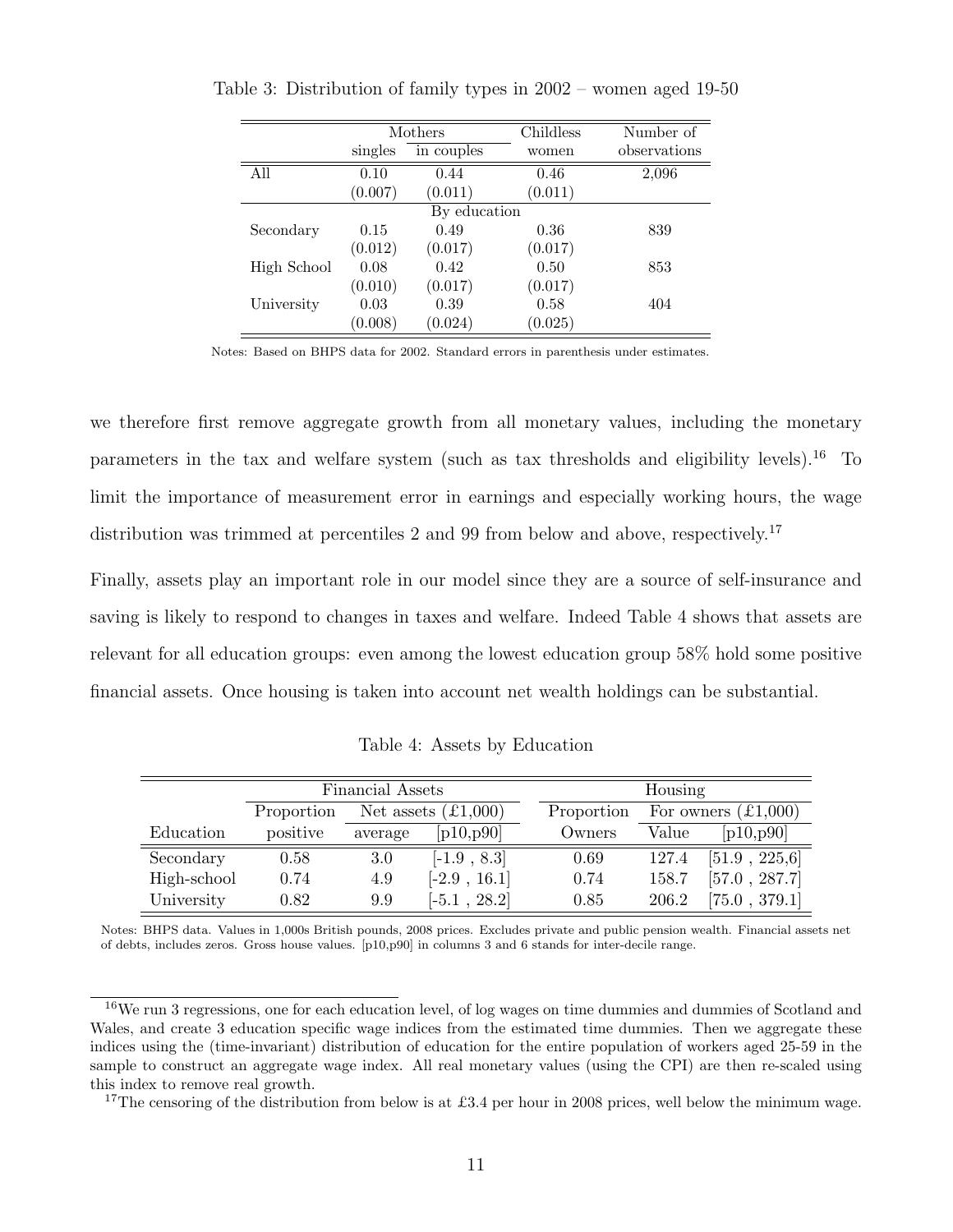# 3.2 The Impact of the Tax Credit Reforms on the Labor Supply of Single Mothers

The WFTC reform substantially increased the maximum benefit award both directly and through increases in support for childcare. It also decreased the rate at which benefits are withdrawn when earnings increase. It thus improved the incentives for single mothers to work. The contemporaneous reform to the income support (IS) system reduced the real value of the adult related benefit, affecting all women (irrespective of children), but increased the child related benefit. This latter reform counteracted somewhat the improved incentives for mothers with children due to the WFTC reform.

We use single women without children as a comparison group to estimate the effect of the WFTC and IS reforms on the labor supply of single mothers in a difference-in-differences framework - an approach first used to estimate the effects of EITC on labor supply by Eissa and Liebman (1996) and also used in the UK by Brewer et al. (2006). The data here is drawn from the UK Labor Force Survey, a repeated cross section which is much larger then the BHPS and hence contains enough single mothers.

In the top panel of Table 5 we show results of a simple difference in differences estimator for employment, comparing the pre-reform 1999 data to the first post reform period in 2002 separately for each education group.<sup>18</sup> This is a linear probability model with employment as a dependent variable. The reported coefficient is the interaction of being a single mother with a post-reform dummy (2002). The regression also includes a dummy for single mother, and a full set of dummies for time, age and age of the youngest child. The results indicate that the employment rates for secondary and high school educated lone mothers increased by between four and five and a half percentage points above the employment rates of similar single women without children; these are highly significant. Those who have completed university are unaffected, as we expect, because typically their earnings will be too high to benefit from the more generous support.

As a first robustness check we then use data from 1995 to 2004, which allows us to test for

<sup>&</sup>lt;sup>18</sup>The reforms were implemented gradually, resulting in an empirical design that is not appropriate for a simple discontinuity estimator.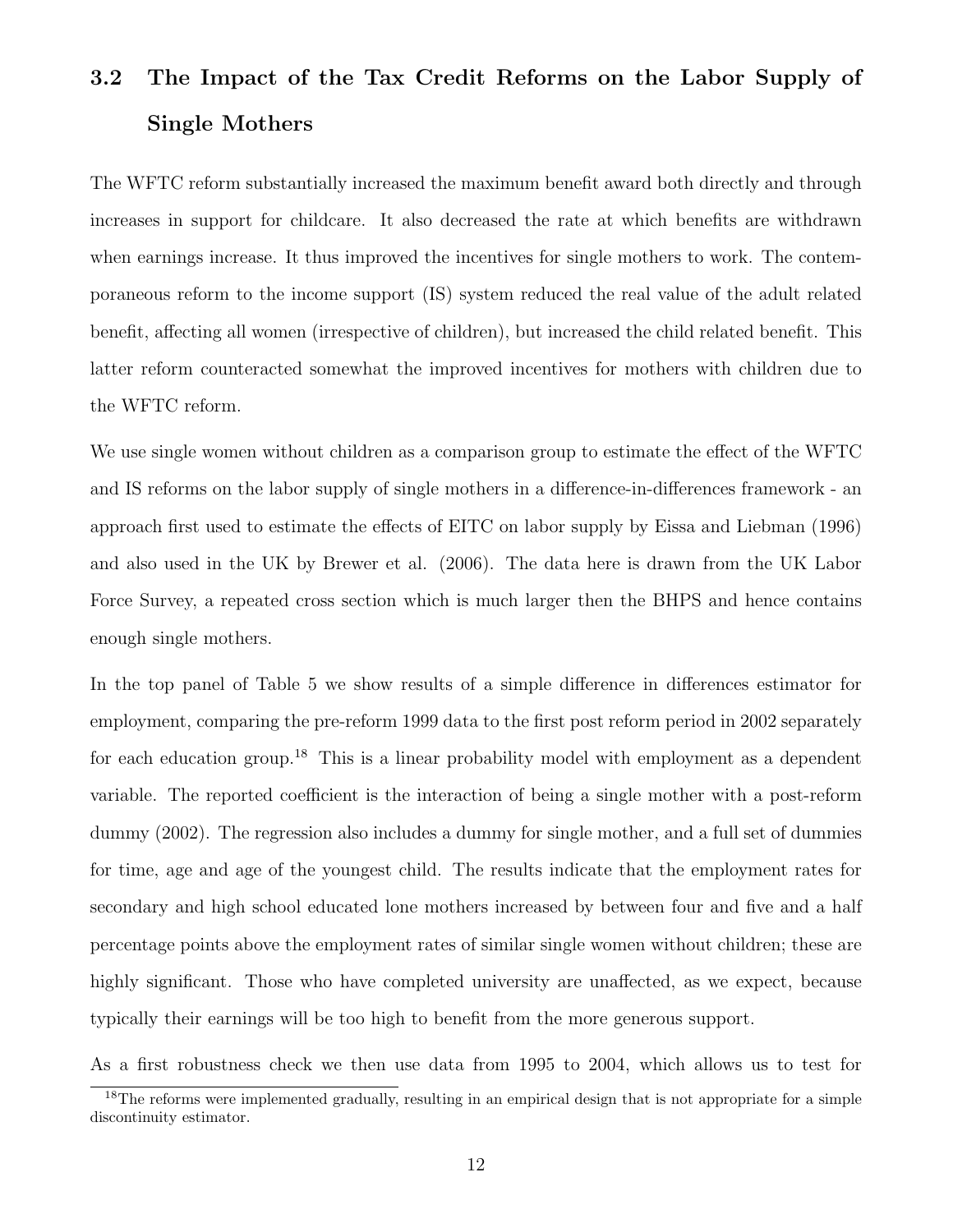|                                                           | (1)        | $\left( 2\right)$ | $^{\prime}3)$ |  |  |  |  |  |
|-----------------------------------------------------------|------------|-------------------|---------------|--|--|--|--|--|
|                                                           | Secondary  | High-School       | University    |  |  |  |  |  |
| 1999 compared to 2002 - Before and after all WFTC reforms |            |                   |               |  |  |  |  |  |
| Impact on employment                                      | $0.042***$ | $0.055***$        | $-0.005$      |  |  |  |  |  |
| Standard error                                            | (0.011)    | (0.015)           | (0.016)       |  |  |  |  |  |
| Pooled Sample 1995-2004                                   |            |                   |               |  |  |  |  |  |
| Impact on Employment                                      | $0.0413**$ | $0.0474*$         | $-0.0095$     |  |  |  |  |  |
|                                                           | (0.0178)   | (0.0266)          | (0.0341)      |  |  |  |  |  |
| lone-mothers x pre-reform linear trend                    | 0.0016     | $-0.0086$         | $-0.0105$     |  |  |  |  |  |
|                                                           | (0.0040)   | (0.0067)          | (0.0087)      |  |  |  |  |  |
| N                                                         | 24,648     | 8,113             | 5,088         |  |  |  |  |  |

Table 5: Difference-in-differences employment regressions for lone mothers vs single women

Notes: Data from the Labour Force Survey. Standard errors in parentheses. Top Panel: two period differences in differences comparing pre-reform employment (1999) to post-reform (2002) for treatment (lone mothers) and comparison group (single women with no children). Lower panel: pooled regression for 1995-2004, including pre-reform differential trend between lone mothers and single childless women. All regressions include a a full set of dummies for time, age and age of youngest child and an indicator for being a single mother. Impact on employment is coefficient on lone-mother x post-reform. \*\*\*,\*\*,\* indicates statistical significance at 1%, 5% and 10% respectively.

differential trends between the two comparison groups using the periods preceding the reforms targeting single mothers specifically. We use a similar linear probability model for employment, but now also control and test for pre-reform differential trends by adding an interaction of being a single mother with a linear trend in the pre-reform period. Again, the estimated impact is the coefficient of the interaction term between being a single mother and a dummy for post 2002. The results are in the lower panel of Table 5. The impacts are basically the same as before and the coefficient on the differential trend is completely insignificant and very small in all cases.

|    |              |          |         | Secondary education |          |         | High-school |          |          |           |          | University |           |
|----|--------------|----------|---------|---------------------|----------|---------|-------------|----------|----------|-----------|----------|------------|-----------|
|    | After period | 1996     | 1997    | 1998                | 1999     | 1996    | 1997        | 1998     | 1999     | 1996      | 1997     | 1998       | 1999      |
|    | 1995         | $-0.003$ | 0.001   | $-0.008$            | $-0.009$ | 0.025   | $-0.011$    | 0.014    | 0.012    | $-0.036*$ | $-0.028$ | $-0.018$   | $-0.035*$ |
|    |              | (0.011)  | (0.012) | (0.012)             | (0.012)  | (0.017) | (0.016)     | (0.016)  | (0.016)  | (0.021)   | (0.020)  | (0.020)    | (0.020)   |
|    | 1996         |          | 0.004   | $-0.005$            | $-0.005$ |         | $-0.033**$  | $-0.009$ | $-0.013$ |           | 0.013    | 0.018      | 0.001     |
| ≏  |              |          | (0.011) | (0.011)             | (0.011)  |         | (0.016)     | (0.016)  | (0.016)  |           | (0.018)  | (0.019)    | (0.019)   |
|    | 1997         |          |         | $-0.009$            | $-0.007$ |         |             | $0.026*$ | 0.024    |           |          | 0.007      | $-0.013$  |
| မေ |              |          |         | (0.011)             | (0.011)  |         |             | (0.015)  | (0.016)  |           |          | (0.017)    | (0.017)   |
| മ് | 1998         |          |         |                     | 0.002    |         |             | 0.000    | $-0.003$ |           |          |            | $-0.017$  |
|    |              |          |         |                     | (0.011)  |         |             | (0.001)  | (0.015)  |           |          |            | (0.017)   |

Table 6: Placebo effects on employment based on pre-WFTC reform data

Notes: Data from the Labour Force Survey. Standard errors in parentheses. Difference-in-differences estimates compare lone mothers with single women with no children (treatment and comparison groups) in pairs of years before and after pseudo-treatment. Linear probability model of employment including time and single mother dummy and single mother dummy x post pseudo reform, the coefficient of which is the pseudo impact reported. Other covariates included dummies for age and age of youngest child. Each coefficient is from a separate regression. \*\*,\* indicates statistical significance at 5% and 10% respectively.

To further validate the approach we also implemented a set of placebo estimates on pairs of years from the pre-reform period of 1995 to 1999, a period when no reforms took place that would have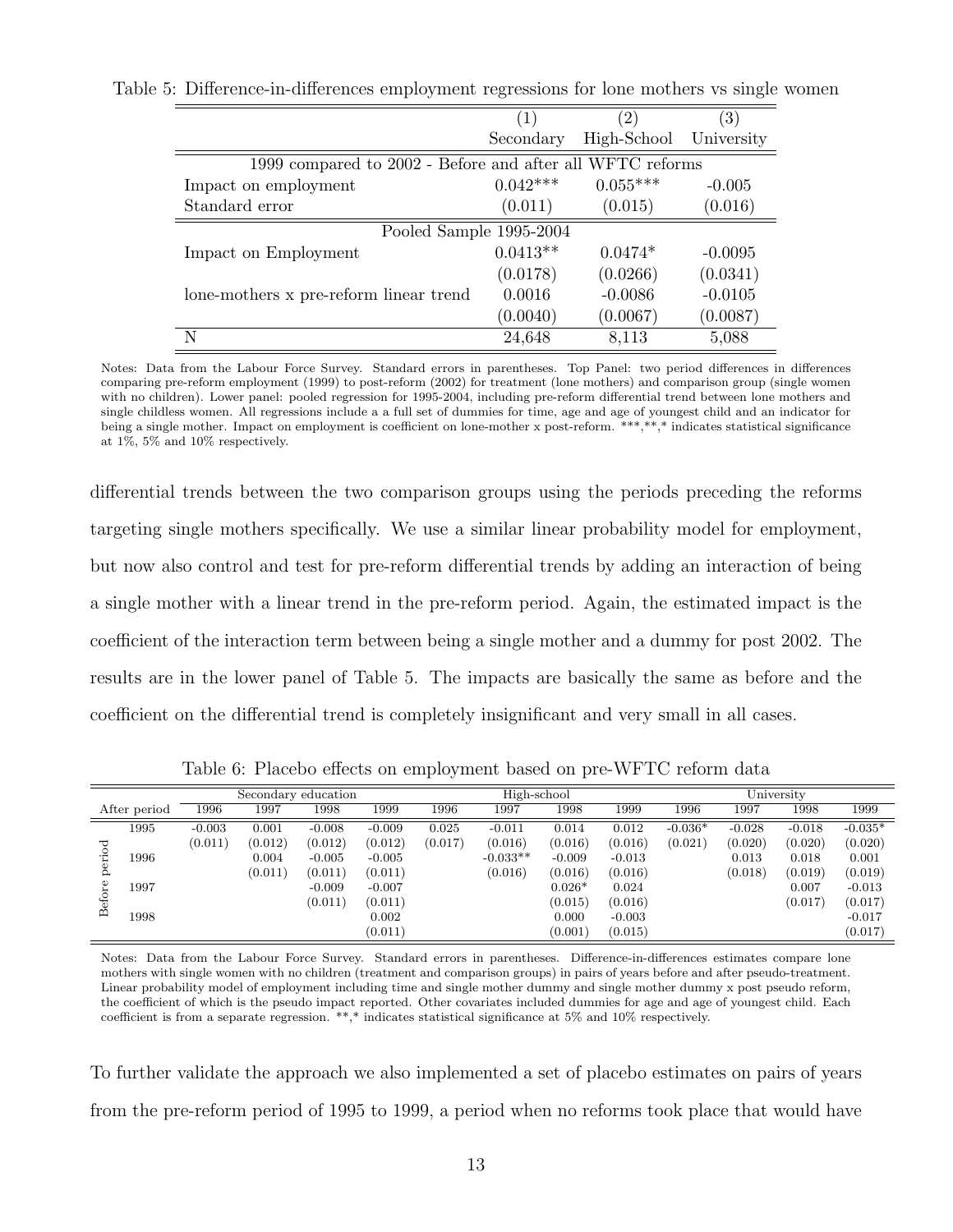affected our two groups differentially. Estimates for the various pairs are presented in Table 6: they are all very small and insignificant (except one in the High School group), with standard errors of the same magnitude as those in Table 5.

Finally, Figure 3 presents a graphical comparison of the labor force participation of single women without children to single mothers (the comparison and treatment groups, respectively). For presentational purposes, we set the average labor force participation to be the same across the demographic groups prior to the reform. The vertical line corresponds to 1999, when the reform process for tax-credits started; it continued until the end of our observation period. These graphs demonstrate visually that both groups evolved in the same way before the reform, irrespective of education. But the trends diverge after the reform process started for the two lower education groups, for whom the reform is most relevant, with an increase in the participation of single mothers relative to that of single women with no children. As expected, the participation of university-graduated single mothers looks unaffected by the reform as most will not be eligible for in work benefits at their level of pay.

While the effects we estimate are specific to this institutional context, this exercise serves to show that the combined reforms did indeed cause increases in the labor supply of single mothers and establishes the order of magnitude that we can expect our model to replicate. It also shows that the reforms are an important source of exogenous variation for the model.



Figure 3: Effects of the 1999-2002 reforms on female labor force participation

Notes: The dotted line represents the participation rate of single mothers, who were affected by the reform. The solid line represents the participation rate of single women without children, who were not affected by the tax credit changes. We normalize the participation rate of both groups to average zero pre-reform. The actual participation rates in 1999 for each of the education groups in ascending order of education are 0.87, 0.94, 0.95 for singles with no children and 0.41, 0.65 and .0.80 for lone mothers. The x-axis is year. The vertical line shows the last pre-reform year, 1999.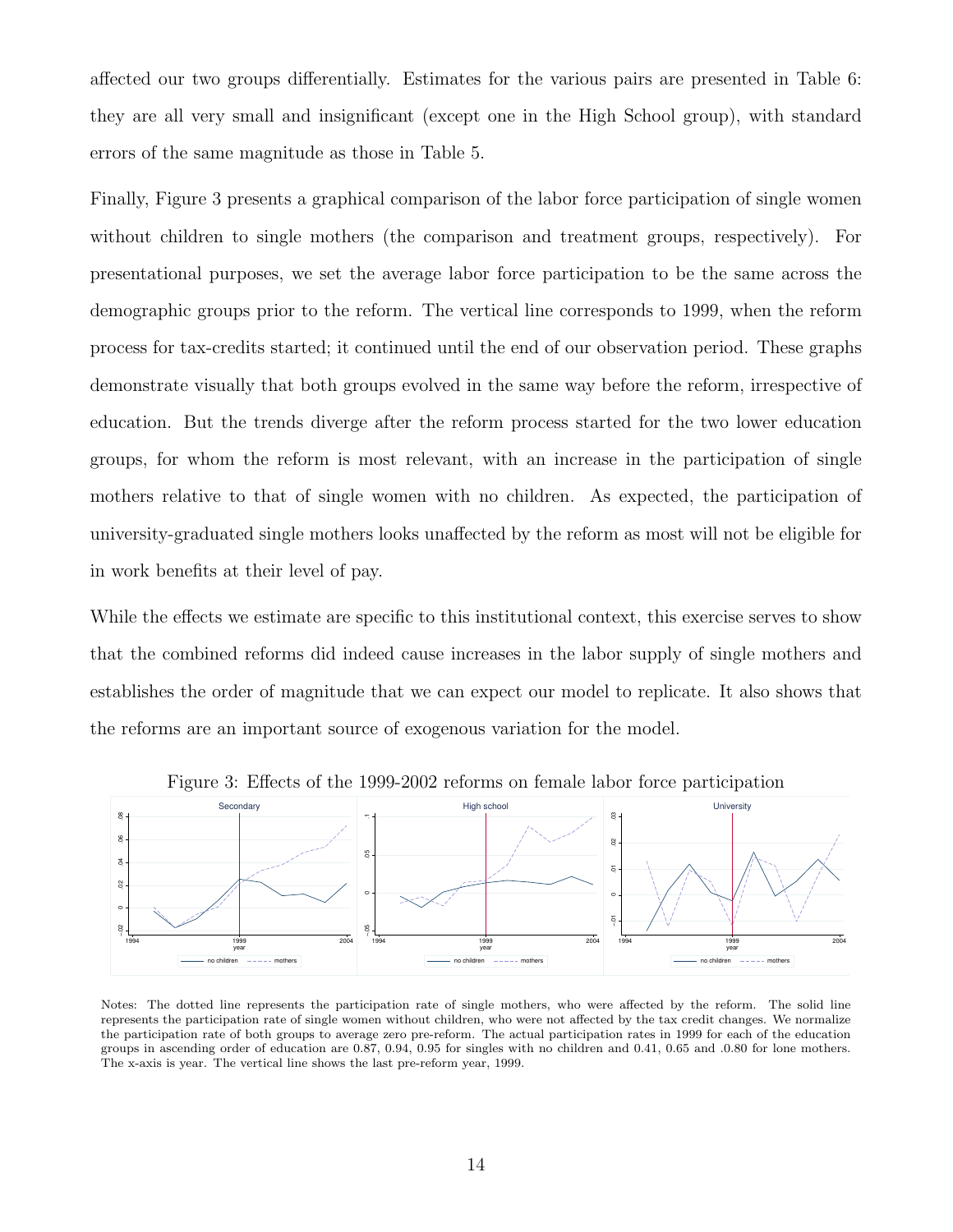#### 3.2.1 Education choice and the welfare reform

The WFTC and IS reforms as well as tax reforms may also change education choices for young people if they are perceived as permanent. This is because they change the future returns to education and the amount of risk associated with each choice, particularly in the middle and low end of the income distribution.

Consider first Figure 4. It shows the proportion of people in education at age 16, when it is still compulsory, and at 17-21, when most post-compulsory education happens. For the latter, there is a clear break in trend in 1999, at the time the reforms started being implemented. While suggestive, using the break in trend to infer the impact on education is not a credible approach. Quite apart from the fact the reforms were implemented gradually post 1999, there were other time varying factors that may have induced this change in trend. For example, there were tax reforms both before and after 1999 as well as an introduction of University fees in 1998 (£1000 per year) and a means tested educational subsidy for high school in 2004.<sup>19</sup> As a result it does not make much sense to use 1999 as a single break point of policy affecting education. Moreover, there is no equivalent to the comparison group we used when considering the effects on labor supply since everyone is affected by changes in the policy environment at the time of their education choice.

To get a handle on how the policy induced changes in economic incentives affect education, we specify a much simplified economic model where education choice depends on expected income under alternative education choices. The approach we follow is similar in spirit to that of Blundell, Duncan and Meghir (1998) for tax reform and labor supply and of Gruber and Saez (2002) for estimating the taxable income elasticity.

We start by the observation that welfare and tax reform will affect people differently depending on their background characteristics, which place them at different points on the earnings distribution (in expectation). For example, if a person is predicted to have high earnings and strong labor market attachment (even without post-compulsory education) their life-time expected income

<sup>&</sup>lt;sup>19</sup>The Education Maintenance Allowance - see Dearden et al. (2009) for an evaluation preceding the rollout.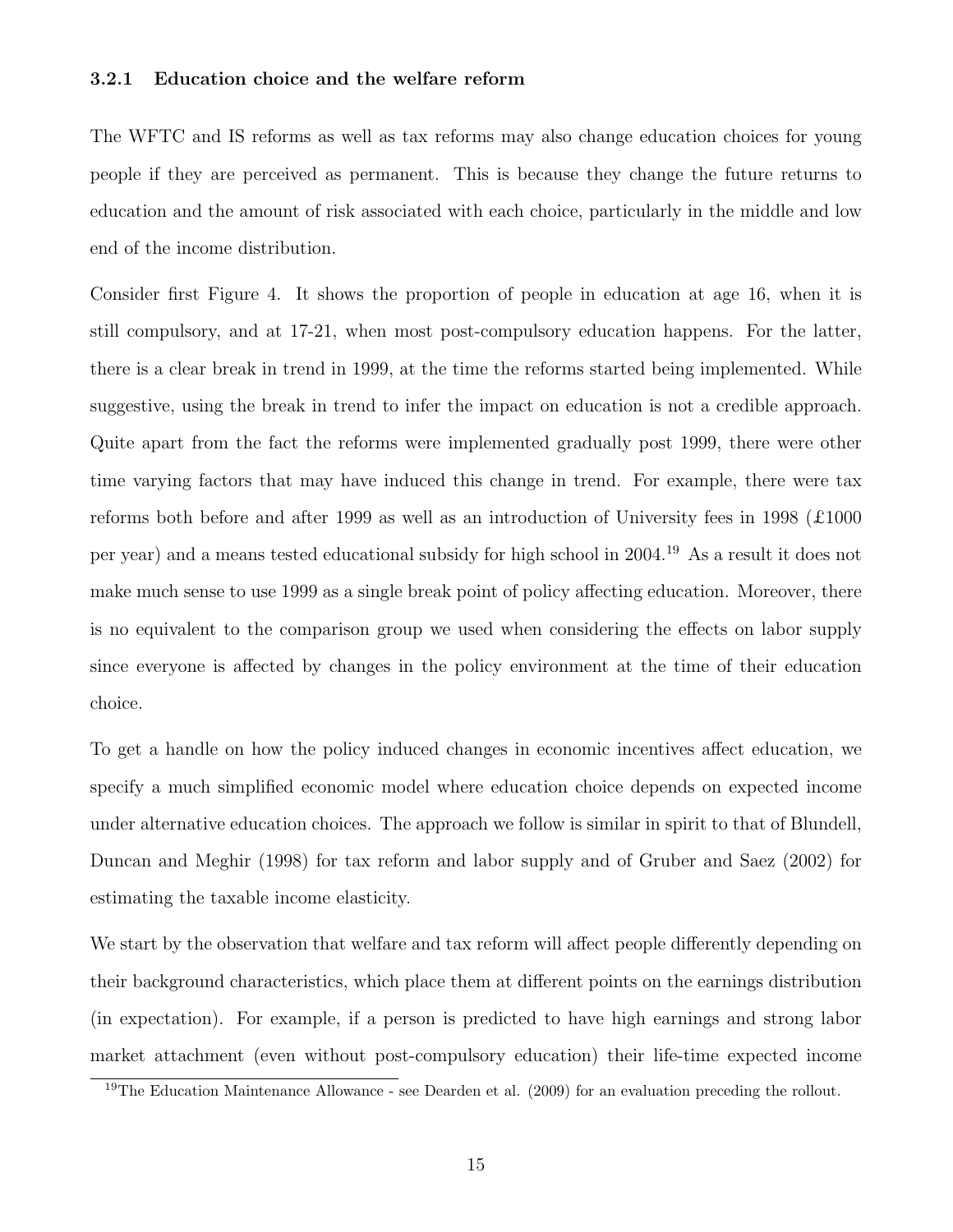

Figure 4: Trend in educational participation by age group

Notes: The top line is the school participation rate of those who are 16 and for whom attendance is compulsory. The lower line represents participation in post compulsory schooling for ages 17-21. The x-axis is year.

will not be very sensitive to changes the welfare parameters, which concern people with low labor market attachment and low pay. By contrast the expected income of an individual whose background characteristics predict her to be often out of work or in low pay will be very much affected by the welfare reforms.<sup>20</sup> We can exploit this insight to estimate the effect of the reforms as mediated by changes in expected income. This is particularly useful because the same sort of variation will be used in the structural model, but in a more complex setting.

To achieve this, we simulate life-cycle disposable income paths (including predicting spells out of work) conditional on each of the three possible educational choices. These are constructed as a function only of the tax and welfare system when the person was 17 and of observable family background. We then construct expected lifetime income conditional on just compulsory secondary education  $(EY_C)$ , conditional on just high school  $(EY_{HS})$  or university  $(EY_U)$ .<sup>21</sup>

We need to be parsimonious in allowing for family background because we later build on this

 $^{20}$ Family background includes the education of both parents (five levels each), number of siblings and sibling order (dummies for no siblings, three or more siblings, and whether respondent is the first child), books in childhood home (three levels) and whether lived with both parents when aged 16.

 $^{21}$ To construct expected income we use the estimated earnings and transition equations from the structural model introduced later in the paper to simulate sequences of disposable incomes over the lifecycle, conditional on each of the three education choices, initial family background (summarized in two factors) and on the tax/welfare system prevailing when the person was 17. We then average over many different career paths for each education level, conditioning only on the family background characteristics and the relevant tax/benefit system. In this way the expected income per education varies only with family background and tax and welfare system.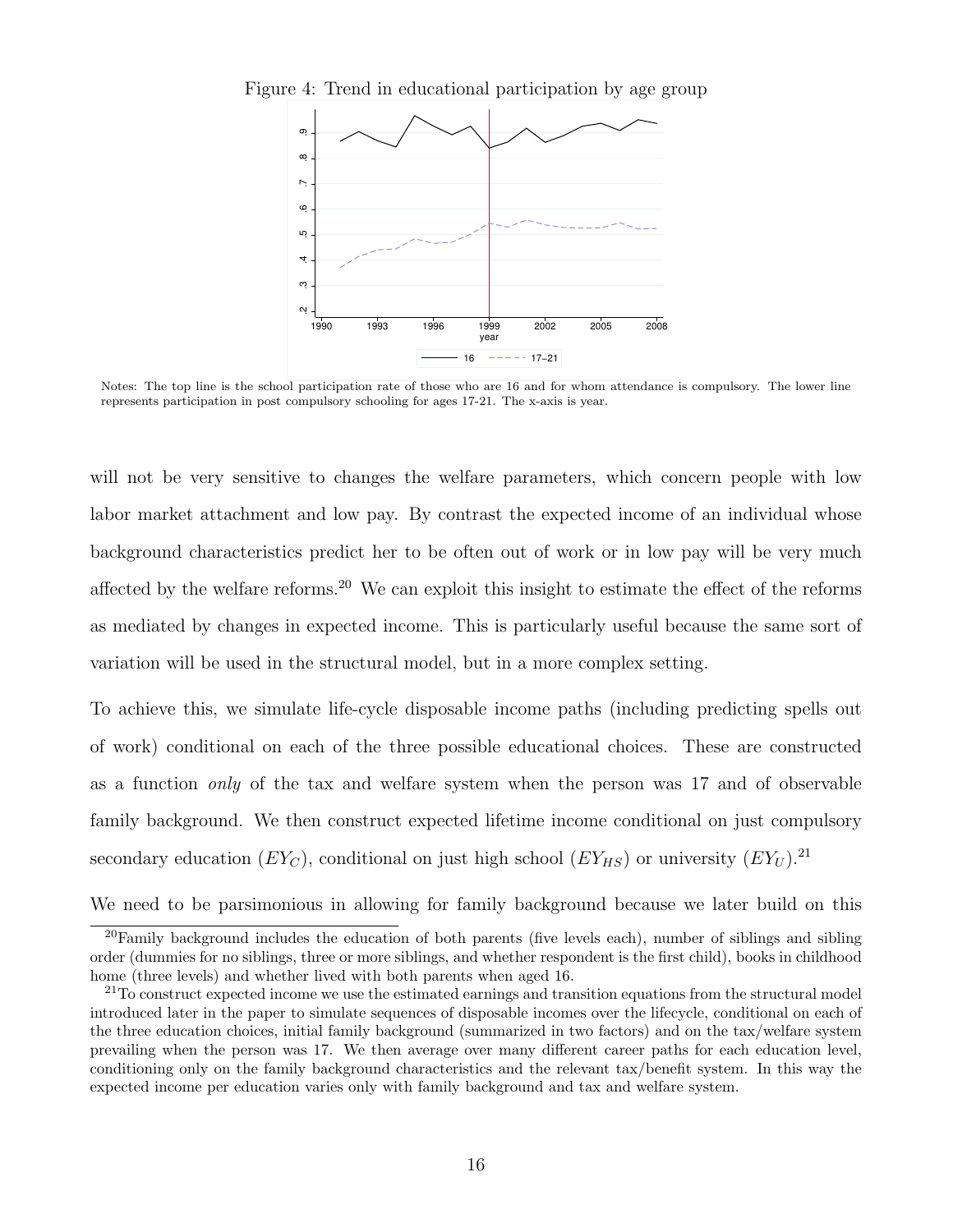approach to specify our model, in which background characteristics enter preferences and wages. Thus we have to limit the size of the state space.<sup>22</sup> Our solution was to extract two principal component factors  $(f_1 \text{ and } f_2)$  from the set of background characteristics.<sup>23</sup> In this way we use all information in a parsimonious and efficient way. The resulting variability in the expected income measures depends only on the policy reforms and the two factors.

Defining the outcome variable as a dummy for attendance in post compulsory schooling  $(PC_{it})$ we run the regression

$$
PC_{it} = \text{time dummies} + \alpha_1 f_1 + \alpha_2 f_2 + \alpha_3 \ln(EY_C) + \alpha_4 \ln(EY_{HS}) + \alpha_5 \ln(EY_U) + u_{it}
$$

The results are presented in Table 7. The first factor  $(f_1)$  has a strong positive effect on educational attainment, confirming it can discriminate across different types: educational attainment differs by about 20 percentage points over the support of  $f_1$ . The second factor is not significant. In columns 1-3 we include the simulated value of expected lifetime income for the lowest education group only. This is always highly significantly negative as expected (since it makes the lowest level of education relatively more attractive). The result remains unchanged and significant when we include differential trends by background factors (column 2) and even when allow for these trends to differ pre and post 1999 (column 3 – we can do this because reforms are implemented throughout the period and there is more than just pre and post 1999 variability; all included regressors explain only 38% of the variability in  $\ln EY_C$ .

The bottom of Table 7 shows that the average expected incomes corresponding to all education levels increased following the reform, but  $EY_C$  followed by  $EY_{HS}$  increased the most as expected given the nature of the reforms. Column 4 in the Table shows that the expected incomes corresponding to the two higher education groups have a positive effect as expected but are less

<sup>22</sup>We could construct a one dimensional probability of attending post-compulsory education by regressing postcompulsory schooling attendance on family background in one single cross section and then use the resulting predicted probability as the variable discriminating between types of individuals. However, Abadie et al. (2014) show that this is likely to lead to biased effects of heterogeneous impacts.

<sup>&</sup>lt;sup>23</sup>Using this more limited information rather than all family background variables does not cause bias, but it could reduce efficiency. The first principal component accounts for 17% of the data variability. It is associated with more educated parents, fewer siblings, being the eldest child and more books at home.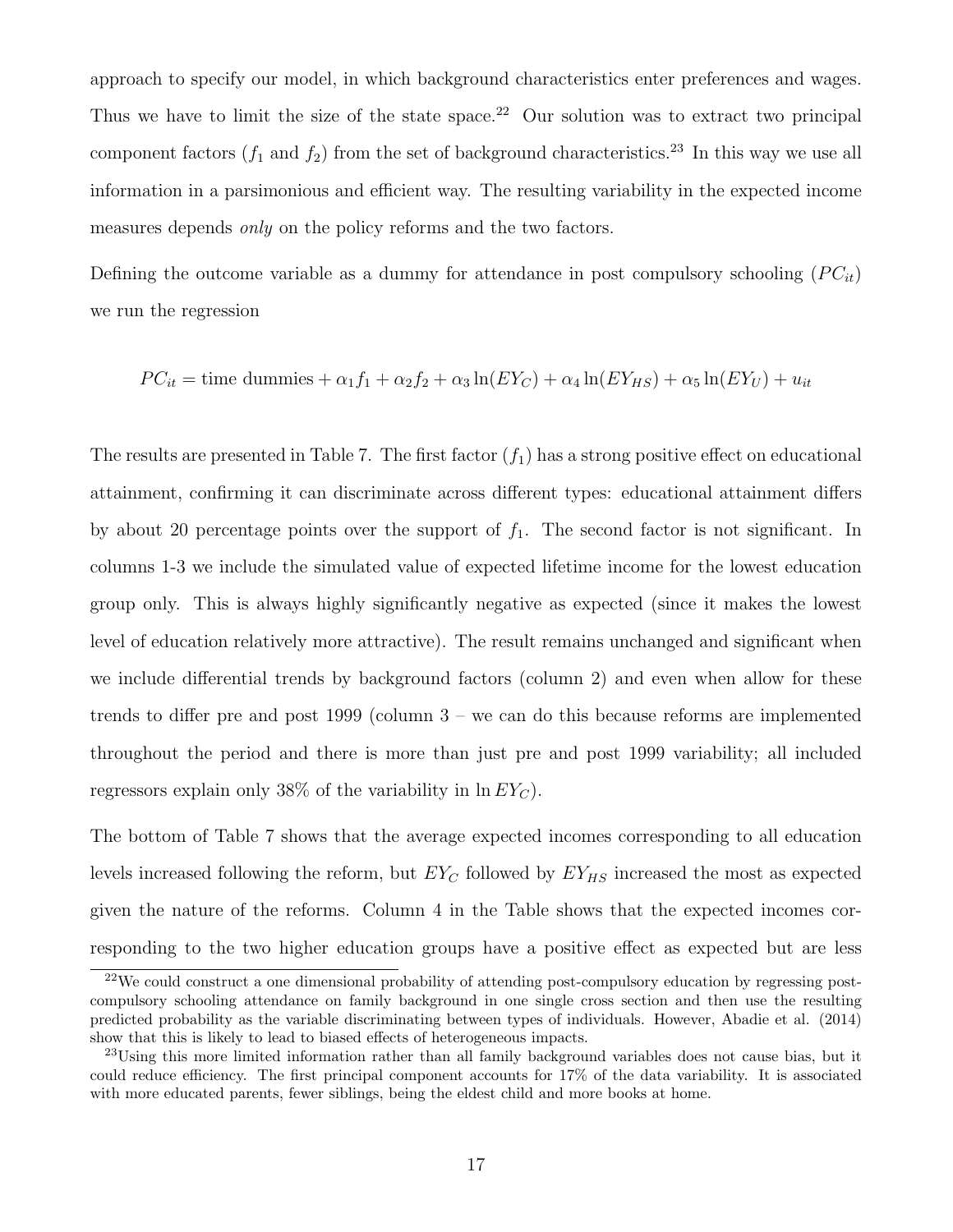|                               | $\left(1\right)$ | $\left( 2\right)$ | $\left(3\right)$ | $\left(4\right)$ |
|-------------------------------|------------------|-------------------|------------------|------------------|
| $ln(EY_C)$                    | $-0.6388**$      | $-0.6417**$       | $-0.6215**$      | $-1.4018**$      |
|                               | (0.3180)         | (0.3181)          | (0.3076)         | (0.5298)         |
| $ln(EY_{HS})$                 |                  |                   |                  | 1.0553           |
|                               |                  |                   |                  | (0.7130)         |
| $ln(EY_U)$                    |                  |                   |                  | 0.0705           |
|                               |                  |                   |                  | (0.4632)         |
| $f_1$                         | $0.0968***$      | $0.1035***$       | $0.0999***$      | $0.1063***$      |
|                               | (0.0085)         | (0.0154)          | (0.0197)         | (0.0203)         |
| $f_2$                         | $-0.0135$        | $0.0431***$       | $-0.0024$        | $-0.0079$        |
|                               | (0.0102)         | (0.0141)          | (0.0184)         | (0.0207)         |
| $f_1 \times t$                |                  | $-0.0010$         | 0.0006           | 0.0008           |
|                               |                  | (0.0029)          | (0.0034)         | (0.0034)         |
| $f_2 \times t$                |                  | $-0.0053***$      | $-0.0055*$       | $-0.0054*$       |
|                               |                  | (0.0019)          | (0.0030)         | (0.0030)         |
| $f1 \times t \times post-ref$ |                  |                   | $-0.0228$        | $-0.0235*$       |
|                               |                  |                   | (0.0136)         | (0.0134)         |
| $f2 \times t \times post-ref$ |                  |                   | $0.0233**$       | $0.0219**$       |
|                               |                  |                   | (0.0102)         | (0.0103)         |
| $f1 \times post-ref$          |                  |                   | 0.0571           | 0.0577           |
|                               |                  |                   | (0.0534)         | (0.0527)         |
| $f2 \times post-ref$          |                  |                   | $-0.0596$        | $-0.0569$        |
|                               |                  |                   | (0.0374)         | (0.0379)         |
| Time dummies                  | Yes              | Yes               | Yes              | Yes              |
|                               |                  | Treatment Effect  |                  |                  |
| Average Effect                | $-0.0089**$      | $-0.0090**$       | $-0.0087**$      | $-0.0090**$      |
| St. Error                     | (0.0044)         | (0.0044)          | (0.0043)         | (0.0044)         |
|                               |                  |                   |                  |                  |

Table 7: The Effect of expected income on post-compulsory schooling

Changes in Expected income by Education group comparing 1999 to 2002

 $\Delta \ln \left( \overline{EY_C} \right) = 0.0140 \; \Delta \ln \left( \overline{EY_{HS}} \right) = 0.0097 \; \Delta \ln \left( \overline{EY_U} \right) = 0.0042$ 

Notes: Linear probability model on BHPS data. Cohorts 1970-85. The dependent variable is one for those with post-compulsory education and zero otherwise. post – ref is a dummy for post-reform (cohorts 1982+); t is a linear time trend;  $f_1$  and  $f_2$  are the first two principal components extracted from the family background variables (the education of both parents (five levels each), number of siblings and sibling order (dummies for no siblings, three or more siblings, and whether respondent is the first child), books in childhood home (three levels) and whether lived with both parents when aged 16.) The means of the factors  $(f_1, f_2)$  are  $(0.9, -0.033)$ , the lowest quartile, the median and the top quartile are  $(-0.067, -1.02)$ ,  $(1.217, -0.086)$  and  $(2.08, 0.92)$  respectively.

significant, particularly so for  $EY_U$  which is the least affected by the reforms.

N 1030

The results are consistent with what we expect and are remarkably robust. Put together they imply that the changes in expected income induced by the reform cause a decline in post-compulsory education of 0.9 percentage points (st. error 0.44). Given that  $EY_C$  changed by 1.4%, this is a substantial effect. When we repeat this exercise using as dependent variable university attendance (versus less) we obtain a decline of 0.52 percentage points, which however is not significant (st. error 0.46). As we shall see these effects are closely replicated by the structural model we describe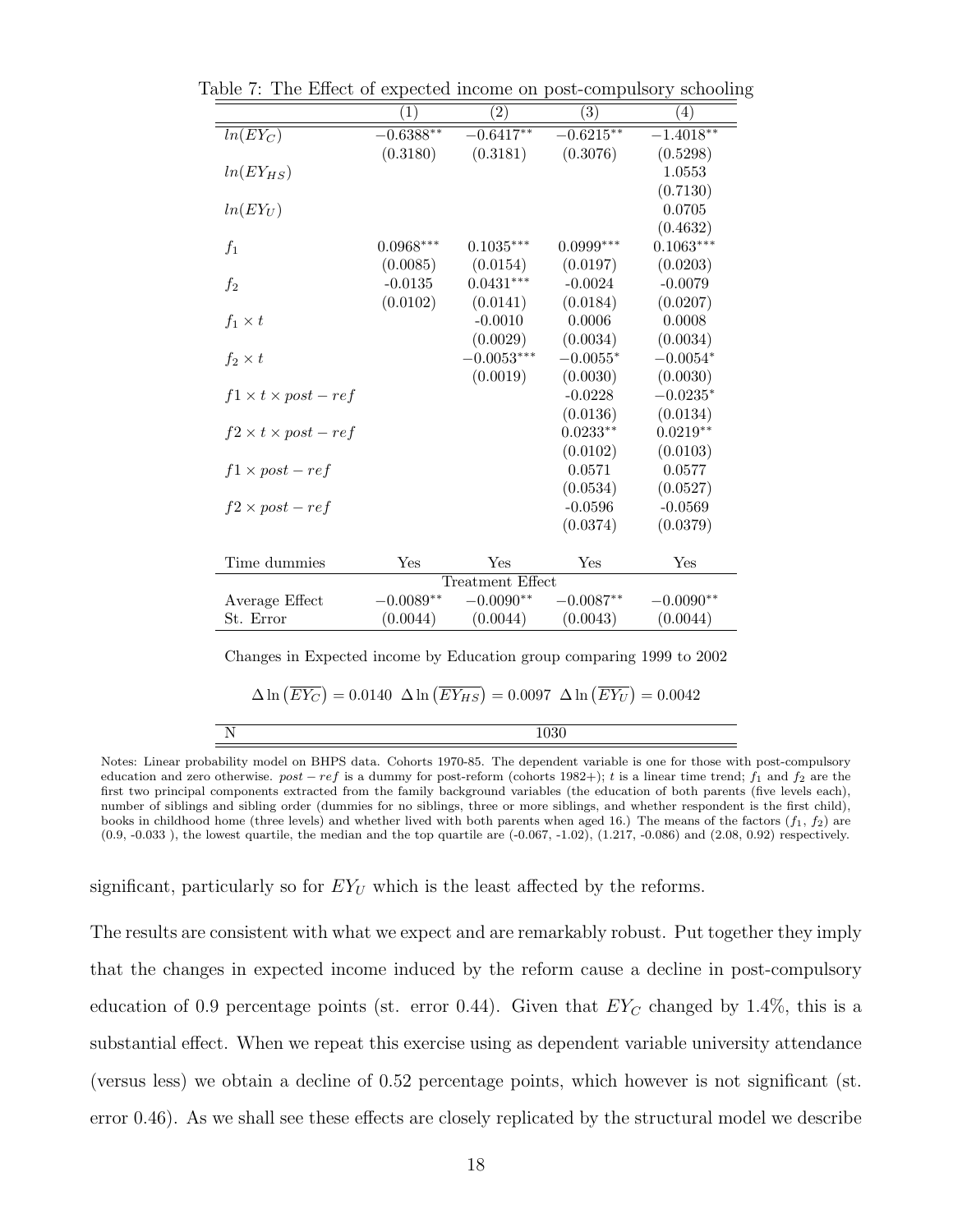below.

## 4 Model

The reduced form analysis establishes the responsiveness of important decisions to changes in taxes and transfers. However, it has little to say about the mechanisms underlying choices and ignores the effects of risk on behavior. The model we develop below allows us to understand the longer term effects of policy on behavior and on welfare, to carry out counterfactual analysis and to address policy questions from a normative perspective as well (see Stantcheva, 2015 for example).

### 4.1 Outline of the model

At the age of 17 a woman chooses between leaving education with a secondary degree, completing high school or completing college. Upon completing education, women enter the labor market at the age of 19 for those completing high school or less, and at the age of 22 for university graduates. From then onwards, we model annual consumption and labor supply choices – one of unemployment, part-time or full-time employment. Women retire at the age of 60 (the state pension retirement age for all women over this period), and live for another 10 years from their accumulated savings.<sup>24</sup> Households are credit constrained and, with the exception of university loans, they cannot borrow.

In every period a woman may have a child (up to the age of 43), may get married or get divorced. These events occur randomly over the life-cycle according to an education-specific stochastic process that depends on her current family arrangements and that replicates what we see in the data. For computational reasons we simplify the problem by not treating these demographic events as explicit choices. Hence our counterfactual simulations are conditional on the status quo processes and abstract from the implications of changes in behavior in those dimensions.<sup>25</sup> However,

<sup>24</sup>See also Attanasio, Low and Sanchez-Marcos (2008) and, for men, French (2005) and van der Klaauw and Wolpin (2005).

 $^{25}$ Studies that endogenize marriage and fertility decisions include van der Klaauw (1996), Francesconi (2002),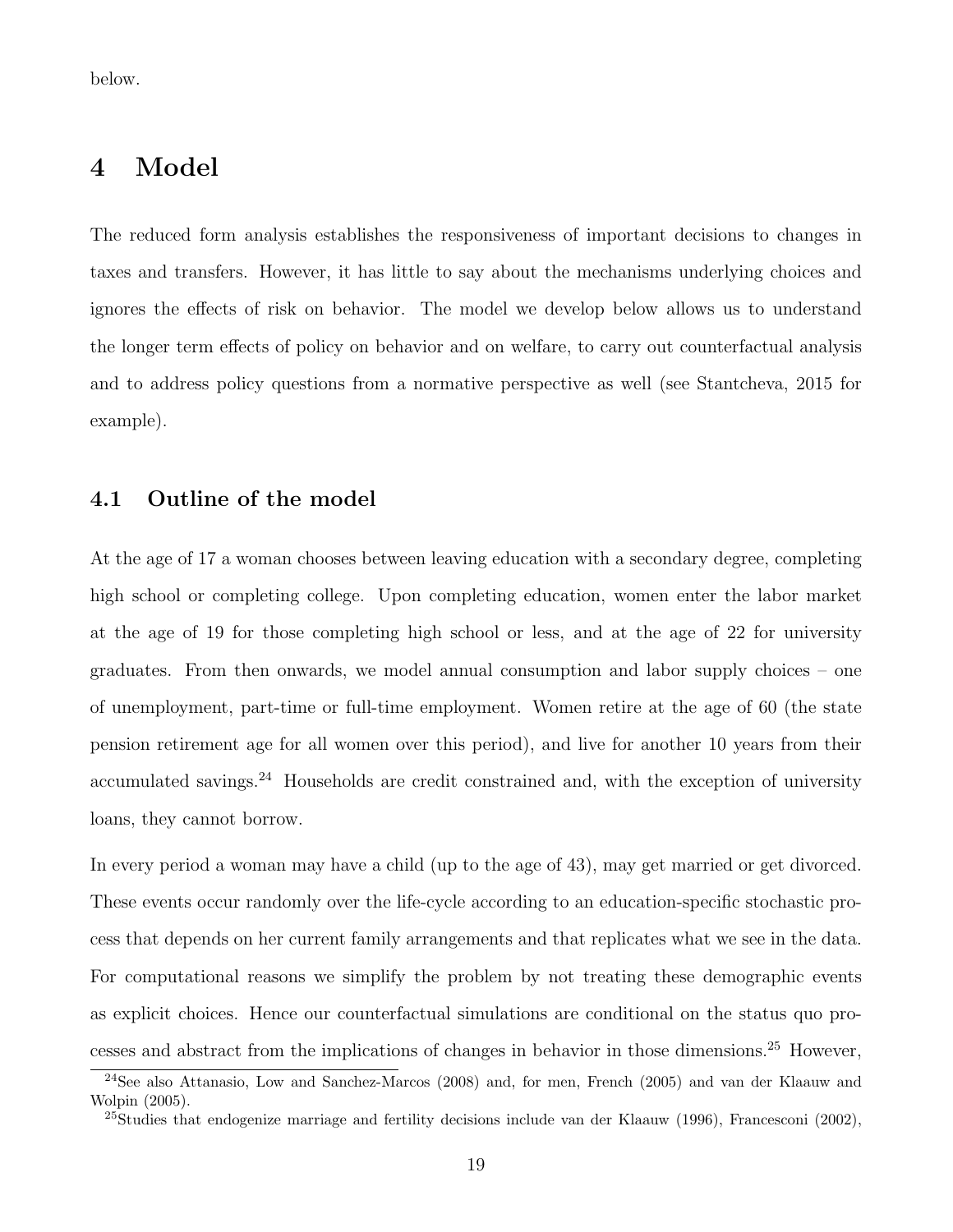changing educational decision implies a change in the relevant marriage and child-bearing process. Moreover, the model accounts for marital sorting by education as observed in the data (see for example Chiappori, Iyigun and Weiss, 2012).

Wages depend on actual experience, which may depreciate when out of work and accumulates at potentially different rates when working part-time versus full-time. This explains how career breaks and part-time work shape female wages and work incentives. Individual productivity is subject to persistent shocks, whose distribution depend on unobserved preferences for work and constitute an important source of risk.<sup>26</sup>

Observed ex ante heterogeneity in the model is driven by the woman's family background, summarized by the two principal component factors we introduced earlier; to keep the size of the state space manageable we discretize them into binary indicators when they are included in preferences for working and wages – they form four distinct observed types.

Educational choice depends on the background factors and on a liquidity shock to parental income. We measure this as the residual from a regression of parental income when the woman was 16 on the entire set of background variables – intended to control for permanent income, which is possibly correlated with preferences and abilities. We assume this does not affect preferences and wages, acting as an exclusion restriction, and its role is to explain differences in educational attainment of otherwise identical individuals, attributing these to liquidity constraints.

Women also differ in unobserved dimensions. At 17, they each draw a random cost of education and a random preference for work (consisting of a utility cost of part time work and a utility cost of full time work); both inform the education choice. When starting working life, they draw an initial productivity level from a distribution that depends on their random preference for work and their education. In addition to these, there are persistent idiosyncratic shocks to wages and male earnings, which will be described later.

All choices are affected by the tax and welfare system, which differs by cohort and defines dispos-

Keane and Wolpin (2010) and Adda et al. (2015).

<sup>&</sup>lt;sup>26</sup>See also Huggett et al. (2011), who consider heterogeneity in wage profiles, and Adda et al. (2015), who allow for a flexible specification of human capital accumulation by working hours.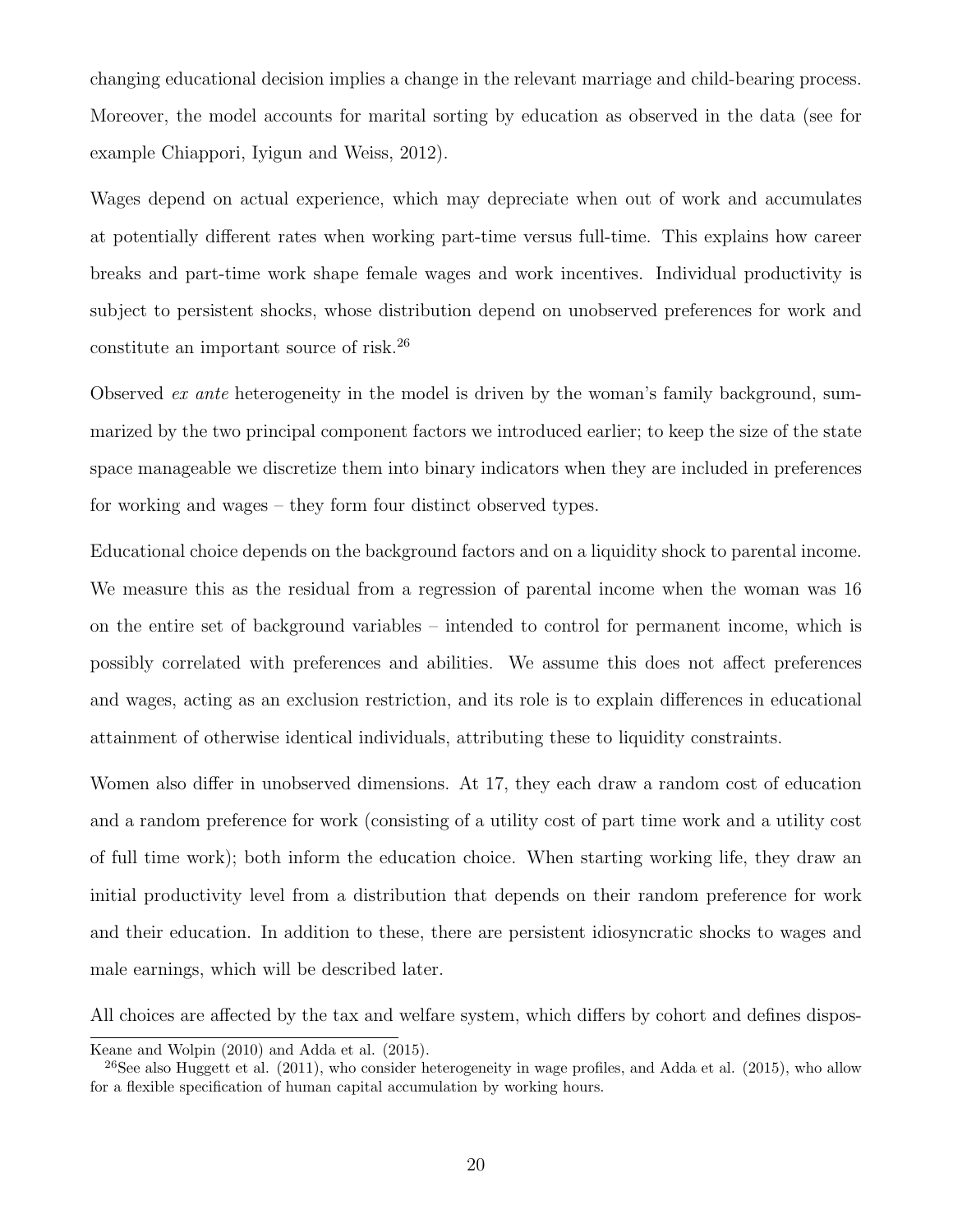able income under each employment option. Further reforms to the system during working life are treated as unexpected surprises. We use FORTAX, a tax and benefit micro-simulation tool to draw accurate budget constraints by family circumstances, accounting for all the detail in the tax and welfare system in place at each point in time.<sup>27</sup> We now explain the model formally.

### 4.2 Working life

In each year of her adult life, a woman maximizes expected lifetime utility taking as given her current characteristics and economic circumstances. These are her age  $(t)$ , education  $(s)$ , accumulated assets (a), work experience (e), idiosyncratic productivity (v), her family background  $(x_1, x_2)$  where  $x_j$  is a dummy for whether above the median in the distribution of factor  $f_j$ <sup>28</sup> and a two-dimensional discrete unobserved factor  $\theta = (\theta_F, \theta_P)$  characterizing her preferences for working full time  $(\theta_F)$  or part time  $(\theta_P)$ . They also include her family circumstances and related information: the presence of a partner  $(m)$ , his education  $(\tilde{s})$ , whether he is employed or not  $(\tilde{l} = F/O$  for Full-time hours and Out of work, respectively) and productivity  $(\tilde{v})$ , the presence of children  $(k)$ , age of the youngest child  $(t<sup>k</sup>)$  and whether she has access to free childcare  $(d_{cc})$ . We denote by  $X_t$  the vector of state variables in period t, including these two sets of variables. In all that follows, lowercase letters represent individual observed characteristics, the tilde denotes men's variables, uppercase letters are for market prices and sets of variables, and Greek letters are reserved for the model parameters and unobserved shocks. Except for unobserved preferences for work and productivity, all other shocks and random components of the model are independent of each other.<sup>29</sup>

We assume that utility is intertemporally separable, and that instantaneous utility depends on consumption per adult equivalent, female labor supply, family background, family circumstances and preferences for work. Her instantaneous utility is non-separable between consumption and

<sup>&</sup>lt;sup>27</sup>See Shephard (2009) and Shaw (2011).

<sup>&</sup>lt;sup>28</sup>Discretizing the factors is an approximation used to limit the size of the state space and make the problem computationally tractable. In principle we could improve the approximation by adding more discrete points.

 $^{29}$ To be clear, the random components of the model of the working life are the female preferences for work, whether she has access to free childcare when working, her productivity, the arrival of a child, the arrival and departure of a partner, and his education and productivity.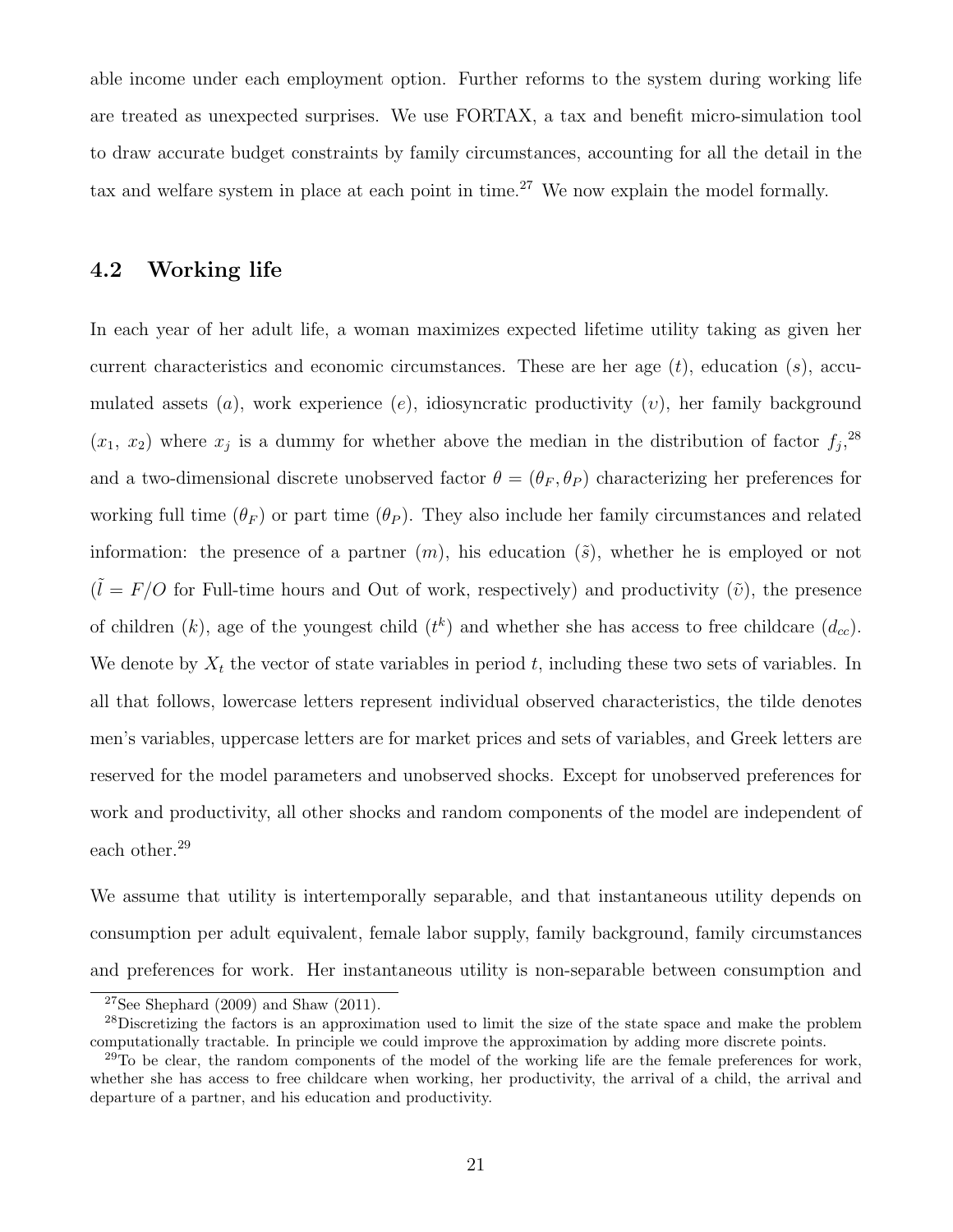leisure. At age  $t$  it is given by

$$
u\left(c_{t}, l_{t}; \theta, Z_{t}\right) = \frac{\left(c_{t}/n_{t}\right)^{\mu}}{\mu} \exp\left\{U\left(l_{t}, \theta, Z_{t}\right)\right\}
$$
 (1)

where n is the equivalence scale,<sup>30</sup> c is total family consumption, l is female labor supply and assumes three possible values: not working (O), working part-time (P) and working full-time  $(F)$ . The function U reflects how the marginal utility of consumption changes with working, by the woman's education, background characteristics and family demographics; it is normalized to zero if the woman is not working. Finally,  $\mu$  is the curvature parameter determining both risk aversion and the elasticity of intertemporal substitution. Since  $\mu$  will be negative, a positive U for  $l = P$ , F implies that working reduces the utility of consumption and that consumption and labor supply are complements as indeed is the case in Blundell, Browning and Meghir (1994), who use consumption data from the UK.<sup>31</sup>  $U$  is specified as follows

$$
U(l_t, \theta, Z_t) = \begin{cases} 0 & \text{if } l_t = O \text{ (Out of work)} \\ \theta_l + Z_t' \alpha(l_t) & \text{if } l_t = P \text{ or } F \text{ (Part time or Full time)} \end{cases}
$$
  
where  $\alpha(l_t) = \alpha_F + \alpha_P \times \mathbf{1}(l_t = P)$ 

where  $Z_t$  is a subset of the woman's characteristics, including whether she is single or with a partner, and whether she is a mother; these are interacted with a dummy for the three education levels (secondary, high school or university). It also includes a dummy for the age of the youngest child  $(0-2, 3-5, 6-10)$  or  $(1+1)$ , a dummy for the partner working or not and the background factors  $x_1$  and  $x_2$ , allowing preferences to depend on background.

The bivariate vector  $\theta = (\theta_F, \theta_P)$  reflects unobserved heterogeneity and can take two values: one for low utility cost of work and one for high cost of work.<sup>32</sup> The values of  $\theta$ , the probability of being low-cost of work, and the other unknown utility parameters described by  $\alpha(l)$  for  $l = F, P$ 

 $30n=1$  for singles, 1.6 for couples 1.4 for mother with child and 2 for a couple with children.

 $31$  For more evidence on this see Ziliak and Kniesner (2005) and Shaw (1989).

 $32\text{We did experiment with a richer distribution of unobserved heterogeneity, but this did not significantly improve}$ the fit of the model or change the results.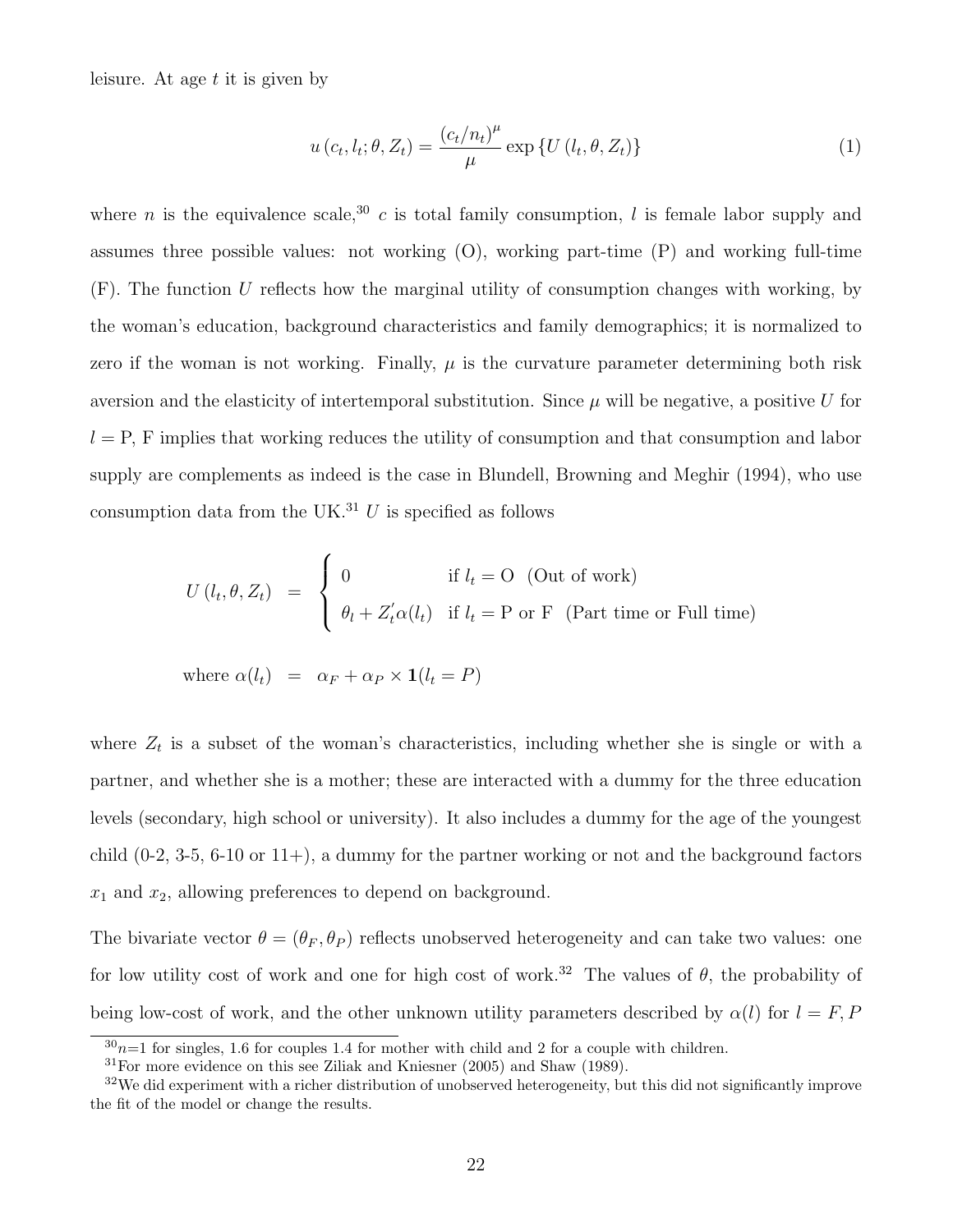are estimated alongside the other parameters of the model.

At any age t during working life, the woman's decision problem can be written as:

$$
V_t(X_t) = \max_{\{c_{\tau}, l_{\tau}\}_{\tau=t,...\bar{t}}} \mathbb{E}\left\{\sum_{\tau=t}^{\bar{t}} \beta^{\tau-t} u\left(c_{\tau}, l_{\tau}; \theta, Z_{\tau}\right) \middle| X_t\right\} \text{ subject to the Budget constraint}
$$

where the expectation E is taken over all future random events conditional on the available information  $X_t$ ,  $\beta$  is the discount factor and  $V_t$  is the optimum value of discounted present and future utility.  $\bar{t}$  is 10 years after retirement and the family lives off its savings during the retirement period.<sup>33</sup>

The budget constraint is described in terms of the asset evolution equation

$$
\begin{cases}\n a_{t+1} = (1+r)a_t + h_t w_t + m_t \tilde{h}_t \tilde{w}_t - T(l_t, X_t) - Q\left(t^k, h_t, \tilde{h}_t, m_t\right) - c_t \\
a_{t+1} \geq a_s, \text{ with initial and terminal conditions: } a_0 = 0 \text{ and } a_{\tilde{t}+1} = 0\n\end{cases}
$$
\n(2)

where r is the risk-free interest rate,  $(w,\tilde{w})$  are the hourly wage rates of wife and husband,  $(h,\tilde{h})$ are the working hours of wife and husband (respectively 0, 18 and 38 hours corresponding to O, P and F for women, and 0 and 40 corresponding to O and F for men), and  $\underline{a}_s$  represents the borrowing limit; the latter is either zero or the amount of the student loan borrowed (a negative number). The tax and transfer function,  $T$ , unifies the tax and welfare system, describing the total incentive structure faced by an individual at all income levels and turns out to be a complex non-concave, non-smooth and often discontinuous function of income, hours of work and family composition. It depends on hours because tax credits in the UK depend on hours thresholds (16 and 30).<sup>34</sup> Households start life with a particular tax and welfare system and face reforms over their lifetime, which are treated as unanticipated. The age at which the reforms occur varies depending on the cohort to which individuals belong.

<sup>33</sup>This ensures that individuals save towards retirement above their social security contributions, which in the UK only replaces a small proportion of their working earnings.

 $34T$  includes income tax, social security contributions, and the main subsidies for working-age families, namely income support, job-seekers allowance, tax credits, housing benefit, council tax benefit, child benefit. These are described in appendix F, together with the main reforms over 90s and 00s.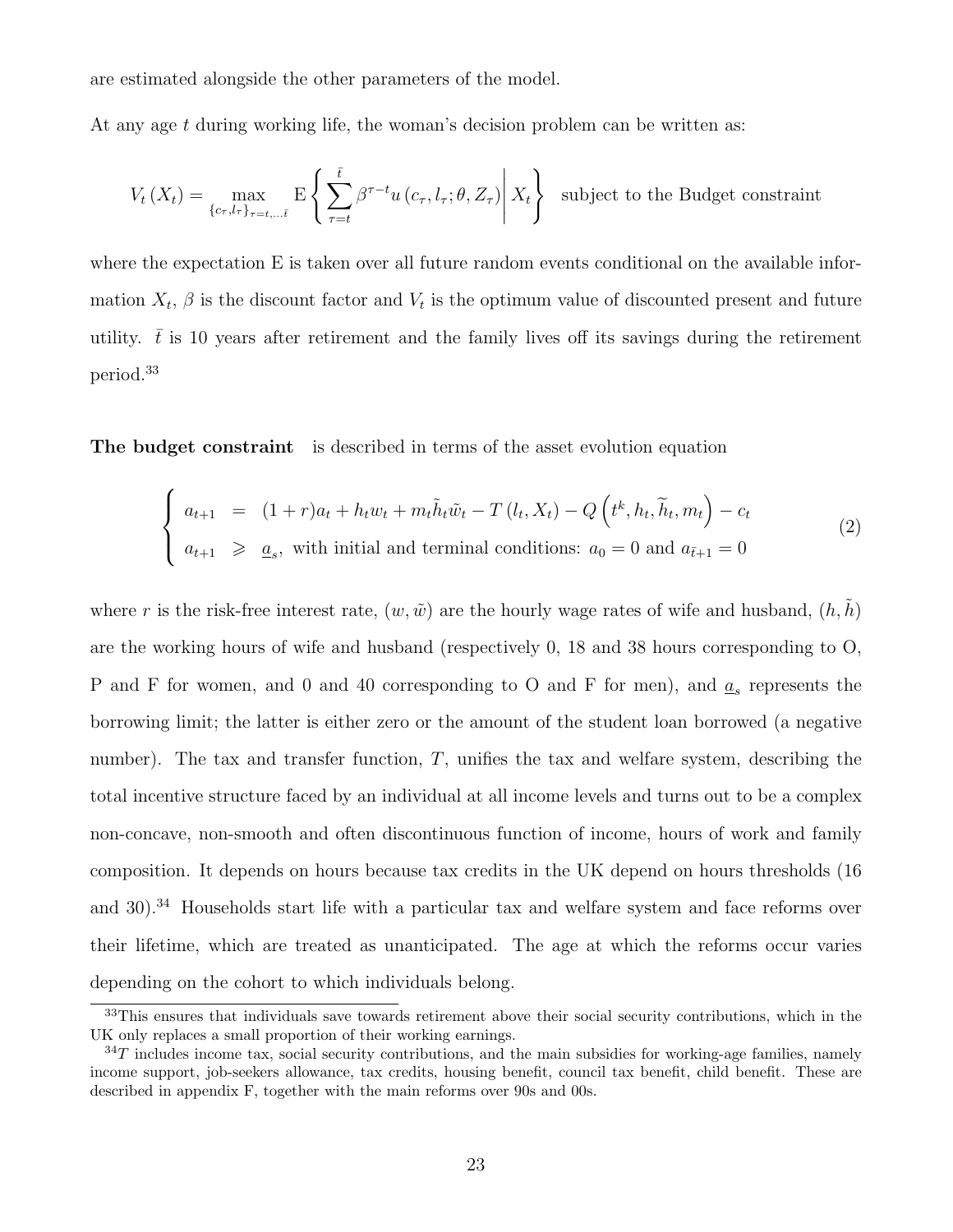Finally, Q are childcare costs. Pre-school children need childcare whenever no adult is staying at home, and school-age children only need childcare outside the school day as education is publicly provided. Childcare costs are zero for those with access to informal care  $(d_{cc} = 0)$  the probability of which is estimated from the data, and only depend on the age of the youngest child. Hence we specify

$$
Q\left(t^k, h_t, \widetilde{h}_t, m_t\right) = \begin{cases} h_t * CC_h & \text{if } d_{cc} = 1 \text{ and } t^k \leqslant 5 \text{ and } \left(\widetilde{h}_t = 40 \text{ or } m_t = 0\right) \\ 18 * CC_h & \text{if } d_{cc} = 1 \text{ and } 5 < t^k \leqslant 10 \text{ and } h_t = 38 \text{ and } \left(\widetilde{h}_t = 40 \text{ or } m_t = 0\right) \\ 0 & \text{all other cases} \end{cases}
$$

where  $CC_h$  is the constant per-hour rate, which we set to a number obtained from the data.

Female human capital and earnings dynamics The female wage process including the distribution of all shocks is education-specific (indexed by s). It is given by

$$
\ln w_t^m = b_{s,0} + b_{s,1}x_1 + b_{s,1}x_2 + (\gamma_{s,0} + \gamma_{s,1}x_1 + \gamma_{s,2}x_2) \ln(e_t + 1) + v_t + \xi_t
$$
 (3)

$$
\ln w_t = \ln w_t^m - \xi_t \tag{4}
$$

$$
e_{t} = e_{t-1} (1 - \delta_{s}) + g_{s} (l_{t-1}) \tag{5}
$$

$$
v_t = \rho_s v_{t-1} + \zeta_t \tag{6}
$$

where  $\ln w_t^m$  is the observed hourly wage rate,  $\xi$  is iid Normal measurement error,  $\ln w_t$  is the wage rate on which individual decisions are based and  $e_t$  is experience.<sup>35</sup> Importantly, we also allow for the background variables  $(x_1, x_2)$  to affect wage levels and growth. The individual productivity process,  $v_t$ , follows an AR(1) process with normally distributed innovations,  $\zeta_t$ ; hence, purely transitory variation in wages is attributed to measurement error and does not affect the decision process. The initial productivity shock is distributed as a mixture of two normals with means that depend on unobserved preferences  $\theta$ .

Experience depreciates at a rate  $\delta_s$  per period; its accumulation depends on whether the person

 ${}^{35}w_t^m$  is the ratio of usual weekly earnings by usual weekly hours, the latter being capped at 70.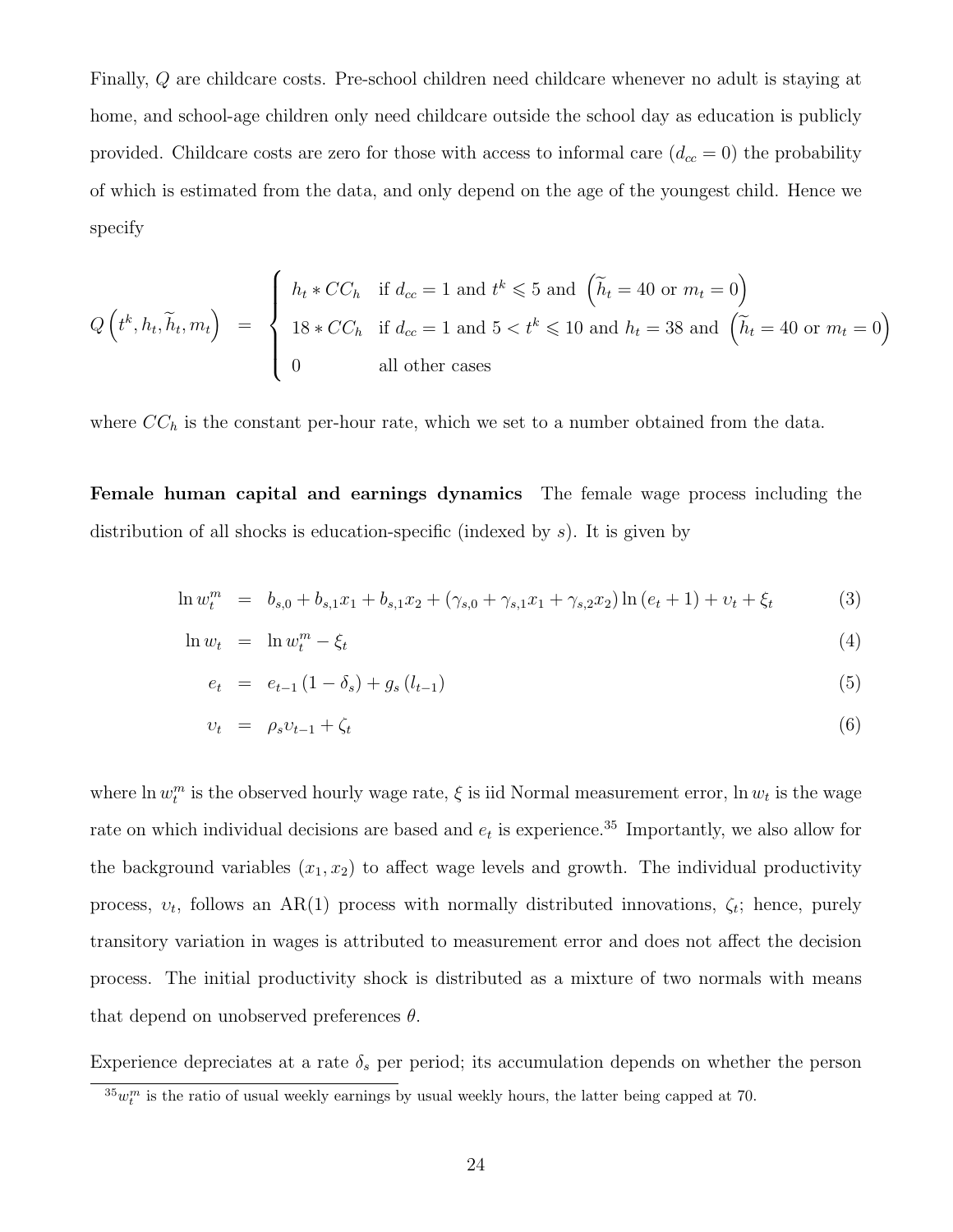is working full time or part time:  $g_s(F) = 1$  while  $g_s(P)$  is an education specific number to be estimated, defining the experience value of part time work. The experience profile of wages is concave as in Eckstein and Wolpin (1989) if the return to experience in wages  $(\gamma_{s,0}+\gamma_{s,1}x_1+\gamma_{s,2}x_2)$ is smaller than one.

Male employment and earnings We assume men in couples either work full-time  $(\tilde{l} = F)$  or are out of work  $(\tilde{l} = 0)$ . Their hourly wage and employment are exogenous and are given by

$$
\text{Prob}\left[\tilde{l}_t = \mathcal{F} | X_t\right] = \begin{cases} \text{Prob}\left[\tilde{\nu}_{1t} > b_1\left(t, \tilde{s}_t, \tilde{l}_{t-1}\right)\right] & \text{if } m_{t-1} = 1\\ \text{Prob}\left[\tilde{\nu}_{0t} > b_0\left(t, \tilde{s}_t\right)\right] & \text{if } m_{t-1} = 0 \end{cases}
$$
\n(7)

$$
\ln \tilde{w}_t^m = \tilde{b}_{\tilde{s}} + \tilde{\gamma}_{\tilde{s}} \ln (t - 18) + \tilde{v}_t + \tilde{\xi}_t, \quad t > 18 \tag{8}
$$

$$
\ln \tilde{w}_t = \ln \tilde{w}_t^m - \tilde{\xi}_t \tag{9}
$$

$$
\tilde{v}_t = \tilde{\rho}_s \tilde{v}_{t-1} + \tilde{\zeta}_t \tag{10}
$$

where  $\ln \tilde{w}_t^m$  is measured log wage,  $\ln \tilde{w}_t$  is the log wage that matters for decisions and  $\tilde{\xi}$  is taken to be an iid normal measurement error.<sup>36</sup> The shock to wages  $\tilde{v}_t$ , is an AR(1) process with normal innovations and normal initial values, all dependent on his education,  $\tilde{s}$ . The dependence between the earnings and employment of spouses is captured by the correlation in their education levels, as will be detailed below.

The dynamics of family composition Family dynamics are stochastic and education specific but exogenously set to reproduce the patterns observed in the data. If a child is present then  $k = 1$ and  $t^k$  is her/his age. In the model only the age of the youngest child matters for preferences and costs. Hence, when a new child arrives we reinitialize  $t^k$  to zero. The probability that a new child arrives depends on the age and education of the woman, whether she has other children and the

<sup>&</sup>lt;sup>36</sup>In order to avoid including both male and female age in the state space and so as to allow for the fact that female and male age are highly correlated in practice, we include female age in the male earnings equation instead of male age. This simplifies the computations, while allowing age effects on male earnings, which is important in a life-cycle model.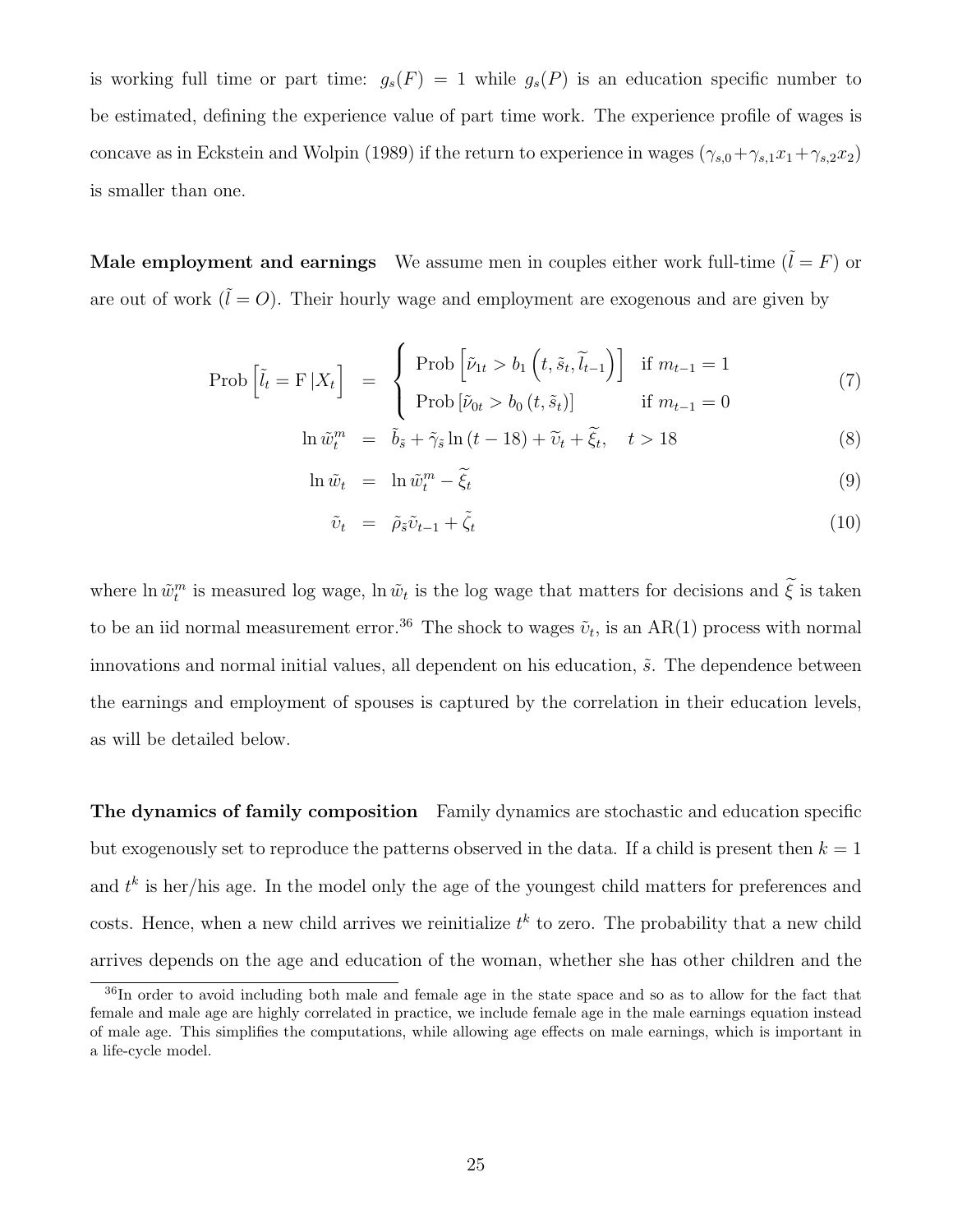age of the youngest child, and whether she is married (described by  $m$ ). It is given by

$$
Prob[t^{k} = 0 | t, s, k_{t-1}, t_{t-1}^{k}, m_{t-1}]
$$
\n(11)

Once a child is born, she/he will live with the mother until (and including) 18 years of age. If the woman is married then  $m = 1$  and  $\tilde{s}$  is the education of the partner. The transition probability is given by

$$
Prob[m_t, \tilde{s}_t | t, s, m_{t-1}, \tilde{s}_{t-1}, k_{t-1}]
$$
\n(12)

where  $\tilde{s}_{t-1}$  ( $\tilde{s}_t$ ) is only observed if  $m_{t-1} = 1$  ( $m_t = 1$ ).<sup>37</sup>

### 4.3 Educational choice

Investments in education are decided at the start of active life, when the woman is aged 17, based on the balance of realized costs and expected value of each educational alternative. Labor market entry happens at 19 for those with high school or less  $(s = 1 \text{ or } 2)$  and at age 22 for university graduates  $(s = 3)$  and there is no re-entry into full time ducation.<sup>38</sup> The opportunity cost of education for those aged 17-18 is captured by the estimated non-pecuniary costs of education. The optimal choice of education is defined by

$$
s = \underset{s \in \{1,2,3\}}{\text{argmax}} \left\{ W_s \left( X_{17} \right) - B_s \left( X_{17} \right) \right\}
$$

where  $B_s$  measures the utility costs of the investment, defined as

$$
B_s(X_{17}) = \pi_{1s}f_1 + \pi_{2s}f_2 + \pi_{5s}y_p + \varpi_s.
$$

 $37\text{As}$  specified, fertility, marriage and the type of spouse depend on education but not on other choices such as labor supply, and does not depend on experience. This simplification allows us to estimate these processes outside the full dynamic model, simplifying considerably the computations.

<sup>38</sup>Individuals choosing to acquire professional education, including that providing on-the-job training, are classified as students when aged 17 to 18. It is being assumed that individuals 18 and younger have loose labor-market attachment, not conducive of experience accumulation.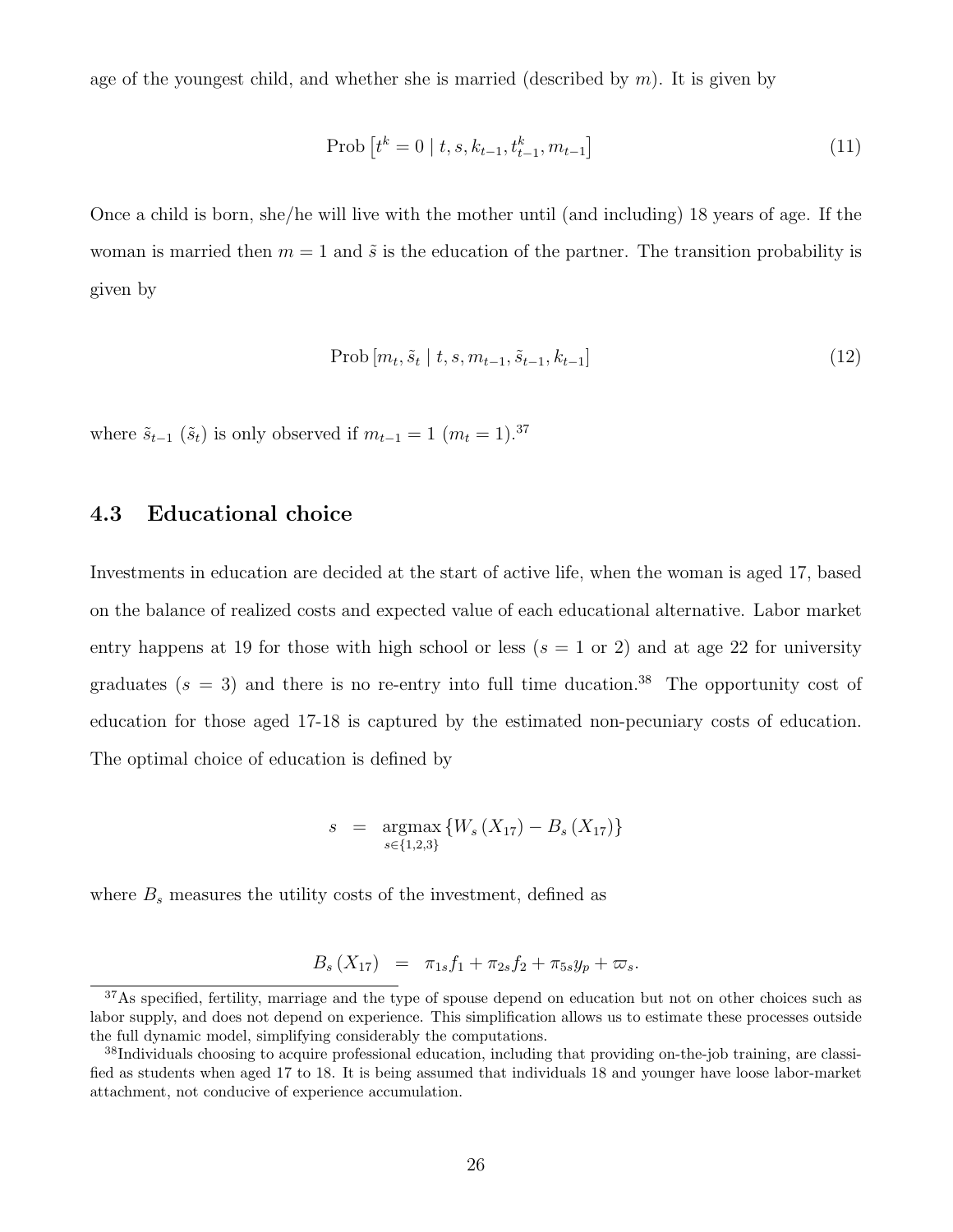$y_p$  is the liquidity shock to parental income (after removing all observed information on permanent family characteristics when the woman is 16 years old);  $(f_1, f_2)$  are the continuous parental background factors, which capture permanent family heterogeneity and are discretized as described before to enter the rest of the model;  $\varpi_s$  is the unobserved utility cost of education s, assumed to be normally distributed with variance  $\sigma_s^2$ . Finally,  $W_s$  is the discounted expected value of lifetime utility if the woman chooses education level s. It is given by

$$
W_s(X_{17}) = \begin{cases} \mathbf{E}\left[V_{19}\left(X_{19}\right)|X_{17},s\right] & \text{if } s = 1,2\\ \mathbf{E}\left[\max_{c_{19},c_{20},c_{21}}\left\{\sum_{t=19}^{21} \beta^{t-19} u\left(c_t, F; \theta, Z_{17}\right) + \beta^{22-19} V_{22}\left(X_{22}\right)\right\} \middle| X_{17},s\right] & \text{if } s = 3 \end{cases}
$$

where  $Z_{17}$  summarizes the relevant information for the instantaneous utility (as in equation (1)) and it is assumed that university years carry a utility cost similar to that of full-time work in excess of the education specific preferences described by  $\varpi_s$ . University students fund their consumption needs and education costs, that vary across generations depending on the tuition fees  $(D)$ , out of their institutional student loans. Therefore, optimization is therefore subject to the budget constraint

$$
a_{19} = a_{17} = 0
$$
  
\n $a_{22} = -(1+r)^2 c_{19} - (1+r) c_{20} - c_{21} - D$  if  $s = 3$ 

## 5 Estimation

We follow a two-step procedure to estimate the parameters of the model. In a first step we estimate the equations for the predetermined elements of the model, given education choices, including the dynamics of marriage, divorce, fertility, male labor supply, male earnings and the cost of childcare. Details and estimates can be found in Appendix B.

We set the utility function coefficient  $\mu$  to -0.56 giving a risk aversion coefficient of 1.56, consistent with the findings in Blundell, Browning and Meghir (1994) and Attanasio and Weber (1995), both of which allow for nonseparability of leisure and consumption as in this model. Finally, the annual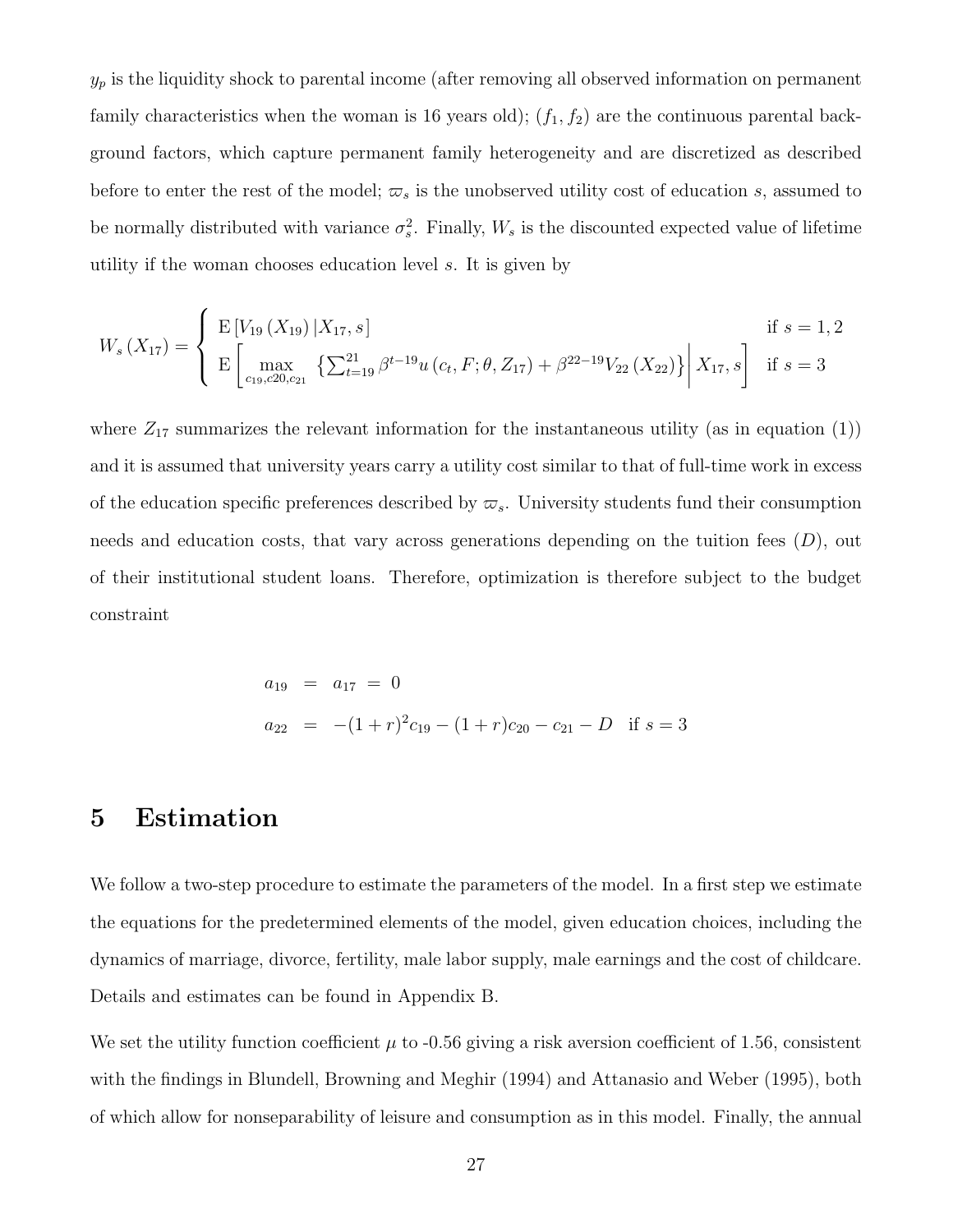discount factor  $\beta$  is set to 0.98 as for example in Attanasio, Low and Sanchez-Marcos (2008).<sup>39</sup> The annual risk-free interest rate is set to 0.015, which is slightly lower than the discount rate thus implying that agents have some degree of impatience. The tuition cost of university education is allowed to vary as it changed over this period and the credit limit for university students (and graduates throughout their life) is  $\pounds 5,000$  consistent with university education policy of the late 1990s in the UK. No further credit is allowed. The remaining parameters determining preferences and female wages are estimated using the method simulated of moments.<sup>40</sup>

Estimation exploits the policy changes over time. In order to use this available source of exogenous variation, we construct moments conditional on the two factors representing family background, on the value of the parental liquidity shock (that affects education choice) and on the year in which the individual became 16, which determines the original tax and welfare system they were facing as well as the age at which they faced any subsequent reforms. In this way we allow for the variation induced by changes in the policy environment and how this impacts different types of people based on their background, to help identification of the parameters. This implies that the model is estimated by comparing the behavior of different cohorts, who are facing different policy environments. Hence a key identifying assumption is that preferences do not change across cohorts and that differences can be attributed to policy changes.

We then solve the model and simulate the lifecycle choices of 19,505 women (5 replications of the 3,901 women profiles observed in the BHPS) using the observed distribution of family background and parental liquidity shock and the history of the tax and welfare systems that she faced. Our solution algorithm underlying these simulations is described in the web appendix and is based on a modified version of the algorithms in Fella (2014) and Iskhakov et al. (2015). The main difficulty in solving dynamic problems that combine discrete and continuous choices is that the the value function is neither smooth nor concave. The way we deal with these issues is described in Appendix C.

<sup>39</sup>We have experimented varying the discount factor to as low as 0.95, but we did not get substantive changes in behavior.

 $^{40}$ Original references are Lerman and Manski (1981), McFadden (1989) and Pakes and Pollard (1989). See also Gourieroux, Monfort and Renault (1993a and 1993b) or Gallant and Tauchen (1996).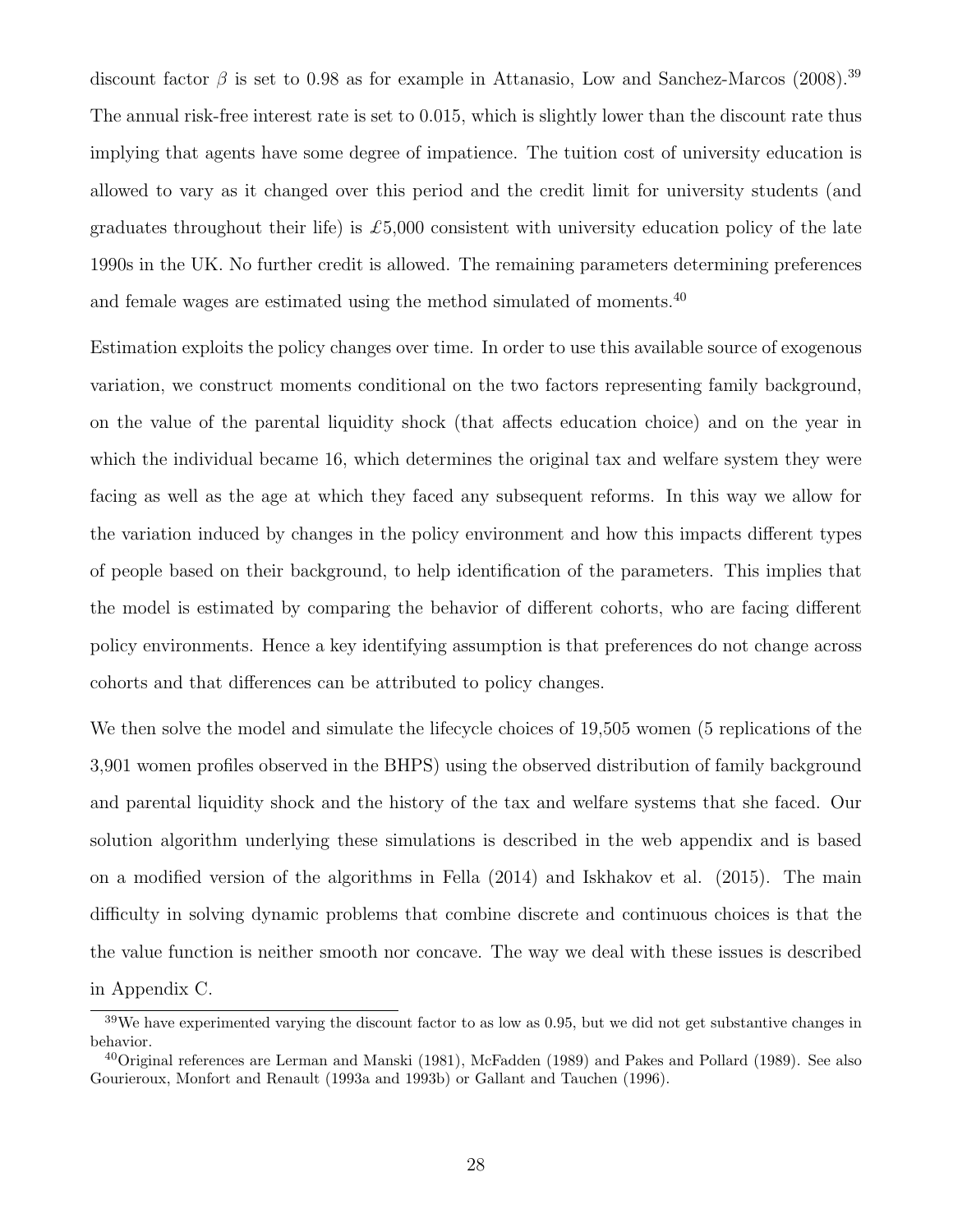For each simulated profile, we select an observation window that matches her data counterpart so that the simulated sample exactly reproduces the time and age structure of the observed data. Again to limit the computational burden we impose the simplification that women face up to four policy regimes over the observation window, representing the main tax and benefits systems operating during the 1990s and early  $2000s<sup>41</sup>$  Finally, we compute the moments using the simulated dataset, equivalent to those computed using observed data and evaluate the objective function. The estimates  $\hat{\Theta}$  are defined by

$$
\hat{\Theta} = argmin_{\Theta} \{ \Sigma_{k=1}^{K} [(M_{kN}^{d} - M_{ks}^{m}(\Theta))^{2} / Var(M_{kN}^{d})] \}
$$
\n(13)

where the sum is over the K moments,  $M_{kn}^d$  denotes the  $k_{th}$  data moment estimated over N observations,  $M_{ks}^m(\Theta)$  represents the k<sup>th</sup> simulated moment evaluated at parameter value  $\Theta$  over s simulations.

As suggested by Altonji and Segal (1996) we do not use the asymptotically optimal weight matrix because of its potentially poor small-sample properties. The simulation procedure controls for any initial conditions problem by starting the simulation at the start of life. Unobserved heterogeneity is allowed for in the construction of the simulated moments. The moments we match are listed in Appendix D. We compute asymptotic standard errors following Gourieroux, Monfort and Renault (1993). This corrects for the effects of simulation noise.  $42$ 

## 6 Parameter estimates

Table 8 reports the estimates for the female wage process. Both the wage rates at the start of working life and the returns to experience increase with education. We illustrate the effect of education on wages in row 4, which shows the mean wage rates by education for 25 year-old

 $41\text{As mentioned earlier, we adopted the 1995, the 1999, the 2002 and the 2004 regimes and assumed they operated.}$ over the periods prior to 1996, 1997 to 1999, 2000 to 2002 and 2003 onwards, respectively.

 $^{42}$ Estimation of the standard errors of the structural parameters takes the parameters estimated in the first estimation stage as fixed. Allowing for the variation in first stage to be accounted in estimating second-stage standard errors is prohibitively demanding in terms of computation time.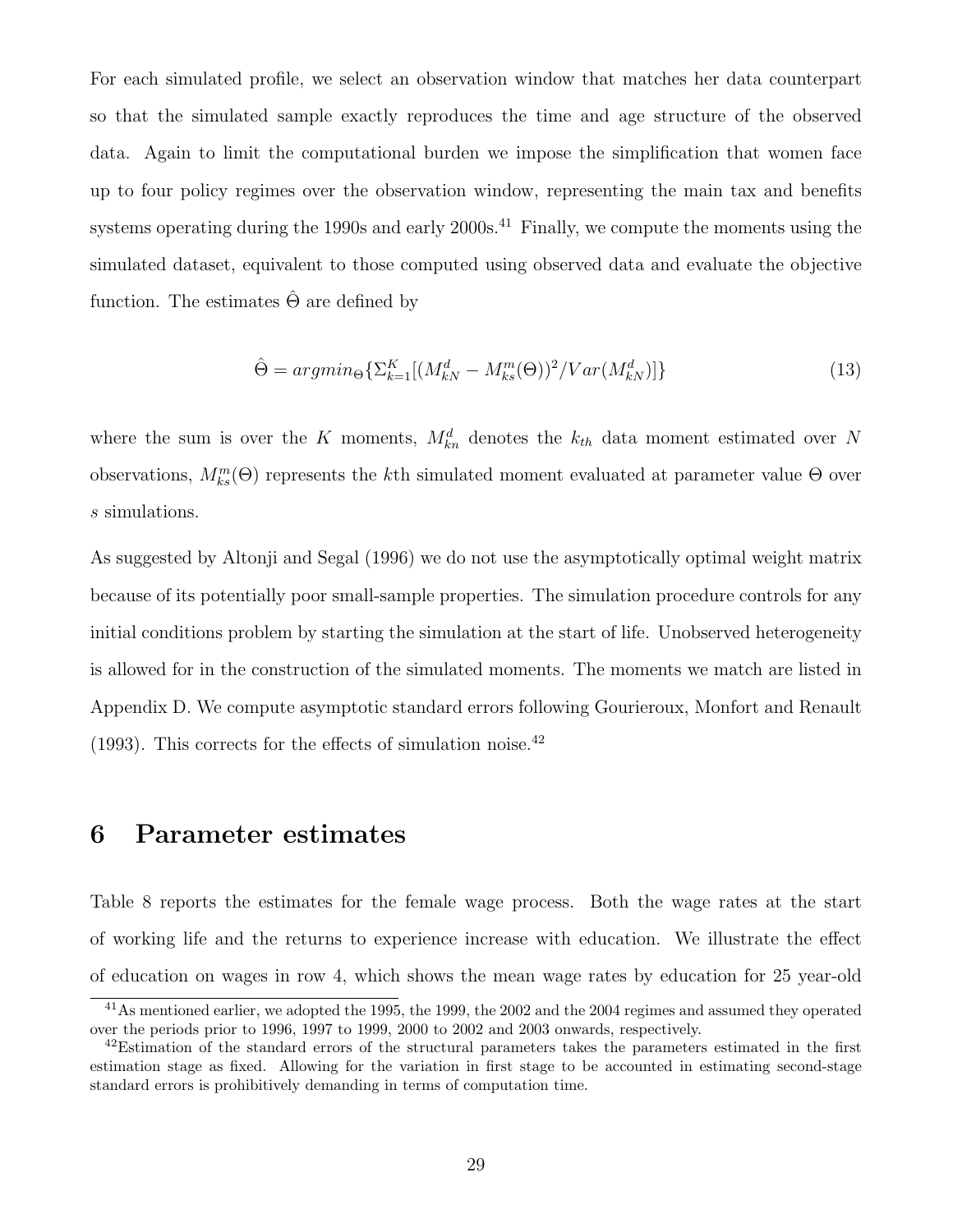women who have continuously worked full-time. In row 8 we show the average return to experience, which increases with education, pointing to a complementarity between education and on-the-job learning.

|                  |                                                                           |           | Education                               |            |
|------------------|---------------------------------------------------------------------------|-----------|-----------------------------------------|------------|
|                  |                                                                           | Secondary | High school                             | University |
|                  |                                                                           | (1)       | (2)                                     | (3)        |
| $\overline{(1)}$ | Intercept $(b_{s,0})$                                                     | 5.406     | 5.547                                   | 6.949      |
|                  |                                                                           | (0.030)   | (0.038)                                 | (0.071)    |
| (2)              | increment: high factor 1 $(b_{s,1})$                                      | 0.005     | 0.018                                   | 0.061      |
|                  |                                                                           | (0.040)   | (0.038)                                 | (0.066)    |
| (3)              | increment: high factor 2 $(b_{s,2})$                                      | 0.014     | $-0.186$                                | 0.045      |
|                  |                                                                           | (0.036)   | (0.031)                                 | (0.048)    |
| (4)              | Mean hourly wage rate at $25$                                             | 7.19      | $\overline{8.64}$                       | 10.55      |
|                  |                                                                           | (.050)    | (.067)                                  | (.317)     |
|                  |                                                                           |           | Returns to experience                   |            |
| (5)              | baseline $(\gamma_{s,0})$                                                 | 0.152     | 0.229                                   | 0.306      |
|                  |                                                                           | (0.006)   | (0.009)                                 | (0.011)    |
| (6)              | increment: high factor 1 $(\gamma_{s,1})$                                 | 0.054     | 0.014                                   | $-0.002$   |
|                  |                                                                           | (0.009)   | (0.009)                                 | (0.010)    |
| (7)              | increment: high factor 2 $(\gamma_{s,2})$                                 | $-0.002$  | 0.029                                   | $-0.006$   |
|                  |                                                                           | (0.008)   | (0.008)                                 | (0.008)    |
| (8)              | Mean value of the coefficient on experience                               | 0.16      | $\overline{0.25}$                       | 0.30       |
|                  |                                                                           | (.008)    | (.012)                                  | (.014)     |
|                  |                                                                           |           | Distribution of unobserved productivity |            |
| (9)              | autocorrelation coefficient: $\rho_s$                                     | 0.925     | 0.916                                   | 0.880      |
|                  |                                                                           | (0.006)   | (0.006)                                 | (0.008)    |
| (10)             | st. deviation of innovation in productivity: $\sqrt{\text{Var}(\zeta_s)}$ | 0.125     | 0.154                                   | 0.139      |
|                  |                                                                           | (0.005)   | (0.005)                                 | (0.005)    |
| (11)             | mean of initial productivity for type I: $E(v_{0s} $ type I)              | 0.140     | 0.111                                   | 0.306      |
|                  |                                                                           | (0.011)   | (0.028)                                 | (0.015)    |
| (12)             | st. deviation initial productivity: $\sqrt{\text{Var}(v_{0s})}$           | 0.145     | 0.202                                   | 0.223      |
|                  |                                                                           | (0.012)   | (0.015)                                 | (0.016)    |
|                  |                                                                           |           | Human capital dynamics                  |            |
| (13)             | while in Part-Time work: $g_s(P)$                                         | 0.150     | 0.096                                   | 0.116      |
|                  |                                                                           | (0.015)   | (0.022)                                 | (0.013)    |
| (14)             | depreciation rate: $\delta_s$                                             | 0.081     | 0.057                                   | 0.073      |
|                  |                                                                           | (0.008)   | (0.008)                                 | (0.009)    |

Table 8: Female wage equation and experience accumulation

Notes: Standard errors in parentheses. Mean hourly wages (row 4) are assessed at age 25 if women worked full time since the start of their working life. The mean returns to experience (row 8) are averages over the population, conditional on education. The mean initial productivity (row 11) is for individuals with high preferences for working (type I). The population mean initial productivity is zero.

Human capital depreciates between 5.7% and 8.1% a year depending on the education group (row 14), which imposes a very large cost for time spent out of work. Importantly, when working parttime the amount of human capital accumulated is a fraction of that accumulated in full time jobs (row 13), at most barely counteracting the effects of depreciation. For example, a year of part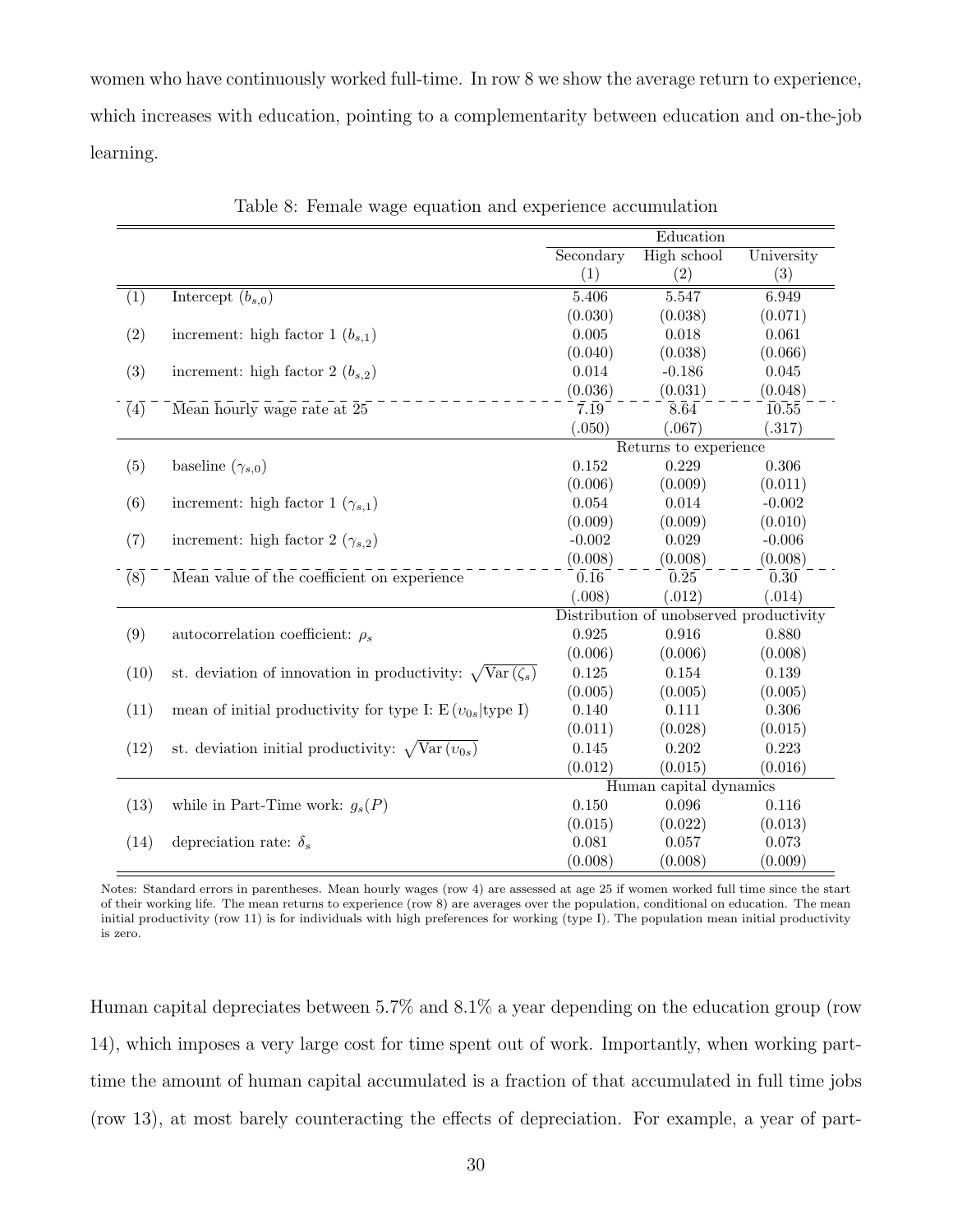time work is worth only 15% of a full time one in terms of acquired experience among the lowest skill group. Effectively working part-time leads to almost no improvements in human capital for women who have little accumulated experience, and may even be associated with a loss of human capital for the more experienced individuals. This result, together with the persistence of working choices, contributes to explaining why, in the cross section, women working part-time are paid on average a lower hourly rate than those working full-time – we term this the part-time penalty.

A key element of the model is the stochastic process of wages, because it is a main source of uncertainty and leads people to value programs for the insurance they provide. The autocorrelation coefficient,  $\rho_s$ , reported in row 9, is very high but not quite a unit root. The standard deviation of the shocks (row 10) implies a high degree of uncertainty for next period's wage rate and there is substantial heterogeneity in wages at the start of life (row 12). Finally, the family background factors shape the wage profiles of the two lower education groups but not (significantly) that of college graduates.

In Table 9 we report the preference parameters determining the U function in equation 2. In reading the table note that positive and larger values of the coefficients make working less attractive because utility is negative (i.e, the parameter driving risk aversion,  $\mu$  in equation (1), is negative). Moreover the coefficients in column (3) on part-time work are incremental to those in full-time work and reflect the difference of part-time from full-time work.

The parameters in column  $(1)$  of Table 9 imply that U for full time work is always positive, meaning that working carries a utility cost for all groups. The parameters in column (3) are negative but smaller in absolute terms than the ones in column (1), implying part-time work yields a lower disutility than full-time work. The utility cost of working is higher for single women than for women in couples. These results are consistent with similar employment rates across marital status for women without children and lower employment rates among lower-educated single mothers than among their married counterparts. Children, particularly of pre-school age, increase the utility costs of working and more so for full-time. Preferences depend on education, particularly amongst singles. Indeed to rationalize the data given the budget constraint, the single university graduates are attributed a higher disutility from full-time work. We also find that the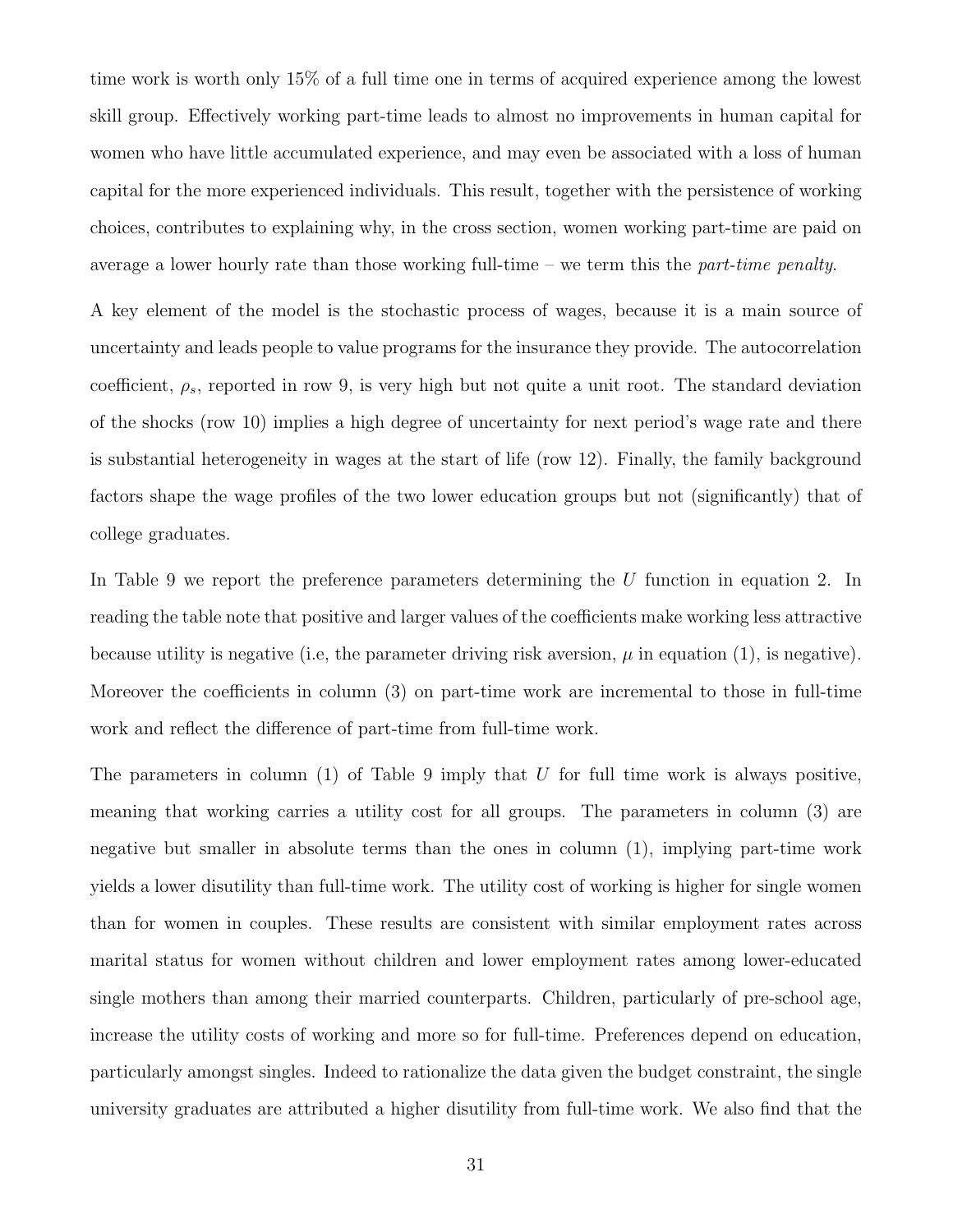|      |                            | $\mathrm{coeff}$ | st. error                                | $\mathrm{coeff}$   | st. error            |
|------|----------------------------|------------------|------------------------------------------|--------------------|----------------------|
|      |                            | (1)              | (2)                                      | (3)                | (4)                  |
|      |                            |                  |                                          | Utility parameters |                      |
|      |                            |                  | all employment                           |                    | part-time employment |
|      |                            |                  | $\alpha_F$                               |                    | $\alpha_P$           |
| (1)  | Singles, no children: Sec  | 0.344            | (0.011)                                  | $-0.269$           | (0.009)              |
| (2)  | Singles, no children: HS   | 0.412            | (0.013)                                  | $-0.315$           | (0.012)              |
| (3)  | Singles, no children: Univ | $0.555\,$        | (0.014)                                  | $-0.382$           | (0.012)              |
| (4)  | Married, no children: Sec  | 0.226            | (0.013)                                  | $-0.154$           | (0.009)              |
| (5)  | Married, no children: HS   | 0.222            | (0.011)                                  | $-0.156$           | (0.008)              |
| (6)  | Married, no children: Univ | 0.276            | (0.013)                                  | $-0.180$           | (0.010)              |
| (7)  | Single mothers: Sec        | 0.375            | (0.010)                                  | $-0.161$           | (0.006)              |
| (8)  | Single mothers: HS         | 0.330            | (0.019)                                  | $-0.142$           | (0.015)              |
| (9)  | Single mothers: Univ       | 0.372            | (0.016)                                  | $-0.184$           | (0.066)              |
| (10) | Married mothers: Sec       | 0.226            | (0.011)                                  | $-0.168$           | (0.009)              |
| (11) | Married mothers: HS        | 0.233            | (0.012)                                  | $-0.180$           | (0.009)              |
| (12) | Married mothers: Univ      | 0.282            | (0.015)                                  | $-0.212$           | (0.012)              |
| (13) | Child aged 0-2             | 0.156            | (0.010)                                  | $-0.095$           | (0.008)              |
| (14) | Child aged 3-5             | 0.093            | (0.010)                                  | $-0.067$           | (0.009)              |
| (15) | Child aged 6-10            | 0.047            | (0.008)                                  | $-0.027$           | (0.007)              |
| (16) | Partner working            | $-0.077$         | (0.009)                                  | 0.066              | (0.007)              |
| (17) | High background factor 1   | 0.002            | (0.007)                                  | 0.000              | (0.005)              |
| (18) | High background factor 2   | 0.006            | (0.006)                                  | 0.001              | (0.005)              |
|      |                            |                  | Unobserved heterogeneity in cost of work |                    |                      |
|      |                            |                  | full-time employment                     |                    | part-time employment |
|      |                            |                  | $\theta_F$                               |                    | $\theta_P$           |
| (19) | Type I                     | $-0.193$         | (0.006)                                  | $-0.093$           | (0.005)              |
| (20) | Type I: probability        |                  |                                          | $0.361$ $(.005)$   |                      |

Table 9: Estimates of preference parameters – function  $U$  in equation (1)

Notes: Standard errors in parentheses. The utility costs of working full-time and part-time for preference type II are selected to set the population mean of the utility parameters  $\theta_F$  and  $\theta_P$  to zero.

presence of a working partner (row (16)) further reduces the cost of working, implying some complementarity between the labour supply of partners (as in Blundell, Pistaferri, and Saporta-Eksten, 2012). It is interesting that family background does not directly affect preferences.

As in the reduced form analysis, Table 10 shows that family background matters for education and increased parental liquidity at 16 increases attainment and particularly so for University attendance. Beyond this, the unobserved random costs of education are also important in driving education choices, which explains why observationally similar people make different education decisions.

Mothers may face positive childcare costs if all adults in the household are working, in which case the cost of childcare is £2.60 per working hour for children under the age of 5 or per working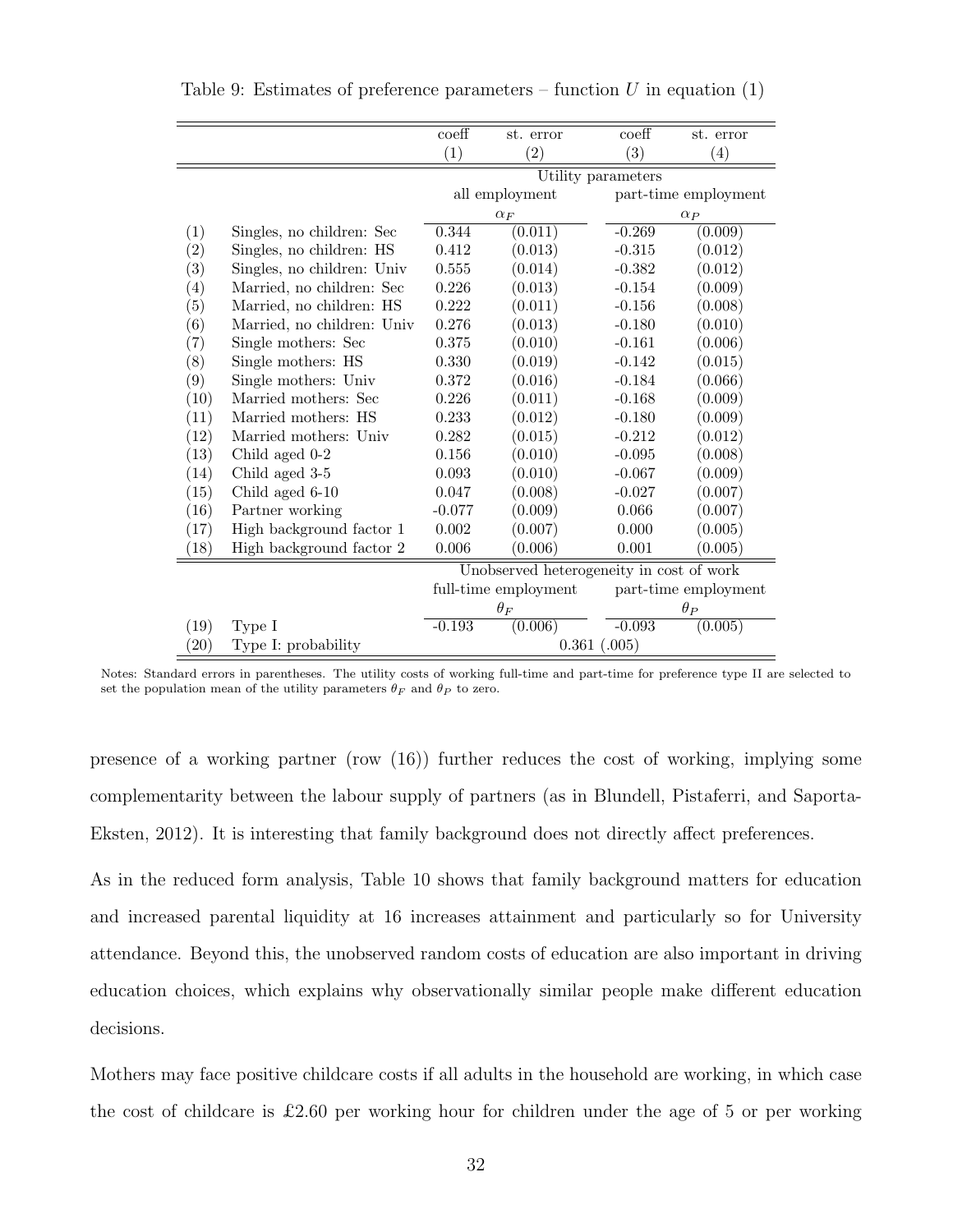|                        |                                                                               | High School |                   |                   | University |
|------------------------|-------------------------------------------------------------------------------|-------------|-------------------|-------------------|------------|
|                        |                                                                               | coeff       | st. error         | coeff             | st. error  |
|                        |                                                                               |             | $\left( 2\right)$ | $\left( 3\right)$ | (4)        |
| $\left 1\right\rangle$ | intercept                                                                     | $-0.053$    | (0.025)           | 0.682             | (0.015)    |
| $^{\prime}2)$          | background factor 1                                                           | 0.227       | (0.012)           | 0.363             | (0.014)    |
| $\left( 3\right)$      | background factor 2                                                           | 0.009       | (0.022)           | 0.299             | (0.011)    |
| $\left(4\right)$       | parental liquidity shock when aged 16                                         | 0.305       | (0.158)           | 0.695             | (0.036)    |
| $\left( 5\right)$      | st. deviation unobserved utility cost of education $(\sqrt{\nabla \varpi_s})$ | 1.579       | (0.093)           | 1.015             | (0.183)    |
| (6)                    | Probability of positive childcare costs                                       |             | $0.576$ $(.014)$  |                   |            |

Table 10: Estimates of preferences for education and probability of positive childcare costs if working

Notes: Residual parental income constructed from regression of parental income on all long-term background characteristics when the woman is 16 years old.

hour in excess of 18 hours per week for children aged 5 to 10. The probability that this happens is estimated to be about 58% (row 6 of Table 10), meaning that the rest have informal sources of childcare.

# 7 Model fit and Implications for Behavior

### 7.1 Wages and Employment

The life-cycle profiles of wage rates for working women are presented in Figure 5 for each education group. These fit the observed profiles well and show the lowest education group having the most flat profile becoming steeper for higher education groups. Figure 6 shows that this pattern is replicated across the percentiles of the life-cycle wage distribution and demonstrates that the model can reproduce the observed dispersion of wages. The flattening out in the observed profiles is in part because of the increasing prevalence of part-time work later in the life-cycle. Part-time workers have very low returns to experience according to our estimates, just about managing to avoid depreciation of human capital.

The part-time penalty relative to women working full-time continuously is illustrated in Figure 7. To understand its implications for wage formation, given actual labor supply behavior, we show the effect of switching off components of wage growth in Table 11. Thus the part-time penalty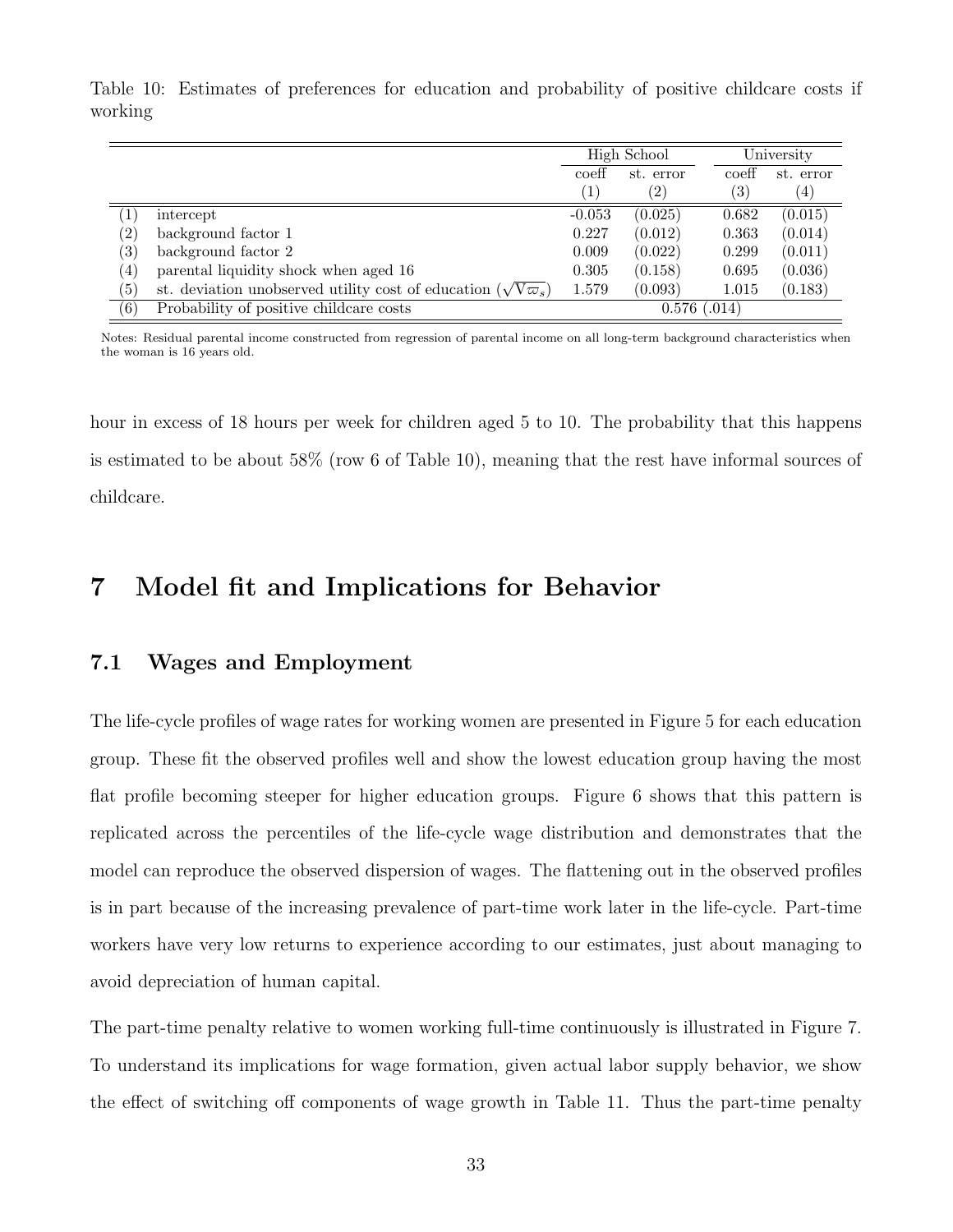Figure 5: Mean log wage rates for working women over the life-cycle by education: data versus model



Notes: BHPS versus simulated data, in solid and dashed lines respectively. 2008 prices.

implies female wages are lower by between 5.3% and 7.8% when the woman is 50 and given the observed periods of part-time work. If in addition we eliminate the experience cost of being out of work wages would be higher by between 10.5% and 14.3% at 50. The realized cost of parttime and out-of-work spells by age 50 are lowest for the least educated group, despite their lower labor market attachment, since their return to experience is actually very low. This component of the model is crucial for understanding the mechanisms through which welfare programs can have longer run effects.

|                    |     | No part-time penalty No penalty for not working |
|--------------------|-----|-------------------------------------------------|
|                    |     | <i>and</i> no part-time penalty                 |
| Secondary $(\%)$   | 5.3 | 10.5                                            |
| High School $(\%)$ | 7.0 | 12.5                                            |
| University $(\%)$  | 78  | 14.3                                            |

Table 11: The effect of observed part-time and non-work patterns on wages at 50

Figure 8 shows lifecycle employment patterns. The top panel shows that employment rates are

The first column shows the effect on wages at 50 if the amount of experience gained from part-time work is the same as that of full time work; the second column cancels, in addition, the experience cost of not working. The pattern of part-time work and full-time work is kept fixed at what actually happens.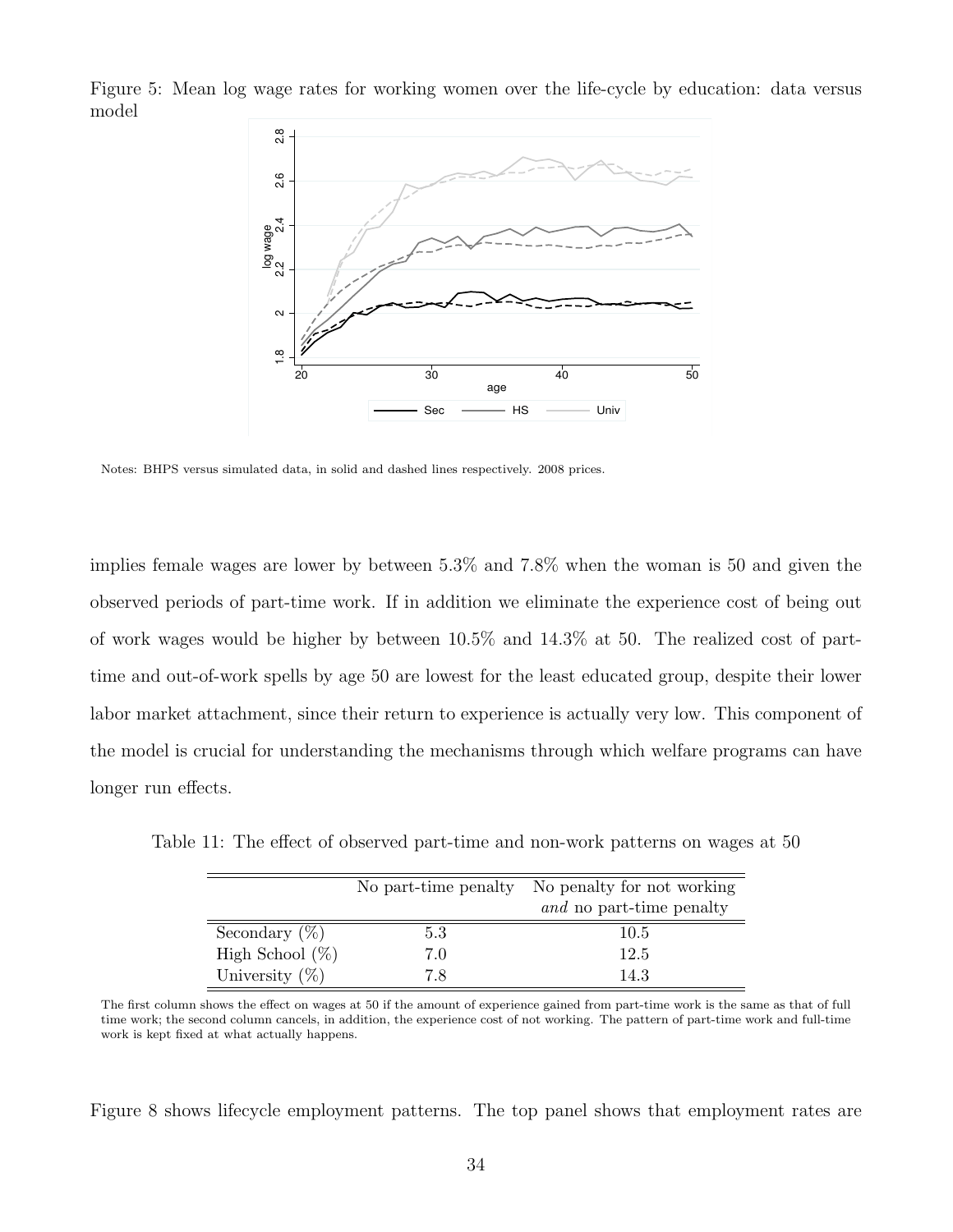

Figure 6: Distribution of log wage rates for working women over the life-cycle by education: data versus model

Notes: BHPS versus simulated data. 2008 prices. All curves smoothed using kernel weights and a bandwidth of 2 years.

Figure 7: Experience gap for women in part-time work from the age of 30; by education



Notes: All values in log wage units. Curves represent difference in accumulated experience between women taking part-time work from the age of 31 onwards as compared to taking full-time work over the same period, all conditional on full-time employment up to the age of 30.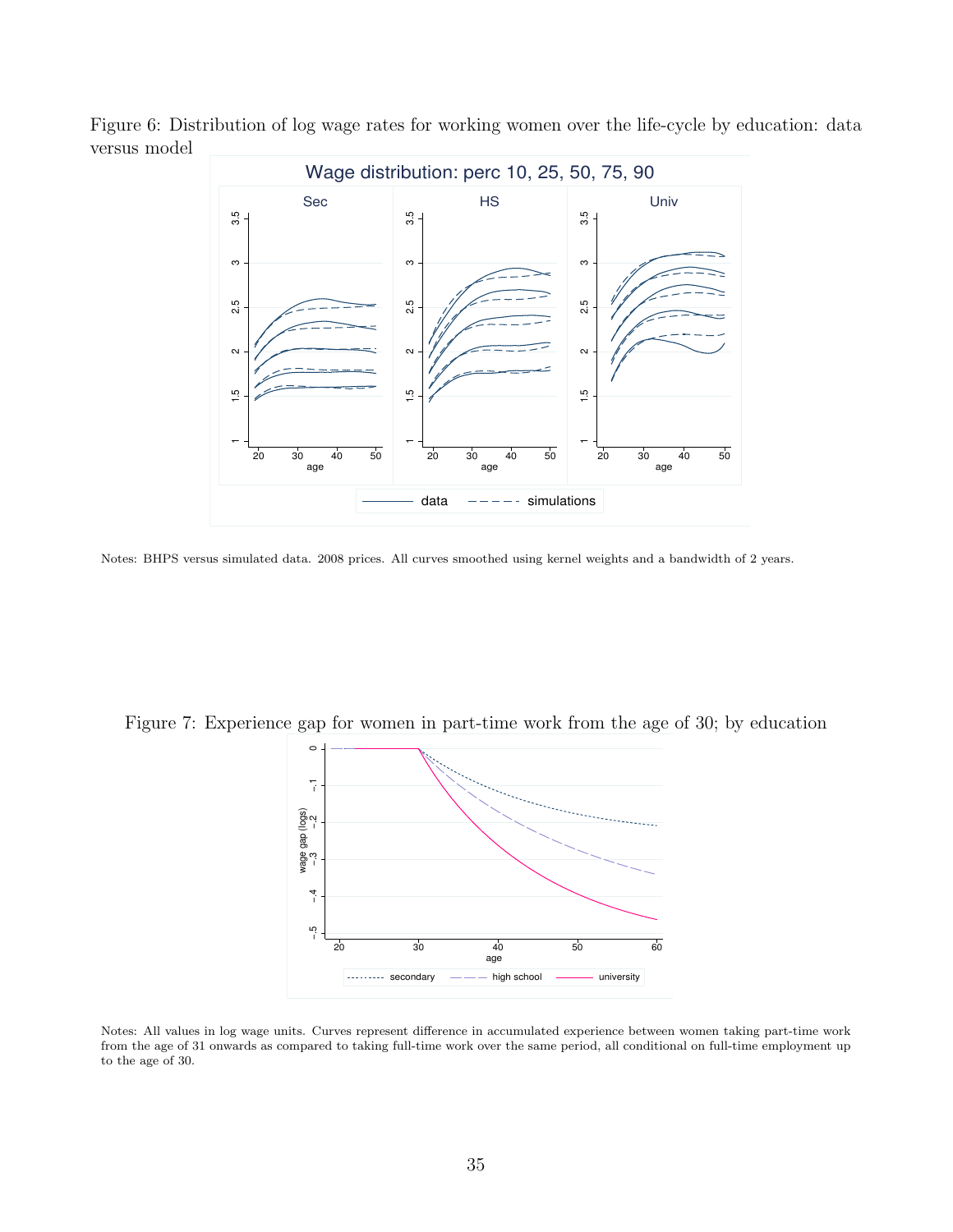Figure 8: Female employment rates over the life-cycle and by time to/since childbirth: data versus model



Notes: BHPS versus simulated data, in solid and dashed lines respectively. Lines by time to/since childbirth in the bottom panel are smoothed using kernel weights and a bandwidth of 2 years.

U-shaped, reflecting child rearing, and increase with education. In the lower panel we align these graphs with reference to the timing of births. The dip in employment caused by children is less pronounced for higher levels of education. The model fits these patterns remarkably well. A full set of model comparisons with the data moments used in estimation is presented in Appendix D. In Table 12 we emulate the differences-in-differences estimator for the full set of reforms implemented between 1999 and 2002 and shown earlier. Given the nature of the exercise, where we are looking at immediate short-run effects, we do not allow education choices to respond and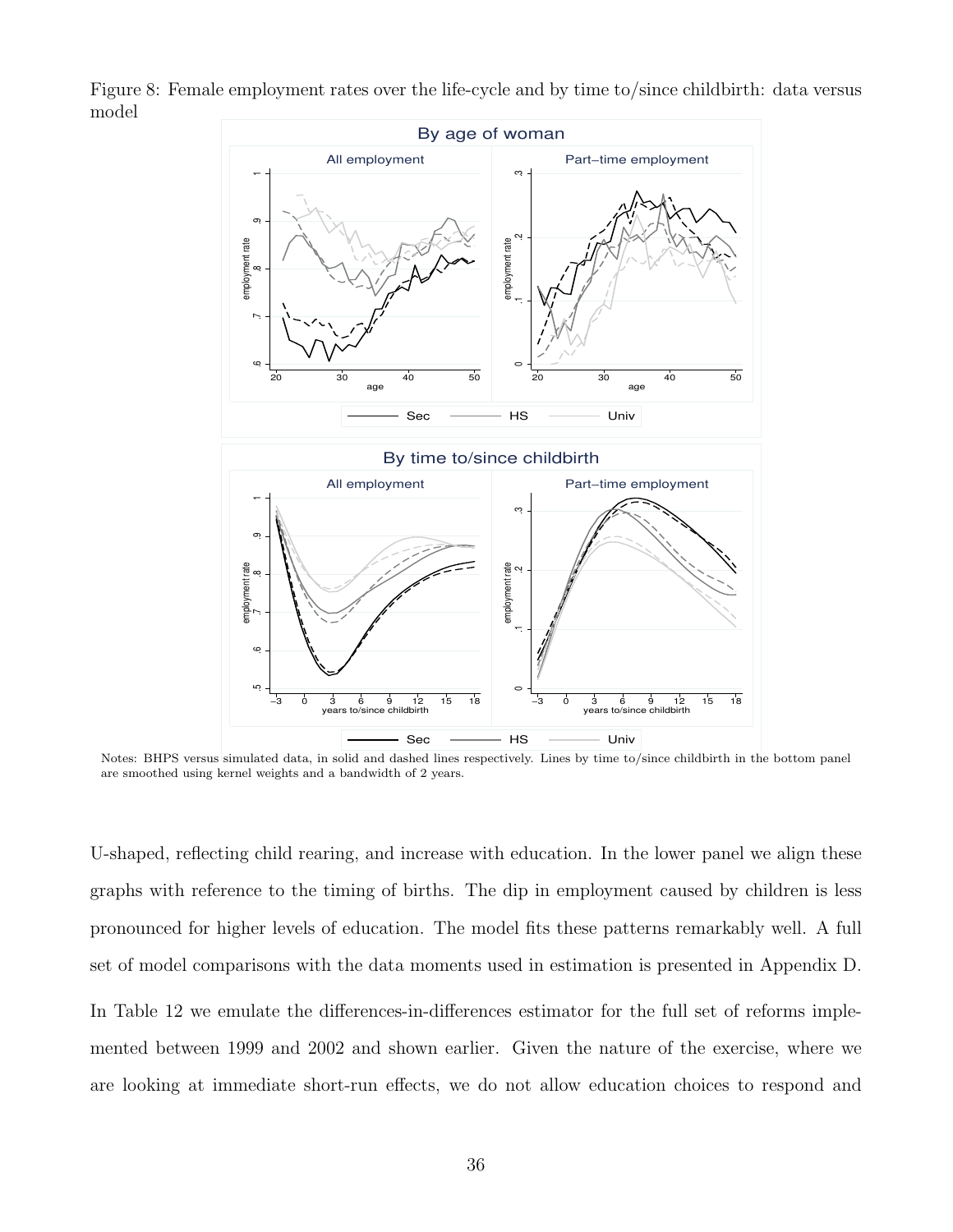we treat the reform as a surprise. This estimator compares the employment of single mothers (the treatment group) to similar single women without children. The simulation in Table 12 produces an estimated difference-in-differences parameter of 5.6 percentage points (pp) increase in employment resulting from the reforms for the secondary education group. This compares to a difference-in-differences estimate from the data of 4.2pp. For high school graduates the simulation and the estimate are 4.9pp and 5.5pp respectively. All these differences are small and well within the margin of estimation error; similarly for the University group the effects are very small in both data and simulation.<sup>43</sup> Although, we used the reforms in estimation as a source of variations, we did not target the effect itself and the fact the results match is encouraging for the model.

Table 12: The impact of the reforms on the employment rates of lone mothers – model simulations versus DiD data estimates

|                             | Secondary High school University |        |
|-----------------------------|----------------------------------|--------|
| Estimates based on LFS data | 5.5                              | $-0.5$ |
| St. Error                   | (1.5)                            | 1.6)   |
| Model simulation            |                                  |        |

Notes: Row 1 displays the result from the difference-in-differences as in the top panel of Table 5. Row 2 shows the results of similar calculations on simulated data from the model.

## 7.2 Education choice

To validate the model predictions on education, we use the reduced-form specification of education choice and the implied effects of the change in expected lifetime income induced by the 1999-2002 reforms described in column (4) of Table 7 and compare them to the simulated effects of the same reform. Row 2 in Table 13 shows that the model predictions are close to the reduced form estimates. The impact is larger at the high school level as expected, but is also noticeable at the university level (albeit not significant in the data). The reform increases the generosity of benefits and increases the range of income that allow eligibility and, crucially, reduces income risk for low to medium income families. The model implies that this may impact education choices even at a high level for a small group of women.

<sup>&</sup>lt;sup>43</sup>See Eissa and Liebman (1996) for similar differences-in-differences estimates of the US Earned Income Tax Credit in the US.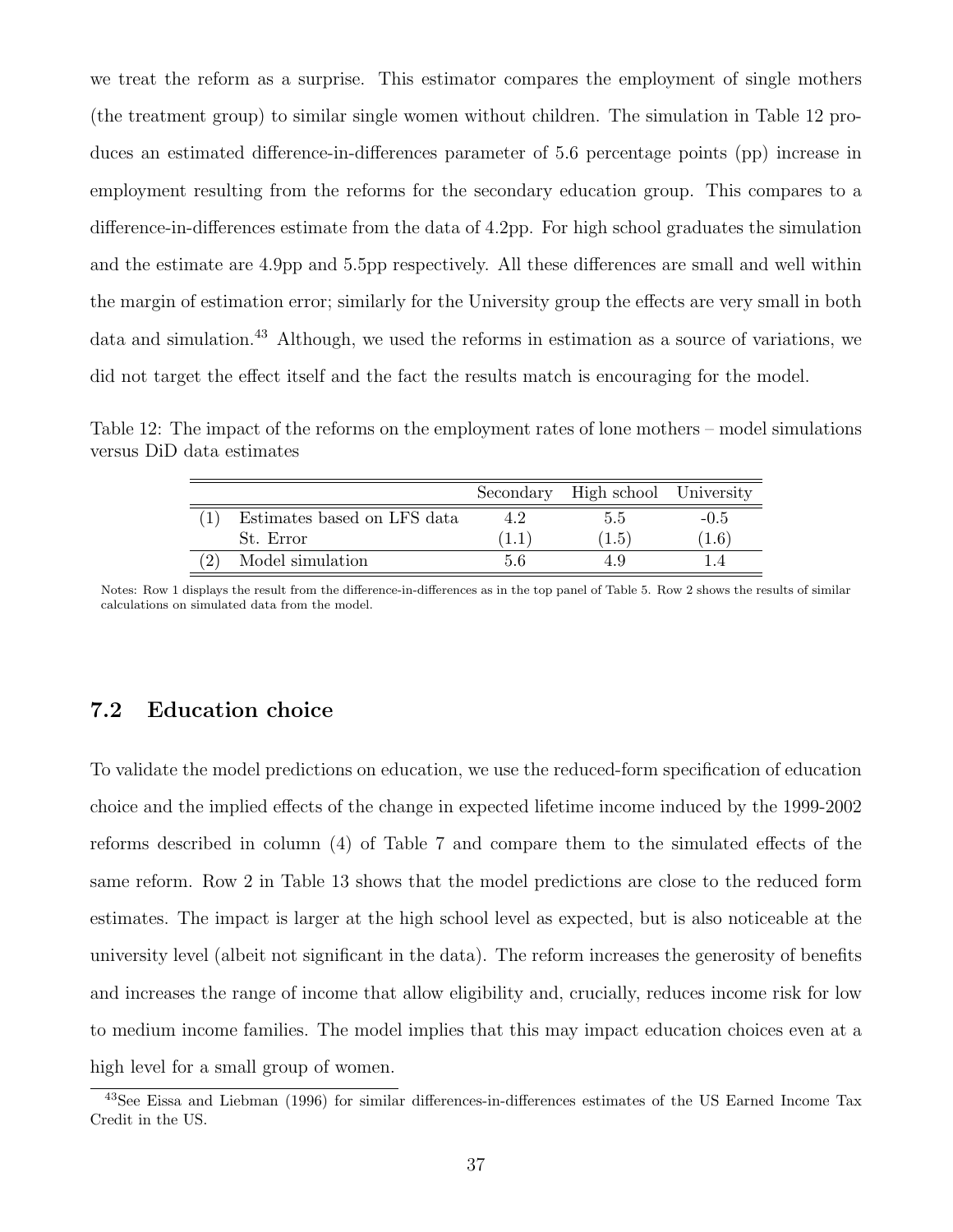|     |                              | High school University |           |
|-----|------------------------------|------------------------|-----------|
|     | Estimates based on BHPS data | $-0.0090$              | $-0.0052$ |
|     | St. Error                    | (0.0044)               | (0.0046)  |
| (2) | Model simulation             | $-.0069$               | $-0.0049$ |

Table 13: The impact of the reforms on education attainment – model simulations versus data estimates

Notes: Row 1 displays the data estimates of the average impact of the 1999-2002 reforms on education attainment, as in column 4 of Table 7. Row 2 shows model predictions of the impact of the same reform under revenue neutrality.

Finally, we simulate the effect of reducing University tuition by £1000. We find that University attendance increases by 1.9 percentage point. As a comparison Kane (2003) and Deming and Dynarski (2009) find that \$1000 decrease in tuition in the US increases college attendance by 3-5 percentage points. Our effect is thus smaller, but comparable. The implication is that in the US the impact of welfare on educational attainment may perhaps be larger than what we find here for the UK.

| Table 14: Elasticities of labor supply |              |            |            |                       |            |            |  |  |  |  |  |
|----------------------------------------|--------------|------------|------------|-----------------------|------------|------------|--|--|--|--|--|
|                                        |              | Frisch     |            |                       | Marshall   |            |  |  |  |  |  |
|                                        |              | extensive  | intensive  |                       | extensive  | intensive  |  |  |  |  |  |
|                                        | elasticity   | derivative | elasticity | elasticity            | derivative | elasticity |  |  |  |  |  |
| All women                              | 0.627        | 0.510      | 0.240      | 0.475                 | 0.386      | 0.210      |  |  |  |  |  |
|                                        | By education |            |            |                       |            |            |  |  |  |  |  |
| Secondary                              | 0.914        | 0.675      | 0.327      | 0.689                 | 0.509      | 0.280      |  |  |  |  |  |
| High school                            | 0.567        | 0.469      | 0.223      | 0.428                 | 0.354      | 0.198      |  |  |  |  |  |
| University                             | 0.427        | 0.375      | 0.180      | 0.331                 | 0.291      | 0.158      |  |  |  |  |  |
|                                        |              |            |            | By family composition |            |            |  |  |  |  |  |
| Single women with no children          | 0.532        | 0.486      | 0.159      | 0.419                 | 0.383      | 0.055      |  |  |  |  |  |
| Lone mothers                           | 2.240        | 1.275      | 0.452      | 1.362                 | 0.775      | 0.378      |  |  |  |  |  |
| Women in couples, no children          | 0.264        | 0.242      | 0.163      | 0.220                 | 0.203      | 0.167      |  |  |  |  |  |
| Women in couples with children         | 0.688        | 0.522      | 0.316      | 0.553                 | 0.419      | 0.304      |  |  |  |  |  |

## 7.3 Elasticities of labor supply

Notes: Calculations based on simulated data under the 1999 tax and benefits system. The derivatives in columns 2 and 5 measure the percentage point change in labor supply, in response to a 1% increase in net earnings. All effects are measured in the year the change in earnings occurs.

Simulated wage elasticities of labor supply are presented in Table 14. Marshallian elasticities are obtained by perturbing the entire profile of wages and comparing the outcome of the simulation across the original and the new profile keeping education choices fixed; as such they account for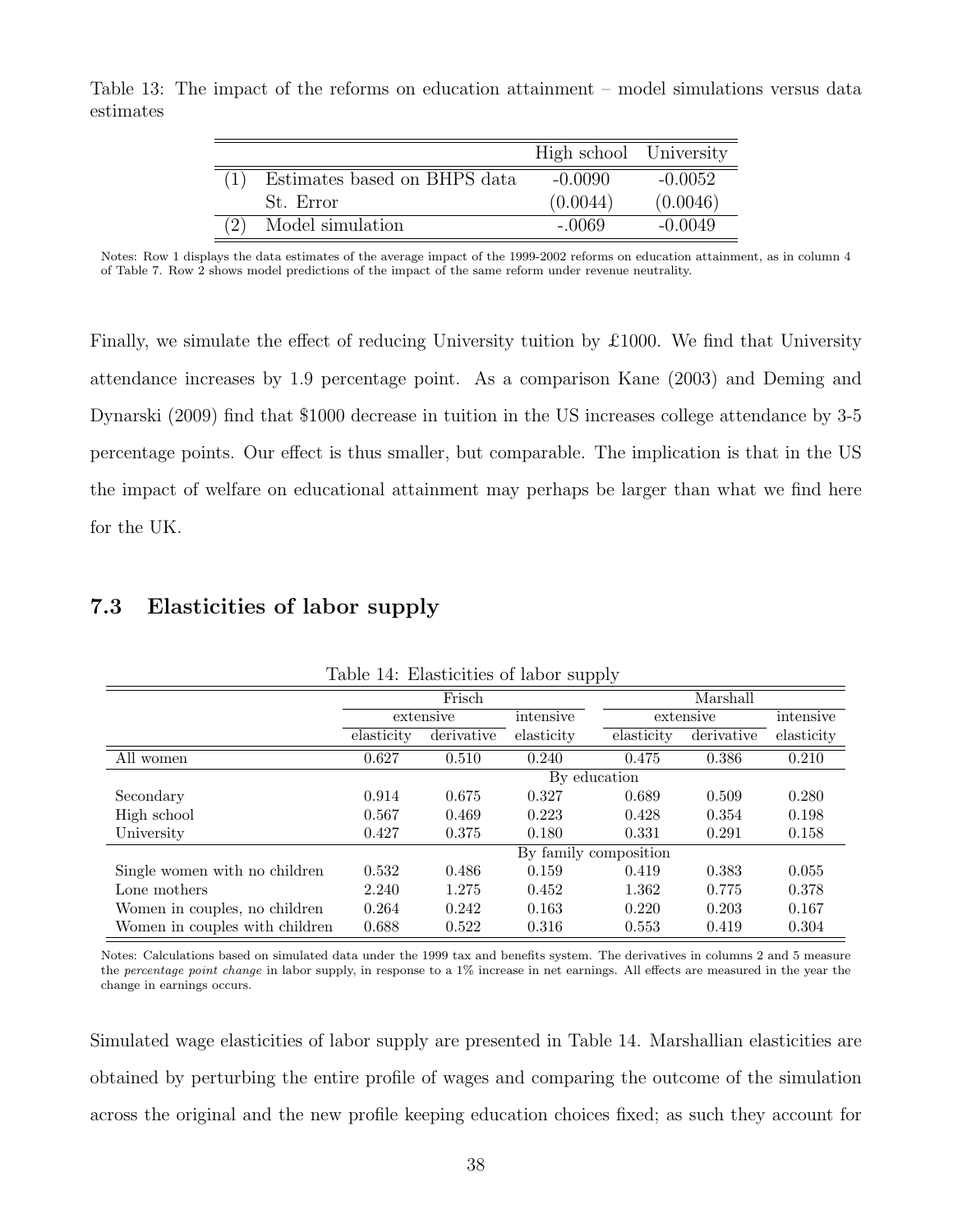wealth effects. The Frisch elasticities are responses to an anticipated change in the wage at one age at a time and computing the effect at each age separately. Since the perturbation in the latter case is very small there are no wealth effects; together with the anticipated nature of the perturbation, this allows us to interpret the values in the first three columns of the Table as a marginal utility of wealth constant or Frisch elasticities.

Frisch elasticities differ from Marshallian elasticities due to wealth effects, although with experience dynamics there is no necessity for Frisch elasticities to be larger. We find that participation is more elastic than hours, a result that is common in the empirical literature.<sup>44</sup> Mothers are more responsive to changes in net wages than women with no children, another typical result in the empirical literature.<sup>45</sup> Finally, secondary educated women are also much more responsive to incentives, particularly on the intensive margin.





Notes: Based on simulated data using the 1999 tax and benefit system.

The elasticities also vary with age as illustrated for both the Frisch and the Marshallian elasticities in Figure 9. Their profile is strongly influenced by changes in family composition over the lifecycle, which counteract the downward pressure on labor elasticities created by higher returns to

 $^{44}$ See the survey of participation and hours elasticities in Meghir and Phillips (2010)

<sup>45</sup>See Blundell, Meghir and Neves (1993), or Blundell, Duncan and Meghir (1998).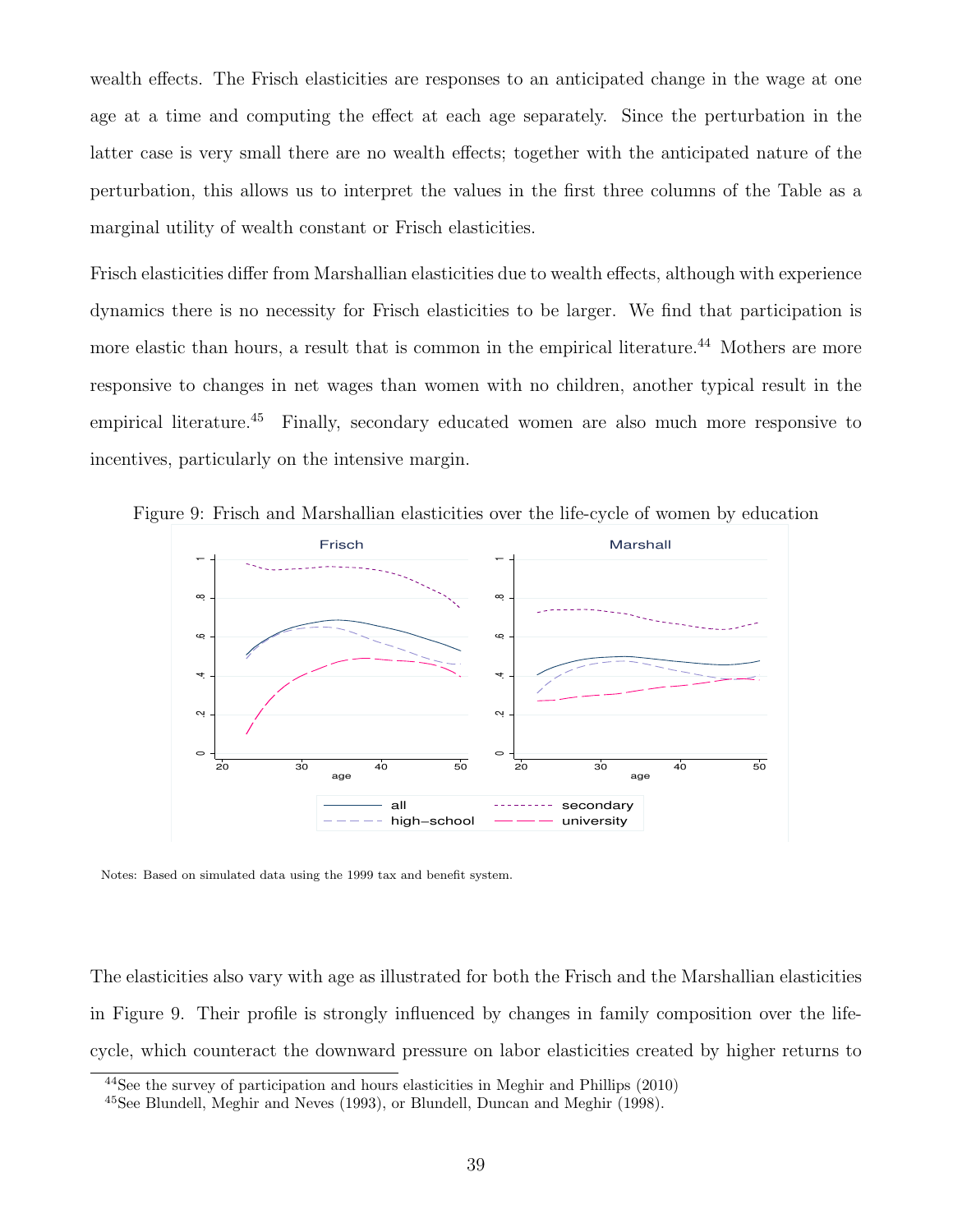work at younger ages due to human capital accumulation (see Imai and Keane, 2004). They peak when family formation and childrearing are most important – which happens at an increasing age with education – and then fall gradually from then onwards. It is however notable that the elasticities are always low for college graduates, and the Marshallian elasticities (as well as the Frisch elasticities to a less extent) show the monotonically increasing pattern with age predicted in labour supply models with human capital accumulation. The income elasticities on the extensive margin are about -0.4 for all education groups and decline in absolute value with age to about -0.3, with minimal variation across education groups.

## 7.4 The role of savings

Savings are an important margin of response to welfare reform if individuals adjust assets to achieve the desired amount of self-insurance depending on the policy environment; this in turn will have an effect both on predicted behavior and on the estimated welfare effects of a reform. To show how behavioral responses can be distorted by ignoring assets, we re-estimated the model shutting down any borrowing or savings and forcing people to live off their current income (including any welfare payments).<sup>46</sup> When we do this, the loss of fit is particularly pronounced for the proportions moving in and out of work. One reason for this is that, in the absence of savings, employment becomes the only way to smooth consumption. This distorts the accumulation of experience and the model can no longer fit wage profiles as well as before, particularly for university graduates, for whom both savings and experience are more important. For them, the simulated profiles overestimate observed wage growth beyond age 40. For related reasons, the estimated Marshallian elasticities are higher when we shut down savings. Particularly pronounced differences are for the extensive margin Marshallian elasticities for single mothers and the intensive ones for single women with no children. These are the two groups who are missing husband's income, which can provide some diversification and smoothing of shocks. A comparison of Marshallian elasticities with and without savings is provided in appendix E.

<sup>&</sup>lt;sup>46</sup>In particular, the model without savings does not include tuition fees or loans, and does not account for savings towards retirement.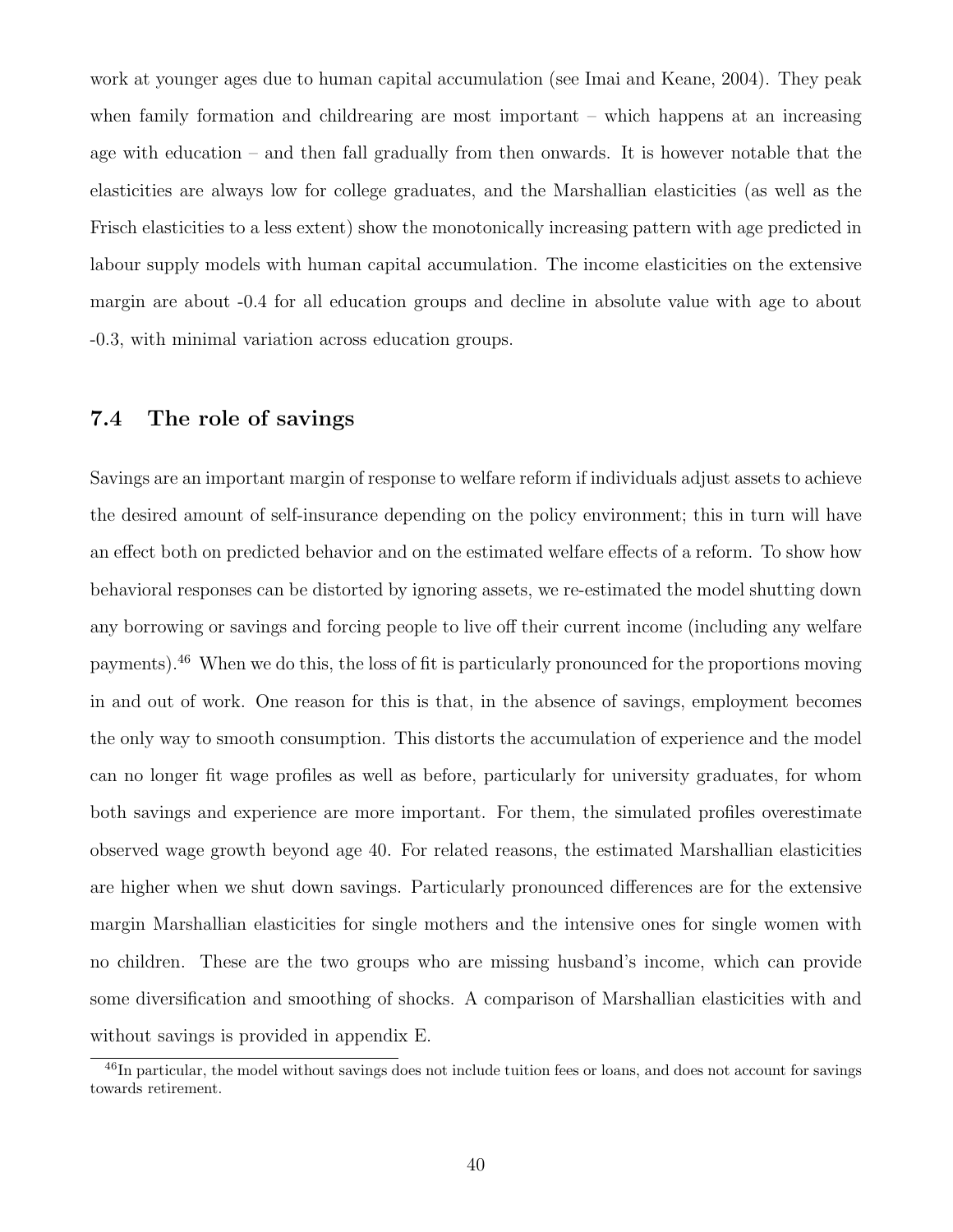Finally, some estimated models use a utility function that is linear in consumption, which makes savings irrelevant. The insurance component of welfare benefits will not be valued by the risk neutral individuals of these models. However, studies of consumption imply individuals are risk averse (see for example, Blundell, Browning and Meghir, 1994). Ignoring this aspect would give an incomplete picture of the role of welfare benefits and indeed taxes.

# 8 The Long Run Effects of Tax and Benefit Reforms

### 8.1 Tax Credits

We now turn to the longer run effects of tax credits and some aspects of their design in the UK. These are impacts that can only be reasonably evaluated by a structural model that accounts for the longer run effects of the dynamics, including changes in education choice and in the accumulation of experience.

The main motivation for tax credits was to provide income support to low income mothers, while preserving their labor market attachment and avoiding the erosion of their human capital during the child-baring period. So how effective are they in achieving their aims? In what follows, we discuss the simulated effects of two revenue neutral reforms allowing for responses on education, employment, hours and savings. First we compare outcomes under the 2002 system, with the tax credits are in place, to those that would occur had they been removed - we report the effect of having tax credits, funded by increasing the basic rate of tax. Then we consider the effects of assessing eligibility for the tax credits on personal rather than family income, thus integrating tax credits to the individual based UK tax system. In the tables, individuals are classified based on their pre-reform educational choice, to avoid composition effects in the comparisons.

Tax credits have a large positive effect on the employment of single mothers (Table 15, rows 1-3). The effects are stronger for part-time employment as expected from their design, but are also sizable even for full-time hours with the exception of University-educated mothers. On the other hand, mothers with a partner decrease their labor supply: tax credits are assessed at the family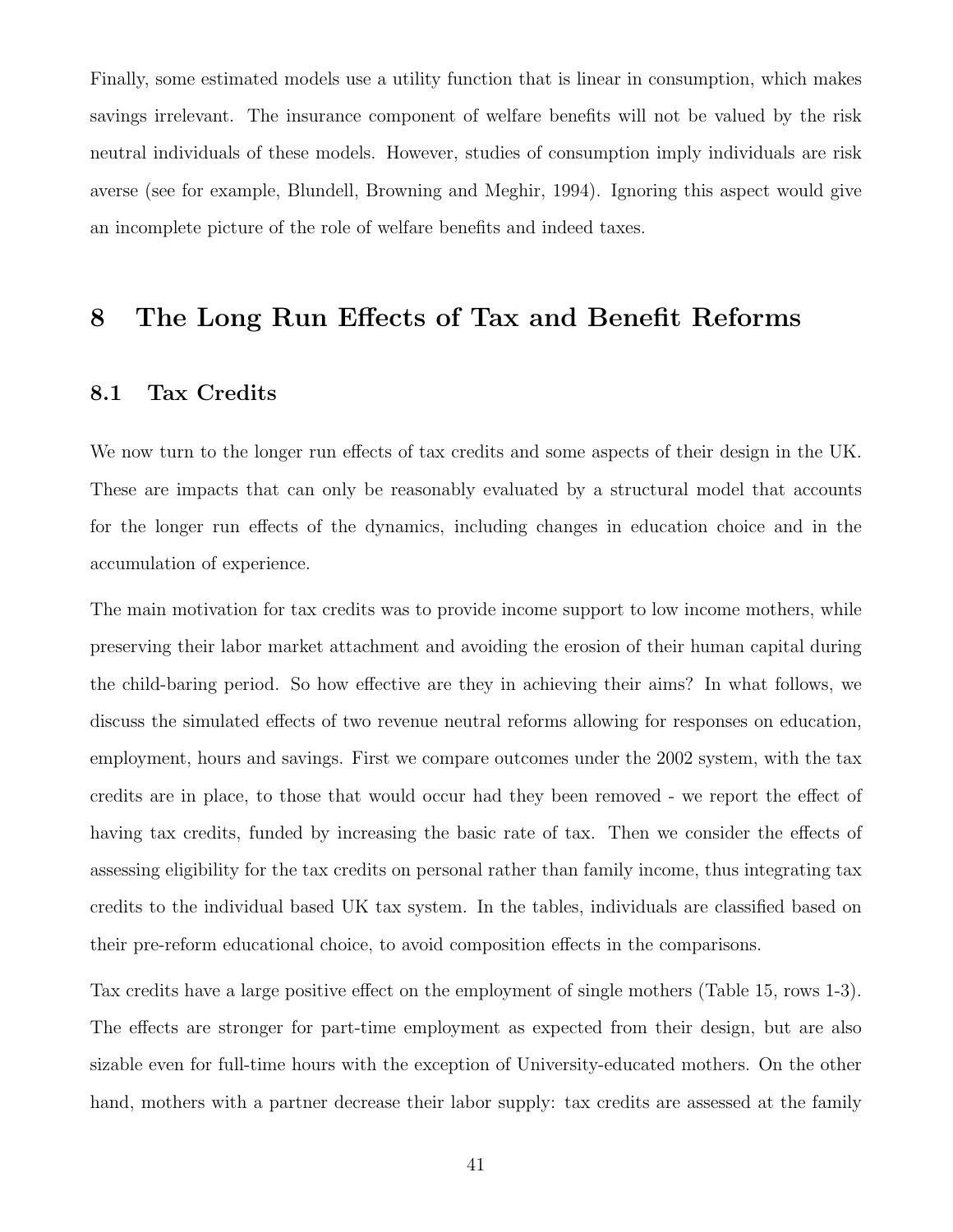|      |                                                                      | Pre-reform education choice   |           |        |                                                            |         |            |  |  |
|------|----------------------------------------------------------------------|-------------------------------|-----------|--------|------------------------------------------------------------|---------|------------|--|--|
|      |                                                                      |                               | Secondary |        | High School                                                |         | University |  |  |
|      |                                                                      |                               |           |        | Impact on Employment: Mothers of Dependent Children (0-18) |         |            |  |  |
|      |                                                                      | Single                        | Married   | Single | Married                                                    |         |            |  |  |
| (1)  | All $(pp)$                                                           | 20.4                          | $-6.6$    | 19.9   | $-3.6$                                                     | 8.5     | $-1.0$     |  |  |
| (2)  | Full-time (pp)                                                       | 09.3                          | $-3.6$    | 07.5   | $-2.4$                                                     | $-2.1$  | $-1.1$     |  |  |
| (3)  | Part-time (pp)                                                       | 11.1                          | $-3.0$    | 12.3   | $-1.2$                                                     | 10.6    | 0.1        |  |  |
|      | Impact on Employment: Mothers of Adult Children $(19+)$              |                               |           |        |                                                            |         |            |  |  |
| (4)  | All $(pp)$                                                           | 0.4<br>0.3<br>0.0             |           |        |                                                            |         |            |  |  |
| (5)  | Full-time (pp)                                                       |                               | 0.4       |        | $-0.0$                                                     |         | $-0.2$     |  |  |
| (6)  | Part-time (pp)                                                       |                               | $-0.0$    |        | 0.3                                                        |         | 0.2        |  |  |
|      |                                                                      | Impact on Education and Wages |           |        |                                                            |         |            |  |  |
| (7)  | Education (pp)                                                       |                               | 0.84      |        | $-0.19$                                                    |         | $-0.65$    |  |  |
| (8)  | Wages: mothers of child aged $19 + (\%)$                             |                               | $-0.20$   |        | 0.05                                                       | $-0.29$ |            |  |  |
|      |                                                                      |                               |           |        | Impact on Assets $(\%)$                                    |         |            |  |  |
| (9)  | no children                                                          |                               | $-3.3$    |        | $-2.1$                                                     |         | $-1.5$     |  |  |
| (10) | dependent child $(0-18)$                                             |                               | $-7.2$    |        | $-5.3$                                                     |         | $-2.6$     |  |  |
| (11) | adult child $(19+)$                                                  |                               | $-2.3$    |        | $-1.7$                                                     |         | $-1.3$     |  |  |
|      |                                                                      |                               |           |        | Impact on Lifetime Disposable Income and Welfare           |         |            |  |  |
| (12) | Disposable Income $(\%)$                                             | $-1.09$<br>$-0.25$<br>$-0.87$ |           |        |                                                            |         |            |  |  |
| (13) | Consumption equivalent $(\%)$                                        | 2.49<br>0.89<br>$-0.27$       |           |        |                                                            |         |            |  |  |
| (14) | Adjustment in the basic rate of Income Tax to fund reform: $+0.9$ pp |                               |           |        |                                                            |         |            |  |  |

Table 15: Effects of tax credits

Reform is revenue neutral by adjusting the income tax rate. Education is allowed to adjust. Educational classification fixed at the pre-reform (no tax credits) choice. All effects are percentage points change (pp) or percent changes (%) as marked.

level and the family may receive the credit if the male partner is working; in such case, her earnings reduce the overall family entitlement; hence tax credits are a work *disincentive* for mothers with a partner. Finally, as expected we see a shift towards less educational attainment (row 7) since tax credits reduce the return to education.<sup>47</sup>

However the remarkable result in this table is that the employment of women with adult children, who are no longer entitled to benefits, remains unaffected by the introduction of the benefit (rows 4-6). It implies no long-run impact of tax credits on labor market attachment, beyond the time they are eligible to receive it. The reason for this important result is that their wages, as of when their children have grown, remain unchanged (row 8). To understand why, one must view the impact on labor market experience from a life-cycle perspective: most single mothers are so for a limited period, only in just over 50% of the cases for 5 years or more, and most children are born to married mothers (about 70% among low-medium skilled women, and just under 85% among

<sup>47</sup>See also Keane and Wolpin, 2000 on this issue.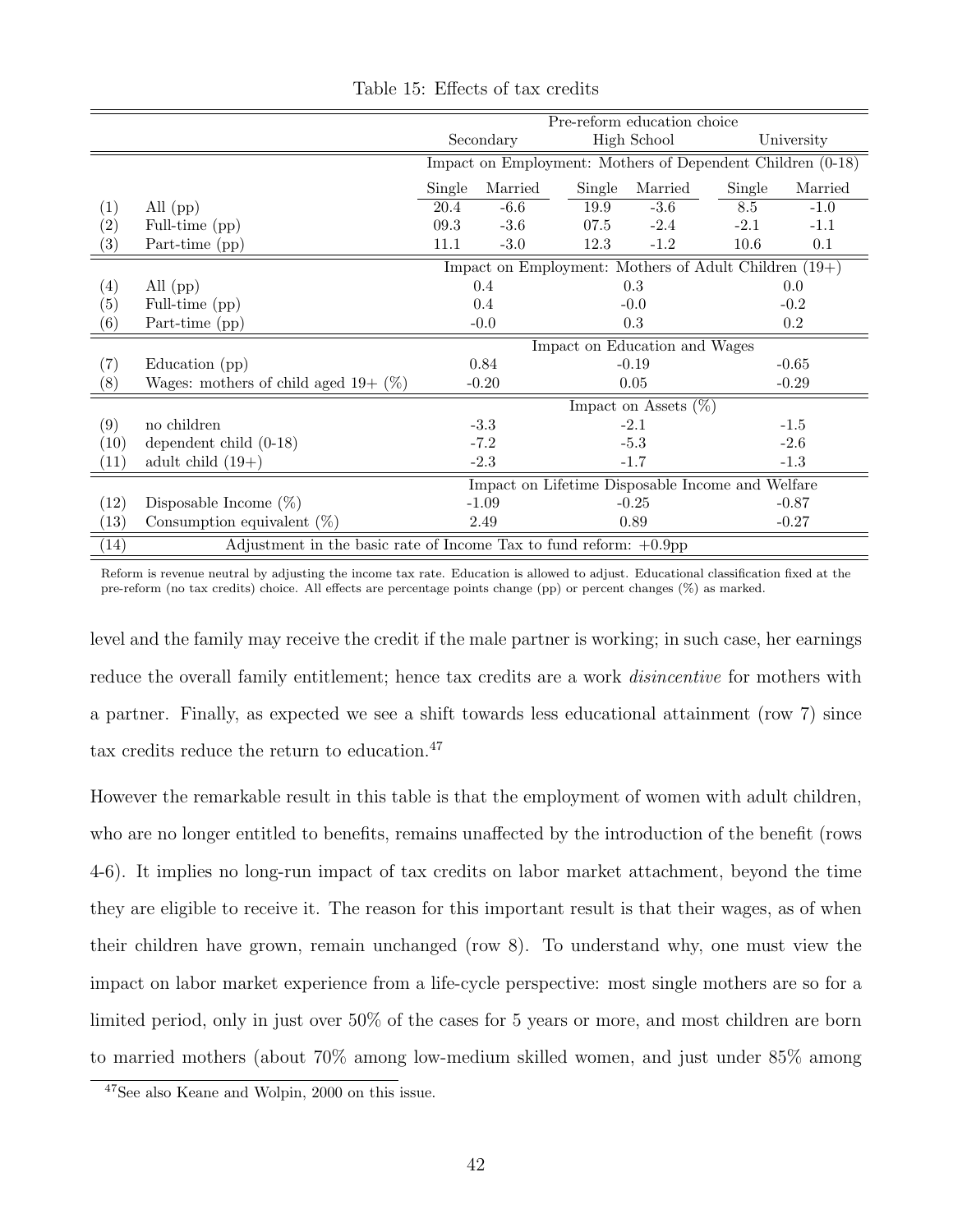University graduates). This implies that tax credits can have opposite effects on the same woman over her life-time: when in a couple the incentive is to work less, which reduces the experience capital; when a lone mother the incentive is to work more, but mainly part-time hours, which helps avoiding depreciation but does not build experience. The net effect is that on average wages remain the same by the time children have grown up.

The effects are heterogeneous. In Table 16 we focus on a small but important group: those who brought up their children as lone mothers exclusively. When eligible for tax credits they work more as per the above results. So when their child becomes an adult (19 years old) and they stop being eligible for tax credits the accumulated experience increases their wage by 5.8% for the lowest educated group, 3.3% for the high school group and not much for the university group, compared to if no tax credits were ever available. This should incentivize them to work after the termination of eligibility. However, tax-credits also have a wealth effect: when their youngest child reaches 19, secondary educated women who raised their children as lone-mothers have accumulated  $37\%$  more assets and high school graduates 9.5%. These are sizable effects on savings that counteract the effect of experience, leading to a decrease in the employment rate of this group. The overall effect on lifetime disposable income is positive – a combined effect of the transfer and the increased work effort during child-rearing years.

|                                               | Secondary | High School University |        |
|-----------------------------------------------|-----------|------------------------|--------|
| All employment when child is $19+$ (pp)       | $-0.9$    | $-1.0$                 | (0.0)  |
| Part-time employment when child is $19+$ (pp) | 0.0       | 0.9                    | 0.0    |
| Full-time employment when child is $19+$ (pp) | $-0.9$    | $-1.9$                 | 0.0    |
| Wages when child is 19 $(\%)$                 | 5.8       | 3.2                    | $-0.2$ |
| Assets when child is 19 $(\%)$                | 37.3      | 9.5                    | $-0.4$ |
| Lifetime disposable income $(\%)$             | 79        | 6.3                    | 171    |

Table 16: Effects of tax credits on mothers of 19 year olds who have always been a lone-mother

Education is allowed to adjust. Educational classification fixed at the pre-reform choice. All effects are percentage points change (pp) or percent changes (%) as marked.

The inability of tax credits to cause longer term attachment to the labor market for lower education groups – beyond the time where they are offered – is consistent with the results by Card and Hyslop (2005). They found that the Canadian Self-Sufficiency Program, which provided incentives for welfare mothers to work for a limited period, did not improve their employment after the program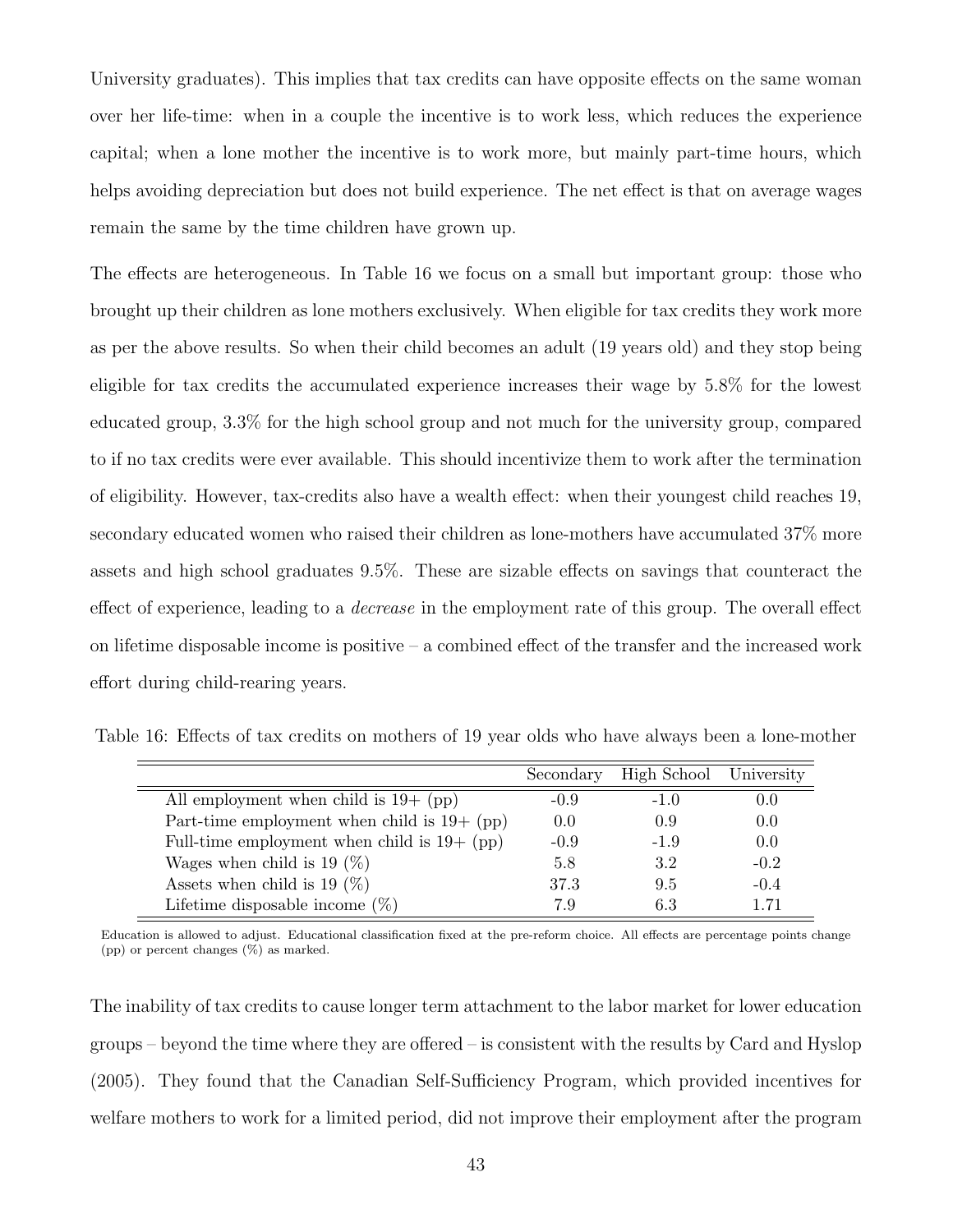ended and did little to increase their wages.

Finally, tax credits lead to a decrease in savings in response to the increase in publicly provided insurance (Table 15, rows 9-11). Despite the decrease in disposable income and an increase in the basic tax rate of 0.9pp to fund the program (Table 15, rows 12 and 14), the overall welfare gain following from this revenue neutral reform is equivalent to a 0.82% increase in consumption overall. This shows the effects of increased insurance. From the table we see that most of this gain is concentrated among the lowest education group, for whom disposable income also decreases the most on average. <sup>48</sup>

The opposing incentive effects produced by the UK tax credit system, depending on whether a woman is married or not raises the question as to whether they should better be assessed based on individual income, integrated with the regular individualized income tax system, or as they are now, i.e. assessed on family income. Such a reform is potentially expensive because many women married to well-payed partners will become entitled to the benefit, but it improves the incentive structure and preserves the principle of individual taxation. We consider this reform, funded by increasing the basic tax rate, and contrast it to the 2002 system where tax credits are assessed at the family level.

The results are presented in Table 17. This reform increases the employment of married mothers because her earnings no longer reduce family entitlement; indeed she has to work to obtain the credit. However, in the new long run steady state single mothers work less. As before, this response can only be understood in a dynamic context. The increased employment when married reduces the human capital depreciation. However, tax credits in the UK are also effectively a tax on full-time work, which declines substantially compared to baseline for the same group of

$$
EV_0 = E \sum_{t} \beta^{a-\underline{A}} \frac{((1-r)c_{1a}/n_{1a})^{\mu}}{\mu} \exp \{U(l_{1a}, X_{1a}) + \theta(l_{1a})\}
$$

$$
r = 1 - \left(\frac{EV_0}{EV_1}\right)^{\frac{1}{\mu}}.
$$

<sup>&</sup>lt;sup>48</sup>The values of consumption compensation is the solution to the equation:

where the index  $0/1$  stands for the pre/post-reform solutions and the value function is evaluated at different stages in life for different rows. The equation can be solved for  $r$ , yielding: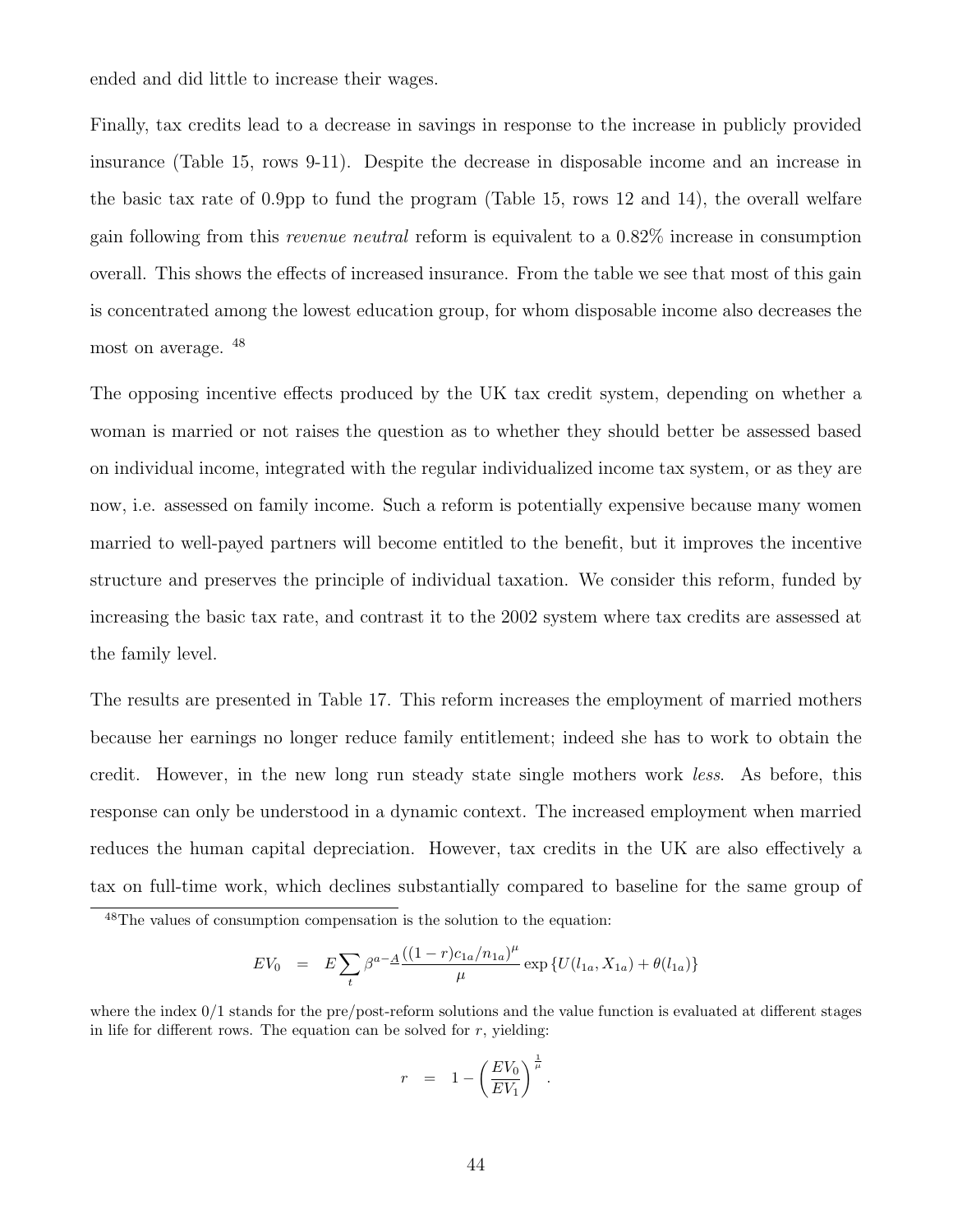|      |                                                                      | Pre-reform education choice |                                                            |        |                               |        |            |  |  |
|------|----------------------------------------------------------------------|-----------------------------|------------------------------------------------------------|--------|-------------------------------|--------|------------|--|--|
|      |                                                                      |                             | Secondary                                                  |        | High School                   |        | University |  |  |
|      |                                                                      |                             | Impact on Employment: Mothers of Dependent Children (0-18) |        |                               |        |            |  |  |
|      |                                                                      | Single                      | Married                                                    | Single | Married                       | Single | Married    |  |  |
| (1)  | All $(pp)$                                                           | $-3.7$                      | 29.6                                                       | $-4.3$ | 21.6                          | $-4.6$ | 15.0       |  |  |
| (2)  | Full-time (pp)                                                       | $-6.3$                      | $-16.2$                                                    | $-7.3$ | $-19.2$                       | $-9.8$ | $-18.0$    |  |  |
| (3)  | Part-time (pp)                                                       | 2.6                         | 45.8                                                       | 3.0    | 40.7                          | 5.2    | 33.1       |  |  |
|      |                                                                      |                             | Impact on Employment: Mothers of Adult Children $(19+)$    |        |                               |        |            |  |  |
| (4)  | All $(pp)$                                                           |                             | $-2.8$                                                     |        | $-2.8$                        |        | $-3.7$     |  |  |
| (5)  | Full-time (pp)                                                       |                             | $-8.7$                                                     |        | $-6.6$                        |        | $-7.3$     |  |  |
| (6)  | Part-time (pp)                                                       |                             | 4.1                                                        |        | 2.9                           |        | 1.4        |  |  |
|      |                                                                      |                             |                                                            |        | Impact on Education and Wages |        |            |  |  |
| (7)  | Education (pp)                                                       |                             | 1.97                                                       |        | $-0.82$                       |        | 1.15       |  |  |
| (8)  | Wages for mothers of child aged $19 + (\%)$                          |                             | $-3.7$                                                     |        | $-5.7$                        |        | $-5.9$     |  |  |
|      |                                                                      |                             |                                                            |        | Impact on Assets $(\%)$       |        |            |  |  |
| (9)  | no children                                                          |                             | $-12.4$                                                    |        | $-11.5$                       |        | $-11.4$    |  |  |
| (10) | dependent child $(0-18)$                                             |                             | 21.3                                                       |        | 8.3                           |        | $-2.8$     |  |  |
| (11) | adult child $(19+)$                                                  |                             | $6.8\,$                                                    |        | $0.0\,$                       |        | $-6.4$     |  |  |
|      |                                                                      |                             | Impact on Lifetime Disposable Income and Welfare           |        |                               |        |            |  |  |
| (12) | Disposable Income $(\%)$                                             |                             | 0.93                                                       |        | $-3.43$                       |        | $-7.6$     |  |  |
| (13) | Consumption equivalent $(\%)$                                        |                             | 0.64                                                       |        | $-2.43$                       |        | $-1.0$     |  |  |
| (14) | Adjustment in the basic rate of Income Tax to fund reform: $+8.5$ pp |                             |                                                            |        |                               |        |            |  |  |

Table 17: Effects of assessing tax credits at the individual level - integrated with the 2002 tax and benefit system

Reform is revenue neutral by adjusting the income tax rate. Education is allowed to adjust. Educational classification fixed at the pre-reform choice. All effects are percentage points change (pp) or percent changes (%) as marked.

mothers (row 2, Table 17). Because of the part-time penalty on wages this leads to a counteracting reduction in human capital accumulation, on average. Thus, the net effect is a decline in wages by  $1.3\%$  at the point when some become single mothers.<sup>49</sup> The increased benefits while married also increases saving, so that when women become lone mothers their assets are up by 18% relative to baseline.<sup>50</sup> In addition, the tax rate has increased substantially to fund this reform (row 14, table 17). The combined effects of the resulting lower net wages and increased savings produces the decline in employment for single mothers. By the time they are no longer eligible for benefits because their children are grown, their wages have declined substantially (see row 8, Table 17), taxes are higher and assets for the lowest education group remain 6.8% higher than at baseline; as a result they continue having lower employment relative to the case of family assessed benefits,

 $49$ The effect on wages is larger for university graduates  $(-2.4\%)$  than for secondary and high-school educated women (-0.2% and -1.7%, respectively). This is because the former have higher returns to experience.

<sup>&</sup>lt;sup>50</sup>The corresponding effects on assets by education are  $+30\%$ ,  $+16\%$  and  $+6\%$  for secondary, high-school and university graduates, respectively.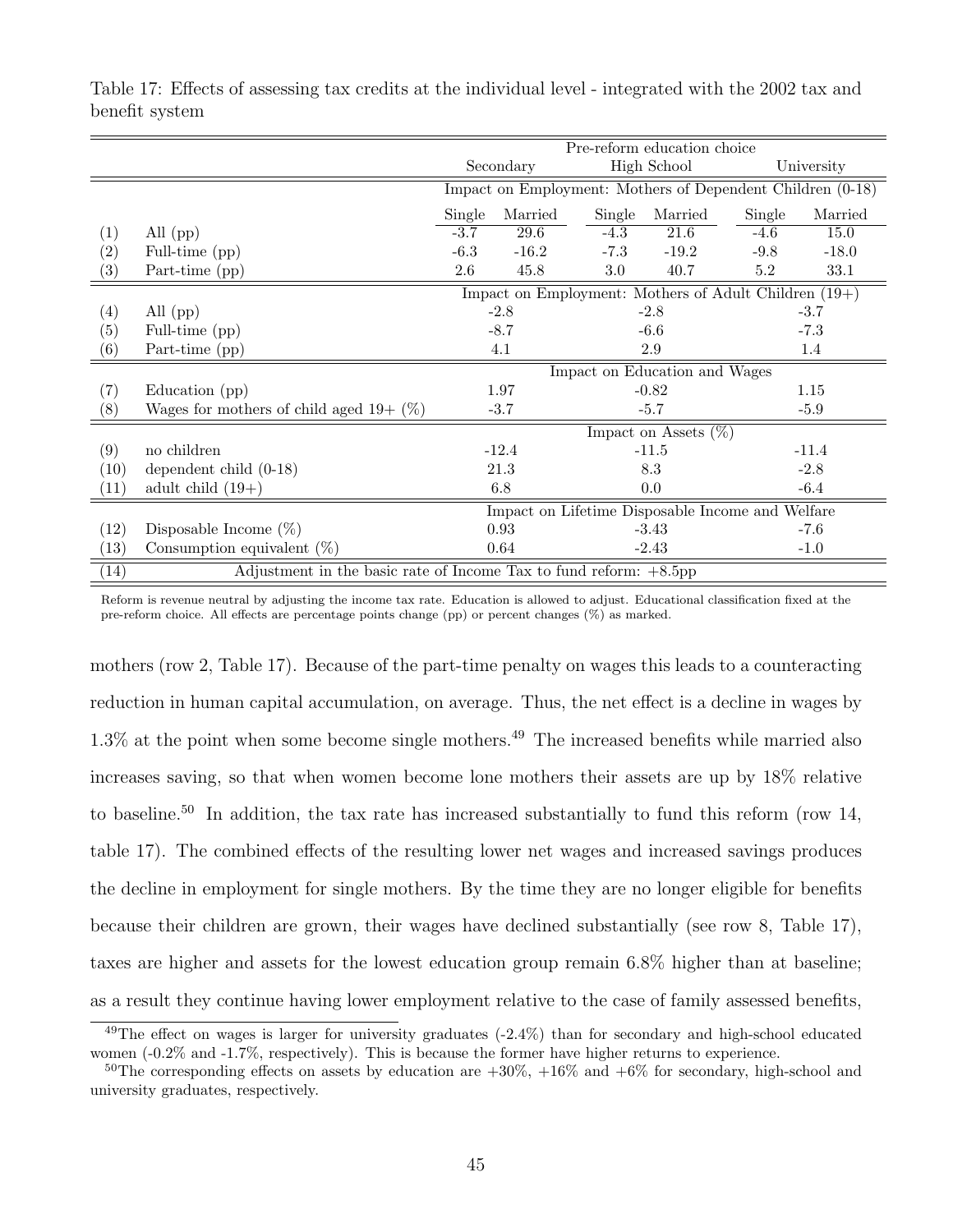given the current design.

The reform also discourages education and leads to a decline in post-compulsory schooling of nearly 2 percentage points. Overall, lifetime disposable income declines for all but the lowest education group driven also by the large increase in taxation required to fund this new system. The end result from individualising tax credits is an overall decline in welfare equivalent to 8.3% of consumption, with only the lowest education group being better off, in part because of redistribution but also from increased insurance. Thus ignoring family income when defining eligibility for benefits can be very costly and lead to unintended effects on incentives in the longer run.

### 8.2 Comparing alternative policies

Broadly speaking the model we have developed here can be the basis for an optimal design of taxes and benefits in a dynamic economy with education choice as analyzed for example by Stantcheva (2015). While this is an ambitious and interesting exercise it is beyond the scope of this paper. Here we consider how local departures from the existing system are likely to affect welfare. The result will depend on the interplay between work incentives and preferences for insurance and income. To illustrate the extent of insurance implicit in the current system, which is the point of departure, we show in Figure 10 the amount of life-cycle consumption that an individual is willing to give up (positive or negative) to keep the status quo, as a function of changes in the variance of wages. Women with the lowest level of education are the least sensitive to changes in risk, which reflects the relatively high level of insurance already offered to those at the lower end of the pay distribution. The other two groups seem less well insured and they value declines in risk much more and to a similar extent.

We now consider the welfare implications of expanding tax credits further, as opposed to increasing the income support program or cutting taxes. To do this we implement changes to each on the 2002 tax and benefit system, all costing 0.5% of baseline pre-tax earnings.

We allow for responses in education, labour supply and savings. The clear winner among the programs are tax credits, where on average individuals are willing to pay 1.09% of consumption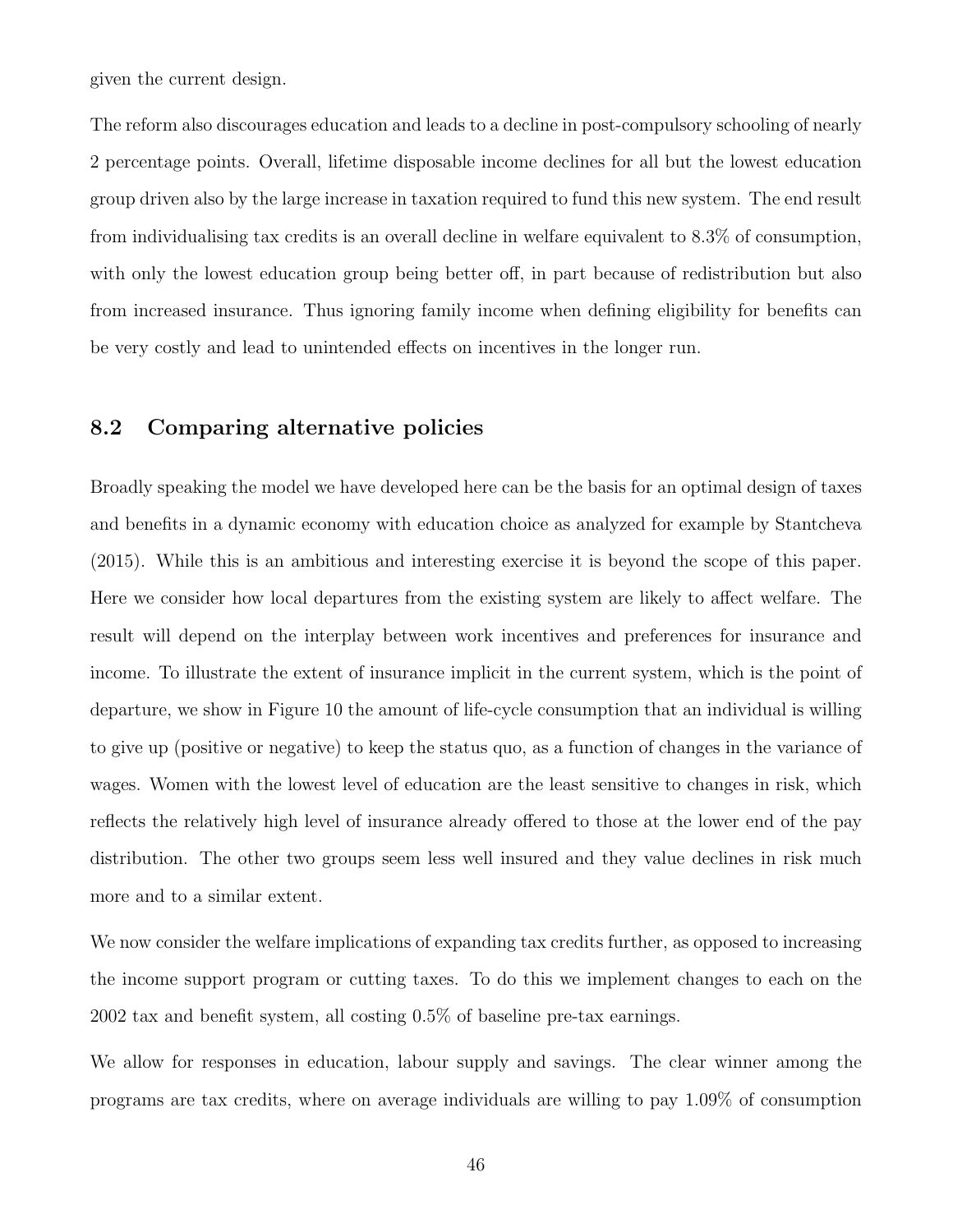Figure 10: Willingness to pay in consumption terms: value of risk by education



Notes: Based on simulated data under the 2002 tax and benefit system. The vertical axis is the percentage of consumption one is willing to give up to move from the actual variance (marked as 1) to a proportionate change as per the horizontal axis. Consumption compensation calculated at start of working life, after education.

Table 18: Impacts of an exogenous increase in public spending distributed through alternative routes

|                   |                            |                            | Basic tax rate |      |         | Tax credits award |         |                                        | Income support award |         |  |  |  |
|-------------------|----------------------------|----------------------------|----------------|------|---------|-------------------|---------|----------------------------------------|----------------------|---------|--|--|--|
|                   |                            |                            |                |      |         |                   |         | Effects by pre-reform education choice |                      |         |  |  |  |
|                   |                            | Sec                        | НS             | Univ | Sec.    | НS                | Univ    | <b>Sec</b>                             | НS                   | Univ    |  |  |  |
| $\perp$           | Lifetime gross earnings    | 0.19                       | 0.13           | 0.10 | $-0.21$ | $-0.33$           | $-0.56$ | $-1.28$                                | $-1.25$              | $-0.88$ |  |  |  |
| $\left( 2\right)$ | Lifetime disposable income | 0.68                       | 0.77           | 0.88 | 0.84    | 0.36              | $-0.24$ | $-0.15$                                | $-0.48$              | $-0.54$ |  |  |  |
| $\left( 3\right)$ | Welfare (post-education)   | 0.48                       | 0.63           | 0.45 | 1.38    | 0.78              | 0.77    | 0.72                                   | 0.32                 | 0.30    |  |  |  |
|                   |                            | Overall effects on welfare |                |      |         |                   |         |                                        |                      |         |  |  |  |
| $\left(4\right)$  | Pre-education              |                            | 0.80           |      |         | 1.09              |         |                                        | 0.51                 |         |  |  |  |

Notes: % changes. Educational classification is based on pre-reform choices. Welfare, measured in % consumption change to which it is equivalent. The values measure the impact of exogenously increasing public spending by 0.5% of total gross earnings and distributing it through a drop in the basic tax rate of 0.95 percentage points, an increase in the tax credits maximum award of £22.2 per week and an increase in the IS award of £10.0 per week. All comparisons are against the 2002 tax and benefits system.

for the additional benefit (row 4). The second preferred alternative is a tax cut with a willingness to pay of 0.80% of consumption. This is despite the fact that both gross and disposable incomes are higher following a tax cut and can be partly attributed to the better targeted insurance of tax credits (rows 1 and 2). Tax cuts is also the only policy that improves the incentives to invest in education, but the effect is small with the share of university graduates increasing by 0.1 percentage points. The least preferred program is income support, with a willingness to pay of 0.51%: while it offers good insurance at the bottom, it is associated with a large decline in gross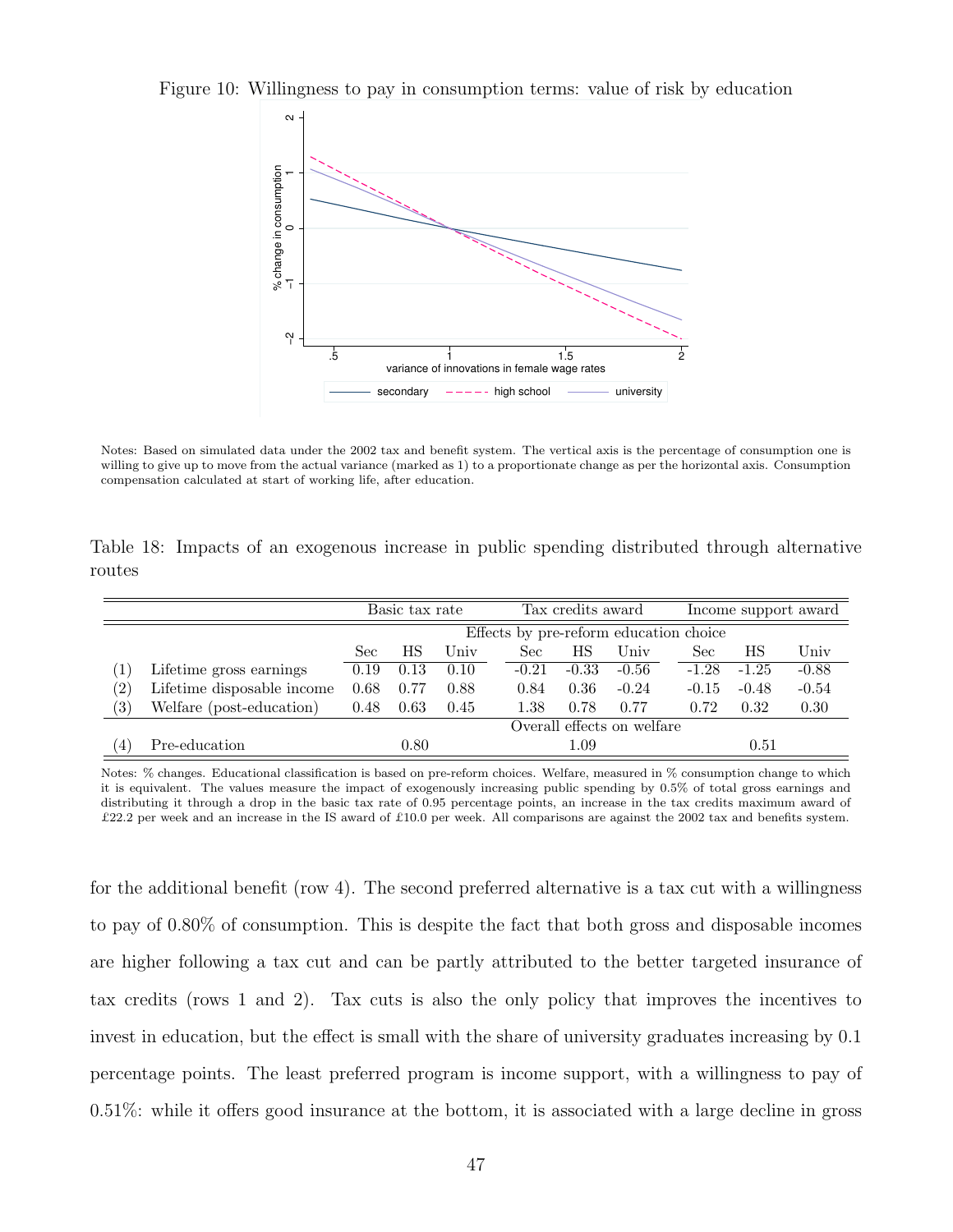and disposable income. Thus, in all cases the distortionary nature of income support, with its 100% marginal tax rate, makes it the least preferable program despite its basic insurance property (it provides a strong income floor).

All education groups prefer the tax credits changes (row 3). This is true even for university graduates, who lose 0.2% of their disposable income under tax credits due to a shift towards lower education (row 2). The second best option for both university and high-school educated women in tax cuts. But secondary educated women prefer an increase in income support to tax cuts as their generally lower earnings make them less likely to benefit from a lower tax rate.

# 9 Conclusions

Tax and welfare policies that affect employment decisions may change individual careers by affecting the accumulation of human capital, including education decisions, as well as savings. Evaluating such policies requires us to take these features into account, ultimately informing the design of policies that are welfare improving.

In this paper we use reforms to the tax and welfare system and the way they impact different demographic groups to establish that they cause changes in both labor supply and educational decisions. We then develop a dynamic life-cycle model of women's labor supply, human capital formation (including both education choice and work experience) and savings. We estimate this model on a long household panel from the UK and we use numerous tax and welfare reforms as a source of exogenous variation. We pay particular attention to the detailed modeling of the tax and welfare system and the way it was reformed.

Using the model we estimate Frisch and Marshallian labor supply elasticities, both at the extensive and the intensive margin (part-time versus full-time) and we show how they vary over the lifecycle and by household structure. Elasticities are generally high, but below one, except for single mothers with pre-school children, where they exceed one, underlying the strong responses of this group to work incentives.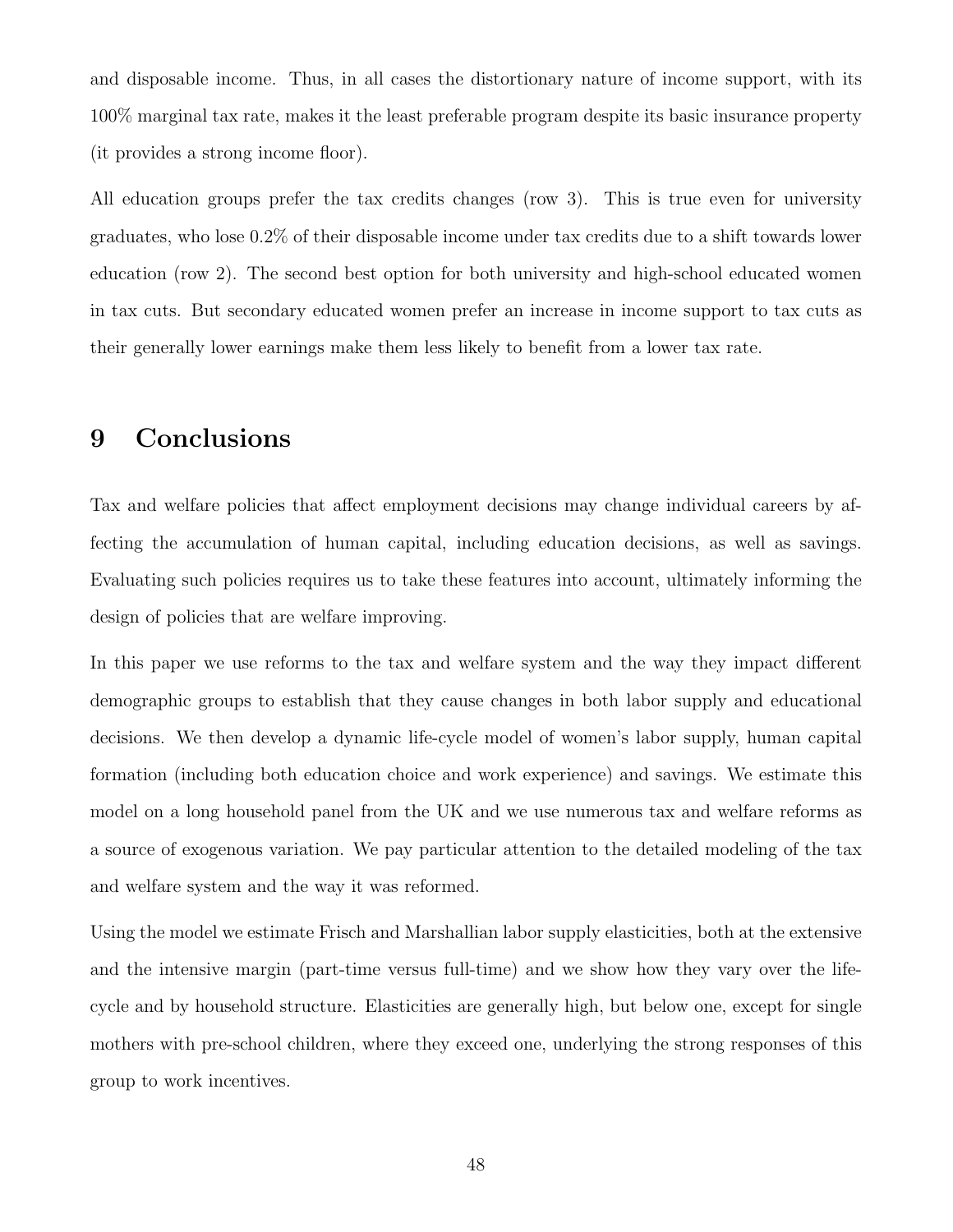We then use the model to evaluate the overall impact of the UK tax credits implemented under the 1999-2002 WFTC reform. A key substantive result is that tax credits, while inducing many low education mothers into work, do not affect their wages and employment in the long term, beyond the time they receive the subsidy. In part this is because their design encourages part-time work, which we demonstrate has low value in terms of human capital accumulation. It is also due to the low return to experience that we find for lower education women. Tax credits also discourage educational attainment. However, they are the preferred way of providing some insurance because the moral hazard element is low due to the built in work incentive. This is to be contrasted with income support, with an associated 100% marginal tax rate, which has a strong moral hazard effect and is thus less effective in improving overall welfare.

# References

Abadie, Alberto, Matthew M. Chingos and Martin R. West (2014), "Endogenous Stratification in Randomized Experiments", mimeo Harvard University.

Adda, J., C. Dustmann, C. Meghir and J. M. Robin (2013). "Career Progression, Economic Downturns, and Skills," NBER working paper w18832.

Adda, J., C. Dustmann and K. Stevens (2015). "The Career Costs of Children," Journal of Political Economy, forthcoming.

Altonji, Joseph G. (1986) Intertemporal Substitution in Labor Supply: Evidence from Micro Data *Journal of Political Economy*, Vol. 94, No. 3, Part 2: Hoover Institution Labor Conference (Jun., 1986), pp. S176-S215.

Altonji, Joseph G. and Lewis M. Segal (1996) Small-Sample Bias in GMM Estimation of Covariance Structures Journal of Business and Economic Statistics, Vol. 14, No. 3 (July, 1996), pp. 353-366.

Arellano, M. and C. Meghir (1992). "Female Labour Supply and On-the-Job Search: An Empirical Model Estimated Using Complementary Data Sets," The Review of Economic Studies, vol. 59(3): 537-559.

Attanasio, O., H. Low, V. Sanchez-Marcos (2008). "Explaining Changes in Female Labor Supply in a Life-Cycle Model," The American Economic Review, vol. 98(4): 1517-1552.

Attanasio, O. and G. Weber (1995). "Is Consumption Growth Consistent with Intertemporal Optimization?," Journal of Political Economy, 103, 1121-1157.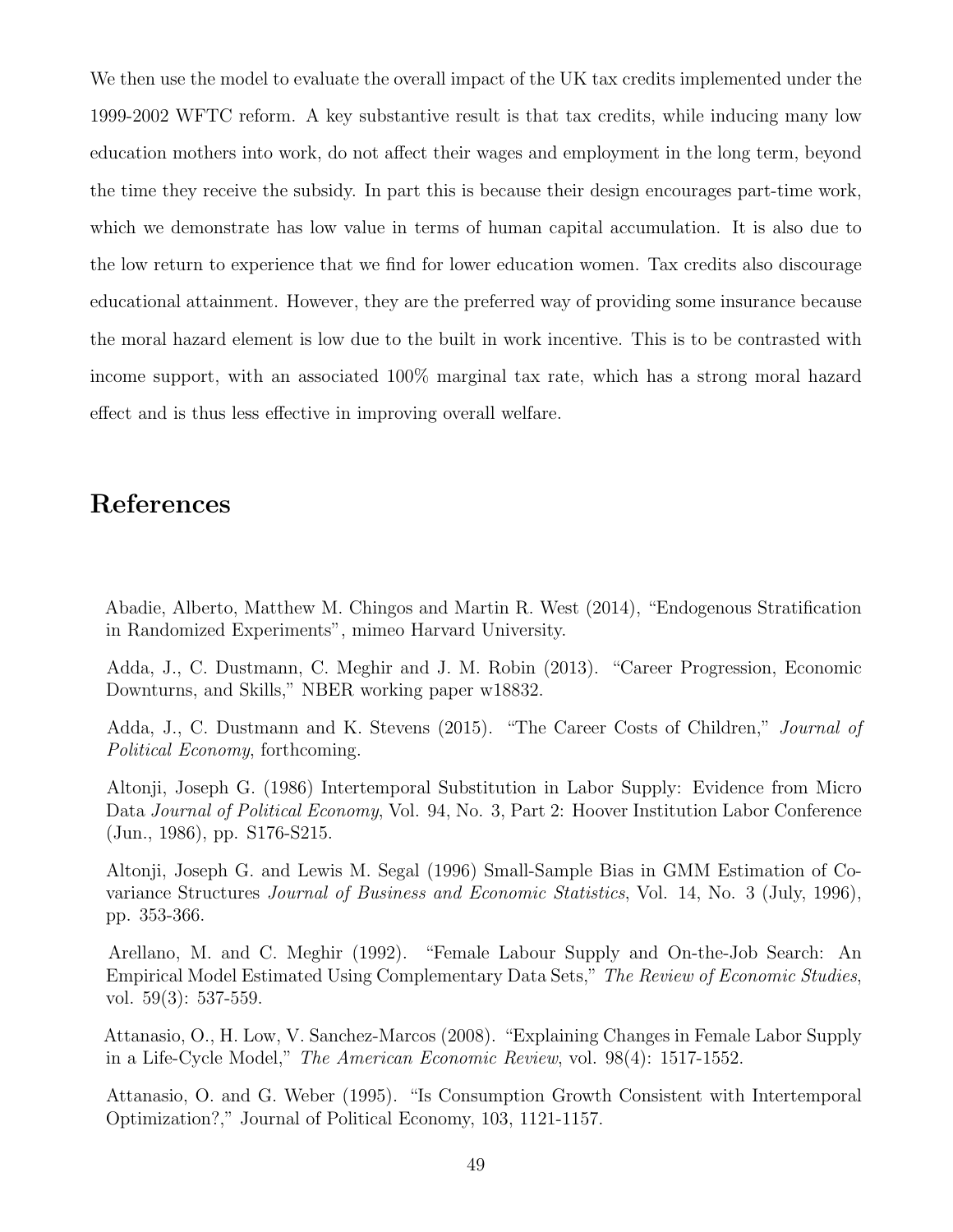Blundell, R. M. Browning and C. Meghir (1994). "Consumer demand and the life-cycle allocation of household expenditures', Review of Economic Studies, vol. 161: 57-80.

Blundell, R., A. Duncan and C. Meghir (1998). "Estimating Labor Supply Responses Using Tax Reforms," Econometrica, vol. 66: 827-861.

Blundell, R. and H. Hoynes (2004). 'Has 'In-Work' Benefit Reform Helped the Labour Market?," in R. Blundell, D. Card and R. Freeman (eds), Seeking a Premier League Economy, 411-460, Chicago: University of Chicago Press.

Blundell, R. and T. MaCurdy (1999). 'Labor Supply: A Review of Alternative Approaches," in O. Ashenfelter and D. Card (eds), Handbook of Labour Economics, vol 3: 1559-1695, Amsterdam: Elsevier Science.

Blundell, R., C. Meghir and P. Neves (1993). "Labour Supply and Intertemporal Substitution," Journal of Econometrics, vol. 53: 137-160.

Blundell, R., L. Pistaferri and I. Saporta-Eksten (2012). "Consumption Inequality and Family Labor Supply," NBER working paper 18445, forthcoming American Economic Review.

Blundell, R. and I. Walker (1986). "A Life-Cycle Consistent Empirical Model of Family Labour Supply Using Cross-Section Data," The Review of Economic Studies, Vol. 53(4): 539-558, Econometrics Special Issue.

Brewer, M., A. Duncan, A. Shepard and M. Suarez, (2006). "Did Working Families' Tax Credit work? The impact of in-work support on labour supply in Great Britain," Labour Economics, vol. 13(6): 699-720.

Brewer, M., E. Saez and A. Shephard (2010). "Means testing and tax rates on earnings," in J. Mirrlees, S. Adam, T. Besley, R. Blundell, S. Bond, R. Chote, M. Gammie, P. Johnson, G. Myles and J. Poterba (eds), *Dimensions of Tax Design: the Mirrlees Review*, Oxford: Oxford University Press.

Browne, J. and A. Hood (2012), "A Survey of the UK Benefit System," IFS Briefing Note No. 13.

Browne, J. and B. Roantree (2012). "A Survey of the UK Tax System," IFS Briefing Note No. 9.

Card, D. and R. Hyslop (2005). "Estimating the Effects of a Time-Limited Earnings Subsidy for Welfare-Leavers," Econometrica, vol. 73(6): 1723-1770.

Card, D. and P. Robins (2005). "How Important Are 'Entry Effects' in Financial Incentive programs for Welfare Recipients? Experimental Evidence from the Self-Sufficiency Project," Journal of Econometrics, vol. 125(1-2): 113-139.

Carroll, C (2006). "The Method of Endogenous Gridpoints for Solving Dynamic Stochastic Optimization Problems," Economics Letters, 91: 312-320.

Chiappori, P.A., M. Iyigun and Y. Weiss (2012). "Investment in Schooling and the Marriage Market," American Economic Review, vol. 99 (5): 1689-1713.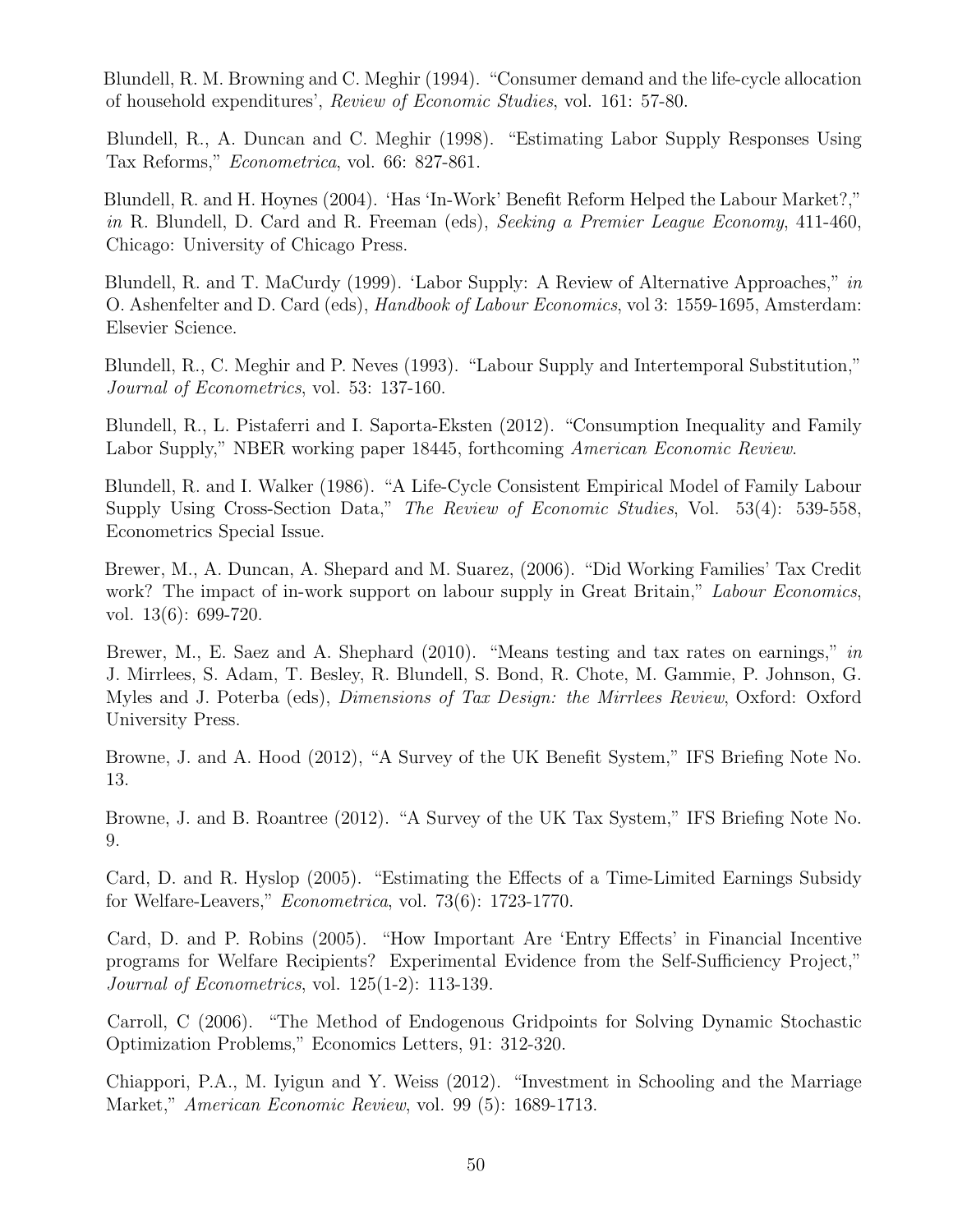Dearden, L., C. Emmerson, C. Frayne and C. Meghir (2009). "Conditional Cash Transfers and School Dropout Rates" *The Journal of Human Resources*, Vol. 44, No. 4 (Fall, 2009), pp. 827-857.

Deming, D., and S. Dynarski (2009). "Into College, Out of Poverty? Policies to Increase the Postsecondary Attainment of the Poor," NBER Working Paper 15387.

Eckstein, Z. and K. Wolpin (1989). "Dynamic Labour Force Participation of Married Women and Endogenous Work Experience," The Review of Economic Studies, vol. 56(3): 375-390.

Eissa, N. and J. Liebman (1996) Labor Supply Response to the Earned Income Tax Credit The Quarterly Journal of Economics, Vol. 111, No. 2 (May, 1996), pp. 605-637.

Fella, G. (2014). "A generalized endogenous grid method for non-smooth and non-concave problems," Review of Economic Dynamics, vol. 17(2): 329-44.

Francesconi, M. (2002). "A Joint Dynamic Model of Fertility and Work of Married Women," Journal of Labor Economics, vol. 20(2): 336-380.

Francesconi, M. and W. van der Klaauw (2007). "The Socioeconomic Consequences of 'In-Work' benefit reform for British Lone Mothers," Journal of Human Resources, vol. 42(1): 1-31.

Francesconi, M., H. Rainer and W. van der Klaauw (2009). "The Effects of In-Work Benefit Reform in Britain on Couples: Theory and Evidence," Economic Journal, vol. 119(535): F66- F100.

French, E. (2005). "The Effects of Health, Wealth, and Wages on Labour Supply and Retirement Behaviour," The Review of Economic Studies, vol. 72(2): 395-427.

French, E. and J. Jones (2011). "The Effects of Health Insurance and Self-Insurance on Retirement Behavior," *Econometrica*, vol. 79(3): 693-732.

Gallant, R. and G. Tauchen (1996). "Which Moments to Match?," *Econometric Theory*, vol. 12: 657-681.

Goldin C. (2006). "The Rising (and then Declining) Significance of Gender," in Blau, Brinton and Grusky, The Declining Significance of Gender, Russell Sage Foundation Press.

Goldin , C. (2014). "A Grand Gender Convergence: Its Last Chapter," American Economic Review, vol. 104(4): 1091?1119.

Gomes, J., J. Greenwood and S. Rebelo (2001). "Equilibrium unemployment," Journal of Monetary Economics 48(1): 10952.

Gourieroux, C., A. Monfort and E. Renault (1993). "Indirect Inference," *Journal of Applied* Econometrics , vol. 8: S85-S118.

Gruber Jon and Emanuel Saez (2002) "The elasticity of taxable income: evidence and implications", Journal of Public Economics Volume 84, Issue 1, April 2002, Pages 1?32.

Heckman, J. (1979). "Sample Selection Bias as a Specification Error," *Econometrica*, vol. 47(1): 153-161.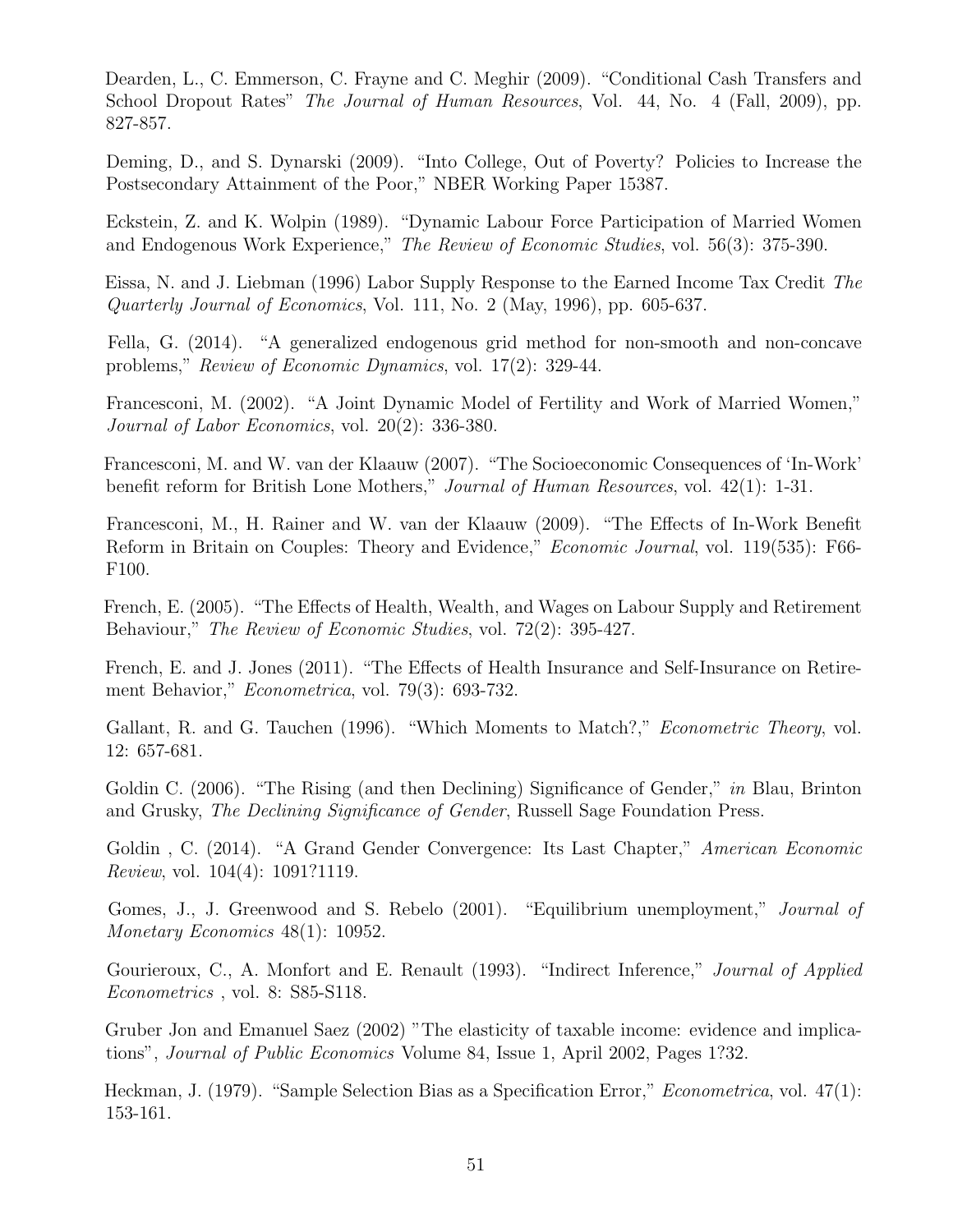Heckman, J. J., L. Lochner, and R. Cossa (2003). "Learning-By-Doing Vs. On-the- Job Training: Using Variation Induced by the EITC to Distinguish Between Models of Skill Formation," in E. Phelps (ed.) Designing Inclusion: Tools to Raise Low-end Pay and Employment in Private Enterprise. Cambridge University Press, Cambridge.

Heckman, J. J., L. Lochner, C. Taber (1998). "General-Equilibrium Treatment Effects: A Study of Tuition Policy." The American Economic Review, vol. 88(2): 381-386, Papers and Proceedings of the Hundred and Tenth Annual Meeting of the American Economic Association.

Heckman, J. J. and T. E. MaCurdy (1980). "A Life Cycle Model of Female Labour Supply" The Review of Economic Studies, vol. 47(1): 47-74, Econometrics Issue.

Huggett, M., G. Ventura and A. Yaron, (2011). "Sources of Lifetime Inequality," American Economic Review, vol. 101(7): 2923-54.

Hotz, V. and K. Scholz (2003). "The Earned Income Tax Credit," in R. Moffitt (ed.) Means-Tested Transfer Programs in the United States, pages 141-198. Chicago: University of Chicago Press.

Imai, S. and M. Keane (2004). "Intertemporal Labor Supply and Human Capital Accumulation," International Economic Review, vol. 45: 601-641.

Iskhakov, F., T. Jorgensen, J. Rust and B. Schjerning (2015). "Estimating Discrete-Continuous Choice Models: The Endogenous Grid Method with Taste Shocks," Working Paper 15-19, University of Copenhagen.

Kane, T. (2003)." A Quasi-Experimental Estimate of the Impact of Financial Aid on College-Going," NBER Working Paper 9703.

Keane M. P. and K. I. Wolpin (1997). "The Career Decisions of Young Men," Journal of Political Economy, vol. 105(3): 473-522.

Keane M. P. and K. I. Wolpin (2000)."Eliminating Race Differences in School Attainment and Labor Market Success," *Journal of Labor Economics*, vol. 18(4): 614-52.

Keane M. P. and K. I. Wolpin (2007) "Exploring the Usefulness of a Nonrandom Holdout Sample for Model Validation: Welfare Effects on Female Behavior" International Economic Review, Vol. 48, No. 4 (Nov., 2007), pp. 1351-1378.

Keane M. P. and K. I. Wolpin (2010). "The Role Of Labor And Marriage Markets, Preference Heterogeneity, And The Welfare System In The Life Cycle Decisions Of Black, Hispanic, And White Women," International Economic Review, vol. 51(3): 851-892.

Lee, D. (2005). "An Estimable Dynamic General Equilibrium Model of Work, Schooling, and Occupational Choice," International Economic Review, vol. 46(1): 1-34.

Van der Klaauw, W. (1996). "Female Labour Supply and Marital Status Decisions: A Life-Cycle Model," The Review of Economic Studies, vol. 63(2): 199-235.

Van der Klaauw, W. and K. Wolpin (2008). "Social Security and the Retirement and Savings Behavior of Low-Income Households," *Journal of Econometrics*, vol. 145(1-2): 21-42.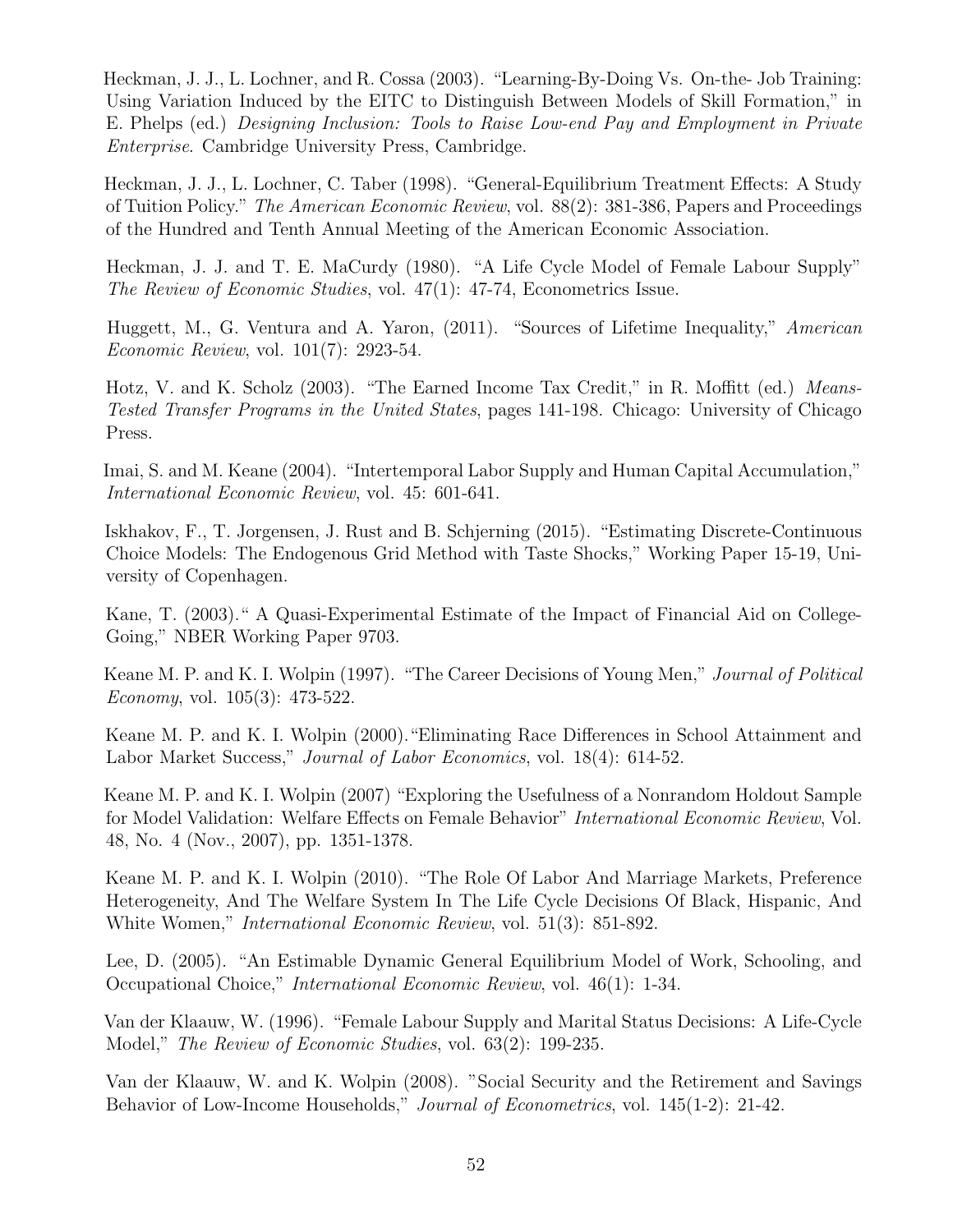McFadden, D. (1989). "A Method of Simulated Moments for Estimation of Discrete Response Models Without Numerical Integration," Econometrica, vol. 57(5): 995-1026.

MaCurdy, T. E. (1983). "A Simple Scheme for Estimating an Intertemporal Model of Labor Supply and Consumption in the Presence of Taxes and Uncertainty," *International Economic* Review, vol. 24(2): 265-289.

Meghir, C. and D. Phillips (2010). "Labour supply and taxes," in J. Mirrlees, S. Adam, T. Besley, R. Blundell, S. Bond, R. Chote, M. Gammie, P.Johnson, G. Myles and J. Poterba (eds), Dimensions of Tax Design: the Mirrlees Review. Oxford: Oxford University Press.

Pakes, A. and D. Pollard (1989). "Simulation and the Asymptotics of Optimization Estimators," Econometrica, Vol. 57(5): 1027-1057.

Powell, M. (2009) "The BOBYQA algorithm for bound constrained optimization without derivatives," Report DAMTP 2009/NA06, University of Cambridge.

Saez, E. (2002). "Optimal Income Transfer Programs: Intensive Versus Extensive Labor Supply Responses," Quarterly Journal of Economics, vol. 117: 1039-1073.

Shaw, J. (2011). "FORTAX: UK Tax and Benefit System Documentation," IFS Working Paper.

Shaw, K. L. (1989). "Life-Cycle Labor Supply with Human Capital Accumulation," International Economic Review, Vol. 30(2): 431-456.

Shephard, A. (2009). "FORTAX: Reference Manual," unpublished manuscript.

Stantcheva, Stefanie (2015) "Optimal Taxation and Human Capital Policies over the Life Cycle", mimeo Harvard University.

Ziliak, J. and T. Kniesner (2005). "The Effect of Income Taxation on Consumption and Labor Supply," *Journal of Labor Economics*, vol. 23(4): 769-796.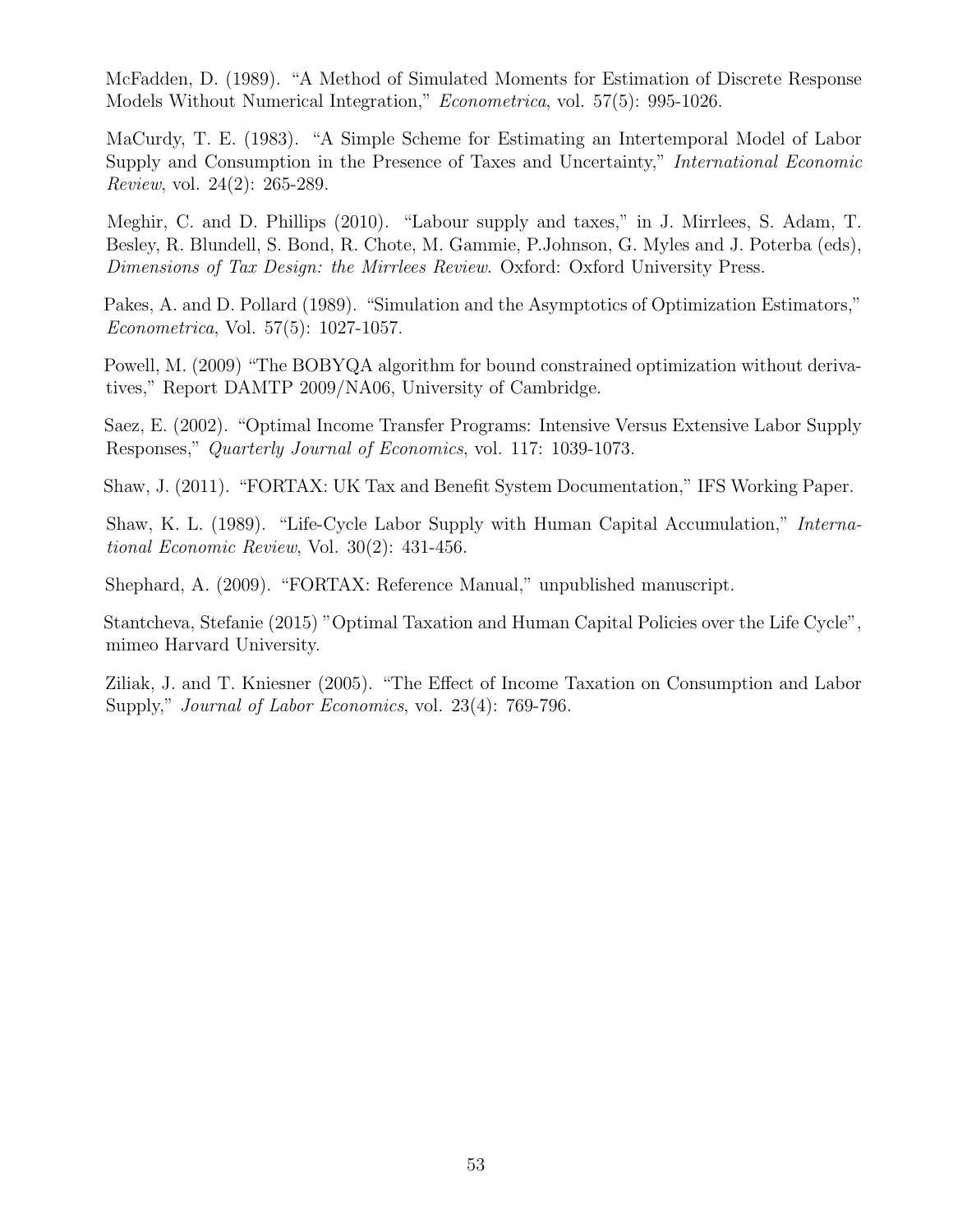# Web Appendix A: Data

Estimation is based on all 18 yearly waves of the British Household Panel Survey (BHPS), covering the period from 1991 to 2008. Apart from those who are lost through attrition, all families in the original 1991 sample and subsequent booster samples remain in the panel from then onwards. Other individuals have been added to the sample in subsequent periods – sometimes temporarily – as they formed families with original interviewees or were born to them. All members of the household aged 16 and above are interviewed.

We select the sample of women in all types of family arrangement observed while aged 19 to 50. Our full dataset is an unbalanced panel of 3,901 women observed for some varying period during the years 1991 to 2008. Almost 60% of these women were observed for at least 5 years and just over 20% were observed for at least 10 years; 25% are observed entering working life from education and for 18% parental earnings when the respondent was aged 16-17 is observed. A great deal of information is collected for them, including family demographics, employment, working hours and earnings as well as those of a present partner, women's demographics such as age and education, demand for childcare and its cost. Moreover, historical data provides information on the characteristics of their parental home when they were aged 16, including whether lived with parents, parent's education, employment status, number of siblings and sibling order, books at home.

Some definitional and data preparation procedures should be mentioned for clarity. Employment is determined by present labor-market status and excludes self-employment. The paths of women who report being self-employed are deleted from that moment onwards. Only women working 5 or more hours per week are classified as employed. We consider employment choices from the age of 19 for women with secondary and high school education, and from the age of 22 for women with university education.

Working hours refer to the usual hours in main job including overtime. We discretised labour supply using a three-point distribution: not working (0 to 4 hours per week, modelled as 0 hours), working part-time (5 to 20 hours per week, modelled as 18 hours) and working full-time (21 hours or more per week, modelled as 38 hours). The employment status and working hours observed at one point in the year are assumed to remain unaltered over the entire year.

Earnings are the usual gross weekly earnings in the main job. (Hourly) wage rates are the ratio of weekly earnings to weekly hours capped at 70. The wage distribution is trimmed at percentiles 2 and 99 from below and above, respectively, and only for women working at or above 5 hours per week to reduce the severity of measurement error in wage rates.

Wage rates are de-trended using the aggregate wage index (for both men and women of all education levels), and all other monetary parameters in the model, including all monetary values in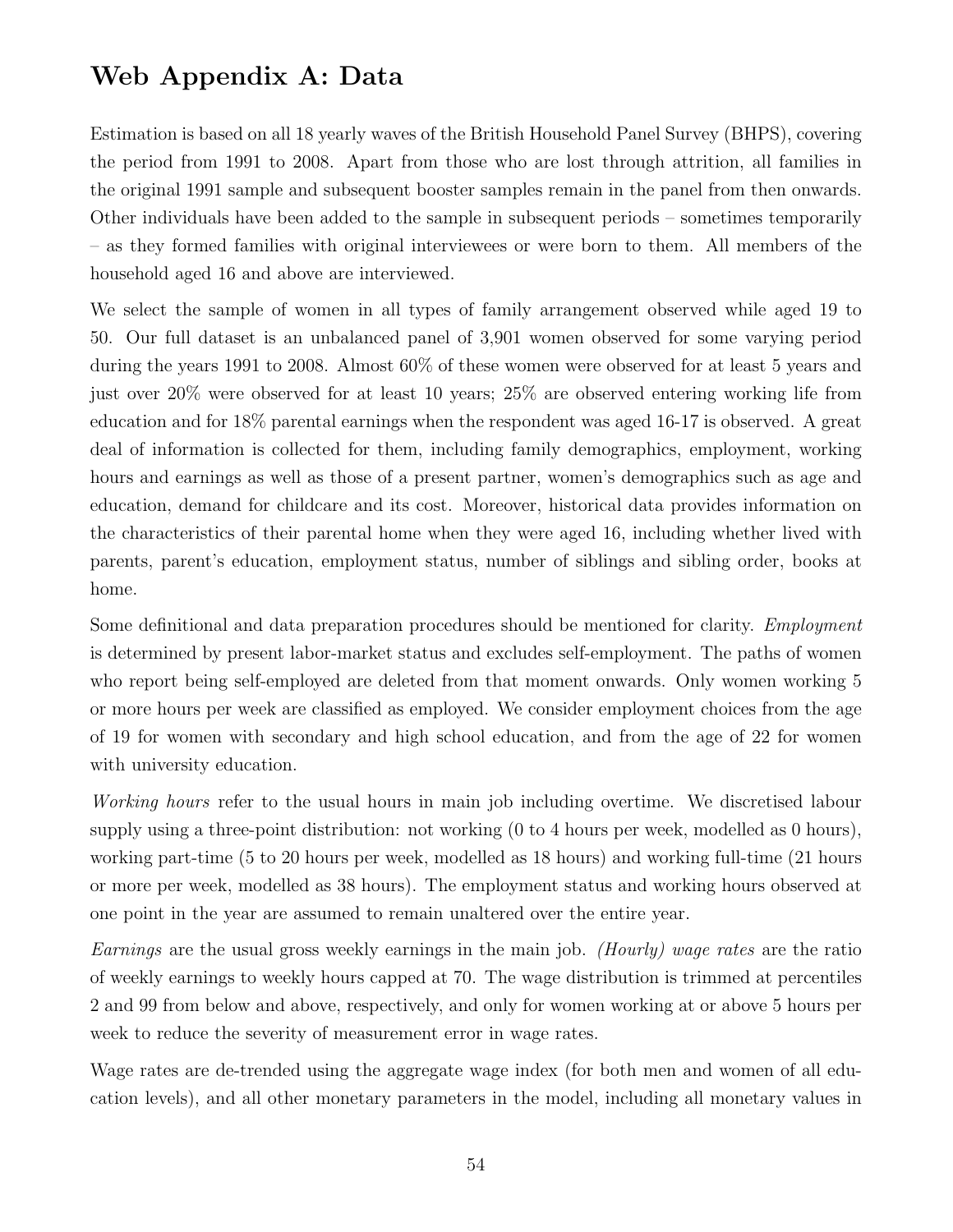the annual sequence of tax and benefit systems, were deflated using the same index. To construct this index, we run 3 regressions, one for each education level, of trimmed wages on time dummies and dummies of Scotland and Wales. We create 3 education specific wage indices from the coefficients in time. Then we aggregate these indices using the distribution of education for the entire population of workers aged 25-59 in the sample. This is the wage index we use. Any real monetary values (using the CPI) are then re-scaled using this index.

Family type includes four groups: single women and couples without children, lone mothers and couples with children. Women are assumed to have children only after finishing education, once entering the labor market. Cumulated work experience is measured in years. Individual assets at the beginning of adult life are the total of savings and investments net of debts. They are truncated at zero, never allowed to be negative. Education is classified in 3 categories: secondary or compulsory (completed by the age of 16), high school or equivalent (corresponding to A-levels or equivalent qualifications) and university (3-year degrees and above).

# Web Appendix B: Parameters estimated outside the structural model

### Externally set parameters

Two parameters are chosen from pre-existing estimates: the coefficient,  $\mu$ , set to -0.56, giving a risk aversion coefficient of 1.56 (consistent with evidence in Blundell, Browning and Meghir, 1994, and Attanasio and Weber, 1995). This choice implies that the utility is always negative, and so the higher is the argument in the exponential -  $U$  in equation  $(1)$  - the lower is overall utility. Hence, positive and larger values of the parameters in  $U$  make working less attractive. The discount factor,  $\beta$ , is set to 0.98, a typical value in the literature (see e.g. Attanasio, Low and Sanchez-Marcos, 2008). Moreover, the risk-free interest rate is set to 0.015, which is slightly lower than the discount rate thus implying that agents have some degree of impatience. Tuition costs of university education amount to £3,000 (uprated to 2008 prices) for the three-year program and the credit limit for university students (and graduates throughout their life) is  $\pounds 5,000$  (also uprated to 2008 prices), both reflecting the university education policy of the late 1990s in the UK. For everyone else, credit is constrained.

### Family transitions

Family transition probabilities were estimated using linear probability regressions, weighted to ensure an equal number of women at each age.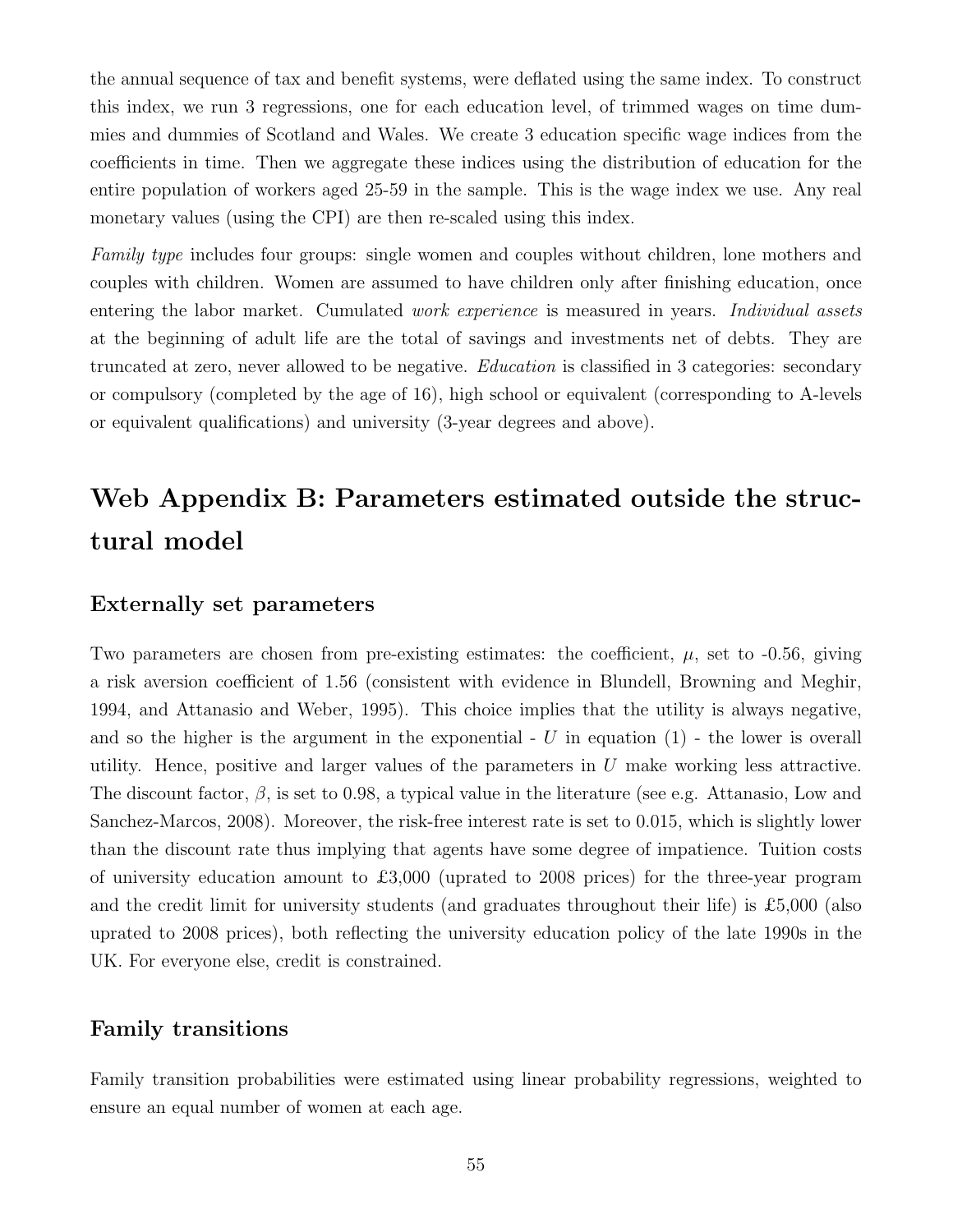

Figure 11: Family demographics by female age – data and simulations

Notes: Distribution of family types by age of woman. Data in solid lines, simulations in dashed lines.

The probability of a partner arriving is estimated by regressing a dummy for partner arrival on a fourth order polynomial in female age among single women aged 55 or less. This is done separately for each of the nine combinations of female and partner education level. Arrival probabilities in the first period of working life are taken directly from the data, and are set to zero after 55. The probability of a partner leaving is also described by a fourth order polynomial in female age, estimated on all women aged 20–69. This is done separately by spouses' education and presence of children.

The probability of a child arriving is estimated by regressing a dummy for child arrival on a second order polynomial in female age and, for families with children, a second order polynomial in age of next youngest child and a linear interaction with female age. This is done separately for each female education level and by couple status. The probability of a child arriving is set to zero from when the woman reaches 43 onwards.

Figure 11 shows the distribution of family composition by female age and education for both observed data and model simulations. The displayed simulated profiles are reasonably close to the observed data ones. They show that secondary educated women are more likely to become mothers early on and to experienced lone-motherhood than high school and university graduates.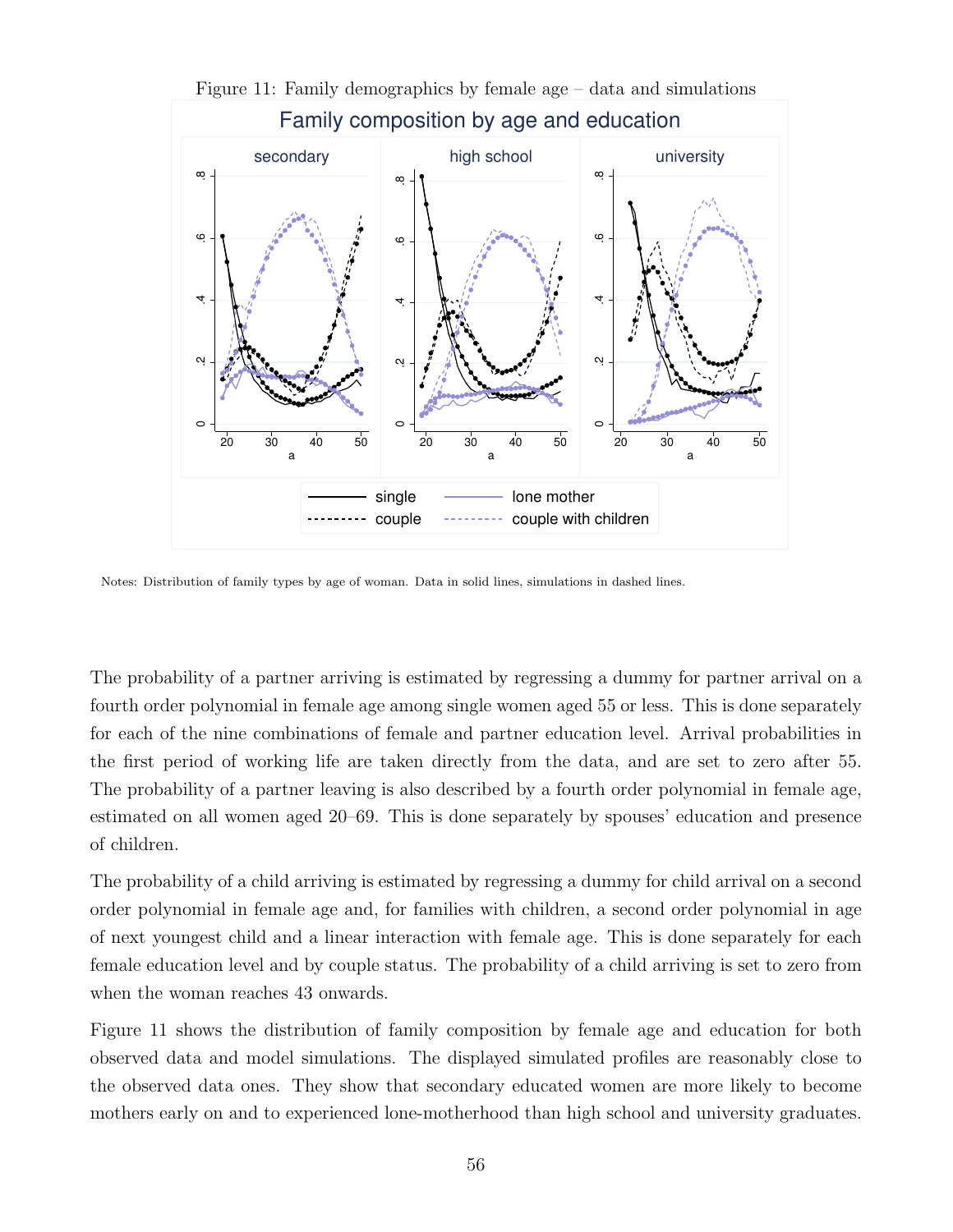## Male employment and earnings

Table 19 reports the estimates for male working status and earnings by his education. This is relevant only for women in couples as we do not seek to solve the men's problem. However, the partner's employment and income changes the family budget constraint and the work incentives of women in couples.

Rows 1 to 3 display estimates from a probit regression and show that the employment probability generally increases with education and is very persistent (row 3). Estimates for the log wage equation suggest only mild differences in wage rates by education (row 4) but strong differences in wage progression, with more educated men experiencing steeper wage profiles over time (row 5). We set the autocorrelation coefficient in the male productivity process to 0.99, close to a unit root. Having tried several alternative exclusion restrictions within a Heckman (1979) selection model of male employment and earnings, we found no evidence of statistically significant selection. Hence, we assume that the residuals in the employment and wage equations are uncorrelated.

|                   |                                             |           | Man's education |        |
|-------------------|---------------------------------------------|-----------|-----------------|--------|
|                   |                                             | secondary | further         | higher |
|                   | Employment probabilities                    |           |                 |        |
| (1)               | new couples                                 | 0.74      | 0.87            | 0.83   |
|                   |                                             | (0.02)    | (0.02)          | (0.03) |
| $\left( 2\right)$ | ongoing couples: intercept                  | 0.05      | 0.37            | 0.58   |
|                   |                                             | (0.02)    | (0.02)          | (0.04) |
| (3)               | ongoing couples: previously employed        | 1.52      | 1.40            | 1.28   |
|                   |                                             | (0.03)    | (0.03)          | (0.06) |
|                   | Log wage equation                           |           |                 |        |
| (4)               | log wage rates                              | 1.94      | 2.07            | 2.05   |
|                   |                                             | (0.07)    | (0.08)          | (0.15) |
| (5)               | log woman's age minus 18                    | 0.09      | 0.18            | 0.35   |
|                   |                                             | (0.04)    | (0.03)          | (0.07) |
| (6)               | St. Deviation of innovation to productivity | 0.37      | 0.36            | 0.39   |
|                   | (new couples)                               | (0.12)    | (0.13)          | (0.18) |
| (7)               | St. Deviation of innovation to productivity | 0.12      | 0.10            | 0.10   |
|                   | (ongoing couples)                           | (0.04)    | (0.03)          | (0.5)  |

Table 19: Exogenous parameters: married men employment and wage rates by education

Notes: Standard errors in parenthesis below the estimate. Sample sizes are: 665 observations for new couples, 31,946 observations for all couples and 16,318 for continuously employed men.

Families with positive childcare costs pay  $\pounds 2.60$  (standard error 0.04) per working hour. Childcare is required for every hour when all adults in the household are working if the child is 5 or younger, and is only necessary for older children under the age of 10 if all adults work full-time.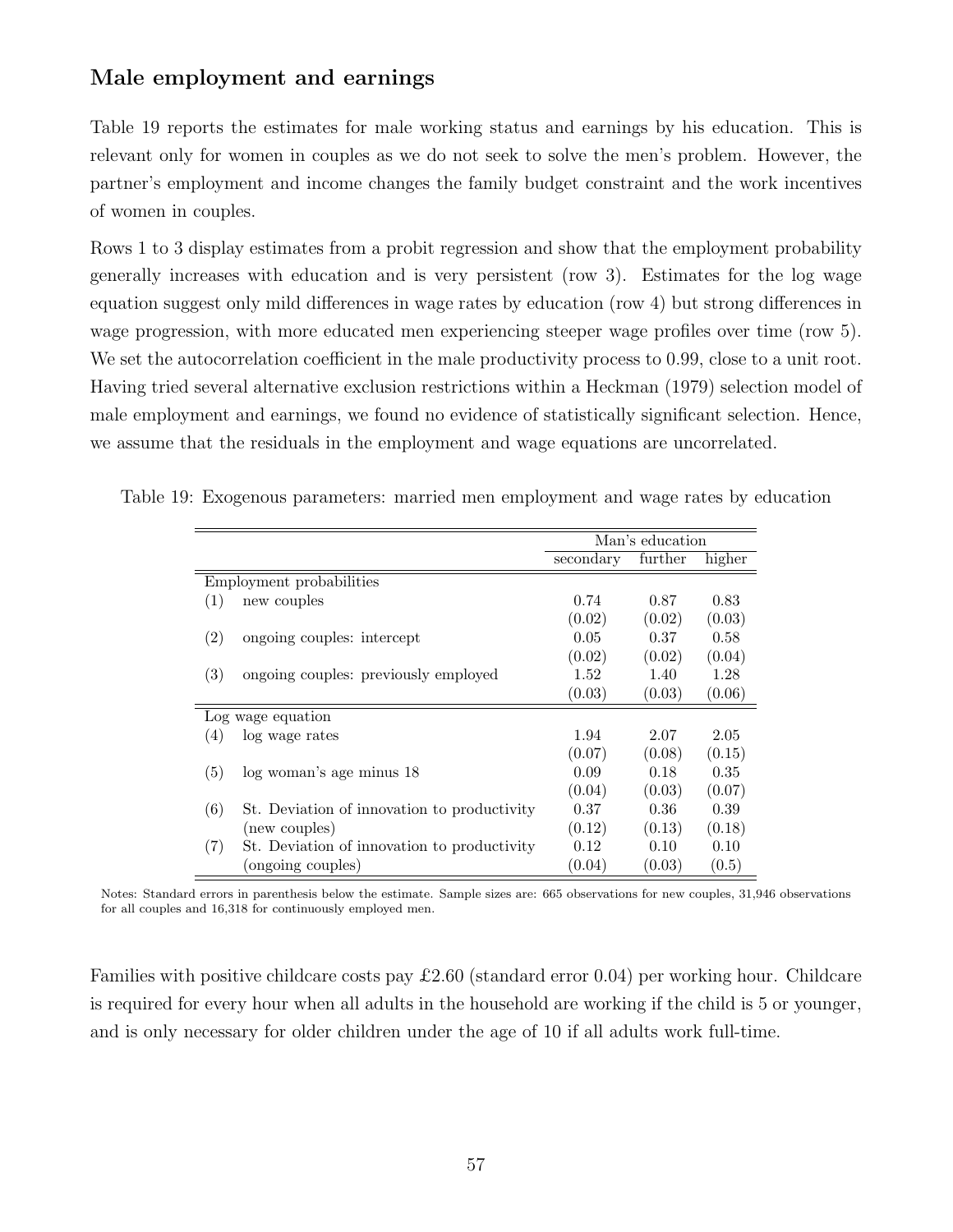# Web Appendix C: Computational details on the solution and estimation of the model

The estimation and simulation exercises require the solution of the female life-cycle model. Since there is no analytical solution to the problem, we approximate numerically the policy functions for labour supply, consumption and education choices conditionally on the woman's information at each period of her life (the state variables, described by  $X$  at the start of section 4.2). We do this by backward recursion, starting from the end of life (age 70).

A key feature of our model is that it models the joint consumption and labour supply decisions over the working years of women, where the former is a continuous choice while the latter is discrete. The numerical solution of problems with simultaneous discrete and continuous choices is considerably harder than that of problems with only continuous or only discrete choices, explaining the limited existing work on such models. Some studies (e.g. French and Jones, 2011; Adda, Dustmann and Stevens, 2015) have opted for discretising the space of the continuous choice. More recently, solution methods to handle discrete and continuous choices have been proposed by Fella, 2014, and Iskhakov et al., 2015. Our solution method is close but not identical to the methods advanced by these two papers, and hence we describe it here.

The main difficulty in solving dynamic problems that combine discrete and continuous choices is that the smoothness and concavity of the value function that is typical of continuous problems – and that ensures the existence and uniqueness of a solution that is itself continuous and, if interior, is the root of the optimality condition (Euler equation) – does not hold in a problem with a discrete choice variable. The addition of a discrete choice makes the value function piecewise concave, with kinks falling at the points where the agent is indifferent between any two possible alternatives along the discrete choice domain; these then translate into discontinuities in the optimal choice of the continuous variable (consumption or savings).

Kinks created by present choices at time  $t$  – what Iskhakov et al. (2015) call primary kinks – do not pose difficulties. They can be dealt with by conditioning the continuous choice on the discrete choice in a first step, followed by the choice of the alternative with highest value in the second step. This is computationally more demanding than the purely continuous problem because the root of the Euler equation must be calculated for each point in the domain of the discrete choice, but the solution method is a trivial extension of that for a purely continuous problem.

However, kinks propagate backwards through the (expected) continuation values - the *secondary kinks*. These are caused by indifference points in future choices, from  $t + 1$  onwards, and hence cannot be easily conditioned on. The further back one moves, the more kinks there will be. Furthermore, associated with secondary kinks are discontinuities in future choices, which need to be accounted for in the Euler equation as they affect the marginal utility of the continuous choice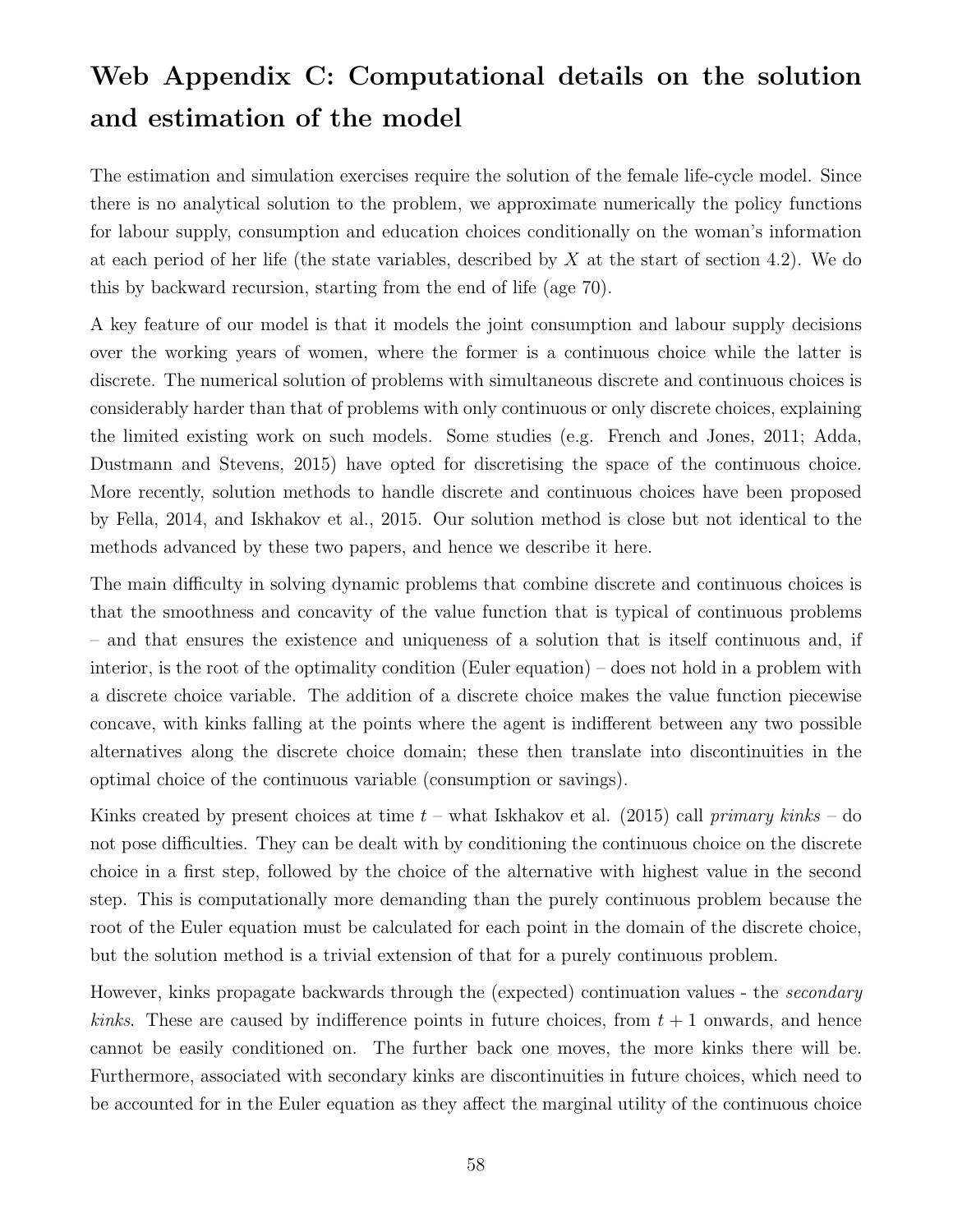variable at both time t and  $t + 1$ . This implies that the Euler equation is no longer a sufficient optimality condition, even after conditioning on the discrete choice at time t.

As noticed by Iskhakov et al. (2015) and others before them (e.g. Gomes et al., 2001), kinks can be eliminated and the expected continuation value can be 'concavified' by uncertainty. This is the approach we explore given the rich characterisation of uncertainty we account for in the model.

In our problem, the kinks in the value function occur at the level of assets where the woman is indifferent between working full-time / part-time / not working, or at points in assets that lead optimally to indifference points in the future (all conditional on her present state). To see why, consider the value function for a given woman at working-life age t facing state  $X_t$ . Her value function is

$$
V_t(X_t) = \max_{l_t \in \mathcal{L}(X_t)} \{ V_t(X_t \mid l_t = 0), \ V_t(X_t \mid l_t = P), \ V_t(X_t \mid l_t = F) \}
$$
(14)

where

$$
V_t(X_t | l_t = l) = \max_{c_t \in \mathcal{C}(X_t, l)} \{ u(c_t, l; X_t) + \beta E \left[ V_{t+1}(X_{t+1}) | X_t, l \right] \}
$$
(15)

 $\mathcal{L}(X)$  represents the feasibility space for labour supply l given X and  $\mathcal{C}(X, l)$  is the feasibility space for consumption c given  $(X, l)$ . In the above expression, the expectation in the continuation value is taken with respect to the transition probability in a subset of variables in  $X$ : the woman's productivity shock  $(v)$ , the arrival of a new child  $(t<sup>k</sup>$  changing to zero), the formation or dissolution of a marriage  $(m)$ , the education of a new spouse  $(\tilde{s})$ , and the employment and productivity of a present spouse  $(l, \tilde{v})$ .

We are concerned with kinks in  $EV_{t+1}$ . Clearly, for as long as the transition function for  $(v, t^k, m, \tilde{s}, \tilde{l}, \tilde{v})$ is non-degenerate and the kinks at  $t + 1$  vary with these variables, their presence will dilute the kinks in  $EV_{t+1}$ . Whether it is sufficient to 'concavify' the expected value function is a practical question. Using a fine grid of 50 points in assets, we inspect the concavity of our numerical approximation of the expected value function. This is a finer grid than we use to solve and estimate the model; it is used here with the purpose of finding non-concavities that could have been missed with a coarser grid. Figure 12 shows some examples of the profile of the expected value functions for different age groups. We have exhaustively inspected the value function at other points in the state space based both on the finer grid in assets used here and the coarser grid used for estimation and simulation. We found no evidence at the estimated parameterisation, that the expected value function is not globally concave.

Given a set of parameters and the solution of the female problem at time  $t + 1$ , the critical step in the solution at time  $t$  is to calculate the optimal level of consumption (or, equivalently, next period assets) at each possible realization of the labor supply choice  $(l)$ . This amounts to solving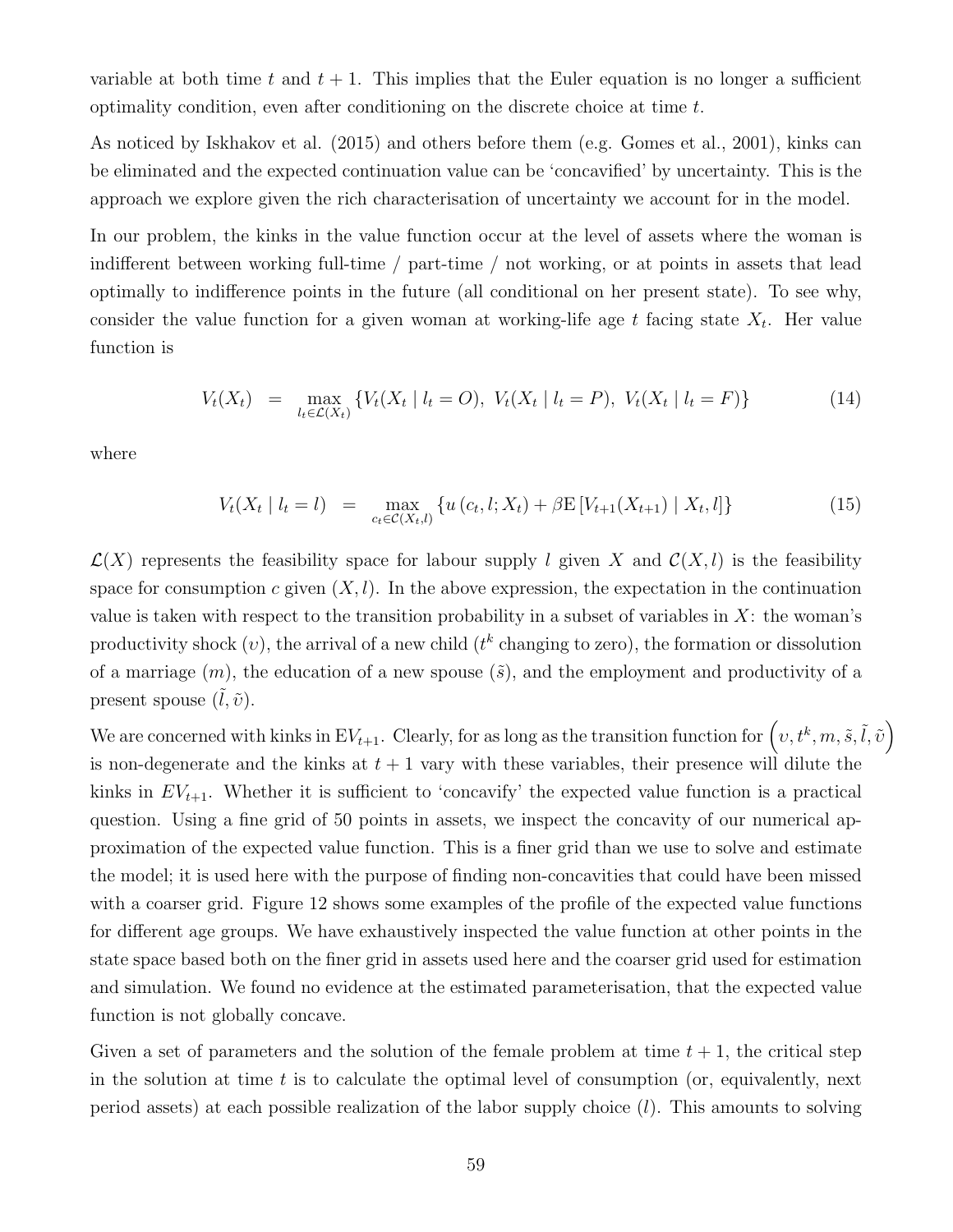

Figure 12: Expected value functions; by age, family demographics and assets

Notes: Lines are numerical approximations of the value functions at selected age and family demographics by assets. Plots are for women of type I in utility cost of work, low background factors 1 and 2, with compulsory education only and at their average productivity level, the age of the youngest child is 10 for mothers, and the spouses of women in couples have completed compulsory education only and are working at their average productivity.

for the root of the Euler equation

$$
c_t(X_t; l_t) = (u'_l)^{-1} (\beta R E [u'(c_{t+1}(X_{t+1})) | X_t, l_t])
$$
\n
$$
= (u'_l)^{-1} \left( \beta R \sum_{l_{t+1} = O, P, F} P(l_{t+1} | X_t, l_t) E [u'(c_{t+1}(X_{t+1})) | X_t, c_t, l_t] \right)
$$
\n(16)

where the  $(u'_l)^{-1}$  is the analytical inverse of the utility function with respect to consumption conditional on labour supply l, and is evaluated at the expected marginal utility of consumption at  $t+1$ , a function of the state variables at  $t+1$ . The expectations are conditional on information and choices at t.

A couple of comments are due at this stage. First, for a standard dynamic problem with continuous choice and a twice continuously differentiable and concave utility function, the policy function is monotonic in assets and there is a single solution to the above equation. This can be quickly located by searching for the point in consumption at which the difference between rhs and lhs of equation (16) changes sign. Fella (2014) shows that the monotonicity result extends to dynamic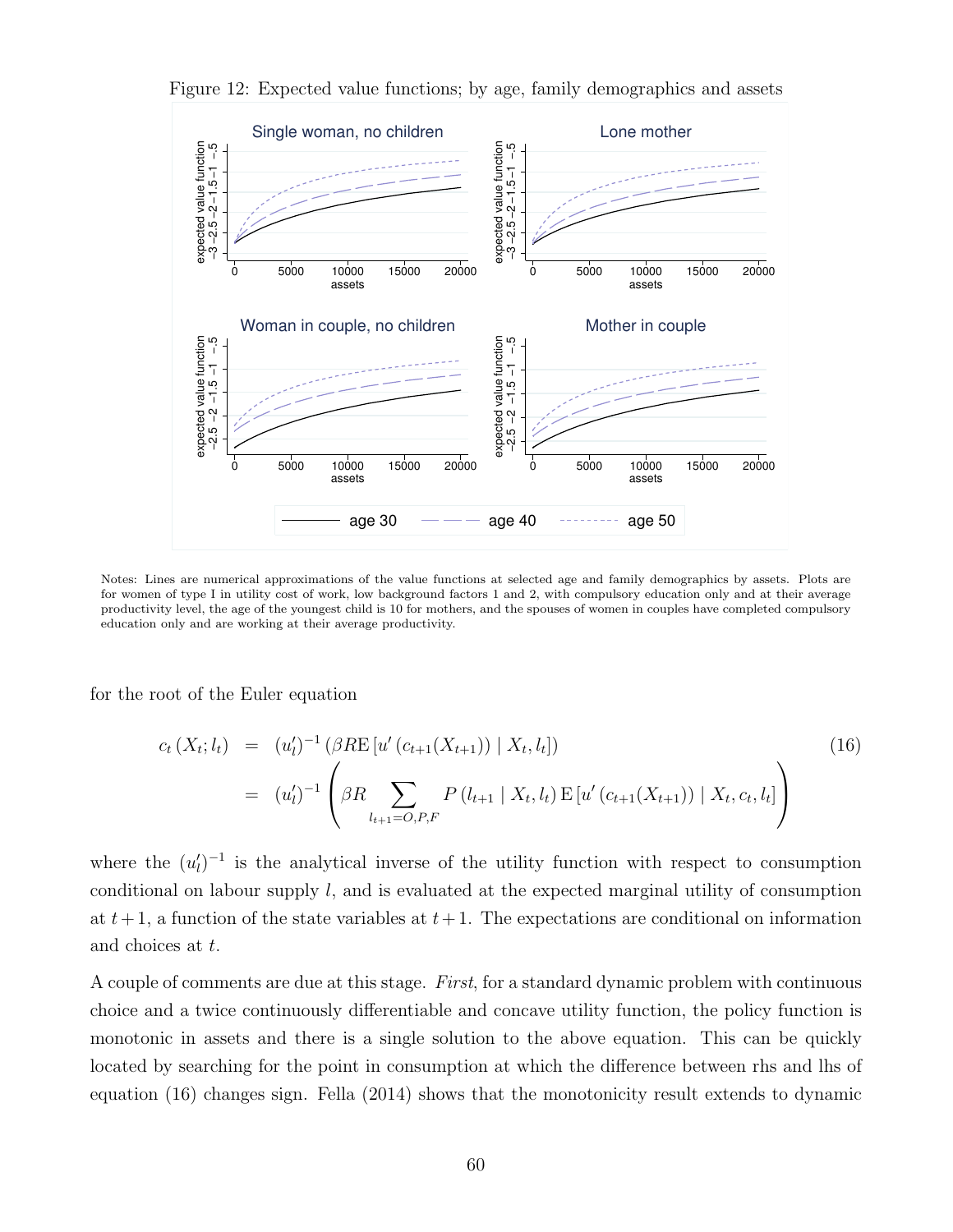

Figure 13: Inverse marginal utility applied to the expected marginal utility function; by age, family demographics and assets

Notes: Lines are numerical approximations of the functions at selected age and family demographics by assets. Plots are for women of type I in utility cost of work, low background factors 1 and 2, with compulsory education only and at their average productivity level, the age of the youngest child is 10 for mothers, and the spouses of women in couples have completed compulsory education only and are working at their average productivity.

problems with discrete and continuous choice away from kinks since the value function is concave between any two consecutive kinks. Hence, there is at most a single interior solution within each concave section of the value function, which needs to be calculated so the global optimum can be determined. While Figure 12 above shows that, in our problem and for the estimated set of parameters, the expected value function is globally concave – ensuring that condition  $(16)$  is sufficient for an interior optimum – we do check for multiple roots during estimation since global concavity may not hold over the entire parameter space.

Second, although our solution approach to the approximation of the optimal consumption function is in the spirit of Carroll's Endogenous Grid Point method (Carroll, 2006), we do not follow his strategy of endogenously selecting a grid for assets at time  $t$  by solving equation (16) backwards having set a grid for assets at  $t + 1$ . Instead, we follow the traditional approach of selecting a fixed grid in assets at time t and solve for the optimal consumption (or assets at  $t + 1$ ). This is facilitated by the observation that the rhs of (16) is nearly linear in assets at  $t+1$  (or consumption at  $t$ ) over most of its space. This is shown in Figure 13. We therefore use linear interpolation to solve the Euler equation on a grid of assets that is finer towards the lower bound of its domain,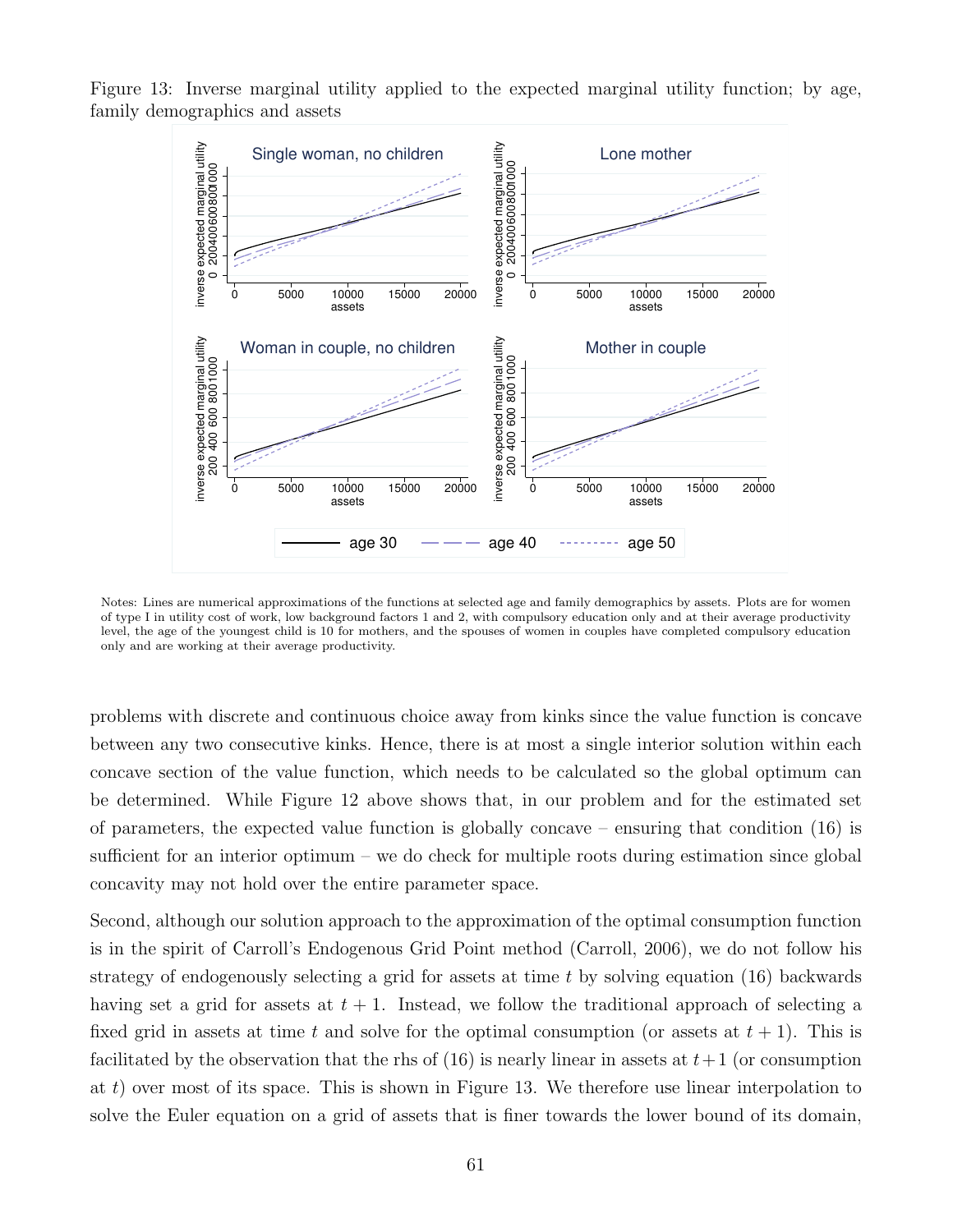where the problem is more non-linear.

The following algorithm describes the solution procedure at time t, given the expected value and marginal utility functions at time  $t + 1$ . For convenience, we split the state variables in two sets, depending on whether their realisation is known or not from the view point of the previous period, conditional on choice. So  $X_t = (\Omega_t, \omega_t)$  where  $\Omega = (\theta, x_1, x_2, s, a_t, e_t)$  is known by the woman at  $t-1$  conditional on choice, and  $\omega = \left(v_t, k_t, t_t^k, m_t, \tilde{s}_t, \tilde{l}_t, \tilde{v}\right)$  is uncertain. The goal is to compute the expected value function  $(EV_t)$  and the expected marginal utility function evaluated at the optimal choices  $(Eu'_t)$ , where expectations are taken at  $t-1$ .  $\Omega_t$  is known at  $t-1$  conditional on the choices at that time but  $\omega_t$  is not and needs to be integrated out. Hence,  $EV_t$  and  $Eu'_t$  are functions of  $(\Omega_t, \omega_{t-1})$ .

#### Inputs These include:

- 1. Numerical approximations of the expected value function and the expected marginal utility of consumption evaluated at the optimal choices at  $t+1$ . These are functions of  $(\Omega_{t+1}, \omega_t)$ :  $EV_{t+1}(\Omega_{t+1}, \omega_t)$  and  $Eu'_{t+1}(\Omega_{t+1}, \omega_t)$ .
- 2. Grids for all pre-determined continuous variables at t: assets, experience  $(a_t, e_t)$ .<sup>51</sup> The support of the discrete state variables (including the woman's family background, education, and preferences for working, whether children are present and the age of the youngest, whether she faces childcare costs as a mother of a young child, the presence of a partner his education and employment status) is fully represented in the solution.
- 3. Grids for the random productivity shocks for the woman and present partner at time t,  $(v_t, \tilde{v}_t)$ .<sup>52</sup> The grid points in the productivity shocks are the mid points (median) of the equal probability adjacent intervals of their entire support and hence the quadrature weights are constant.

#### Step 1 Approximate the policy function for consumption conditional on labour supply.

For each grid point of female characteristics (family background  $(x_1, x_2)$ , preference type  $\theta$ , education s, working experience e and productivity level v), family demographics (children k, age of youngest child  $t^k$ , partner m) and the characteristics of a present partner (education  $\tilde{s}$ , employment status  $\tilde{l}$  and productivity  $\tilde{v}$ ):

- 1. Compute total family resources after taxes and benefits, call it  $I_t$ ;
- 2. Compute next period experience,  $e_{t+1}$ ;
- 3. Interpolate  $\mathrm{E}u'_{t+1}(\Omega_{t+1}, \omega_t)$  at  $e_{t+1}$ ;

<sup>&</sup>lt;sup>51</sup>We use a grid of 6 points in each of the variables  $(a, e)$ . The grid points in assets and experience are more concentrated towards the bottom of the domain of each variable, where the problem is more non-linear.

<sup>&</sup>lt;sup>52</sup>We use a grid of 6 points in  $\tilde{v}$  and of 12 points in v to ensure that the domain of uncertainty in female wages, a key determinant of labor supply, is well covered.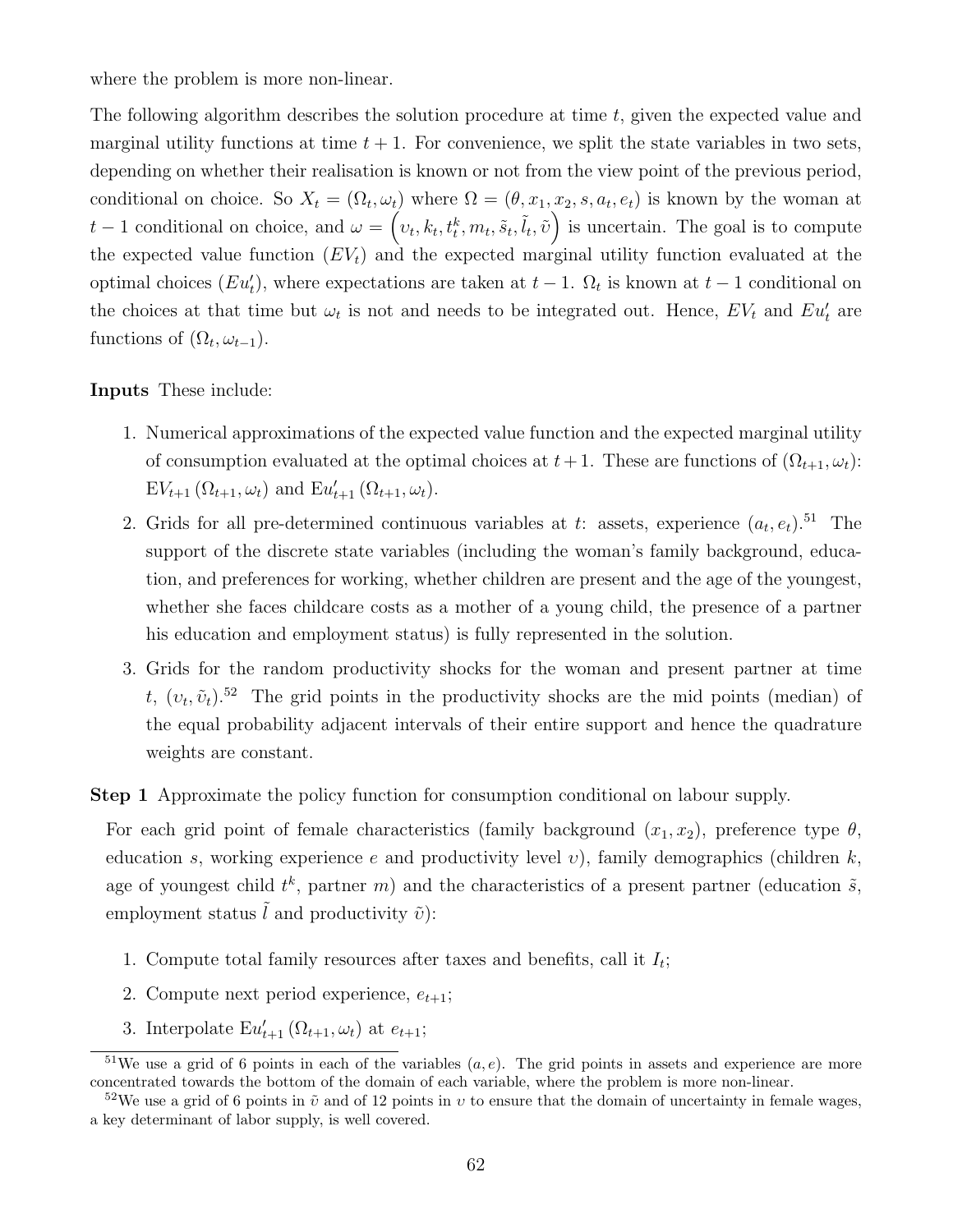- 4. Compute  $c_t(X_t; l_t)$  that solves equation (16) by linear interpolation of  $(u'_l)^{-1}$   $(\mathrm{E}u'_{t+1}(\Omega_{t+1}, \omega_t))$ at  $a_{t+1} = I_t - c_t (X_t; l_t);$
- 5. Calculate  $V_t(X_t; l_t = l)$  as in equation (15) by interpolating  $EV_{t+1}(\Omega_{t+1}, \omega_t)$  at  $a_{t+1} =$  $I_t - c_t(X_t; l_t).$

Step 2 Compute the unconditional optimum:

- 1. Compute optimal labour supply by selecting the value of l that maximises  $V_t(X_t; l)$ ;
- 2. Store the value function  $V_t(X_t)$  and the marginal utility of consumption evaluated at the optimal choice,  $u'(X_t)$ .

**Step 3** Calculate the expected value and marginal utility functions at time  $t$  as functions of  $(\Omega_t, \omega_{t-1})$ :

- 1. For each point in the grid of  $(v_{t-1}, \tilde{v}_{t-1})$ : integrate  $V_t(X_t)$  and  $u'(X_t)$  over the distribution of productivity shocks  $(v_t, \tilde{v}_t)$  conditional on  $(v_{t-1}, \tilde{v}_{t-1});$
- 2. For each possible family type and spouse's employment status at  $t 1$ : integrate the resulting functions over the family transition rule and the employment probability of a present spouse.

**Outputs** Period t expected functions  $EV_t(\Omega_t, \omega_{t-1})$  and  $Ev'_t(\Omega_t, \omega_{t-1})$ .

Simulations are based on initial conditions for family background and parental income observed in the data, together with random draws of the entire profile of unobserved shocks. Given this information, individual optimal choices are calculated starting from the beginning of active life, age 17, and moving forward. As for the solution, the optimum is computed at each age in two steps, first by solving the Euler equation to calculate optimal savings at each labor supply point, then by selecting the labor supply that achieves maximum total utility. In doing so, however, the problem must now be evaluated outside the grid chosen for solution. In practice, this means that the continuation functions need to be interpolated over up to four dimensions: future assets and experience as before, along with present productivity shocks (for both spouses if women are married). We do this by linear interpolation.

The estimation procedure is implemented in two steps. The first step estimates all the exogenous parts of the model, including the dynamics of family formation (marriage, divorce, fertility, male labor supply and earnings, and the cost of childcare). In addition, two parameters are exogenously set: the coefficient of risk aversion and the discount rate.

The second step implements an iterative procedure to estimate the preferences and wages of women within the structural model. In each iteration, we start by solving the female life-cycle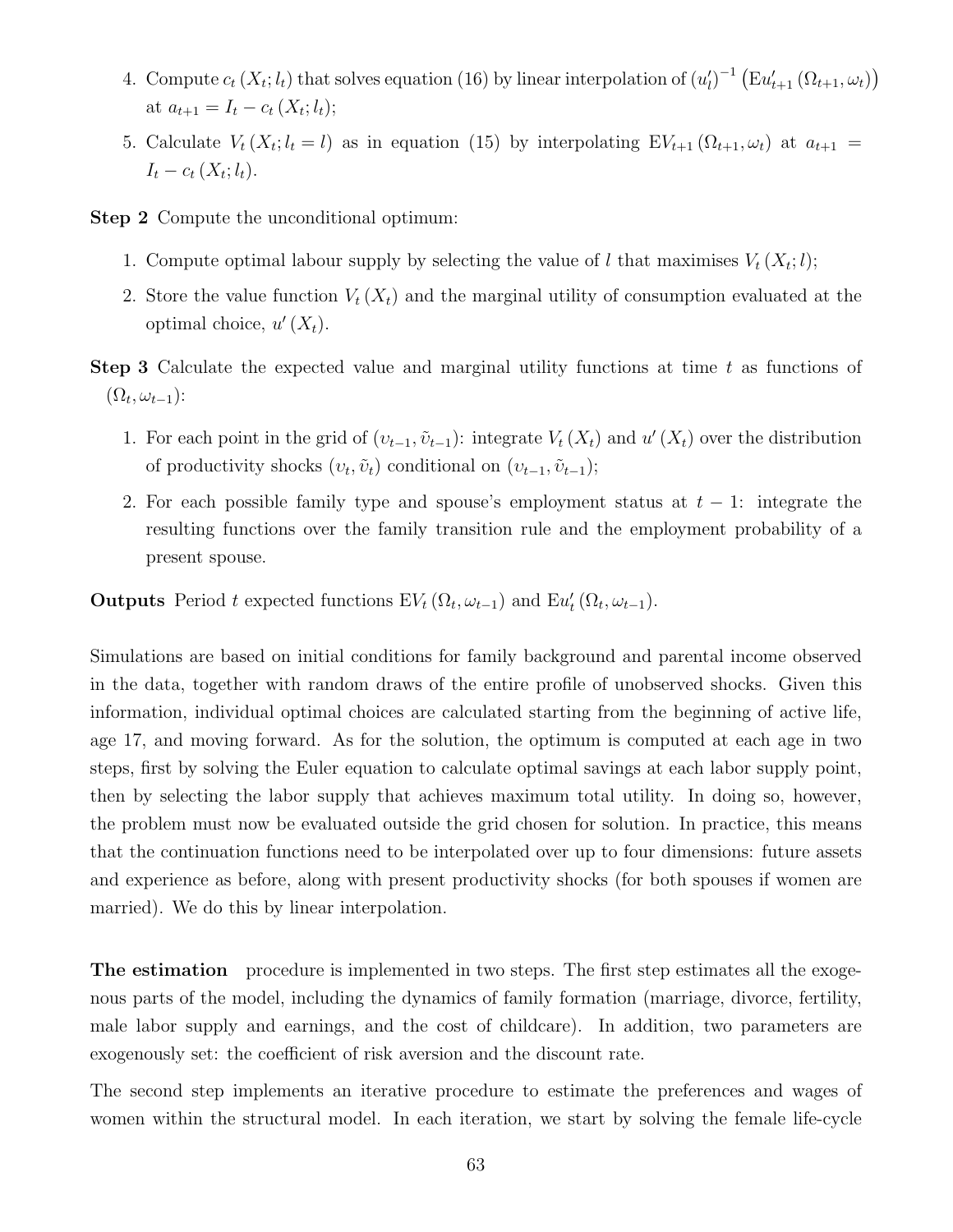problem for a particular set of the estimating parameters, given the economic environment and the exogenously set parameters. We then simulate 5 replications of the life-cycle choices of 3,901 women observed in the data, conditional on observed family background and parental income. The same sequences of lifetime shocks are used in all iterations of the estimation procedure to avoid changes in the criterion function due to changes in the random draws. For each woman, we select an observation window such that the overall simulated sample exactly reproduces the time and age structure of the observed data. The simulations assume women face up to four policy regimes over the observation window, representing the main tax and benefits systems operating during the 1991-2008 period. We used the 1995, 1999, 2002 and 2004 regimes and assumed they operate over the periods prior to 1996, 1997 to 1999, 2000 to 2002 and 2003 onwards, respectively. Women into their active life over the entire period will experience all of these regimes at different stages of their lives. Younger and older women, who either enter or leave active life within our observation window, will experience only some of these policy regimes during the life period that we are modelling. We assume that women expect the tax and benefit system they face in each period to be permanent, so all reforms arrive unexpectedly. Finally, we calculate the simulated moments using the simulated dataset and the objective function. We use 248 moments to estimate 89 parameters.

The parameters are selected to minimise the distance between sample and simulated moments, where the weighting matrix is the inverse variance-covariance matrix of the data moments as described in equation (13) in the main text. The procedure described above calculates the value of the criterion function in each iteration of the optimization routine. Given the discrete choice of labor supply, our criterion may not be a smooth function of the model parameters everywhere in their domain (McFadden, 1989). We therefore use an optimisation routine that does not rely on derivatives. Specifically, we choose to use the Bound Optimization By Quadratic Approximation, which generates, in each iteration, a quadratic approximation of the criterion function that matches the criterion in a set of interpolation points (see Powell, 2009; implementation by Nag).

## Web Appendix D: Model fit

Tables 20 to 30 display the full list of data moments used in estimation, together with their simulated counterparts and the normalized (by the data standard error) differences between the two. The estimation procedure was based on 248 moments, including education distribution and regressions (tables 20 and 21), employment rates (table 22), transition rates into and out of work (tables 23 and 24), coefficients from log wage regressions, percentiles of the distribution of log wages and year-to-year changes in wage rates by past working hours, age and years of work (tables 25 to 29), and the probability of positive childcare costs (table 30). All moments are education-specific. Among the 254 simulated moments, 44 fall outside the 95% confidence interval for the respective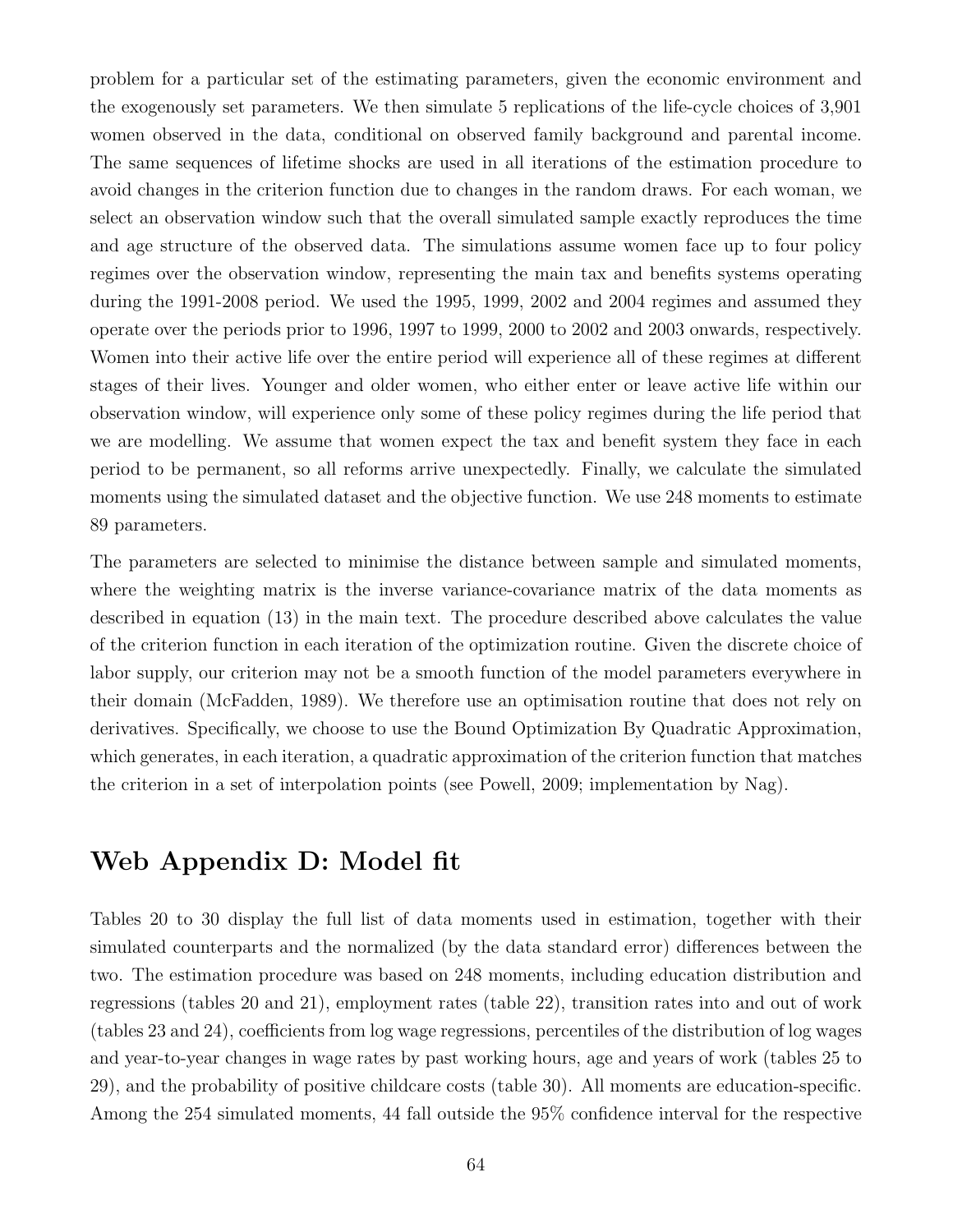data moment, but many amongst these are very similar to their BHPS counterparts.

|                          |                    | rable 20. Equeational distribution |         |             |  |  |  |  |
|--------------------------|--------------------|------------------------------------|---------|-------------|--|--|--|--|
| Moment                   | Data               | Simulated                          | SE data | No. SE diff |  |  |  |  |
|                          |                    | Secondary education                |         |             |  |  |  |  |
| all                      | 0.248              | 0.251                              | 0.020   | 0.108       |  |  |  |  |
| low background factor 1  | 0.411              | 0.411                              | 0.046   | 0.000       |  |  |  |  |
| high background factor 1 | 0.196              | 0.199                              | 0.021   | 0.140       |  |  |  |  |
| low background factor 2  | 0.284              | 0.295                              | 0.029   | 0.382       |  |  |  |  |
| high background factor 2 | 0.206              | 0.197                              | 0.027   | 0.316       |  |  |  |  |
|                          | <b>High School</b> |                                    |         |             |  |  |  |  |
| all                      | 0.481              | 0.482                              | 0.023   | 0.038       |  |  |  |  |
| low background factor 1  | 0.473              | 0.459                              | 0.047   | 0.303       |  |  |  |  |
| high background factor 1 | 0.484              | 0.490                              | 0.027   | 0.217       |  |  |  |  |
| low background factor 2  | 0.524              | 0.523                              | 0.032   | 0.025       |  |  |  |  |
| high background factor 2 | 0.431              | 0.433                              | 0.034   | 0.083       |  |  |  |  |
|                          | University         |                                    |         |             |  |  |  |  |
| all                      | 0.270              | 0.267                              | 0.021   | 0.147       |  |  |  |  |
| low background factor 1  | 0.116              | 0.130                              | 0.031   | 0.463       |  |  |  |  |
| high background factor 1 | 0.320              | 0.311                              | 0.025   | 0.352       |  |  |  |  |
| low background factor 2  | 0.192              | 0.182                              | 0.025   | 0.409       |  |  |  |  |
| high background factor 2 | 0.364              | 0.369                              | 0.033   | 0.174       |  |  |  |  |

Table 20: Educational distribution

Table 21: Education regressions

| Moment                   | Data        | Simulated | SE data | No. SE diff |
|--------------------------|-------------|-----------|---------|-------------|
|                          | High School |           |         |             |
| constant                 | 0.476       | 0.473     | 0.034   | 0.072       |
| $\text{cohort } 82+$     | $-0.013$    | $-0.012$  | 0.055   | 0.034       |
| background factor 1      | 0.009       | 0.012     | 0.020   | 0.140       |
| background factor 2      | $-0.042$    | $-0.038$  | 0.016   | 0.236       |
| cohort $82 + x$ factor 1 | $-0.010$    | $-0.008$  | 0.031   | 0.059       |
| cohort $82+$ x factor 2  | $-0.005$    | $-0.017$  | 0.026   | 0.426       |
| log parental income      | $-0.010$    | $-0.021$  | 0.051   | 0.222       |
|                          | University  |           |         |             |
| constant                 | 0.192       | 0.198     | 0.021   | 0.263       |
| $\text{cohort } 82+$     | 0.018       | $-0.014$  | 0.037   | 0.884       |
| background factor 1      | 0.076       | 0.077     | 0.012   | 0.087       |
| background factor 2      | 0.067       | 0.071     | 0.012   | 0.305       |
| cohort $82 + x$ factor 1 | 0.004       | $-0.001$  | 0.024   | 0.222       |
| cohort $82+$ x factor 2  | $-0.038$    | 0.012     | 0.022   | 2.200       |
| log parental income      | 0.118       | 0.119     | 0.048   | 0.021       |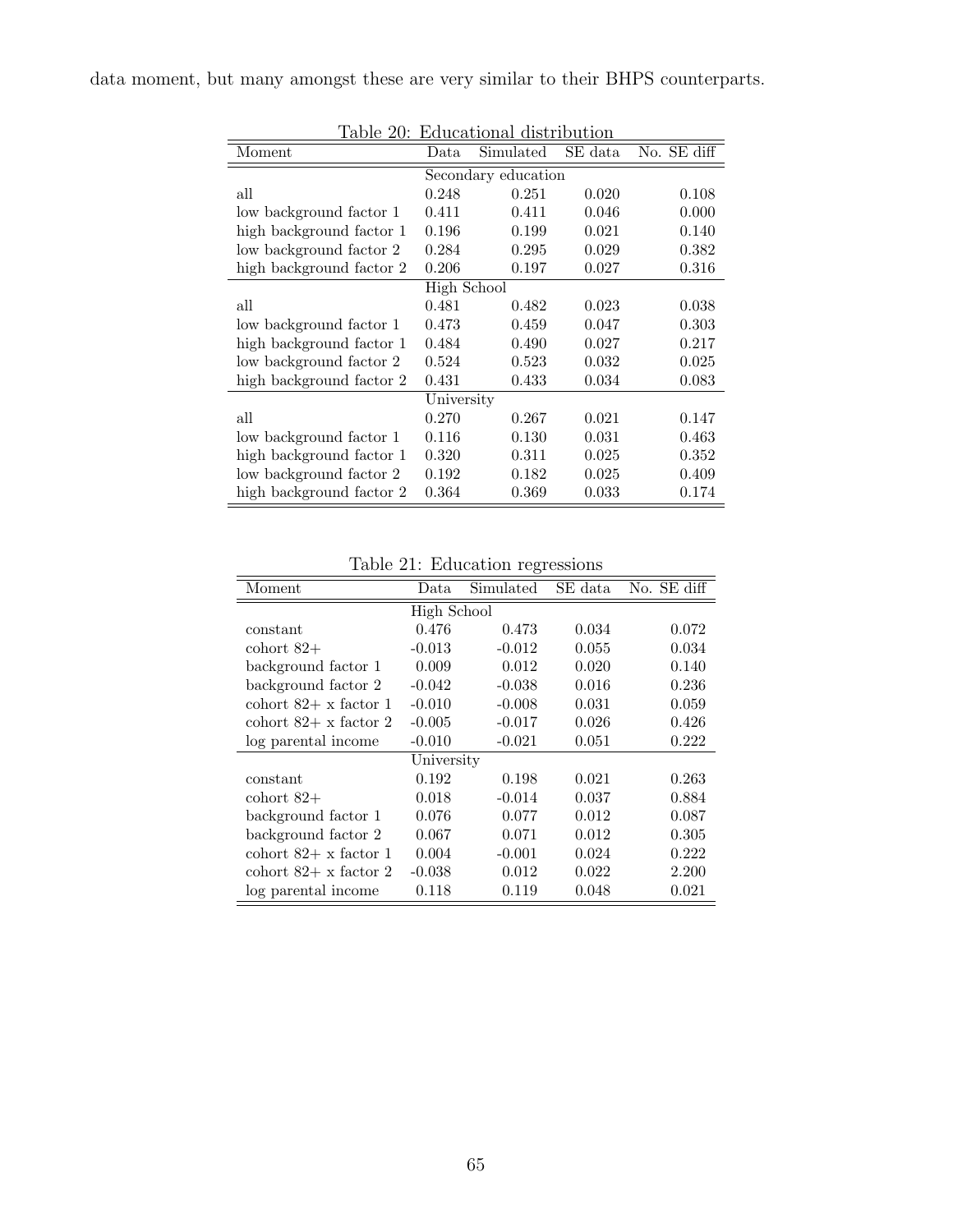|                         |            | <b>SE</b> diff |                |       |                                                        |                         | 0.456<br>0.552<br>0.552 32 38 36 56 56 575<br>0.532 38 56 56 56 5753<br>0.532 50 50 50 50 51.632                                                                                                                                                                                                    |                 |                 |                    |                    |                     |                    |                      |                      |                                                                                                                                                                                                                                                                                                     |                      |       | $\begin{array}{l} 0.071 \\ 0.518 \\ 0.612 \\ 0.0141 \\ 0.000 \\ 0.011 \\ 0.000 \\ 0.000 \\ 0.000 \\ 0.000 \\ 0.000 \\ 0.000 \\ 0.000 \\ 0.000 \\ 0.000 \\ 0.000 \\ 0.000 \\ 0.000 \\ 0.000 \\ 0.000 \\ 0.000 \\ 0.000 \\ 0.000 \\ 0.000 \\ 0.000 \\ 0.000 \\ 0.000 \\ 0.000 \\ 0.000 \\ 0.000 \\ 0$         |                         |              |                 |                                                                                                                                                                          |                    |                    |                     |                    |                      |                      |                                |
|-------------------------|------------|----------------|----------------|-------|--------------------------------------------------------|-------------------------|-----------------------------------------------------------------------------------------------------------------------------------------------------------------------------------------------------------------------------------------------------------------------------------------------------|-----------------|-----------------|--------------------|--------------------|---------------------|--------------------|----------------------|----------------------|-----------------------------------------------------------------------------------------------------------------------------------------------------------------------------------------------------------------------------------------------------------------------------------------------------|----------------------|-------|-------------------------------------------------------------------------------------------------------------------------------------------------------------------------------------------------------------------------------------------------------------------------------------------------------------|-------------------------|--------------|-----------------|--------------------------------------------------------------------------------------------------------------------------------------------------------------------------|--------------------|--------------------|---------------------|--------------------|----------------------|----------------------|--------------------------------|
|                         | university | $SE$ data      |                |       |                                                        |                         |                                                                                                                                                                                                                                                                                                     |                 |                 |                    |                    |                     |                    |                      |                      | $\begin{array}{l} 0.011 \\ 0.011 \\ 0.010 \\ 0.056 \\ 0.039 \\ 0.039 \\ 0.034 \\ 0.031 \\ 0.039 \\ 0.039 \\ 0.039 \\ 0.039 \\ 0.039 \\ 0.012 \\ 0.012 \\ 0.012 \\ 0.012 \\ 0.012 \\ 0.012 \\ 0.013 \\ 0.014 \\ 0.013 \\ 0.014 \\ 0.014 \\ 0.015 \\ 0.012 \\ 0.014 \\ 0.014 \\ 0.014 \\ 0.015 \\ 0.$ |                      |       | $\begin{array}{l} 0.012 \\ 0.012 \\ 0.08 \\ 0.037 \\ 0.010 \\ 0.010 \\ 0.038 \\ 0.038 \\ 0.034 \\ 0.010 \\ 0.000 \\ 0.011 \\ 0.011 \\ 0.011 \\ 0.010 \\ 0.010 \\ 0.001 \\ 0.001 \\ 0.001 \\ 0.001 \\ 0.001 \\ 0.001 \\ 0.001 \\ 0.001 \\ 0.001 \\ 0.001 \\ 0.001 \\ 0.001 \\ 0.001 \\ 0.001 \\ 0.0$         |                         |              |                 |                                                                                                                                                                          |                    |                    |                     |                    |                      |                      |                                |
|                         |            | Sim            |                |       |                                                        |                         |                                                                                                                                                                                                                                                                                                     |                 |                 |                    |                    |                     |                    |                      |                      |                                                                                                                                                                                                                                                                                                     |                      |       | $\begin{array}{c} 1.122 \\ 0.033 \\ 0.039 \\ 0.039 \\ 0.038 \\ 0.038 \\ 0.01 \\ 0.01 \\ 0.01 \\ 0.01 \\ 0.01 \\ 0.01 \\ 0.01 \\ 0.01 \\ 0.01 \\ 0.01 \\ 0.01 \\ 0.01 \\ 0.01 \\ 0.01 \\ 0.01 \\ 0.01 \\ 0.01 \\ 0.01 \\ 0.01 \\ 0.01 \\ 0.01 \\ 0.01 \\ 0.01 \\ 0.01 \\ 0.01 \\ 0.01 \\ 0.01 \\ 0.01 \\ 0.$ |                         |              |                 |                                                                                                                                                                          |                    |                    |                     |                    |                      |                      |                                |
|                         |            | <b>D</b> ata   |                |       | $\begin{array}{c} 0.870 \\ 0.939 \\ 0.948 \end{array}$ |                         | 858<br>0.848<br>0.0.847<br>0.0.0.855<br>0.0.0.0.0.0.0.0.0<br>0.0.0.0.0.0.0.0.0                                                                                                                                                                                                                      |                 |                 |                    |                    |                     |                    |                      |                      |                                                                                                                                                                                                                                                                                                     |                      |       |                                                                                                                                                                                                                                                                                                             |                         |              |                 |                                                                                                                                                                          |                    |                    |                     |                    |                      |                      |                                |
|                         |            | <b>SE</b> diff |                |       |                                                        |                         | $\begin{array}{l} 0.782 \\ 2.247 \\ 1.600 \\ 0.473 \\ 0.283 \\ 0.203 \\ 0.203 \\ 1.378 \\ 0.718 \\ 0.718 \\ 0.719 \\ 0.368 \\ 0.368 \\ 0.368 \\ \end{array}$                                                                                                                                        |                 |                 |                    |                    |                     |                    |                      |                      |                                                                                                                                                                                                                                                                                                     |                      |       | $\begin{array}{l} 0.112 \\ 0.335 \\ 0.541 \\ 0.010 \\ 0.000 \\ 0.000 \\ 0.000 \\ 0.000 \\ 0.000 \\ 0.000 \\ 0.000 \\ 0.001 \\ 0.000 \\ 0.001 \\ 0.001 \\ 0.01 \\ 0.01 \\ 0.01 \\ 0.01 \\ 0.01 \\ 0.01 \\ 0.01 \\ 0.01 \\ 0.01 \\ 0.01 \\ 0.01 \\ 0.01 \\ 0.01 \\ 0.01 \\ 0.01 \\ 0.01 \\ 0.01 \\ 0.01 \\$   |                         |              |                 |                                                                                                                                                                          |                    |                    |                     |                    |                      |                      |                                |
|                         | high schoo | data<br>55     |                |       |                                                        |                         | $\begin{array}{l} 0.011 \\ 0.012 \\ 0.008 \\ 0.010 \\ 0.011 \\ 0.010 \\ 0.011 \\ 0.010 \\ 0.011 \\ 0.000 \\ 0.000 \\ 0.000 \\ 0.000 \\ 0.000 \\ 0.000 \\ 0.000 \\ 0.000 \\ 0.000 \\ 0.000 \\ 0.000 \\ 0.000 \\ 0.000 \\ 0.000 \\ 0.000 \\ 0.000 \\ 0.000 \\ 0.000 \\ 0.000 \\ 0.000 \\ 0.000 \\ 0.$ |                 |                 |                    |                    |                     |                    |                      |                      |                                                                                                                                                                                                                                                                                                     |                      |       | $\begin{array}{l} 0.010\\ 0.000\\ 0.011\\ 0.011\\ 0.011\\ 0.011\\ 0.000\\ 0.000\\ 0.000\\ 0.000\\ 0.000\\ 0.000\\ 0.000\\ 0.000\\ 0.000\\ 0.000\\ 0.000\\ 0.000\\ 0.000\\ 0.000\\ 0.000\\ 0.000\\ 0.000\\ 0.000\\ 0.000\\ 0.000\\ 0.000\\ 0.000\\ 0.000\\ 0.000\\ 0.$                                       |                         |              |                 |                                                                                                                                                                          |                    |                    |                     |                    |                      |                      |                                |
|                         |            | $\sin$         |                |       |                                                        |                         |                                                                                                                                                                                                                                                                                                     |                 |                 |                    |                    |                     |                    |                      |                      |                                                                                                                                                                                                                                                                                                     |                      |       | $\begin{array}{r} 0.158 \\ 0.033 \\ 0.053 \\ 0.054 \\ 0.159 \\ 0.282 \\ 0.215 \\ 0.235 \\ 0.307 \\ 0.307 \\ 0.307 \\ 0.307 \\ 0.307 \\ 0.0146 \\ 0.001 \\ 0.001 \\ 0.001 \\ \end{array}$                                                                                                                    |                         |              |                 |                                                                                                                                                                          |                    |                    |                     |                    |                      |                      |                                |
| Employment by education |            | Data           |                |       |                                                        |                         |                                                                                                                                                                                                                                                                                                     |                 |                 |                    |                    |                     |                    |                      |                      |                                                                                                                                                                                                                                                                                                     |                      |       |                                                                                                                                                                                                                                                                                                             |                         |              |                 |                                                                                                                                                                          |                    |                    |                     |                    |                      |                      |                                |
|                         |            | Ë<br><b>SE</b> |                |       |                                                        |                         | $\begin{array}{l} 1.475 \\ 1.515 \\ 2.517 \\ 0.179 \\ 0.171 \\ 0.011 \\ 0.011 \\ 0.011 \\ 0.011 \\ 0.011 \\ 0.011 \\ 0.011 \\ 0.011 \\ 0.011 \\ 0.011 \\ 0.011 \\ 0.011 \\ 0.011 \\ 0.011 \\ 0.011 \\ 0.011 \\ 0.011 \\ 0.011 \\ 0.011 \\ 0.011 \\ 0.011 \\ 0.011 \\ 0.011 \\ 0.011 \\ 0.011 \\ 0.$ |                 |                 |                    |                    |                     |                    |                      |                      |                                                                                                                                                                                                                                                                                                     |                      |       | 0.906<br>0.8570<br>0.660 0.870<br>0.870 0.884 0.888 0.882<br>0.700 0.888 0.882 0.892                                                                                                                                                                                                                        |                         |              |                 |                                                                                                                                                                          |                    |                    |                     |                    |                      |                      |                                |
| Table 22:               | secondary  | $\rm SE~data$  |                |       |                                                        |                         | $\begin{array}{l} 0.011 \\ 0.012 \\ 0.013 \\ 0.013 \\ 0.014 \\ 0.015 \\ 0.012 \\ 0.013 \\ 0.010 \\ 0.000 \\ 0.000 \\ 0.001 \\ 0.011 \\ 0.010 \\ 0.010 \\ 0.010 \\ 0.010 \\ 0.010 \\ 0.010 \\ 0.010 \\ 0.010 \\ 0.010 \\ 0.010 \\ 0.010 \\ 0.010 \\ 0.010 \\ 0.010 \\ 0.010 \\ 0.010 \\ 0.010 \\ 0.$ |                 |                 |                    |                    |                     |                    |                      |                      |                                                                                                                                                                                                                                                                                                     |                      |       | $\begin{array}{r} 0.0000\\ 0.0111\\ 0.0113\\ 0.0111\\ 0.0000\\ 0.0111\\ 0.0000\\ 0.0000\\ 0.0000\\ 0.0000\\ 0.0000\\ 0.0000\\ 0.0000\\ 0.0000\\ 0.0000\\ 0.0000\\ 0.0000\\ 0.0000\\ 0.0000\\ 0.0000\\ 0.0000\\ 0.0000\\ 0.0000\\ 0.0000\\ 0.0000\\ 0.0000\\ 0.00$                                           |                         |              |                 |                                                                                                                                                                          |                    |                    |                     |                    |                      |                      |                                |
|                         |            | Sim            |                |       |                                                        |                         | $\begin{array}{l} 0.705\\ 0.885\\ 0.887\\ 0.631\\ 0.6432\\ 0.651\\ 0.633\\ 0.634\\ 0.634\\ 0.634\\ 0.634\\ 0.600\\ 0.600\\ 0.600\\ 0.600\\ 0.600\\ 0.600\\ 0.600\\ 0.600\\ 0.600\\ 0.600\\ 0.600\\ 0.600\\ 0.600\\ 0.600\\ 0.600\\ 0.600\\ 0.600\\ 0.600\\ 0.600\\ 0$                               |                 |                 |                    |                    |                     |                    |                      |                      |                                                                                                                                                                                                                                                                                                     | Part-time employment | 0.199 | 0.046                                                                                                                                                                                                                                                                                                       |                         |              |                 | $\begin{array}{l} 0.117 \\ 0.177 \\ 0.287 \\ 0.236 \\ 0.230 \\ 0.334 \\ 0.333 \\ 0.331 \\ 0.173 \\ 0.131 \\ 0.131 \\ 0.133 \\ 0.0195 \\ 0.0195 \\ 0.0195 \\ \end{array}$ |                    |                    |                     |                    |                      |                      |                                |
|                         |            | Data           | All employment | 0.721 | 0.914                                                  | 0.885                   | 0.452                                                                                                                                                                                                                                                                                               | 0.639           | 0.759           | 0.415              | 0.525              | 0.708               | 0.805              | 0.746                | 0.713                | 0.028                                                                                                                                                                                                                                                                                               |                      | 0.207 | 0.055                                                                                                                                                                                                                                                                                                       | 0.125                   | 0.181        | 0.298           | 0.248                                                                                                                                                                    | 0.219              | 0.301              | 0.332               | 0.273              | 0.170                | 0.203                | $-0.020$                       |
|                         |            | Moment         |                |       | single women, no child                                 | married women, no child | lone mothers                                                                                                                                                                                                                                                                                        | married mothers | partner working | youngest child 0-2 | youngest child 3-5 | youngest child 6-10 | youngest child 11+ | family bkg: factor 1 | family bkg: factor 2 | before-after (1999) difference                                                                                                                                                                                                                                                                      |                      |       | single women, no child                                                                                                                                                                                                                                                                                      | married women, no child | lone mothers | married mothers | partner working                                                                                                                                                          | youngest child 0-2 | youngest child 3-5 | youngest child 6-10 | youngest child 11+ | family bkg: factor 1 | family bkg: factor 2 | before-after (1999) difference |

Table 22: Employment by education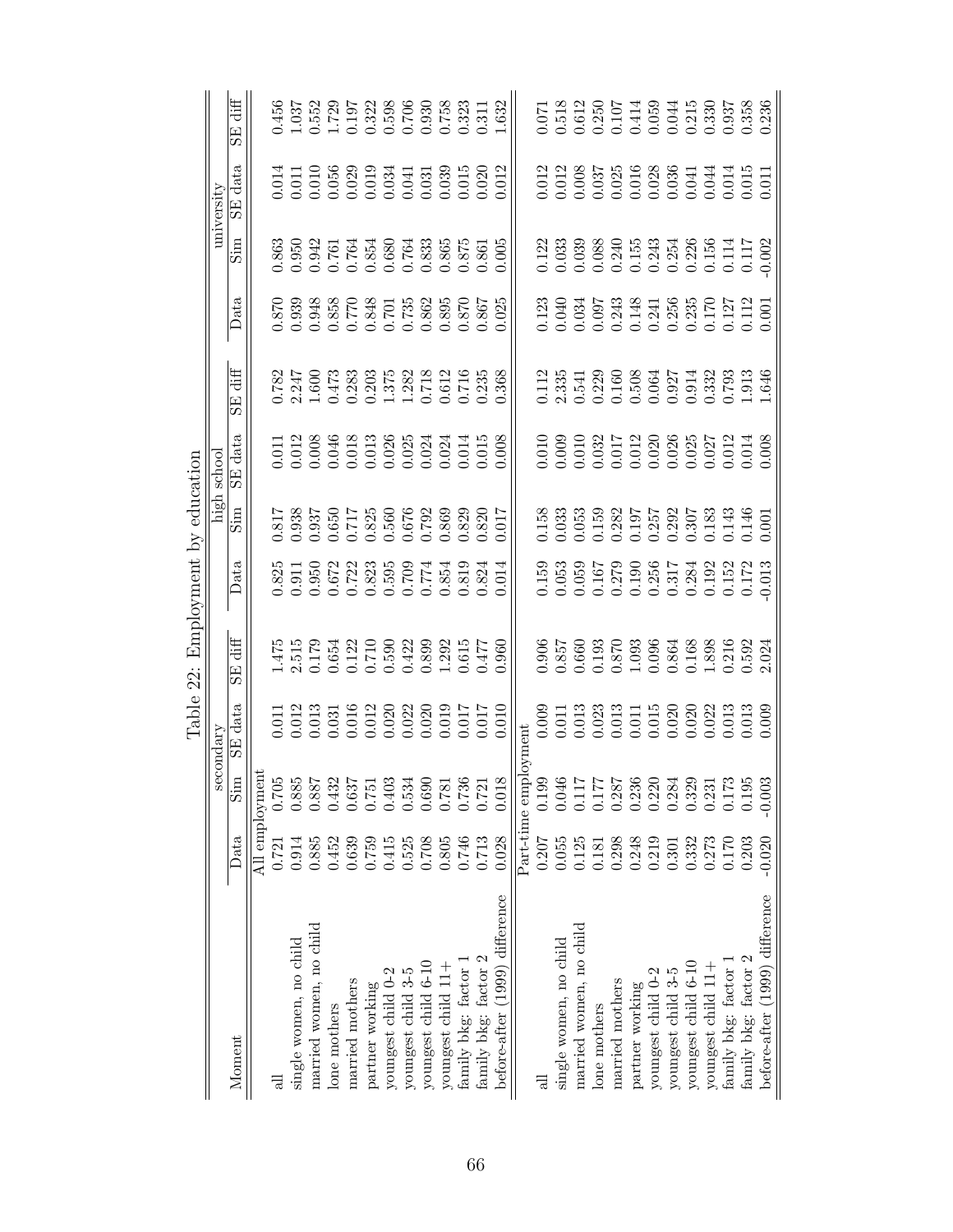| таріе 25:              |       | Transition rates from out of work mto |                     | - WOLK      |
|------------------------|-------|---------------------------------------|---------------------|-------------|
| Moment                 | Data  | Simulated                             | SE data             | No. SE diff |
|                        |       |                                       | Secondary education |             |
| all                    | 0.180 | 0.210                                 | 0.009               | 3.194       |
| women with no children | 0.272 | 0.321                                 | 0.036               | 1.339       |
| lone mothers           | 0.114 | 0.133                                 | 0.016               | 1.223       |
| married mothers        | 0.183 | 0.209                                 | 0.011               | 2.226       |
|                        |       |                                       | High school         |             |
| all                    | 0.255 | 0.236                                 | 0.016               | 1.132       |
| women with no children | 0.503 | 0.333                                 | 0.050               | 3.409       |
| lone mothers           | 0.186 | 0.189                                 | 0.037               | 0.084       |
| married mothers        | 0.210 | 0.224                                 | 0.017               | 0.814       |
|                        |       |                                       | University          |             |
| all                    | 0.276 | 0.221                                 | 0.031               | 1.771       |
| women with no children | 0.585 | 0.326                                 | 0.059               | 4.381       |
| lone mothers           | 0.294 | 0.167                                 | 0.082               | 1.545       |
| married mothers        | 0.188 | 0.191                                 | 0.029               | 0.120       |
|                        |       |                                       |                     |             |

Table 23: Transition rates from out of work into work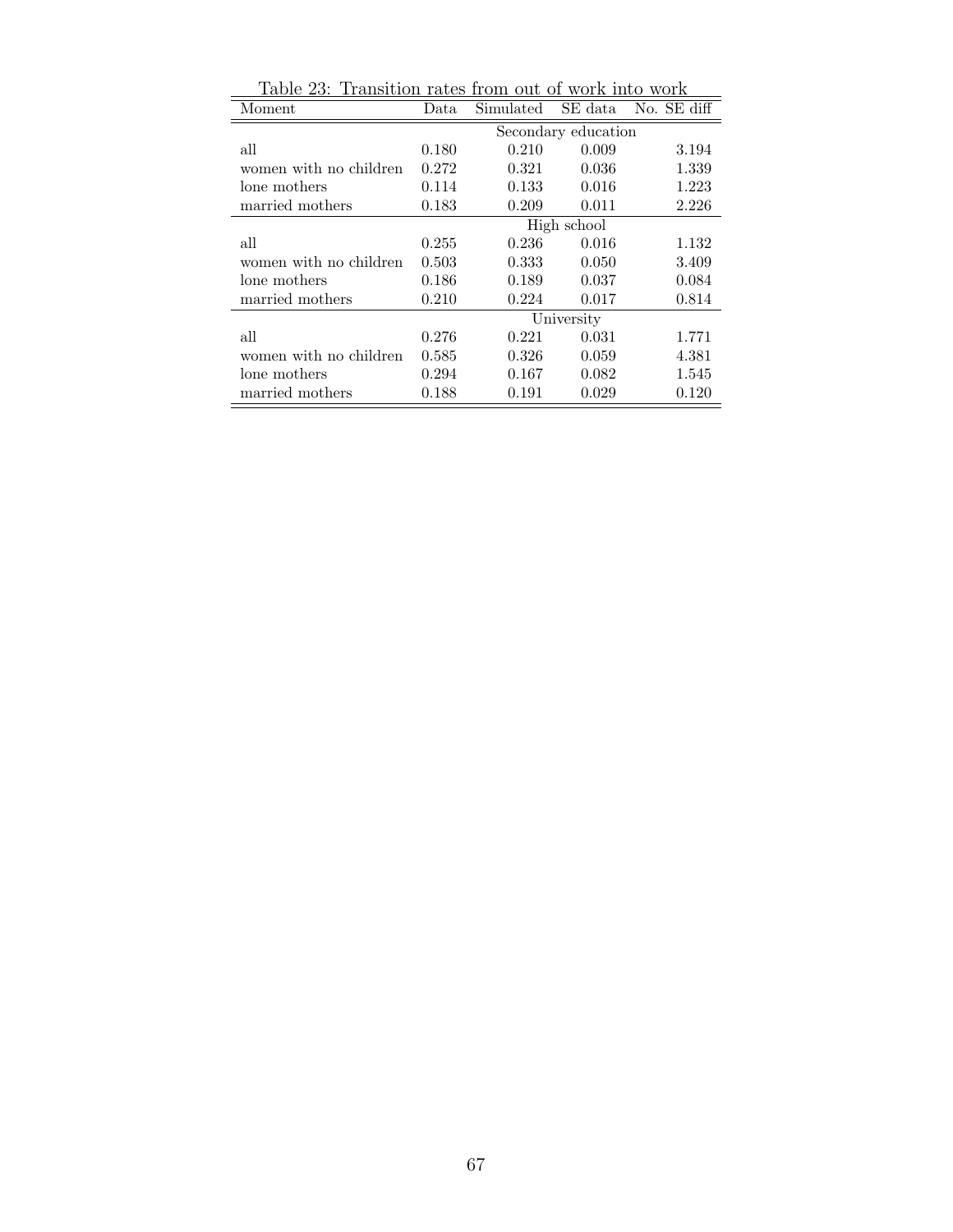| Moment                                       | Data        | Simulated           | SE data | No. SE diff |
|----------------------------------------------|-------------|---------------------|---------|-------------|
|                                              |             | Secondary education |         |             |
| all                                          | 0.064       | 0.071               | 0.004   | 1.914       |
| women with no children                       | 0.032       | 0.042               | 0.004   | 2.552       |
| lone mothers                                 | 0.146       | 0.164               | 0.019   | 0.920       |
| married mothers                              | 0.085       | 0.085               | 0.006   | 0.137       |
| past wage in bottom decile $(w_{t-1} < Q10)$ | 0.111       | 0.121               | 0.011   | 0.903       |
| $w_{t-1} < Q50$                              | 0.072       | 0.083               | 0.005   | 2.205       |
| $w_{t-1} < Q90$                              | 0.063       | 0.072               | 0.004   | 2.420       |
|                                              | High school |                     |         |             |
| all                                          | 0.056       | 0.052               | 0.004   | 1.027       |
| women with no children                       | 0.030       | 0.025               | 0.004   | 1.538       |
| lone mothers                                 | 0.092       | 0.103               | 0.019   | 0.574       |
| married mothers                              | 0.086       | 0.078               | 0.008   | 0.999       |
| $w_{t-1} < Q10$                              | 0.135       | 0.111               | 0.018   | 1.397       |
| $w_{t-1} < Q50$                              | 0.079       | 0.074               | 0.007   | 0.730       |
| $w_{t-1} < Q90$                              | 0.056       | 0.055               | 0.004   | 0.089       |
|                                              |             | University          |         |             |
| all                                          | 0.040       | 0.035               | 0.005   | 0.995       |
| women with no children                       | 0.026       | 0.020               | 0.005   | 1.202       |
| lone mothers                                 | 0.037       | 0.072               | 0.022   | 1.598       |
| married mothers                              | 0.061       | 0.056               | 0.009   | 0.500       |
| $w_{t-1} < Q10$                              | 0.077       | 0.114               | 0.036   | 1.004       |
| $w_{t-1} < Q50$                              | 0.079       | 0.071               | 0.014   | 0.590       |
| $w_{t-1} < Q90$                              | 0.044       | 0.043               | 0.006   | 0.213       |

Table 24: Mean transition rates from employment to out of work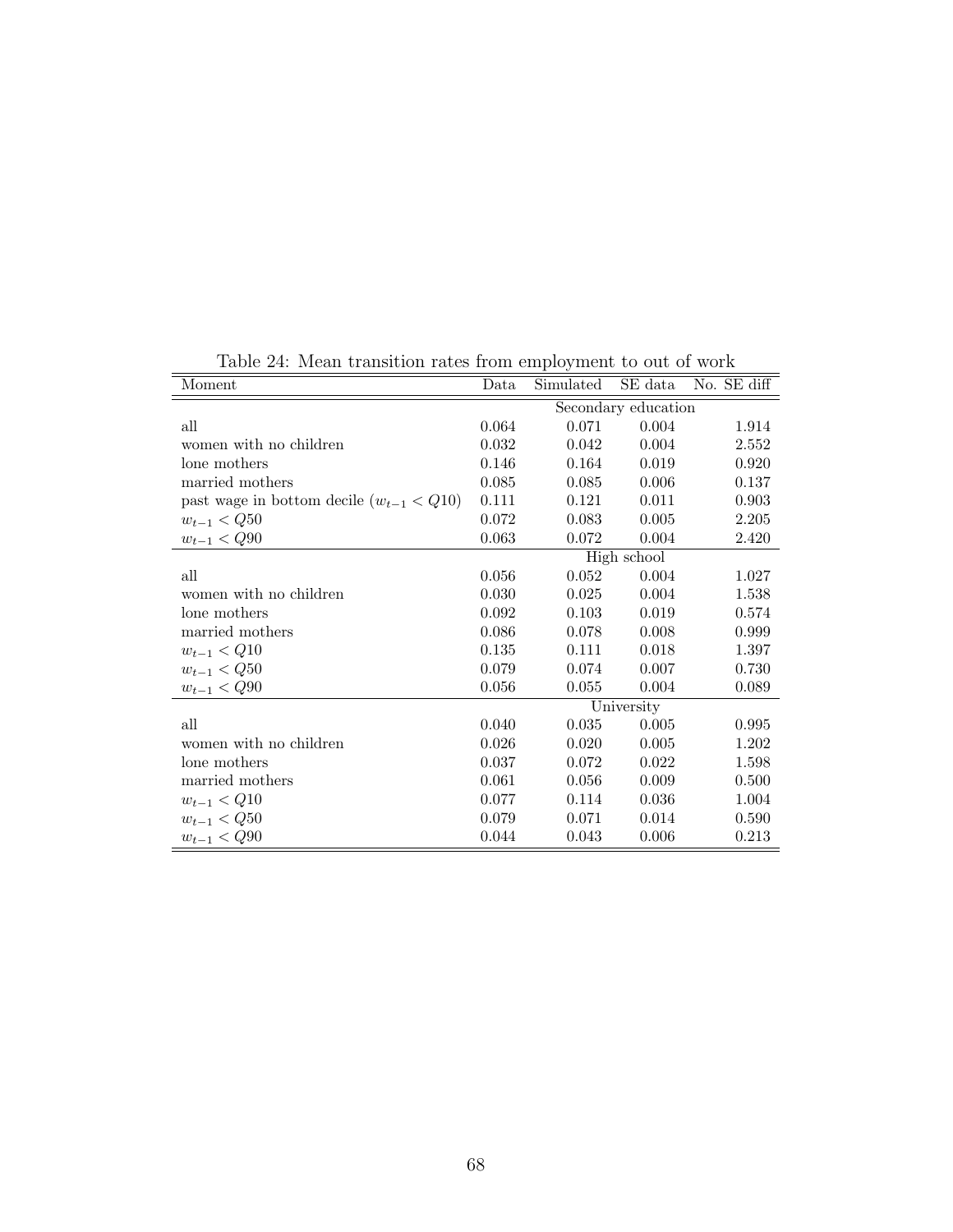| Moment                                | Data                | Simulated  | SE data | No. SE diff |
|---------------------------------------|---------------------|------------|---------|-------------|
|                                       | Secondary education |            |         |             |
| mean                                  | 1.806               | 1.764      | 0.019   | 2.153       |
| variance                              | 0.072               | 0.077      | 0.007   | 0.694       |
| mean: high factor 1                   | 1.840               | 1.764      | 0.023   | 3.298       |
| mean: high factor 2                   | 1.823               | 1.767      | 0.033   | 1.733       |
| wage: bottom quartile $(w_t < Q25)$   | 0.249               | 0.271      | 0.031   | 0.715       |
| $w_t < Q50$                           | 0.503               | 0.585      | 0.037   | 2.237       |
| $w_t < Q$ 75                          | 0.751               | 0.782      | 0.031   | 1.008       |
|                                       | High school         |            |         |             |
| mean                                  | 1.825               | 1.862      | 0.018   | 2.023       |
| variance                              | 0.094               | 0.110      | 0.007   | 2.401       |
| mean: high factor 1                   | 1.825               | 1.875      | 0.022   | 2.321       |
| mean: high factor 2                   | 1.816               | 1.889      | 0.030   | 2.410       |
| wage: bottom quartile $(w_t < Q25)$ ) | 0.250               | 0.213      | 0.025   | 1.480       |
| $w_t < Q50$                           | 0.500               | 0.456      | 0.029   | 1.506       |
| $w_t < Q$ 75                          | 0.750               | 0.704      | 0.026   | 1.783       |
|                                       |                     | University |         |             |
| mean                                  | 2.095               | 2.068      | 0.025   | 1.039       |
| variance                              | 0.118               | 0.128      | 0.011   | 0.884       |
| mean: high factor 1                   | 2.088               | 2.059      | 0.027   | 1.091       |
| mean: high factor 2                   | 2.121               | 2.049      | 0.034   | 2.123       |
| wage: bottom quartile $(w_t < Q25)$   | 0.247               | 0.290      | 0.032   | 1.351       |
| $w_t < Q50$                           | 0.500               | 0.492      | 0.038   | 0.226       |
| $w_t < Q$ 75                          | 0.753               | 0.775      | 0.032   | 0.685       |

Table 25: Log wages  $(\ln w)$  at entrance in working life

Notes: Statistics in this table are for 19 to 22 years old women in the two lowest education levels, or 22 to 25 years old university graduates.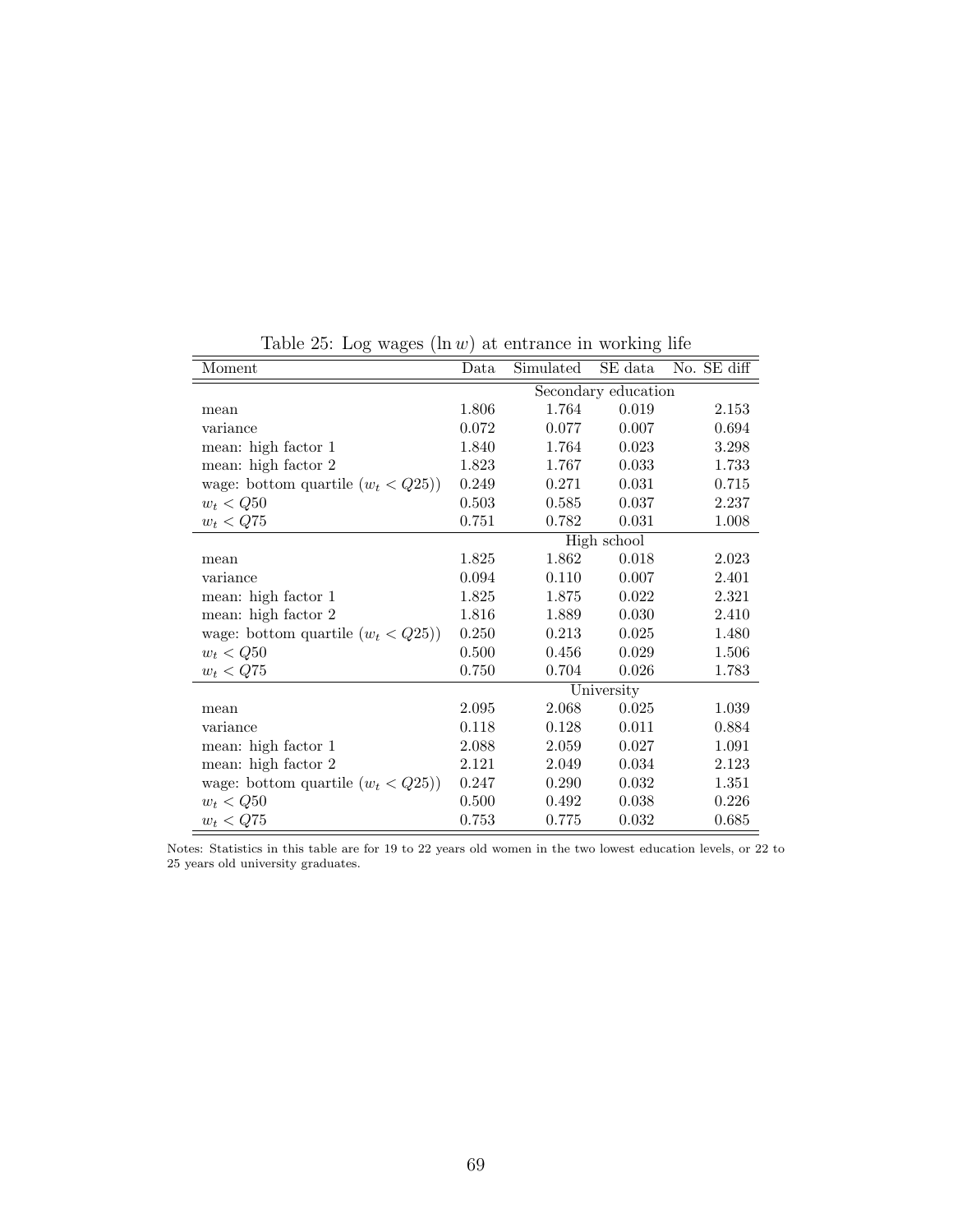| Moment                                 | Data                | Simulated  | SE data | No. SE diff |
|----------------------------------------|---------------------|------------|---------|-------------|
|                                        | Secondary education |            |         |             |
| constant                               | 0.433               | 0.444      | 0.039   | 0.290       |
| family bkg: factor 1                   | 0.029               | 0.029      | 0.007   | 0.116       |
| family bkg: factor 2                   | $-0.006$            | 0.001      | 0.007   | 1.067       |
| $\ln w_{t-1}$                          | 0.745               | 0.742      | 0.015   | 0.186       |
| log cumulated working years            | 0.073               | 0.145      | 0.073   | 0.986       |
| lagged log cumulated working years     | $-0.040$            | $-0.117$   | 0.064   | 1.212       |
| Variance of residuals                  | 0.050               | 0.053      | 0.002   | 1.294       |
| 1st order autocorrelation of residuals | $-0.010$            | $-0.010$   | 0.001   | 0.389       |
|                                        | High school         |            |         |             |
| constant                               | 0.374               | 0.345      | 0.032   | 0.907       |
| family bkg: factor 1                   | 0.010               | 0.011      | 0.007   | 0.155       |
| family bkg: factor 2                   | 0.002               | 0.008      | 0.006   | 0.946       |
| ln w                                   | 0.799               | 0.810      | 0.011   | 1.006       |
| log cumulated working years            | 0.188               | 0.191      | 0.059   | 0.062       |
| lagged log cumulated working years     | $-0.151$            | $-0.162$   | 0.050   | 0.225       |
| Variance of residuals                  | 0.050               | 0.053      | 0.002   | 1.401       |
| 1st order autocorrelation of residuals | $-0.010$            | $-0.010$   | 0.001   | 0.570       |
|                                        |                     | University |         |             |
| constant                               | 0.606               | 0.565      | 0.056   | 0.736       |
| family bkg: factor 1                   | $-0.009$            | 0.006      | 0.011   | 1.429       |
| family bkg: factor 2                   | 0.001               | $-0.006$   | 0.009   | 0.722       |
| $\ln w_{t-1}$                          | 0.760               | 0.754      | 0.020   | 0.340       |
| log cumulated working years            | 0.088               | 0.185      | 0.066   | 1.461       |
| lagged log cumulated working years     | $-0.069$            | $-0.156$   | 0.056   | 1.561       |
| Variance of residuals                  | 0.043               | 0.046      | 0.002   | 1.162       |
| 1st order autocorrelation of residuals | $-0.007$            | $-0.008$   | 0.001   | 0.914       |

Table 26: Log wage  $(\ln w)$  regressions on cumulated experience and lagged wages

Table 27: Log wage  $(\ln w)$  regressions on age

| Moment               | Data                | Simulated | SE data | No. SE diff |  |
|----------------------|---------------------|-----------|---------|-------------|--|
|                      | Secondary education |           |         |             |  |
| constant             | 1.819               | 1.818     | 0.035   | 0.038       |  |
| family bkg: factor 1 | 0.090               | 0.079     | 0.019   | 0.597       |  |
| family bkg: factor 2 | $-0.020$            | 0.003     | 0.019   | 1.204       |  |
| age                  | 0.051               | 0.049     | 0.008   | 0.249       |  |
|                      | High school         |           |         |             |  |
| constant             | 1.721               | 1.834     | 0.042   | 2.694       |  |
| family bkg: factor 1 | 0.052               | 0.043     | 0.023   | 0.366       |  |
| family bkg: factor 2 | 0.016               | 0.026     | 0.021   | 0.497       |  |
| age                  | 0.149               | 0.110     | 0.011   | 3.669       |  |
|                      | University          |           |         |             |  |
| constant             | 2.078               | 2.072     | 0.074   | 0.079       |  |
| family bkg: factor 1 | $-0.022$            | 0.009     | 0.036   | 0.881       |  |
| family bkg: factor 2 | $-0.010$            | $-0.034$  | 0.028   | 0.859       |  |
| age                  | 0.145               | 0.144     | 0.017   | 0.036       |  |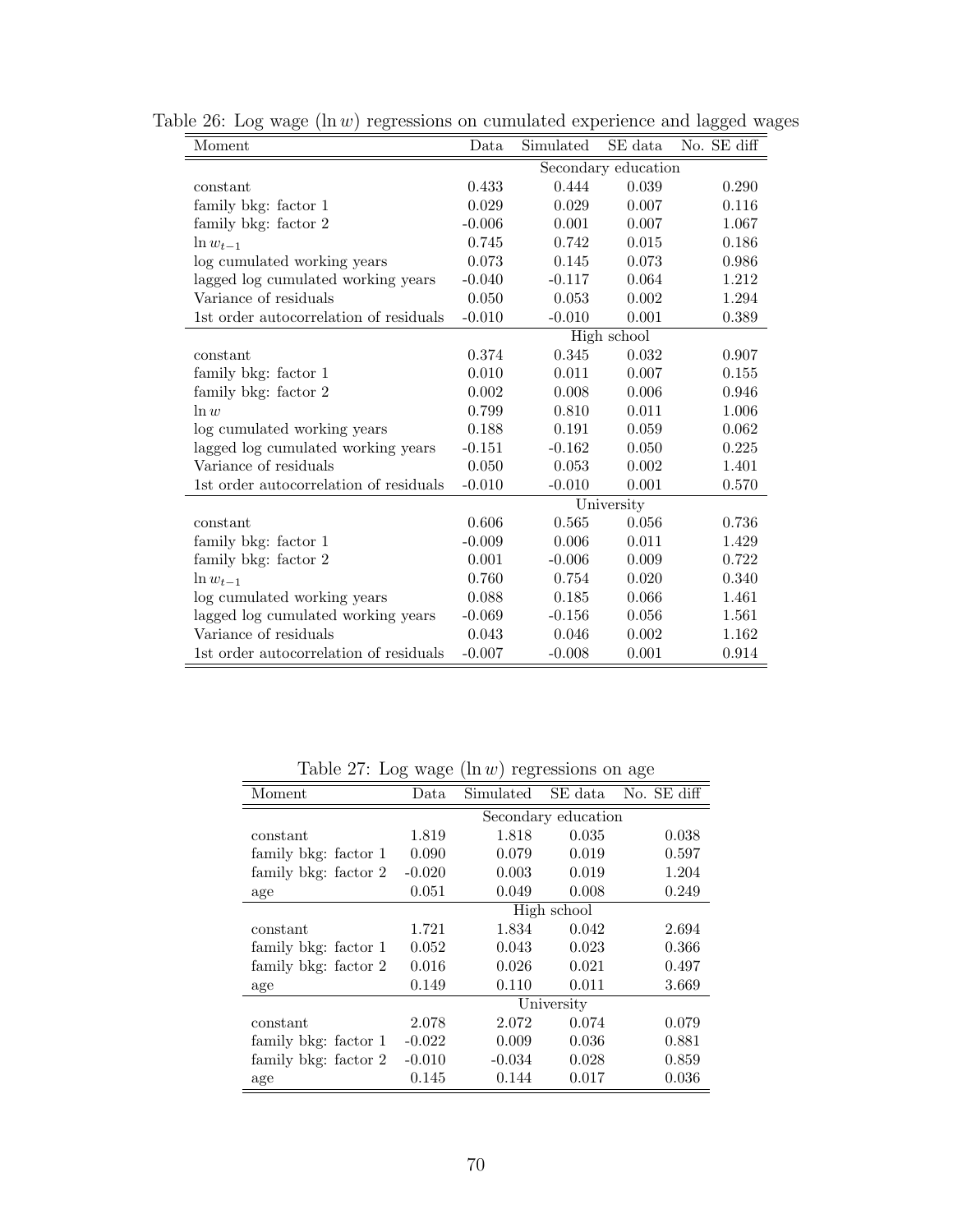|                                |                    |                                                                                   | Secondary                                                                                     | abite zo: Distribution of log wages during working inte        |                                                                                               | High                                      | schoo                                                                                      |                                                                             |                                                                |                                                                | Jniversity                                                                                             |                                                                                   |
|--------------------------------|--------------------|-----------------------------------------------------------------------------------|-----------------------------------------------------------------------------------------------|----------------------------------------------------------------|-----------------------------------------------------------------------------------------------|-------------------------------------------|--------------------------------------------------------------------------------------------|-----------------------------------------------------------------------------|----------------------------------------------------------------|----------------------------------------------------------------|--------------------------------------------------------------------------------------------------------|-----------------------------------------------------------------------------------|
|                                |                    |                                                                                   |                                                                                               |                                                                |                                                                                               |                                           |                                                                                            |                                                                             |                                                                |                                                                |                                                                                                        |                                                                                   |
|                                | Data               | $\sin$                                                                            | SE data                                                                                       | diff<br>SE)                                                    | Data                                                                                          | $\sin$                                    | SE data                                                                                    | $SE$ diff                                                                   | Data                                                           | Sim                                                            | SE data                                                                                                | $SE$ diff                                                                         |
| Full-time workers              |                    |                                                                                   |                                                                                               |                                                                |                                                                                               |                                           |                                                                                            |                                                                             |                                                                |                                                                |                                                                                                        |                                                                                   |
|                                | 2.084              |                                                                                   |                                                                                               |                                                                |                                                                                               |                                           |                                                                                            |                                                                             |                                                                |                                                                |                                                                                                        |                                                                                   |
| wage: bottom dec $(w_t < Q10)$ | 0.100              | $2.065$<br>$0.125$<br>$0.254$<br>$0.508$<br>$0.760$<br>$0.910$                    | $0.011$<br>$0.006$<br>$0.010$<br>$0.014$<br>$0.013$<br>$0.009$                                | $1.757$<br>$4.460$<br>$0.340$<br>$0.736$<br>$0.736$<br>$1.085$ | $\begin{array}{r} 2.298 \\ 0.100 \\ 0.550 \\ 0.500 \\ 0.500 \\ 0.030 \\ 0.900 \\ \end{array}$ | 2.280<br>0.111<br>0.524<br>0.899<br>0.890 | $\begin{array}{c} 0.011 \\ 0.006 \\ 0.011 \\ 0.013 \\ 0.013 \\ 0.008 \end{array}$          | $\begin{array}{c} 1.666 \\ 1.886 \\ 2.312 \\ 1.322 \\ 1.322 \\ \end{array}$ | 2.555<br>0.100<br>0.500<br>0.500<br>0.900                      | 2.575<br>0.088<br>0.239<br>0.747<br>0.881                      | $\begin{array}{c} 0.014 \\ 0.009 \\ 0.014 \\ 0.018 \\ 0.015 \\ 0.015 \\ 0.015 \\ 0.010 \\ \end{array}$ | $1.433$<br>$1.310$<br>$0.816$<br>$0.570$<br>$0.232$                               |
|                                |                    |                                                                                   |                                                                                               |                                                                |                                                                                               |                                           |                                                                                            |                                                                             |                                                                |                                                                |                                                                                                        |                                                                                   |
|                                | $0.250$<br>$0.500$ |                                                                                   |                                                                                               |                                                                |                                                                                               |                                           |                                                                                            |                                                                             |                                                                |                                                                |                                                                                                        |                                                                                   |
|                                | 0.750              |                                                                                   |                                                                                               |                                                                |                                                                                               |                                           |                                                                                            |                                                                             |                                                                |                                                                |                                                                                                        |                                                                                   |
|                                | 0.900              |                                                                                   |                                                                                               |                                                                |                                                                                               |                                           |                                                                                            |                                                                             |                                                                |                                                                |                                                                                                        |                                                                                   |
| Part-time workers              |                    |                                                                                   |                                                                                               |                                                                |                                                                                               |                                           |                                                                                            |                                                                             |                                                                |                                                                |                                                                                                        |                                                                                   |
|                                | 1.902              |                                                                                   |                                                                                               |                                                                |                                                                                               |                                           |                                                                                            |                                                                             |                                                                |                                                                |                                                                                                        |                                                                                   |
|                                | 0.100              |                                                                                   |                                                                                               |                                                                |                                                                                               |                                           |                                                                                            |                                                                             |                                                                |                                                                |                                                                                                        |                                                                                   |
|                                | 0.250              |                                                                                   |                                                                                               |                                                                |                                                                                               |                                           |                                                                                            |                                                                             |                                                                |                                                                |                                                                                                        |                                                                                   |
|                                | 0.500              |                                                                                   |                                                                                               |                                                                |                                                                                               |                                           |                                                                                            |                                                                             |                                                                |                                                                |                                                                                                        |                                                                                   |
|                                | 0.750              | $\begin{array}{c} 1.905 \\ 0.113 \\ 0.229 \\ 0.408 \\ 0.719 \\ 0.034 \end{array}$ | $\begin{array}{r} 0.011 \\ 0.007 \\ 0.012 \\ 0.016 \\ 0.016 \\ 0.014 \\ 0.010 \\ \end{array}$ | 0.341<br>1.954<br>1.774<br>5.873<br>2.496                      | 2.089<br>0.100<br>0.500<br>0.500<br>0.900                                                     | 2.104<br>0.062<br>0.177<br>0.764<br>0.954 | $\begin{array}{c} 0.020 \\ 0.010 \\ 0.017 \\ 0.023 \\ 0.020 \\ 0.013 \\ 0.013 \end{array}$ | 0.796<br>3.878<br>4.348<br>0.667<br>0.667                                   | $2.474$<br>$0.099$<br>$0.250$<br>$0.500$<br>$0.750$<br>$0.901$ | $2.408$<br>$0.028$<br>$0.224$<br>$0.656$<br>$0.890$<br>$0.973$ | 038<br>0.019<br>0.033<br>0.035<br>0.025                                                                | $\begin{array}{r} 1.726 \\ 3.684 \\ 0.801 \\ 4.021 \\ 3.857 \\ 2.865 \end{array}$ |
|                                | 0.900              |                                                                                   |                                                                                               |                                                                |                                                                                               |                                           |                                                                                            |                                                                             |                                                                |                                                                |                                                                                                        |                                                                                   |
|                                |                    |                                                                                   |                                                                                               |                                                                |                                                                                               |                                           |                                                                                            |                                                                             |                                                                |                                                                |                                                                                                        |                                                                                   |

working life Table 28: Distribution of log wages during working life ۱. :<br>انتقاد Table 28: Distribution of lo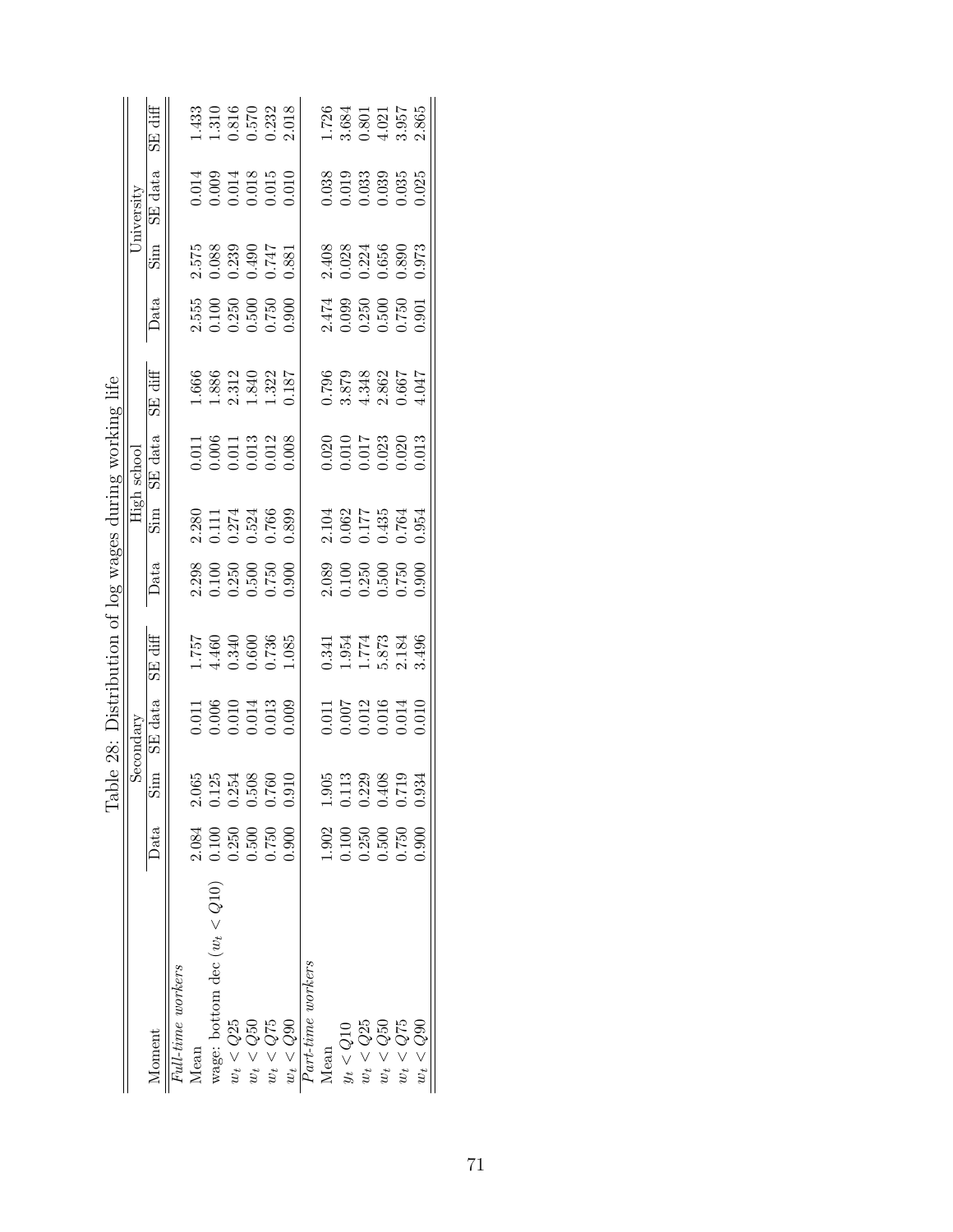| $1000 \pm 0.001$ once including in $100$<br>$\cdots \infty$                  |          |           |         |             |  |  |  |  |
|------------------------------------------------------------------------------|----------|-----------|---------|-------------|--|--|--|--|
| Moment                                                                       | Data     | Simulated | SE data | No. SE diff |  |  |  |  |
| Mean earnings by family background                                           |          |           |         |             |  |  |  |  |
| Secondary education, high factor 1                                           | 2.073    | 2.069     | 0.014   | 0.261       |  |  |  |  |
| Secondary education, high factor 2                                           | 2.020    | 2.018     | 0.013   | 0.152       |  |  |  |  |
| High school, high factor 1                                                   | 2.251    | 2.247     | 0.014   | 0.315       |  |  |  |  |
| High school, high factor 2                                                   | 2.278    | 2.272     | 0.015   | 0.373       |  |  |  |  |
| University, high factor 1                                                    | 2.525    | 2.539     | 0.015   | 0.910       |  |  |  |  |
| University, high factor 2                                                    | 2.530    | 2.543     | 0.018   | 0.748       |  |  |  |  |
| Coefficients from regression of log wages on log experience, 1st differences |          |           |         |             |  |  |  |  |
| Secondary education                                                          | 0.111    | 0.166     | 0.021   | 2.602       |  |  |  |  |
| High school                                                                  | 0.197    | 0.226     | 0.016   | 1.810       |  |  |  |  |
| University                                                                   | 0.230    | 0.267     | 0.021   | 1.743       |  |  |  |  |
| Mean yearly change in log wages if working full-time at $t-1$                |          |           |         |             |  |  |  |  |
| Secondary education                                                          | 0.024    | 0.016     | 0.002   | 3.603       |  |  |  |  |
| High school                                                                  | 0.036    | 0.022     | 0.002   | 5.725       |  |  |  |  |
| University                                                                   | 0.040    | 0.028     | 0.003   | 3.869       |  |  |  |  |
| Mean yearly change in log wages if working part-time time at $t-1$           |          |           |         |             |  |  |  |  |
| Secondary education                                                          | $-0.003$ | 0.012     | 0.005   | 3.042       |  |  |  |  |
| High school                                                                  | $-0.011$ | 0.013     | 0.006   | 3.767       |  |  |  |  |
| University                                                                   | 0.011    | 0.014     | 0.011   | 0.255       |  |  |  |  |
| Mean yearly change in log wages if not working at $t-1$                      |          |           |         |             |  |  |  |  |
| Secondary education                                                          | 0.001    | $-0.002$  | 0.010   | 0.349       |  |  |  |  |
| High school                                                                  | $-0.003$ | $-0.002$  | 0.012   | 0.047       |  |  |  |  |
| University                                                                   | $-0.019$ | 0.001     | 0.023   | 0.908       |  |  |  |  |

Table 29: Other moments in log wages

Notes: Experience in the second panel from top is number of years worked in the past.

| Table 30: Positive childcare costs costs among working mothers of children 10 or younger |  |                                                                                  |  |  |  |  |  |  |
|------------------------------------------------------------------------------------------|--|----------------------------------------------------------------------------------|--|--|--|--|--|--|
|                                                                                          |  | $\mathbf{M}$ and $\mathbf{D}$ and $\mathbf{M}$ and $\mathbf{M}$ and $\mathbf{M}$ |  |  |  |  |  |  |

| Moment              | Data. | Simulated | SE data | No. SE diff |
|---------------------|-------|-----------|---------|-------------|
| Secondary education | 0.250 | 0.325     | 0.014   | 5.262       |
| High school         | 0.396 | 0.403     | 0.017   | 0.355       |
| University          | 0.631 | 0.462     | 0.025   | 6.760       |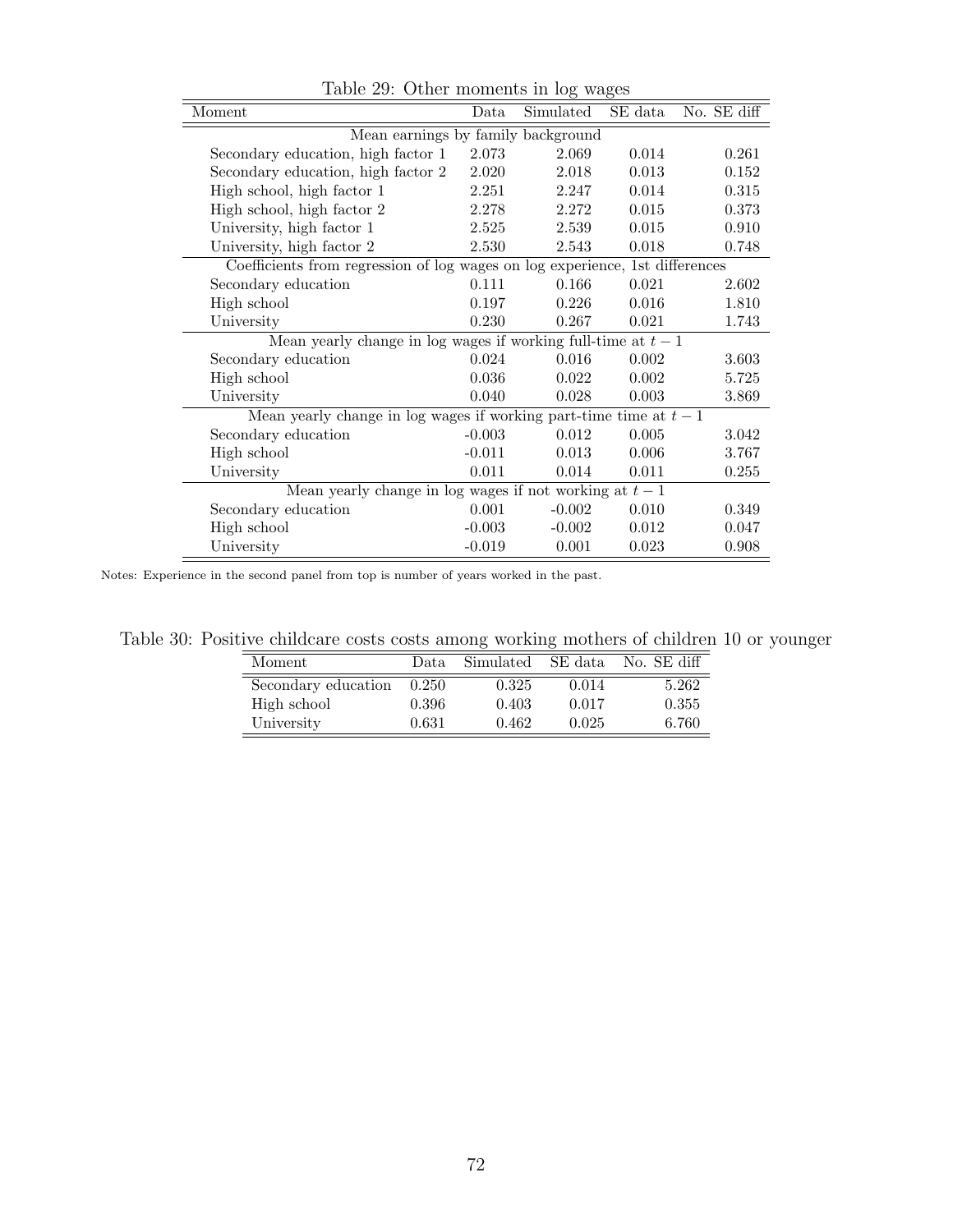## Web Appendix E: Marshallian elasticities in models with and without savings

In Table 31 we show the Marshallian elasticities obtained when the model excludes all savings (except student loans) and compares them to those obtained by the main model, which allows people to save. The model is re-estimated by imposing the constraint that consumption is equal to income in each period.

| Table 31: Marshallian elasticities of labor supply - model with and without savings |                       |           |           |                       |
|-------------------------------------------------------------------------------------|-----------------------|-----------|-----------|-----------------------|
|                                                                                     | Model with savings    |           |           | Model without savings |
|                                                                                     | extensive             | intensive | extensive | intensive             |
| All women                                                                           | .475                  | .210      | .587      | .254                  |
|                                                                                     | By family composition |           |           |                       |
| Single women with no children                                                       | .419                  | .055      | .304      | .199                  |
| Lone mothers                                                                        | 1.362                 | .378      | 2.315     | .374                  |
| Women in couples, no children                                                       | .220                  | .167      | .266      | .200                  |
| Women in couples with children                                                      | .553                  | .304      | .641      | .309                  |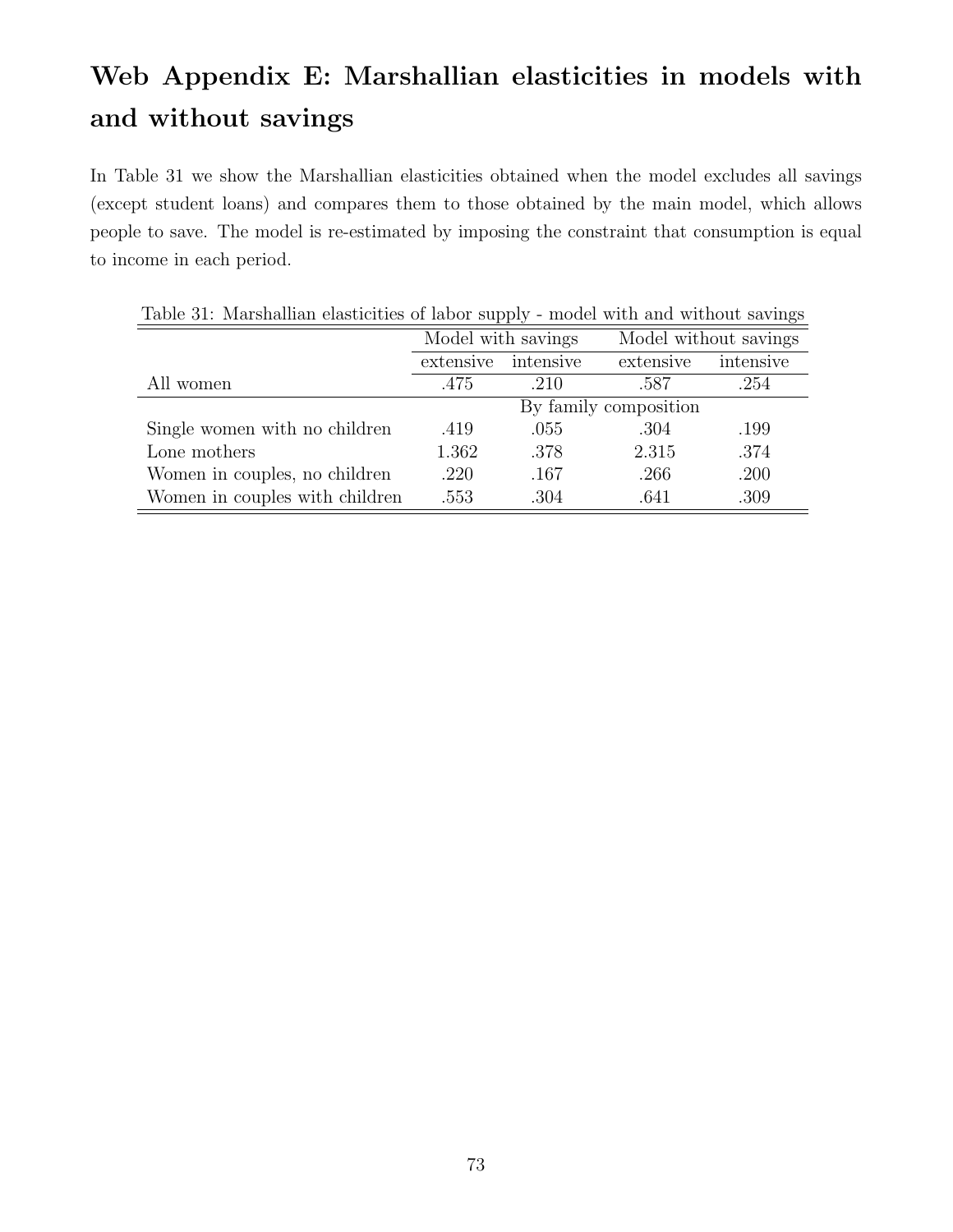## Web Appendix F: Tax and benefit reforms

Here we provide a brief description of the UK tax and transfer system.<sup>53</sup> We focus on reforms between four systems – April 1995, April 1999, April 2002 and April 2004 – that represent four different regimes in terms of the generosity and structure of taxes and transfers. These systems are the ones we use in estimation.

Table 32 sets out the most important tax rates and thresholds for the two main personal taxes on earnings: income tax and National Insurance. Both are individual-based and operate through a system of tax-free allowances and income bands that are subject to different rates of tax.

|                                        | April 1995 | April 1999 | April 2002 | April 2004 |
|----------------------------------------|------------|------------|------------|------------|
| Income tax                             |            |            |            |            |
| Personal allowance                     | 95.45      | 105.87     | 105.97     | 103.09     |
| Allowance for couples                  | 6.99       | 4.81       | 0.00       | 0.00       |
| Starting rate                          | 20\%       | $10\%$     | 10%        | $10\%$     |
| Starting rate limit                    | 86.65      | 36.63      | 44.09      | 43.89      |
| Basic rate                             | 25\%       | 23\%       | 22%        | 22%        |
| Basic rate limit                       | 657.99     | 683.83     | 686.6      | 682.21     |
| Higher rate                            | 40\%       | $40\%$     | $40\%$     | $40\%$     |
| National insurance                     |            |            |            |            |
| Lower earnings limit/primary threshold | 81.67      | 83.82      | 106.27     | 102.81     |
| Entry fee                              | $2\%$      | $0\%$      | $0\%$      | $0\%$      |
| Main rate                              | $10\%$     | $10\%$     | 10%        | 11\%       |
| Upper earnings limit                   | 619.54     | 634.99     | 698.54     | 689.17     |
| Rate above upper earnings limit        | $0\%$      | $0\%$      | $0\%$      | $1\%$      |

Table 32: Tax rates and thresholds under different tax and transfer systems

Notes: Amounts expressed in weekly terms and uprated to January 2008 prices using RPI. Allowance for couples is the married couple allowance and additional personal allowance.

Between April 1995 and April 1999, the main income tax and National Insurance reforms were as follows. For income tax, the personal allowance and basic rate limit rose in real terms by 11% and 4% respectively. The starting rate was cut from 20% to 10% but the starting rate limit reduced substantially (58%). Also, the basic rate was cut from 25% to 23%. For National Insurance, the 2% 'entry fee' (cliff edge) payable as soon as earnings exceeded the lower earnings limit was abolished.

Between April 1999 and April 2002, the basic rate of income tax was further reduced from 23% to 22% and the additional allowance for couples was abolished. In addition, in National Insurance, the lower earnings limit/primary threshold and upper earnings limit rose by 27% and 10% respectively.

Between April 2002 and April 2004, the income tax personal allowance and National Insurance

<sup>53</sup>For a more comprehensive discussion of UK taxes and transfers, see Browne and Roantree (2012) and Browne and Hood (2012).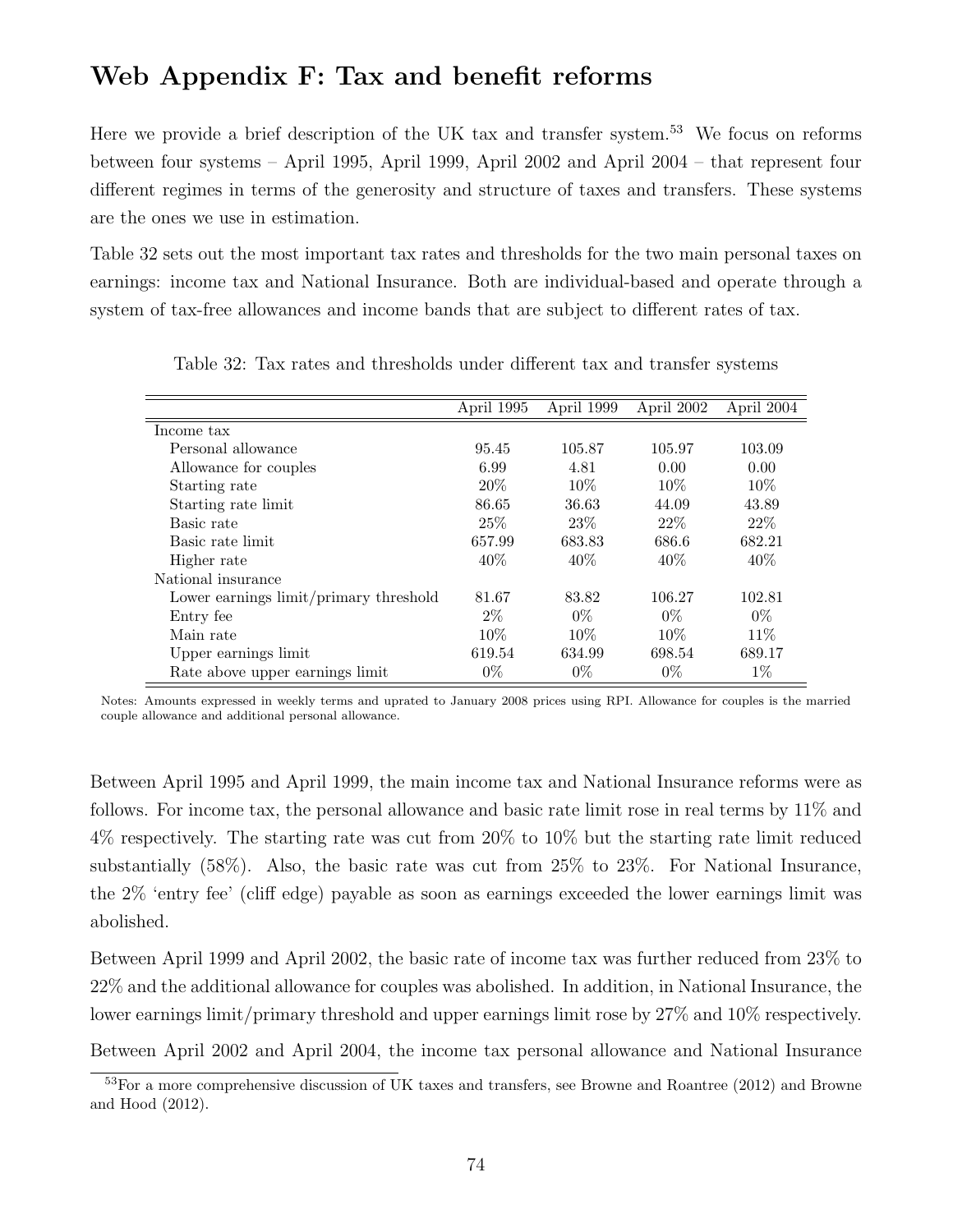primary threshold both declined by 3% in real terms. Also, in National Insurance, the main rate and the rate above upper earnings limit both rose by 1%.

The system of transfers in the UK is more complex. Most transfers are strongly contingent on family circumstances and are means-tested at the family level. The main transfer programs for working-age individuals in existence at some point across the four systems of interest are as follows. Child Benefit is a universal (non-means-tested) benefit available for families with children. Income Support (together with Income-Based Jobseeker's Allowance) is an out-of-work means-tested benefit that tops net family income up to a specified level based on family needs. Children's Tax Credit is a tax rebate available to families with children. (It actually part of the tax system but is included here because of the way it was reformed, discussed below). Family Credit and Working Families' Tax Credit are means-tested benefits for working families with children. They are structurally very similar to each other. Working Tax Credit is a means-tested benefit for working families that is more generous for families with children but also available to childless families. Child Tax Credit is a means-tested benefit for families with children that is not contingent on working. Working Tax Credit and Child Tax Credit are subject to a joint taper. Finally, Housing Benefit and Council Tax Benefits are means-tested benefits that help low-income families meet, respectively, rent payments and council tax bills.

Table 33 sets out maximum entitlements and taper rates for transfers that were reformed across our four systems of interest. It considers six example low-wage family types to demonstrate who were the main gainers and losers from each reform. Housing Benefit and Council Tax Benefit are not included because changes to these transfer programs were relatively minor.

Between April 1995 and April 1999, the main change was the abolition of the lone parent rate of Child Benefit, affecting lone parents. There were also some modest increases in generosity in Family Credit across all low-wage families with children.

Between April 1999 and April 2002, Family Credit was replaced by the considerably more generous Working Families' Tax Credit, affecting working families with children. The increase in generosity was particularly large for families with childcare costs. For example, maximum entitlement for a lone parent with one child aged 4 and no childcare costs grew by 21% compared with 93% for the same lone parent but with childcare costs of £98.80 (38 hours at pounds 2.60 per hour). This is because Family Credit included a childcare income disregard whereas Working Families' Tax Credit had a childcare element that contributed to the maximum award.

Between April 2002 and April 2004, Child Tax Credit replaced Children's Tax Credit and child elements of other benefits including in Working Families' Tax Credit. This also coincided with a modest increase in generosity. In addition, Working Tax Credit replaced Working Families' Tax Credit and extended entitlement to families without children.

Differences in eligibility and interactions across transfer programs make it hard to use Table 33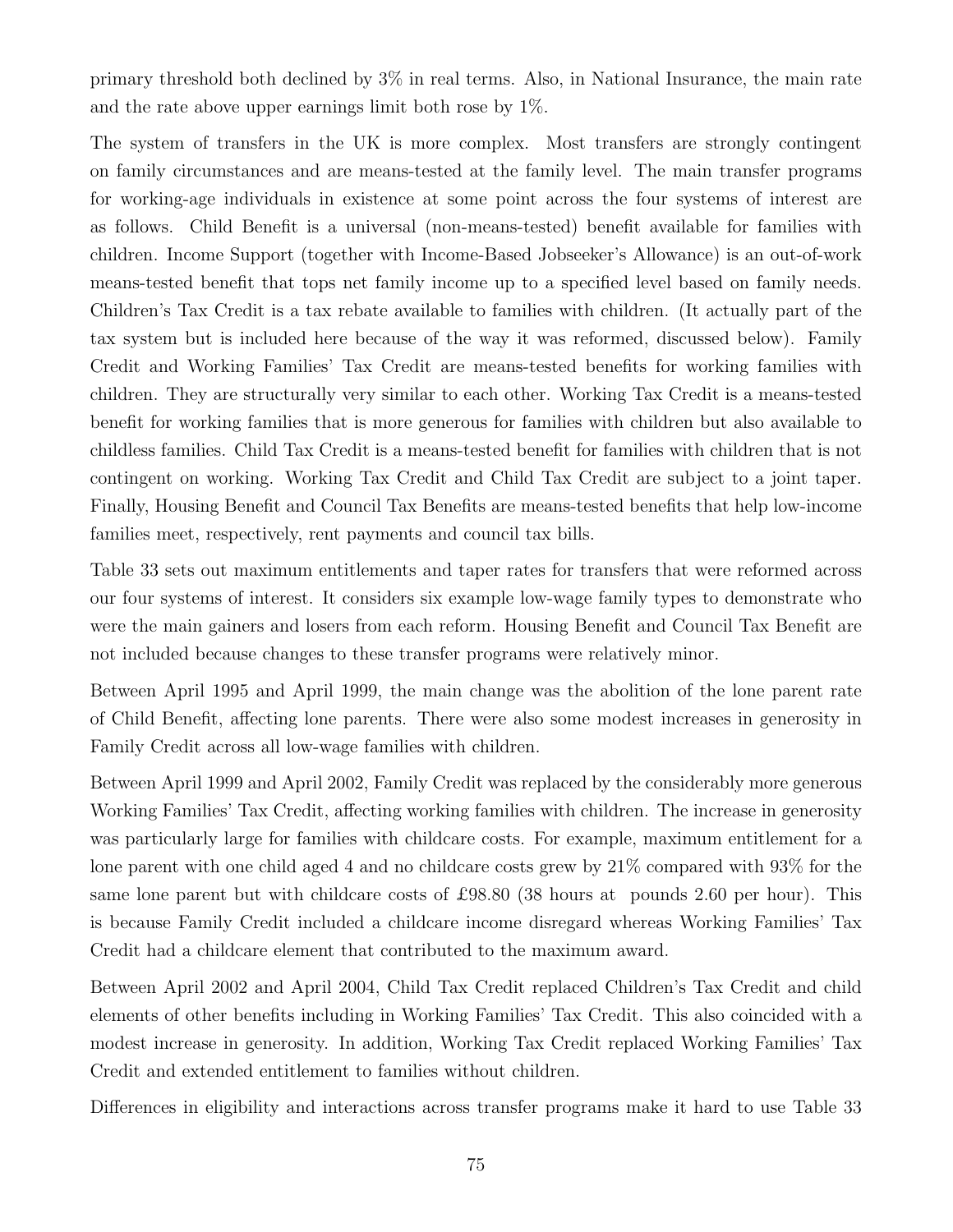|                                                               | April 1995               | April 1999               | April 2002 | April 2004 |
|---------------------------------------------------------------|--------------------------|--------------------------|------------|------------|
| Childless single                                              |                          |                          |            |            |
| Child benefit                                                 | 0.00                     | 0.00                     | 0.00       | 0.00       |
| Income support                                                | 65.47                    | 65.28                    | 64.42      | 62.87      |
| Children's tax credit                                         | $\equiv$                 | $\overline{\phantom{0}}$ | 0.00       |            |
| Tax credits                                                   | 0.00                     | 0.00                     | 0.00       | 48.02      |
| Lone parent with one child aged 4 and no childcare costs      |                          |                          |            |            |
| Child benefit                                                 | 23.51                    | 18.29                    | 18.81      | 18.64      |
| Income support                                                | 109.69                   | 108.58                   | 122.04     | 62.87      |
| Children's tax credit                                         |                          |                          | 12.15      |            |
| Tax credits                                                   | 93.64                    | 96.52                    | 117.14     | 162.84     |
| Lone parent with one child aged 4 and with childcare costs    |                          |                          |            |            |
| Child benefit                                                 | 23.51                    | 18.29                    | 18.81      | 18.64      |
| Income support                                                | 109.69                   | 108.58                   | 122.04     | 62.87      |
| Children's tax credit                                         |                          |                          | 12.15      |            |
| Tax credits                                                   | 93.64                    | 96.52                    | 186.30     | 232.00     |
| Childless couple                                              |                          |                          |            |            |
| Child benefit                                                 | 0.00                     | 0.00                     | 0.00       | 0.00       |
| Income support                                                | 0.00                     | 0.00                     | 0.00       | 0.00       |
| Children's tax credit                                         |                          |                          | 0.00       |            |
| Tax credits                                                   | 0.00                     | 0.00                     | 0.00       | 115.69     |
| Couple parents with one child aged 4 and no childcare costs   |                          |                          |            |            |
| Child benefit                                                 | 14.64                    | 18.29                    | 18.81      | 18.64      |
| Income support                                                | 0.00                     | 0.00                     | 0.00       | 0.00       |
| Children's tax credit                                         | $\overline{\phantom{0}}$ |                          | 12.15      |            |
| Tax credits                                                   | 93.64                    | 96.52                    | 117.14     | 162.84     |
| Couple parents with one child aged 4 and with childcare costs |                          |                          |            |            |
| Child benefit                                                 | 14.64                    | 18.29                    | 18.81      | 18.64      |
| Income support                                                | 0.00                     | 0.00                     | 0.00       | 0.00       |
| Children's tax credit                                         |                          |                          | 12.15      |            |
| Tax credits                                                   | 93.64                    | 96.52                    | 186.30     | 232.00     |
| Taper rates (all family types)                                |                          |                          |            |            |
| Income support                                                | 100%                     | 100%                     | 100%       | 100%       |
| Children's tax credit                                         |                          |                          | 6.67%      |            |
| Tax credits                                                   | 70%                      | 70%                      | 55%        | 37%        |

Table 33: Maximum entitlements and taper rates for example families for selected benefits and tax credits under different tax and transfer systems

Notes: Amounts expressed in weekly terms and uprated to January 2008 prices using RPI. Amounts ignore disability-related supplements and transition rules. Note that it doesn't make sense to sum across maximum entitlements for all benefits and tax credits because some cannot be received together. April 1995 child benefit amount includes one parent benefit (later combined with child benefit). Income support calculated assuming adults are aged 25+. Child-related components of income support became part of tax credits in April 2004 system. Couples are not entitled to income support because the partner is assumed to be working full-time. The children's tax credit is an income tax rebate so is only received if income tax is paid. It became part of tax credits in the April 2004 system. Tax credits include family credit, working families' tax credit, working tax credit and child tax credit. Tax credit maximum amounts calculated assuming entitlement to full-time premium and, where relevant, childcare support for 38 hours per week at 2.60 per hour. Tax credit maximum amount in April 1995 includes full-time premium that was introduced in July 1995. The way childcare was treated for tax credits changed between the April 1999 and April 2002 systems so the maximum tax credit awards are not directly comparable before and after these dates. Tax credits under the April 2004 system additionally incorporate child-related support previously delivered through income support and the children's tax credit. The 37% tax credit taper rate in April 2004 is roughly equivalent to the 55% taper rate in April 2002 because the former operates against gross income and the latter against net income. Also note that under the April 2004 system there was a second taper of 6.67%.

to deduce the size of the overall gain or loss across years. Therefore, Table 34 sets out the net family income for the same six low-wage family types across the four tax and transfer systems. In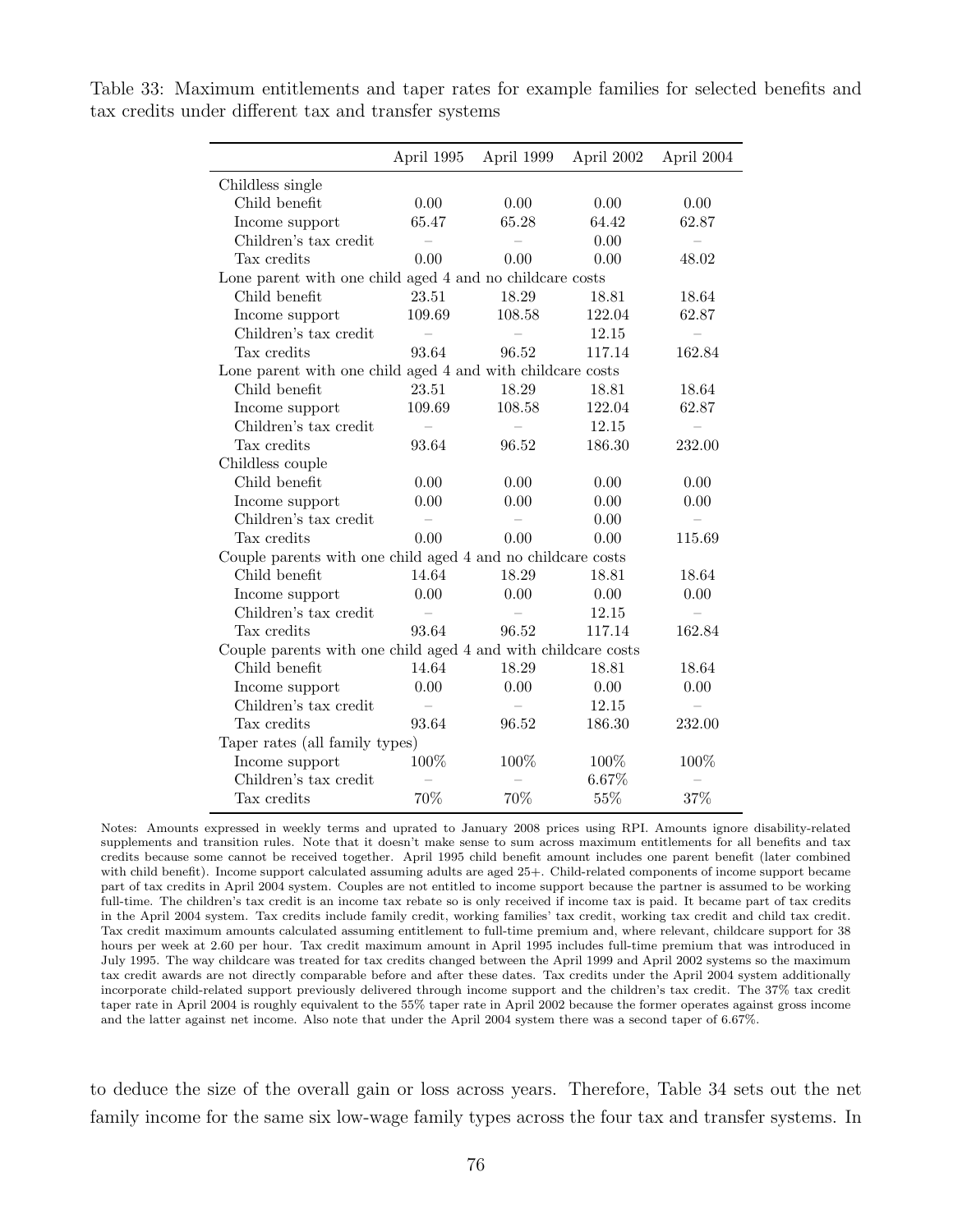each case, results are shown for three different hours of work: zero, part-time (18 hours per week) and full-time (38 hours per week). In each case, the wage is assumed to be equal to the April 2004 minimum wage, uprated for inflation. In cases involving childcare costs, childcare is assumed to be required to cover every hour of work at a rate of £2.60 per hour. A partner, if present, is assumed to work 40 hours per week, also at the April 2004 minimum wage.

| Hours of work                                                 | April 1995 | April 1999 | April 2002 | April 2004 |
|---------------------------------------------------------------|------------|------------|------------|------------|
| Childless single                                              |            |            |            |            |
| $0$ (not working)                                             | 65.47      | 65.28      | 64.42      | 62.87      |
| 18 (part-time)                                                | 85.62      | 86.92      | 87.29      | 86.91      |
| 38 (full-time)                                                | 148.16     | 152.51     | 154.01     | 167.15     |
| Lone parent with one child aged 4 and no childcare costs      |            |            |            |            |
| $0$ (not working)                                             | 109.69     | 108.58     | 122.04     | 128.66     |
| 18 (part-time)                                                | 184.32     | 181.28     | 201.22     | 213.83     |
| 38 (full-time)                                                | 227.14     | 223.61     | 263.65     | 266.51     |
| Lone parent with one child aged 4 and with childcare costs    |            |            |            |            |
| $0$ (not working)                                             | 109.69     | 108.58     | 122.04     | 128.66     |
| $18$ (part-time)                                              | 191.96     | 190.64     | 236.78     | 249.39     |
| 38 (full-time)                                                | 267.80     | 275.35     | 332.81     | 337.14     |
| Childless couple                                              |            |            |            |            |
| $0$ (not working)                                             | 162.49     | 165.87     | 164.62     | 202.47     |
| 18 (part-time)                                                | 246.60     | 250.08     | 246.90     | 255.17     |
| 38 (full-time)                                                | 318.01     | 326.27     | 325.99     | 319.20     |
| Couple parents with one child aged 4 and no childcare costs   |            |            |            |            |
| $0$ (not working)                                             | 219.49     | 226.55     | 263.60     | 268.25     |
| 18 (part-time)                                                | 261.24     | 268.36     | 302.41     | 320.96     |
| 38 (full-time)                                                | 332.65     | 344.55     | 356.95     | 360.52     |
| Couple parents with one child aged 4 and with childcare costs |            |            |            |            |
| $0$ (not working)                                             | 219.49     | 226.55     | 263.60     | 268.25     |
| 18 (part-time)                                                | 276.39     | 283.58     | 335.17     | 353.72     |
| 38 (full-time)                                                | 332.65     | 344.55     | 407.16     | 429.68     |

Table 34: Net income for example families under different tax and transfer systems

Childless singles and childless couples were largely unaffected by the reforms, except for the changes between April 2002 and April 2004. Childless singles working full time and childless couples with one working partner saw substantial increases in generosity (9% and 23% respectively). This was due to the Working Tax Credit reforms, which extended entitlement to families without children.

Lone parents with no childcare costs saw the largest gains between April 1999 and April 2002, particularly if they worked full time. This is a consequence of the Working Families Tax Credit reform. There were smaller gains across all hours of work between April 2002 and April 2004, due to the Working Tax Credit and Child Tax Credit reforms. Lone parents with childcare costs were affected in much the same way, though many of the gains were larger. There was also an increase

Notes: Amounts expressed in weekly terms and uprated to January 2008 prices using RPI. Amounts ignore disability-related supplements and transition rules. Calculated assuming a wage equal to the April 2004 minimum wage uprated in line with RPI. A partner, if present, is assumed to work 40 hours per week at the April 2004 minimum wage. Childcare costs calculated as £2.60 per hour for the number of hours worked listed in the table.